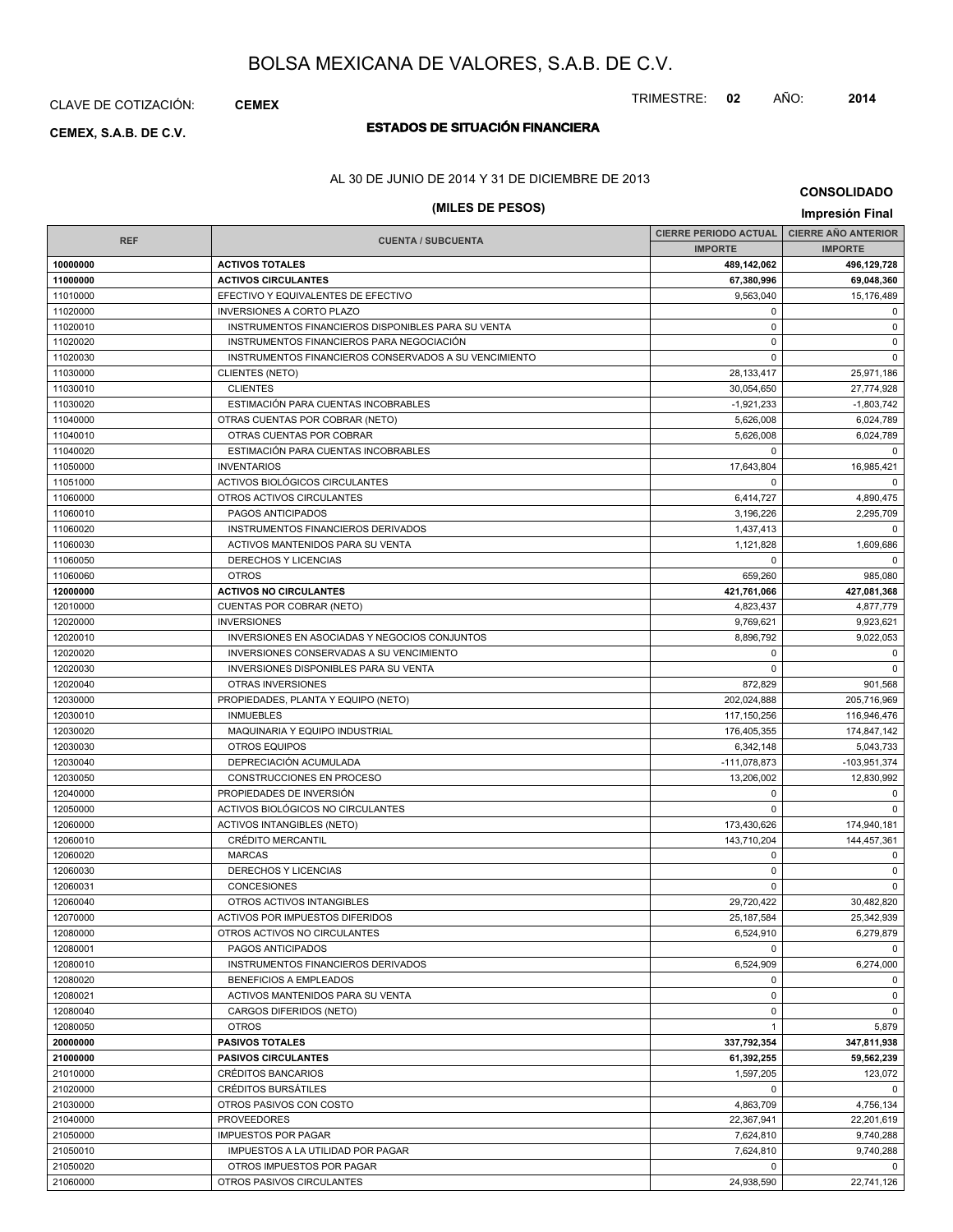CLAVE DE COTIZACIÓN: **CEMEX**

## **ESTADOS DE SITUACIÓN FINANCIERA CEMEX, S.A.B. DE C.V.**

### AL 30 DE JUNIO DE 2014 Y 31 DE DICIEMBRE DE 2013

| <b>CONSOLIDADO</b> |  |
|--------------------|--|
|--------------------|--|

| (MILES DE PESOS)<br>Impresión Final |                                                                                          |                              |                            |  |  |
|-------------------------------------|------------------------------------------------------------------------------------------|------------------------------|----------------------------|--|--|
|                                     |                                                                                          | <b>CIERRE PERIODO ACTUAL</b> | <b>CIERRE AÑO ANTERIOR</b> |  |  |
| <b>REF</b>                          | <b>CUENTA / SUBCUENTA</b>                                                                | <b>IMPORTE</b>               | <b>IMPORTE</b>             |  |  |
| 21060010                            | <b>INTERESES POR PAGAR</b>                                                               | 2,782,328                    | 3,007,378                  |  |  |
| 21060020                            | <b>INSTRUMENTOS FINANCIEROS DERIVADOS</b>                                                | $\Omega$                     | 0                          |  |  |
| 21060030                            | <b>INGRESOS DIFERIDOS</b>                                                                | $\mathbf 0$                  | $\mathbf 0$                |  |  |
| 21060050                            | <b>BENEFICIOS A EMPLEADOS</b>                                                            | 3,606,212                    | 3,526,548                  |  |  |
| 21060060                            | <b>PROVISIONES</b>                                                                       | 7,802,868                    | 8,026,896                  |  |  |
| 21060061                            | PASIVOS RELACIONADOS CON ACTIVOS MANTENIDOS PARA SU VENTA CIRCULANTES                    | $\Omega$                     | $\Omega$                   |  |  |
| 21060080                            | <b>OTROS</b>                                                                             | 10,747,182                   | 8,180,304                  |  |  |
| 22000000                            | <b>PASIVOS NO CIRCULANTES</b>                                                            | 276,400,099                  | 288,249,699                |  |  |
| 22010000                            | <b>CRÉDITOS BANCARIOS</b>                                                                | 54,113,376                   | 54,387,714                 |  |  |
| 22020000                            | <b>CRÉDITOS BURSÁTILES</b>                                                               | $\mathbf 0$                  | $\mathbf 0$                |  |  |
| 22030000                            | OTROS PASIVOS CON COSTO                                                                  | 154,320,187                  | 162,491,078                |  |  |
| 22040000                            | PASIVOS POR IMPUESTOS DIFERIDOS                                                          | 18,980,878                   | 18,314,941                 |  |  |
| 22050000                            | OTROS PASIVOS NO CIRCULANTES                                                             | 48,985,658                   | 53,055,966                 |  |  |
| 22050010                            | INSTRUMENTOS FINANCIEROS DERIVADOS                                                       | 620,744                      | 508,000                    |  |  |
| 22050020                            | <b>INGRESOS DIFERIDOS</b>                                                                | 457,199                      | 564,005                    |  |  |
| 22050040                            | <b>BENEFICIOS A EMPLEADOS</b>                                                            | 14,312,912                   | 14,073,154                 |  |  |
| 22050050                            | <b>PROVISIONES</b>                                                                       | $\mathbf 0$                  | $\Omega$                   |  |  |
| 22050051                            | PASIVOS RELACIONADOS CON ACTIVOS MANTENIDOS PARA SU VENTA NO CIRCULANTES                 | $\mathbf 0$                  | $\mathbf 0$                |  |  |
| 22050070                            | <b>OTROS</b>                                                                             | 33,594,803                   | 37,910,807                 |  |  |
| 30000000                            | <b>CAPITAL CONTABLE</b>                                                                  | 151,349,708                  | 148,317,790                |  |  |
| 30010000                            | CAPITAL CONTABLE DE LA PARTICIPACIÓN CONTROLADORA                                        | 135,931,153                  | 133,378,912                |  |  |
| 30030000                            | <b>CAPITAL SOCIAL</b>                                                                    | 4,149,998                    | 4,142,845                  |  |  |
| 30040000                            | <b>ACCIONES RECOMPRADAS</b>                                                              | $\Omega$                     | $\mathbf 0$                |  |  |
| 30050000                            | PRIMA EN EMISIÓN DE ACCIONES                                                             | 98,720,954                   | 84,800,214                 |  |  |
| 30060000                            | APORTACIONES PARA FUTUROS AUMENTOS DE CAPITAL                                            | $\mathbf 0$                  | $\mathbf 0$                |  |  |
| 30070000                            | OTRO CAPITAL CONTRIBUIDO                                                                 | $\mathbf 0$                  | $\Omega$                   |  |  |
| 30080000                            | UTILIDADES RETENIDAS (PERDIDAS ACUMULADAS)                                               | 18,895,050                   | 29,399,123                 |  |  |
| 30080010                            | <b>RESERVA LEGAL</b>                                                                     | 1.804.124                    | 1.804.124                  |  |  |
| 30080020                            | <b>OTRAS RESERVAS</b>                                                                    | $\Omega$                     | $\Omega$                   |  |  |
| 30080030                            | <b>RESULTADOS DE EJERCICIOS ANTERIORES</b>                                               | 19,976,999                   | 38,428,834                 |  |  |
| 30080040                            | RESULTADO DEL EJERCICIO                                                                  | $-2,886,073$                 | $-10,833,835$              |  |  |
| 30080050                            | <b>OTROS</b>                                                                             | $\Omega$                     | $\mathbf 0$                |  |  |
| 30090000                            | OTROS RESULTADOS INTEGRALES ACUMULADOS (NETOS DE IMPUESTOS)                              | 14, 165, 151                 | 15,036,730                 |  |  |
| 30090010                            | GANANCIAS POR REVALUACIÓN DE PROPIEDADES                                                 | $\Omega$                     | $\Omega$                   |  |  |
| 30090020                            | GANANCIAS (PERDIDAS) ACTUARIALES POR OBLIGACIONES LABORALES                              | $-3,379,000$                 | $-3,379,000$               |  |  |
| 30090030                            | RESULTADO POR CONVERSIÓN DE MONEDAS EXTRANJERAS                                          | 8,215,737                    | 9,149,506                  |  |  |
| 30090040                            | CAMBIOS EN LA VALUACIÓN DE ACTIVOS FINANCIEROS DISPONIBLES PARA SU VENTA                 | $-22,000$                    | $-22,000$                  |  |  |
| 30090050                            | CAMBIOS EN LA VALUACIÓN DE INSTRUMENTOS FINANCIEROS DERIVADOS                            | $\Omega$                     | $\Omega$                   |  |  |
| 30090060                            | CAMBIOS EN EL VALOR RAZONABLE DE OTROS ACTIVOS                                           | $\Omega$                     | $\Omega$                   |  |  |
| 30090070                            | PARTICIPACIÓN EN OTROS RESULTADOS INTEGRALES DE ASOCIADAS Y NEGOCIOS<br><b>CONJUNTOS</b> | $\Omega$                     | $\Omega$                   |  |  |
| 30090080                            | OTROS RESULTADOS INTEGRALES                                                              | 9,350,414                    | 9,288,224                  |  |  |
| 30020000                            | CAPITAL CONTABLE DE LA PARTICIPACIÓN NO CONTROLADORA                                     | 15,418,555                   | 14,938,878                 |  |  |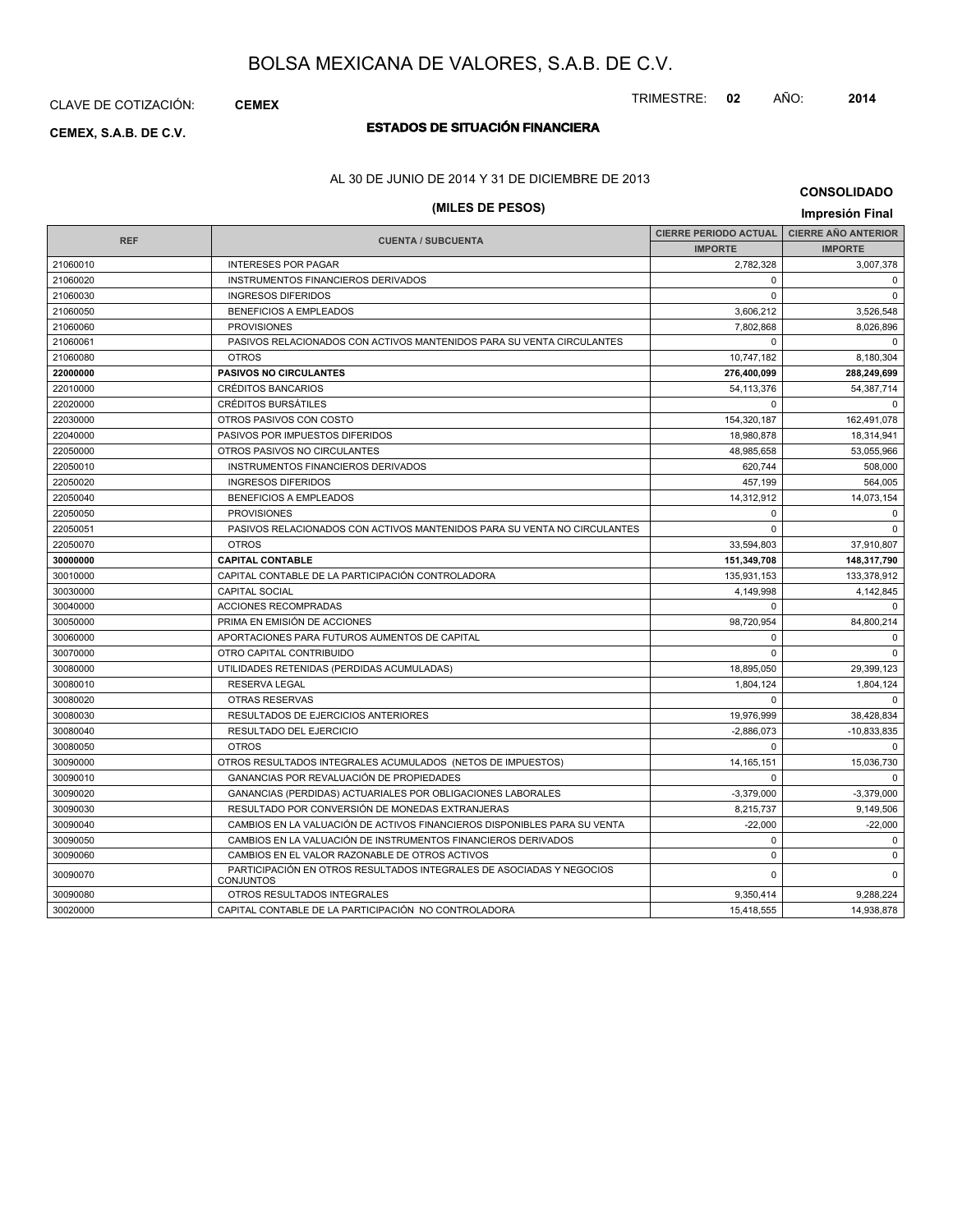CLAVE DE COTIZACIÓN: **CEMEX**

### **ESTADOS DE SITUACIÓN FINANCIERA CEMEX, S.A.B. DE C.V. DATOS INFORMATIVOS**

AL 30 DE JUNIO DE 2014 Y 31 DE DICIEMBRE DE 2013

### **(MILES DE PESOS) Impresión Final**

| <b>CONSOLIDADO</b> |  |
|--------------------|--|
|--------------------|--|

| <b>REF</b> | <b>CONCEPTOS</b>                            | <b>CIERRE PERIODO ACTUAL</b> | <b>CIERRE AÑO ANTERIOR</b> |
|------------|---------------------------------------------|------------------------------|----------------------------|
|            |                                             | <b>IMPORTE</b>               | <b>IMPORTE</b>             |
| 91000010   | PASIVOS MONEDA EXTRANJERA CORTO PLAZO       | 47,370,143                   | 43,614,047                 |
| 91000020   | PASIVOS MONEDA EXTRANJERA LARGO PLAZO       | 242,163,904                  | 264,546,320                |
| 91000030   | CAPITAL SOCIAL NOMINAL                      | 102,323                      | 95,156                     |
| 91000040   | CAPITAL SOCIAL POR ACTUALIZACIÓN            | 4,111,953                    | 4,047,486                  |
| 91000050   | FONDOS PARA PENSIONES Y PRIMA DE ANTIGÜEDAD | 14,312,912                   | 14,073,154                 |
| 91000060   | NUMERO DE FUNCIONARIOS (*)                  | 13                           | 10                         |
| 91000070   | NUMERO DE EMPLEADOS (*)                     | 19,238                       | 18,853                     |
| 91000080   | NUMERO DE OBREROS (*)                       | 24,624                       | 24,224                     |
| 91000090   | NUMERO DE ACCIONES EN CIRCULACIÓN (*)       | 36,851,952,099               | 34,270,594,791             |
| 91000100   | NUMERO DE ACCIONES RECOMPRADAS (*)          |                              | $^{\circ}$                 |
| 91000110   | EFECTIVO RESTRINGIDO (1)                    | $\Omega$                     | 3,734,000                  |
| 91000120   | DEUDA DE ASOCIADAS GARANTIZADA              | 0                            | $\Omega$                   |
|            |                                             |                              |                            |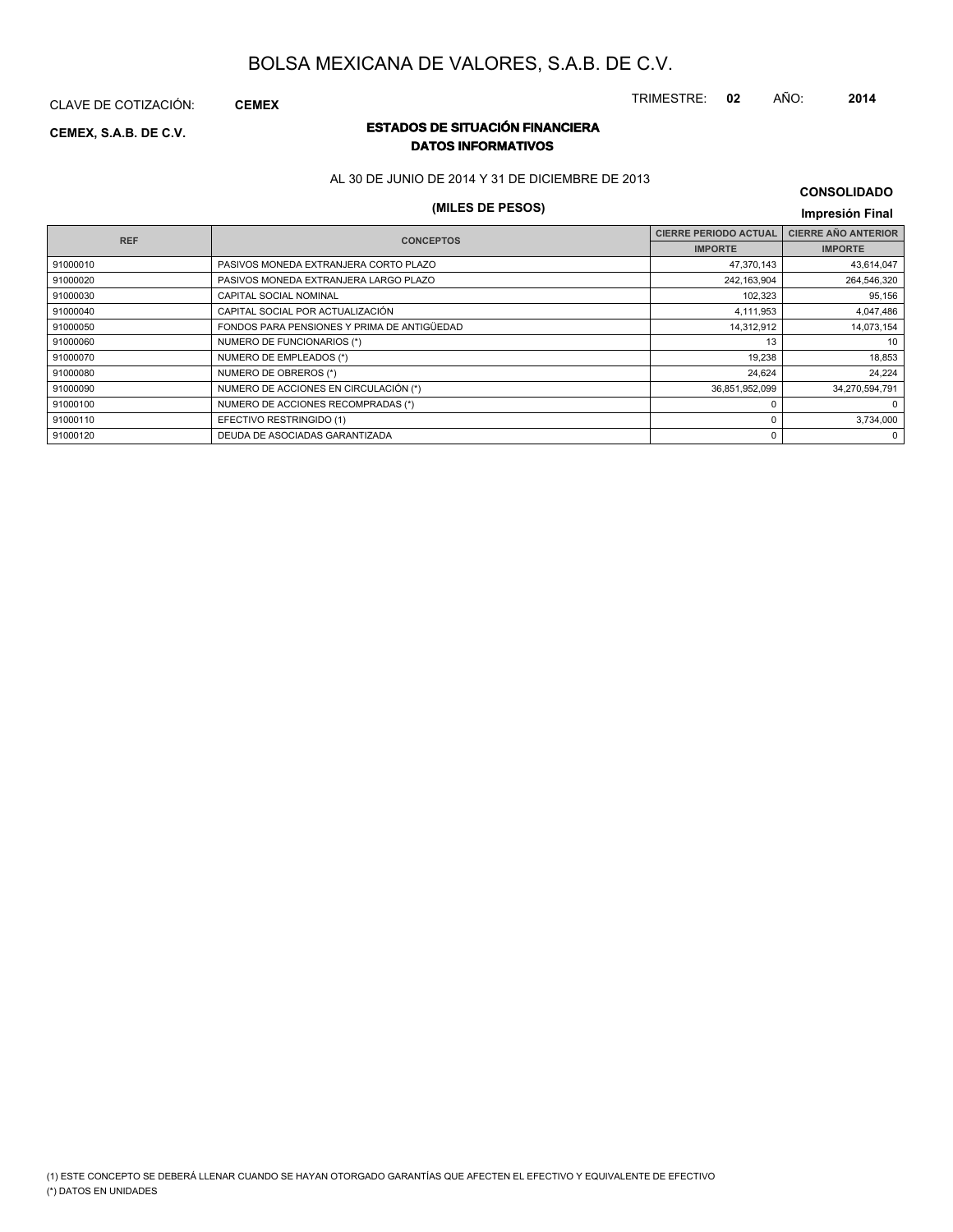**CEMEX, S.A.B. DE C.V.** CLAVE DE COTIZACIÓN: **CEMEX** TRIMESTRE: **02** AÑO: **2014**

#### **ESTADOS DE RESULTADOS**

#### **CONSOLIDADO**

#### POR LOS PERIODOS DE SEIS Y TRES MESES TERMINADOS AL 30 DE JUNIO DE 2014 Y 2013

|            | (MILES DE PESOS)                                                              |                   |                  |                     | Impresión Final  |
|------------|-------------------------------------------------------------------------------|-------------------|------------------|---------------------|------------------|
|            |                                                                               | <b>AÑO ACTUAL</b> |                  | <b>AÑO ANTERIOR</b> |                  |
| <b>REF</b> | <b>CUENTA / SUBCUENTA</b>                                                     | <b>ACUMULADO</b>  | <b>TRIMESTRE</b> | <b>ACUMULADO</b>    | <b>TRIMESTRE</b> |
| 40010000   | <b>INGRESOS NETOS</b>                                                         | 101,348,673       | 53,880,257       | 92,478,288          | 50,630,523       |
| 40010010   | <b>SERVICIOS</b>                                                              | $\mathbf{0}$      | 0                | $\mathbf 0$         | $\Omega$         |
| 40010020   | <b>VENTA DE BIENES</b>                                                        | 101,348,673       | 53,880,257       | 92,478,288          | 50,630,523       |
| 40010030   | <b>INTERESES</b>                                                              | $\mathbf 0$       | 0                | $\mathbf 0$         | $\mathbf 0$      |
| 40010040   | <b>REGALIAS</b>                                                               | $\mathbf 0$       | $\pmb{0}$        | $\mathbf 0$         | $\mathsf 0$      |
| 40010050   | <b>DIVIDENDOS</b>                                                             | $\mathbf 0$       | $\mathbf 0$      | 0                   | $\mathbf 0$      |
| 40010060   | ARRENDAMIENTO                                                                 | $\mathbf 0$       | $\mathbf 0$      | $\mathbf 0$         | $\mathbf 0$      |
| 40010061   | <b>CONSTRUCCIÓN</b>                                                           | $\mathbf 0$       | $\mathbf 0$      | $\Omega$            | $\mathbf 0$      |
| 40010070   | <b>OTROS</b>                                                                  | $\mathbf 0$       | 0                | $\mathbf 0$         | $\Omega$         |
| 40020000   | <b>COSTO DE VENTAS</b>                                                        | 71,050,478        | 36,614,261       | 64,837,020          | 34,446,683       |
| 40021000   | UTILIDAD (PÉRDIDA) BRUTA                                                      | 30.298.195        | 17,265,996       | 27,641,268          | 16,183,840       |
| 40030000   | <b>GASTOS GENERALES</b>                                                       | 20,846,058        | 11,352,980       | 18,924,277          | 10,482,480       |
| 40040000   | UTILIDAD (PÉRDIDA) ANTES DE OTROS INGRESOS Y GASTOS, NETO                     | 9,452,137         | 5,913,016        | 8,716,991           | 5,701,360        |
| 40050000   | OTROS INGRESOS Y (GASTOS), NETO                                               | 306,824           | 807,398          | $-1,580,479$        | -1,333,943       |
| 40060000   | UTILIDAD (PÉRDIDA) DE OPERACIÓN (*)                                           | 9,758,961         | 6,720,414        | 7,136,512           | 4,367,417        |
| 40070000   | <b>INGRESOS FINANCIEROS</b>                                                   | 2,271,140         | 1,926,703        | 1,109,631           | 1,391,798        |
| 40070010   | <b>INTERESES GANADOS</b>                                                      | 72,411            | 36,217           | 86,799              | 54,869           |
| 40070020   | UTILIDAD POR FLUCTUACIÓN CAMBIARIA, NETO                                      | 507,231           | 847,753          | 0                   | 1,283,409        |
| 40070030   | UTILIDAD POR DERIVADOS, NETO                                                  | $\Omega$          | $\Omega$         | $\mathbf 0$         | 0                |
| 40070040   | UTILIDAD POR CAMBIOS EN VALOR RAZONABLE DE INSTRUMENTOS<br><b>FINANCIEROS</b> | 1,580,071         | 997,546          | 901,507             | $\Omega$         |
| 40070050   | OTROS INGRESOS FINANCIEROS                                                    | 111,427           | 45,187           | 121,325             | 53,520           |
| 40080000   | <b>GASTOS FINANCIEROS</b>                                                     | 11,460,053        | 5,862,369        | 9,780,563           | 5,451,634        |
| 40080010   | INTERESES DEVENGADOS A CARGO                                                  | 8,042,118         | 3,892,125        | 7,987,551           | 4,046,067        |
| 40080020   | PÉRDIDA POR FLUCTUACIÓN CAMBIARIA, NETO                                       | $\mathbf 0$       | 0                | 205,293             | $\mathbf 0$      |
| 40080030   | PÉRDIDA POR DERIVADOS, NETO                                                   | $\mathbf 0$       | $\mathbf 0$      | $\mathbf 0$         | $\Omega$         |
| 40080050   | PÉRDIDA POR CAMBIOS EN VALOR RAZONABLE DE INSTRUMENTOS<br><b>FINANCIEROS</b>  | $\mathbf 0$       | $\mathbf 0$      | 0                   | 651,337          |
| 40080060   | OTROS GASTOS FINANCIEROS                                                      | 3,417,935         | 1,970,244        | 1,587,719           | 754,230          |
| 40090000   | <b>INGRESOS (GASTOS) FINANCIEROS NETO</b>                                     | $-9,188,913$      | -3,935,666       | $-8,670,932$        | -4,059,836       |
| 40100000   | PARTICIPACIÓN EN LOS RESULTADOS DE ASOCIADAS Y NEGOCIOS<br><b>CONJUNTOS</b>   | 74,257            | 78,939           | 32,426              | 92,858           |
| 40110000   | UTILIDAD (PÉRDIDA) ANTES DE IMPUESTOS A LA UTILIDAD                           | 644,305           | 2,863,687        | $-1,501,994$        | 400,439          |
| 40120000   | <b>IMPUESTOS A LA UTILIDAD</b>                                                | 3,026,972         | 1,593,127        | 3,398,269           | 1,954,483        |
| 40120010   | <b>IMPUESTO CAUSADO</b>                                                       | 2,241,072         | 1,203,927        | 4,435,865           | 2,479,043        |
| 40120020   | <b>IMPUESTO DIFERIDO</b>                                                      | 785,900           | 389,200          | $-1,037,596$        | $-524,560$       |
| 40130000   | UTILIDAD (PÉRDIDA) DE LAS OPERACIONES CONTINUAS                               | $-2,382,667$      | 1,270,560        | 4,900,263           | 1,554,044        |
| 40140000   | UTILIDAD (PÉRDIDA) DE LAS OPERACIONES DISCONTINUAS, NETO                      | $\mathbf 0$       | 0                | $\mathbf 0$         | $\Omega$         |
| 40150000   | UTILIDAD (PÉRDIDA) NETA                                                       | $-2,382,667$      | 1,270,560        | 4,900,263           | $-1,554,044$     |
| 40160000   | PARTICIPACIÓN NO CONTROLADORA EN LA UTILIDAD (PÉRDIDA) NETA                   | 503,406           | 284,876          | 564,400             | 371,492          |
| 40170000   | PARTICIPACIÓN CONTROLADORA EN LA UTILIDAD (PÉRDIDA) NETA                      | $-2,886,073$      | 985,684          | $-5,464,663$        | $-1,925,536$     |
|            |                                                                               |                   |                  |                     |                  |
| 40180000   | UTILIDAD (PÉRDIDA) NETA BÁSICA POR ACCIÓN                                     | $-0.08$           | 0.03             | $-0.15$             | $-0.05$          |
| 40190000   | UTILIDAD (PÉRDIDA) NETA POR ACCIÓN DILUIDA                                    | $-0.08$           | 0.03             | $-0.15$             | $-0.05$          |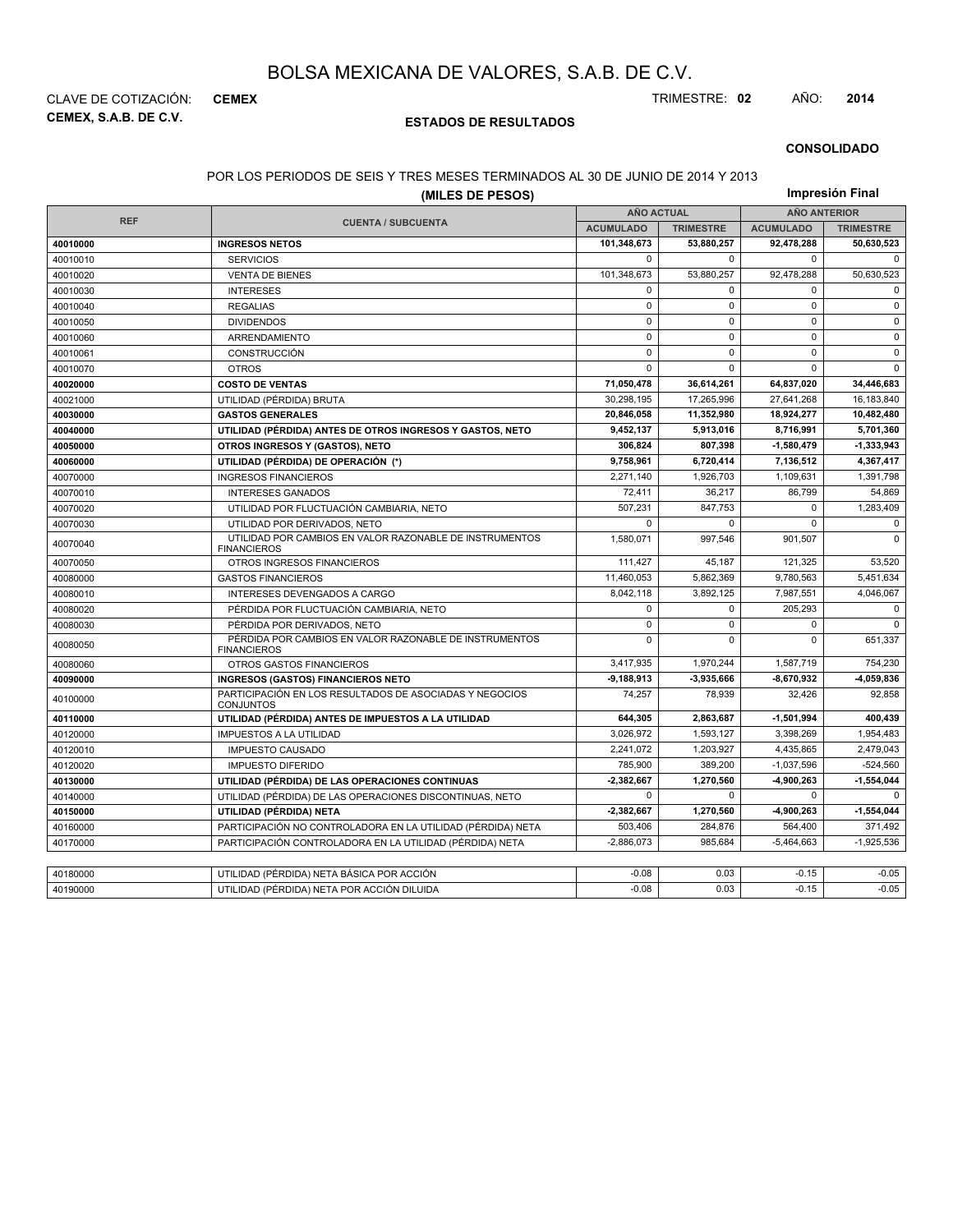**CEMEX, S.A.B. DE C.V.** CLAVE DE COTIZACIÓN: **CEMEX** TRIMESTRE: **02** AÑO: **2014**

### **ESTADOS DEL RESULTADO INTEGRAL (NETOS DE IMPUESTOS)**

-3,081,640 315,875 -6,176,263 -2,847,669

#### **CONSOLIDADO**

#### POR LOS PERIODOS DE SEIS Y TRES MESES TERMINADOS AL 30 DE JUNIO DE 2014 Y 2013

**(MILES DE PESOS)**

**Impresión Final**

|            |                                                                                                 |                   | <b>1111101031011 1 11101</b> |                  |                     |
|------------|-------------------------------------------------------------------------------------------------|-------------------|------------------------------|------------------|---------------------|
| <b>REF</b> |                                                                                                 | <b>AÑO ACTUAL</b> |                              |                  | <b>AÑO ANTERIOR</b> |
|            | <b>CUENTA / SUBCUENTA</b>                                                                       | <b>ACUMULADO</b>  | <b>TRIMESTRE</b>             | <b>ACUMULADO</b> | <b>TRIMESTRE</b>    |
| 40200000   | UTILIDAD (PÉRDIDA) NETA                                                                         | $-2,382,667$      | 1,270,560                    | -4,900,263       | $-1,554,044$        |
|            | PARTIDAS QUE NO SERAN RECLASIFICADAS A RESULTADOS                                               |                   |                              |                  |                     |
| 40210000   | <b>GANANCIAS POR REVALUACIÓN DE PROPIEDADES</b>                                                 | $\Omega$          | $\Omega$                     | $\Omega$         | $\Omega$            |
| 40220000   | GANANCIAS (PÉRDIDAS) ACTUARIALES POR OBLIGACIONES LABORALES                                     | n                 | $\Omega$                     | 0                | $\Omega$            |
| 40220100   | PARTICIPACIÓN EN RESULTADOS POR REVALUACIÓN DE PROPIEDADES DE<br>ASOCIADAS Y NEGOCIOS CONJUNTOS | $\Omega$          | $\Omega$                     | $\Omega$         | $\Omega$            |
|            | <b>PARTIDAS QUE PUEDEN SER RECLASIFICADAS SUBSECUENTEMENTE A</b><br><b>RESULTADOS</b>           |                   |                              |                  |                     |
| 40230000   | RESULTADO POR CONVERSIÓN DE MONEDAS EXTRANJERAS                                                 | $-933,769$        | $-1,209,355$                 | $-1,691,000$     | $-1,901,533$        |
| 40240000   | CAMBIOS EN LA VALUACIÓN DE ACTIVOS FINANCIEROS DISPONIBLES PARA<br><b>SU VENTA</b>              | n                 |                              | 137.000          | 137,000             |
| 40250000   | CAMBIOS EN LA VALUACIÓN DE INSTRUMENTOS FINANCIEROS DERIVADOS                                   | $\mathbf 0$       | $\Omega$                     | 0                | $\Omega$            |
| 40260000   | CAMBIOS EN EL VALOR RAZONABLE DE OTROS ACTIVOS                                                  | $\Omega$          | $\Omega$                     | $\Omega$         | $\Omega$            |
| 40270000   | PARTICIPACIÓN EN OTROS RESULTADOS INTEGRALES DE ASOCIADAS Y<br>NEGOCIOS CONJUNTOS               | $\Omega$          | $\Omega$                     | $\Omega$         | $\Omega$            |
| 40280000   | <b>OTROS RESULTADOS INTEGRALES</b>                                                              | 738,202           | 539,546                      | 842,400          | 842,400             |
| 40290000   | TOTAL DE OTROS RESULTADOS INTEGRALES                                                            | $-195,567$        | $-669.809$                   | $-711,600$       | $-922, 133$         |
|            |                                                                                                 |                   |                              |                  |                     |
| 40300000   | UTILIDAD (PÉRDIDA) INTEGRAL                                                                     | $-2,578,234$      | 600,751                      | 5,611,863        | $-2,476,177$        |
| 40320000   | UTILIDAD (PÉRDIDA) INTEGRAL ATRIBUIBLE A LA PARTICIPACIÓN NO<br>CONTROLADORA                    | 503,406           | 284,876                      | 564,400          | 371,492             |

<sup>40310000</sup> UTILIDAD (PÉRDIDA) INTEGRAL ATRIBUIBLE A LA PARTICIPACIÓN CONTROLADORA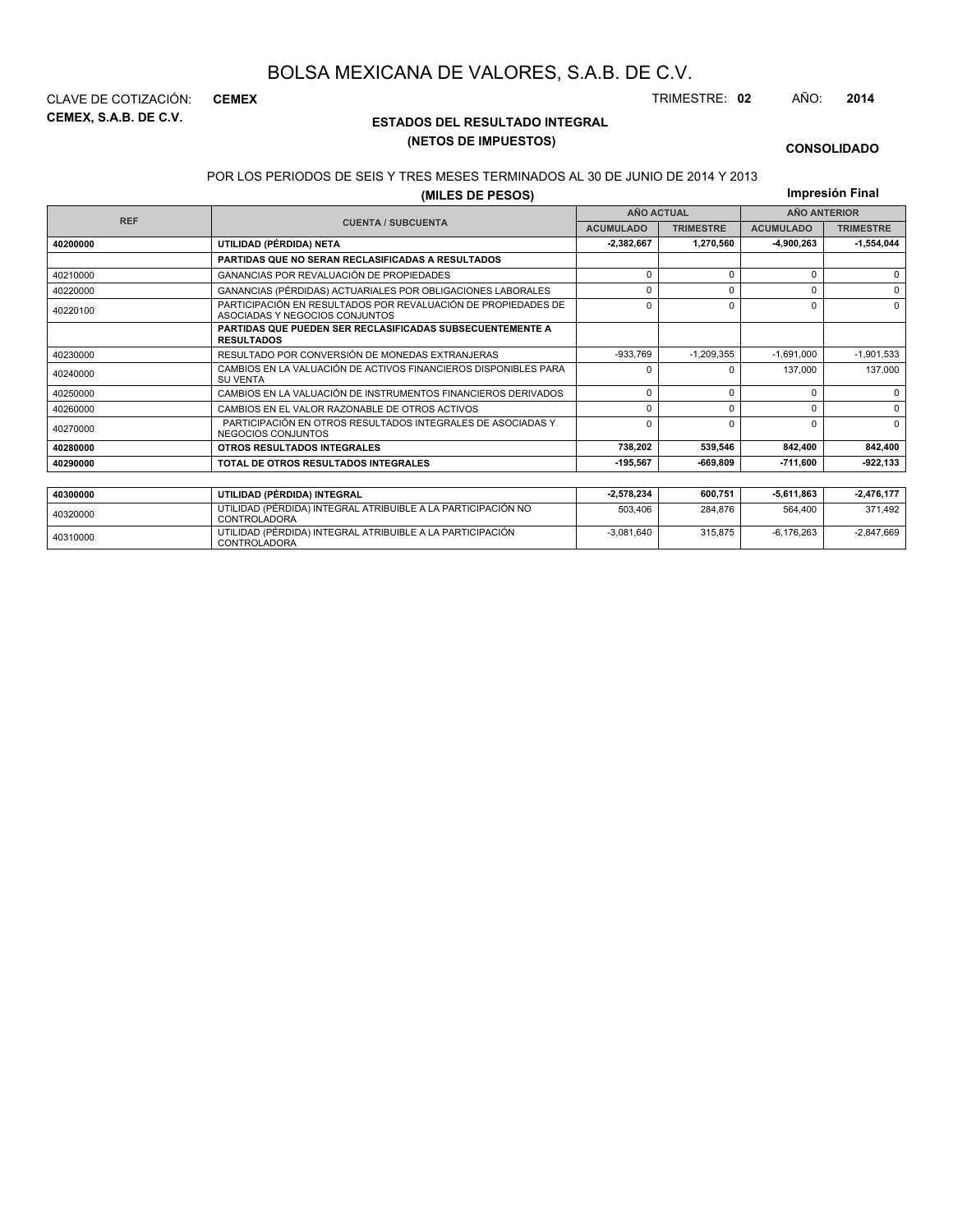**CEMEX, S.A.B. DE C.V.** CLAVE DE COTIZACIÓN: **CEMEX** TRIMESTRE: **02** AÑO: **2014**

### **ESTADOS DE RESULTADOS DATOS INFORMATIVOS**

### **CONSOLIDADO**

#### POR LOS PERIODOS DE SEIS Y TRES MESES TERMINADOS AL 30 DE JUNIO DE 2014 Y 2013

|            |                                       | Impresión Final  |                  |                  |                  |
|------------|---------------------------------------|------------------|------------------|------------------|------------------|
| <b>REF</b> |                                       | AÑO ACTUAL       |                  | AÑO ANTERIOR     |                  |
|            | <b>CUENTA / SUBCUENTA</b>             | <b>ACUMULADO</b> | <b>TRIMESTRE</b> | <b>ACUMULADO</b> | <b>TRIMESTRE</b> |
| 92000010   | DEPRECIACIÓN Y AMORTIZACIÓN OPERATIVA | 7.180.702        | 3.647.434        | 7.086.121        | 3,530,229        |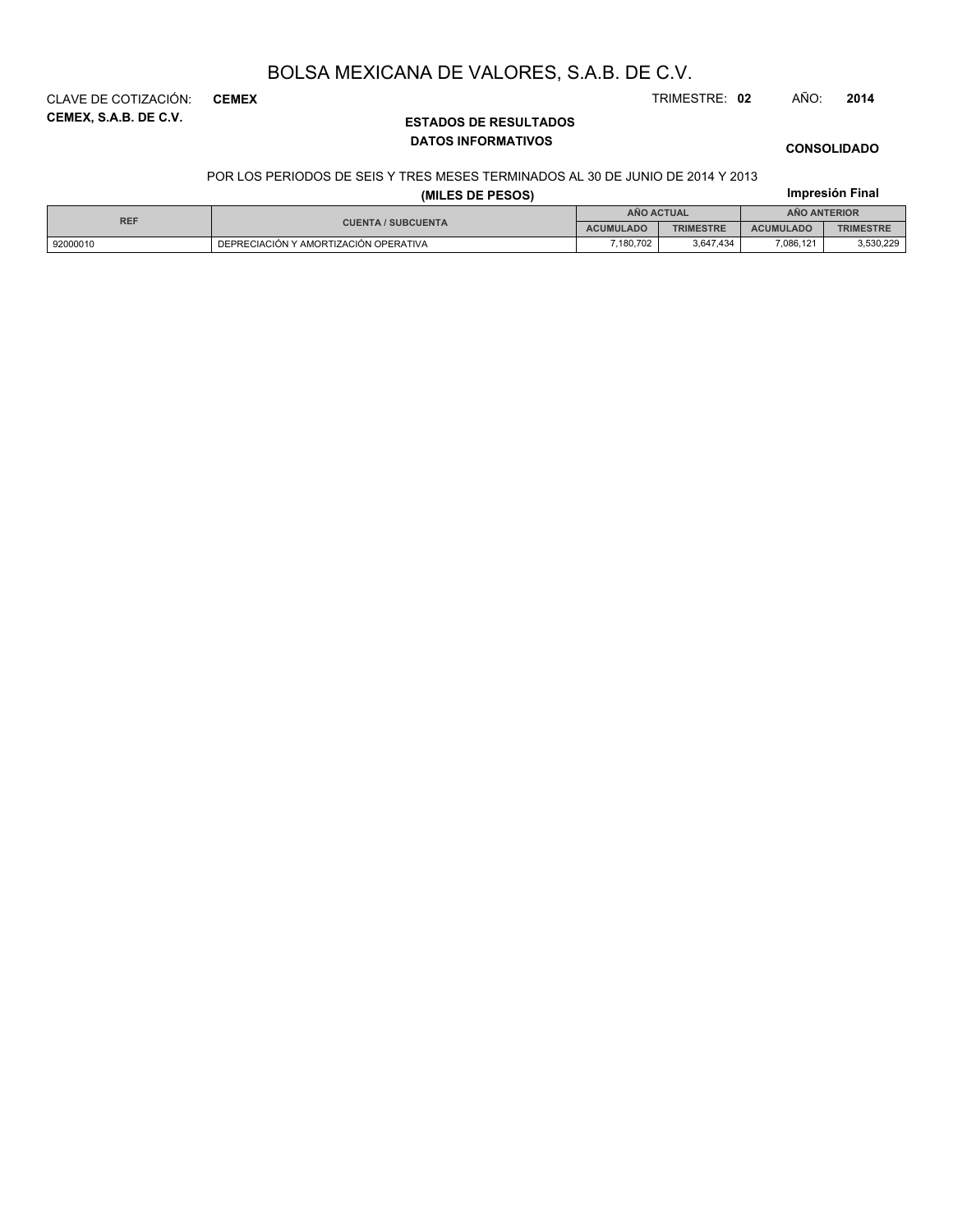**CEMEX, S.A.B. DE C.V.** CLAVE DE COTIZACIÓN: **CEMEX** TRIMESTRE: **02** AÑO: **2014**

**ESTADOS DE RESULTADOS DATOS INFORMATIVOS (12 MESES)**

**CONSOLIDADO**

#### POR LOS PERIODOS DE DOCE MESES TERMINADOS EL 30 DE JUNIO DE 2014 Y 2013

**(MILES DE PESOS)**

| <b>REF</b> |                                                              | <b>AÑO</b>    |                 |  |  |
|------------|--------------------------------------------------------------|---------------|-----------------|--|--|
|            | <b>CUENTA / SUBCUENTA</b>                                    | <b>ACTUAL</b> | <b>ANTERIOR</b> |  |  |
| 92000030   | INGRESOS NETOS (**)                                          | 204.531.533   | 191,820,784     |  |  |
| 92000040   | UTILIDAD (PÉRDIDA) DE OPERACIÓN (**)                         | 17.223.582    | 10,978,062      |  |  |
| 92000060   | UTILIDAD (PÉRDIDA) NETA (**)                                 | $-7,093,421$  | $-13,404,825$   |  |  |
| 92000050   | PARTICIPACIÓN CONTROLADORA EN LA UTILIDAD (PÉRDIDA) NETA(**) | $-8,255,242$  | $-14,540,597$   |  |  |
| 92000070   | DEPRECIACIÓN Y AMORTIZACIÓN OPERATIVA (**)                   | 14.553.537    | 15,763,675      |  |  |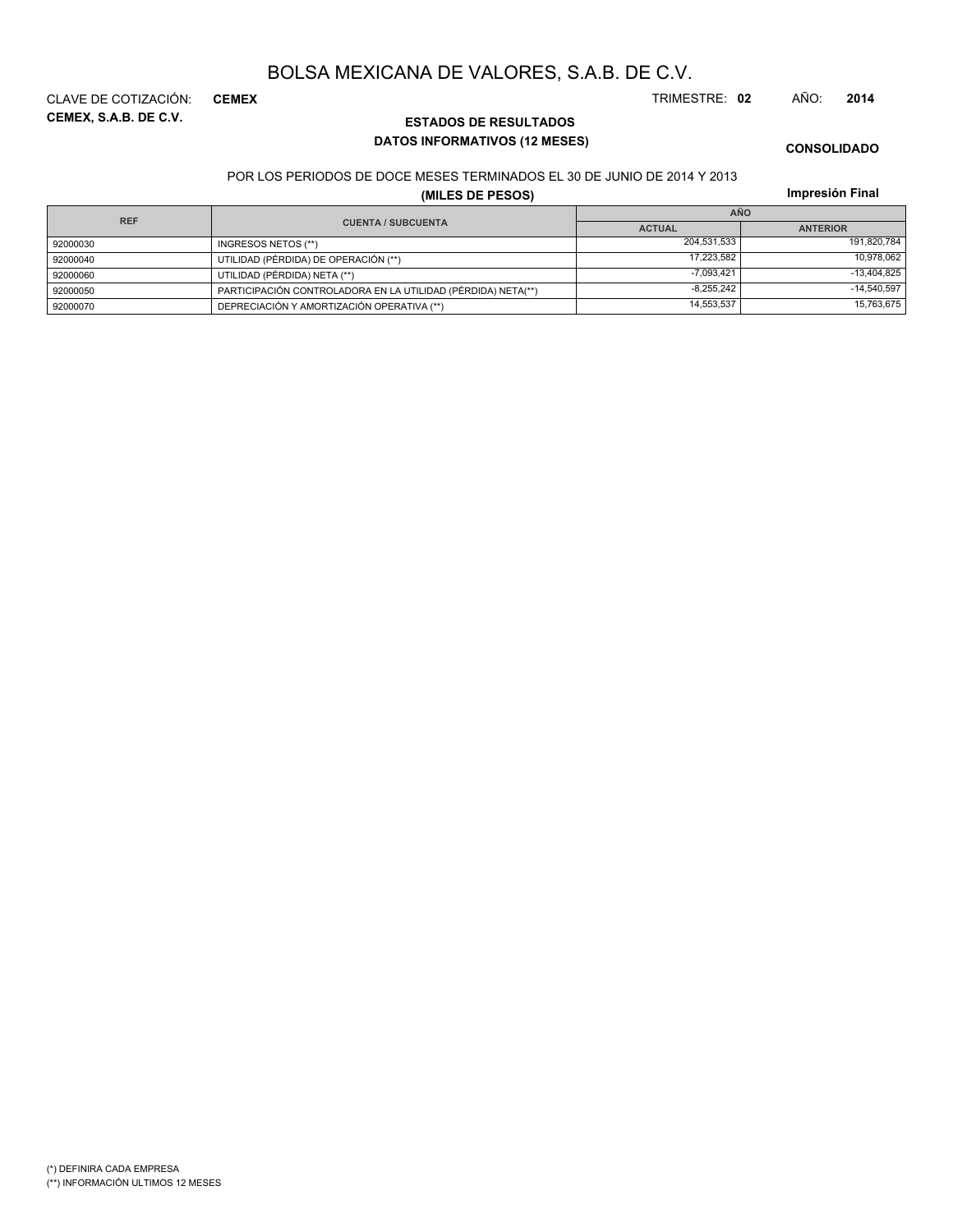**CEMEX, S.A.B. DE C.V.**CLAVE DE COTIZACIÓN:**CEMEX**: **CEMEX** TRIMESTRE:

### **ESTADOS DE CAMBIOS EN EL CAPITALCONTABLE**

#### **(MILES DE PESOS)**

**CONSOLIDADO**

AÑO: **<sup>2014</sup>**

TRIMESTRE: 02

|                                                                     |                       |                                       |                                                         |                                                             |                                                              | <b>APORTACIONES</b> |                                                                          |                                                                                                                         | UTILIDADES O PÉRDIDAS<br><b>ACUMULADAS</b> | <b>OTROS</b><br><b>RESULTADOS</b>                        |                                            |  |  |
|---------------------------------------------------------------------|-----------------------|---------------------------------------|---------------------------------------------------------|-------------------------------------------------------------|--------------------------------------------------------------|---------------------|--------------------------------------------------------------------------|-------------------------------------------------------------------------------------------------------------------------|--------------------------------------------|----------------------------------------------------------|--------------------------------------------|--|--|
| <b>CONCEPTOS</b>                                                    | <b>CAPITAL SOCIAL</b> | <b>ACCIONES</b><br><b>RECOMPRADAS</b> | <b>PRIMA EN</b><br><b>EMISIÓN DE</b><br><b>ACCIONES</b> | <b>PARA FUTUROS</b><br><b>AUMENTOS DE</b><br><b>CAPITAL</b> | <b>OTRO CAPITAL</b><br><b>CONTRIBUIDO</b><br><b>RESERVAS</b> |                     | <b>UTILIDADES</b><br><b>RETENIDAS</b><br>(PÉRDIDAS<br><b>ACUMULADAS)</b> | <b>INTEGRALES</b><br><b>PARTICIPACIÓN</b><br><b>ACUMULADOS</b><br><b>CONTROLADORA</b><br>(NETOS DE<br><b>IMPUESTOS)</b> |                                            | <b>PARTICIPACIÓN</b><br><b>NO</b><br><b>CONTROLADORA</b> | <b>TOTAL DE CAPITAL</b><br><b>CONTABLE</b> |  |  |
| SALDO INICIAL AL 1 DE ENERO DEL 2013                                | 4,139,201             | $\mathbf{0}$                          | 113,929,110                                             |                                                             | $\mathbf 0$                                                  | 0                   | 10,934,947                                                               | 12,200,862                                                                                                              | 141,204,120                                | 14,487,785                                               | 155,691,905                                |  |  |
| AJUSTES RETROSPECTIVOS                                              |                       |                                       |                                                         |                                                             |                                                              |                     |                                                                          |                                                                                                                         | $\mathbf 0$                                | 0                                                        |                                            |  |  |
| APLICACIÓN DE OTROS RESULTADOS<br>INTEGRALES A UTILIDADES RETENIDAS |                       |                                       |                                                         |                                                             |                                                              |                     |                                                                          |                                                                                                                         | $\Omega$                                   |                                                          |                                            |  |  |
| CONSTITUCIÓN DE RESERVAS                                            |                       |                                       |                                                         |                                                             |                                                              |                     |                                                                          |                                                                                                                         | $\Omega$                                   |                                                          |                                            |  |  |
| <b>DIVIDENDOS DECRETADOS</b>                                        |                       |                                       |                                                         |                                                             |                                                              |                     |                                                                          |                                                                                                                         | $\Omega$                                   |                                                          |                                            |  |  |
| (DISMINUCIÓN) AUMENTOS DE CAPITAL                                   | 3,644                 |                                       | 5,986,935                                               |                                                             |                                                              |                     | $-5,990,579$                                                             |                                                                                                                         | 0                                          |                                                          |                                            |  |  |
| RECOMPRA DE ACCIONES                                                |                       |                                       |                                                         |                                                             |                                                              |                     |                                                                          |                                                                                                                         | $\mathbf 0$                                |                                                          |                                            |  |  |
| (DISMINUCIÓN) AUMENTO EN PRIMA EN<br><b>EMISIÓN DE ACCIONES</b>     |                       |                                       |                                                         |                                                             |                                                              |                     |                                                                          |                                                                                                                         | $\mathbf 0$                                |                                                          |                                            |  |  |
| (DISMINUCIÓN) AUMENTO DE LA<br>PARTICIPACIÓN NO CONTROLADORA        |                       |                                       |                                                         |                                                             |                                                              |                     |                                                                          |                                                                                                                         |                                            |                                                          |                                            |  |  |
| OTROS MOVIMIENTOS                                                   |                       |                                       | 263,000                                                 |                                                             |                                                              |                     | 4,324,297                                                                | $-144,848$                                                                                                              | 4,442,449                                  | -966,638                                                 | 3,475,811                                  |  |  |
| RESULTADO INTEGRAL                                                  |                       |                                       | $\Omega$                                                |                                                             |                                                              |                     | $-5,464,663$                                                             | $-711,600$                                                                                                              | $-6,176,263$                               | 564,400                                                  | $-5,611,863$                               |  |  |
| SALDO FINAL AL 30 DE JUNIO DEL 2013                                 | 4,142,845             | $\mathbf{0}$                          | 120,179,045                                             |                                                             | $\mathbf{0}$                                                 | 0                   | 3,804,002                                                                | 11,344,414                                                                                                              | 139,470,306                                | 14,085,547                                               | 153,555,853                                |  |  |
| SALDO INICIAL AL 1 DE ENERO DEL 2014                                | 4,142,845             | 0                                     | 84,800,214                                              |                                                             |                                                              |                     | 29,399,123                                                               | 15,036,730                                                                                                              | 133,378,912                                | 14,938,878                                               | 148,317,790                                |  |  |
| AJUSTES RETROSPECTIVOS                                              |                       |                                       |                                                         |                                                             |                                                              |                     |                                                                          |                                                                                                                         | $\Omega$                                   | $\sqrt{2}$                                               |                                            |  |  |
| APLICACIÓN DE OTROS RESULTADOS<br>INTEGRALES A UTILIDADES RETENIDAS |                       |                                       |                                                         |                                                             |                                                              |                     |                                                                          |                                                                                                                         | $\Omega$                                   | $\Omega$                                                 |                                            |  |  |
| CONSTITUCIÓN DE RESERVAS                                            |                       |                                       |                                                         |                                                             |                                                              |                     |                                                                          |                                                                                                                         | $\Omega$                                   | $\Omega$                                                 |                                            |  |  |
| DIVIDENDOS DECRETADOS                                               |                       |                                       |                                                         |                                                             |                                                              |                     |                                                                          |                                                                                                                         | 0                                          |                                                          |                                            |  |  |
| (DISMINUCIÓN) AUMENTOS DE CAPITAL                                   | 7,153                 |                                       | 13,920,740                                              |                                                             |                                                              |                     | $-7,618,000$                                                             | -469,002                                                                                                                | 5,840,891                                  | $\Omega$                                                 | 5,840,891                                  |  |  |
| RECOMPRA DE ACCIONES                                                |                       |                                       |                                                         |                                                             |                                                              |                     |                                                                          |                                                                                                                         | $\Omega$                                   |                                                          |                                            |  |  |
| (DISMINUCIÓN) AUMENTO EN PRIMA EN<br><b>EMISIÓN DE ACCIONES</b>     |                       |                                       |                                                         |                                                             |                                                              |                     |                                                                          |                                                                                                                         | $\Omega$                                   | C                                                        |                                            |  |  |
| (DISMINUCIÓN) AUMENTO DE LA<br>PARTICIPACIÓN NO CONTROLADORA        |                       |                                       |                                                         |                                                             |                                                              |                     |                                                                          | $-207,010$                                                                                                              | $-207,010$                                 | 19,713                                                   | $-187,297$                                 |  |  |
| OTROS MOVIMIENTOS                                                   |                       |                                       |                                                         |                                                             |                                                              |                     |                                                                          | $\Omega$                                                                                                                | $\circ$                                    | $-43,442$                                                | $-43,442$                                  |  |  |
| RESULTADO INTEGRAL                                                  |                       |                                       |                                                         |                                                             |                                                              |                     | $-2,886,073$                                                             | $-195,567$                                                                                                              | $-3,081,640$                               | 503,406                                                  | $-2,578,234$                               |  |  |
| SALDO FINAL AL 30 DE JUNIO DEL 2014                                 | 4,149,998             | $\Omega$                              | 98,720,954                                              |                                                             |                                                              |                     | 18,895,050                                                               | 14,165,151                                                                                                              | 135,931,153                                | 15,418,555                                               | 151,349,708                                |  |  |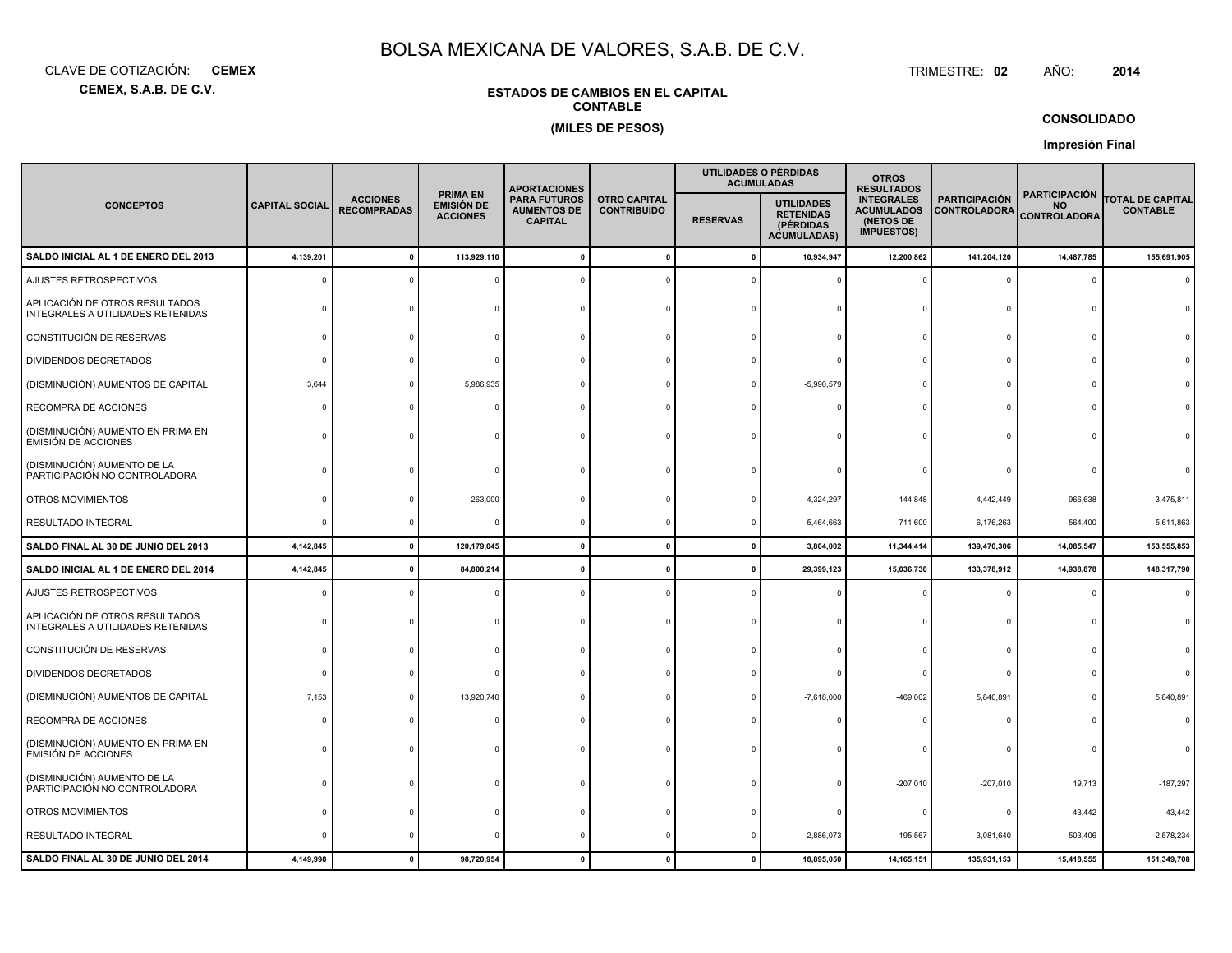CLAVE DE COTIZACIÓN: **CEMEX**

### **INDIRECTO) CEMEX, S.A.B. DE C.V.**

### TRIMESTRE: **02** AÑO: **2014**

# **ESTADOS DE FLUJOS DE EFECTIVO (METODO**

POR LOS PERIODOS DE SEIS MESES TERMINADOS EL 30 DE JUNIO DE 2014 Y

2013

**CONSOLIDADO**

| (MILES DE PESOS) | Impresión Final |
|------------------|-----------------|
|                  |                 |

|                                      |                                                                                                 | <b>AÑO ACTUAL</b> | AÑO ANTERIOR    |
|--------------------------------------|-------------------------------------------------------------------------------------------------|-------------------|-----------------|
| <b>REF</b>                           | <b>CUENTA/SUBCUENTA</b>                                                                         | <b>IMPORTE</b>    | <b>IMPORTE</b>  |
| <b>ACTIVIDADES DE OPERACIÓN</b>      |                                                                                                 |                   |                 |
| 50010000                             | UTILIDAD (PÉRDIDA) NETA ANTES DE IMPUESTOS A LA UTILIDAD                                        | 644,305           | $-1,501,994$    |
| 50020000                             | +(-) PARTIDAS SIN IMPACTO EN EL EFECTIVO                                                        | 824               | 1,106           |
| 50020010                             | + ESTIMACIÓN DEL PERIODO                                                                        | $\mathbf 0$       | $\mathbf 0$     |
| 50020020                             | +PROVISIÓN DEL PERIODO                                                                          | $\mathbf 0$       | $\mathbf 0$     |
|                                      |                                                                                                 |                   |                 |
| 50020030                             | + (-) OTRAS PARTIDAS NO REALIZADAS                                                              | 824               | 1,106           |
| 50030000                             | +(-) PARTIDAS RELACIONADAS CON ACTIVIDADES DE INVERSIÓN                                         | 5,667,227         | 7,710,840       |
| 50030010                             | + DEPRECIACIÓN Y AMORTIZACIÓN DEL PERIODO                                                       | 7,180,702         | 7,086,121       |
| 50030020                             | (-) + UTILIDAD O PERDIDA EN VENTA DE PROPIEDADES PLANTA Y EQUIPO                                | $-1.341.742$      | 181,365         |
| 50030030                             | +(-) PÉRDIDA (REVERSIÓN) POR DETERIORO                                                          | 88,934            | 693,459         |
| 50030040                             | (-)+PARTICIPACIÓN EN ASOCIADAS Y NEGOCIOS CONJUNTOS                                             | $-74,257$         | $-32,426$       |
| 50030050                             | (-)DIVIDENDOS COBRADOS                                                                          | $-2,572$          | $-9,555$        |
| 50030060                             | (-)INTERESES A FAVOR                                                                            | $-183,838$        | $-208,124$      |
| 50030070                             | (-)FLUCTUACIÓN CAMBIARIA                                                                        | $\mathbf 0$       | $\mathbf 0$     |
| 50030080                             | (-) +OTRAS PARTIDAS                                                                             | $\pmb{0}$         | 0               |
| 50040000                             | +(-) PARTIDAS RELACIONADAS CON ACTIVIDADES DE FINANCIAMIENTO                                    | 9,372,751         | 8,879,056       |
| 50040010                             | (+)INTERESES DEVENGADOS A CARGO                                                                 | 11,460,053        | 9,575,270       |
| 50040020                             | (+)FLUCTUACIÓN CAMBIARIA                                                                        | $-507,231$        | 205,293         |
| 50040030                             | (+)OPERACIONES FINANCIERAS DE DERIVADOS                                                         | $-1,580,071$      | -901,507        |
| 50040040                             | + (-) OTRAS PARTIDAS                                                                            | 0                 | $\mathbf 0$     |
|                                      |                                                                                                 |                   |                 |
| 50050000                             | FLUJO DERIVADO DEL RESULTADO ANTES DE IMPUESTOS A LA UTILIDAD                                   | 15,685,107        | 15,089,008      |
| 50060000                             | FLUJOS GENERADOS O UTILIZADOS EN LA OPERACIÓN                                                   | $-9,586,851$      | $-12, 154, 530$ |
| 50060010                             | + (-) DECREMENTO (INCREMENTO) EN CLIENTES                                                       | $-3,476,171$      | $-4.980.881$    |
| 50060020                             | + (-) DECREMENTO (INCREMENTO) EN INVENTARIOS                                                    | $-557,767$        | $-105,723$      |
| 50060030                             | + (-) DECREMENTO (INCREMENTO) EN OTRAS CUENTAS POR COBRAR Y OTROS ACTIVOS<br><b>CIRCULANTES</b> | 772.987           | -963,913        |
| 50060040                             | + (-) INCREMENTO (DECREMENTO) EN PROVEEDORES                                                    | $-275,650$        | 808,626         |
| 50060050                             | + (-) INCREMENTO (DECREMENTO) EN OTROS PASIVOS                                                  | $-198,005$        | $-1,725,849$    |
| 50060060                             | + (-)IMPUESTOS A LA UTILIDAD PAGADOS O DEVUELTOS                                                | $-5,852,245$      | $-5,186,790$    |
| 50070000                             | FLUJOS NETOS DE EFECTIVO DE ACTIVIDADES DE OPERACIÓN                                            | 6,098,256         | 2,934,478       |
| <b>ACTIVIDADES DE INVERSIÓN</b>      |                                                                                                 |                   |                 |
| 50080000                             | FLUJOS NETOS DE EFECTIVO DE ACTIVIDADES DE INVERSIÓN                                            | $-1,190,171$      | $-423,673$      |
| 50080010                             | (-)INVERSIONES CON CARÁCTER PERMANENTE                                                          | $\mathbf 0$       | 0               |
| 50080020                             | +DISPOSICIONES DE INVERSIONES CON CARÁCTER PERMANENTE                                           | 166,857           | 1,129,224       |
| 50080030                             | (-)INVERSION EN PROPIEDADES, PLANTA Y EQUIPO                                                    | $-3, 197, 045$    | $-2,328,119$    |
| 50080040                             | +VENTA DE PROPIEDADES, PLANTA Y EQUIPO                                                          | 2,183,117         | 1,231,602       |
|                                      |                                                                                                 |                   |                 |
| 50080050                             | (-) INVERSIONES TEMPORALES                                                                      | $-140,892$        | $-135,947$      |
| 50080060                             | +DISPOSICION DE INVERSIONES TEMPORALES                                                          | 0                 | $\mathbf 0$     |
| 50080070                             | (-)INVERSION EN ACTIVOS INTANGIBLES                                                             | $-386,513$        | $-237,509$      |
| 50080080                             | +DISPOSICION DE ACTIVOS INTANGIBLES                                                             | $\mathbf 0$       | $\mathbf 0$     |
| 50080090                             | (-)ADQUISICIONES DE NEGOCIOS                                                                    | $\pmb{0}$         | $\mathbf 0$     |
| 50080100                             | +DISPOSICIONES DE NEGOCIOS                                                                      | $\mathbf 0$       | $\pmb{0}$       |
| 50080110                             | +DIVIDENDOS COBRADOS                                                                            | 2,572             | 9,555           |
| 50080120                             | +INTERESES COBRADOS                                                                             | 173,411           | 188,440         |
| 50080130                             | +(-) DECREMENTO (INCREMENTO) ANTICIPOS Y PRESTAMOS A TERCEROS                                   | 8,322             | $-280.919$      |
| 50080140                             | + (-) OTRAS PARTIDAS                                                                            | 0                 | $\mathbf{0}$    |
| <b>ACTIVIDADES DE FINANCIAMIENTO</b> |                                                                                                 |                   |                 |
| 50090000                             | FLUJOS NETOS DE EFECTIVO DE ACTIVIDADES DE FINANCIAMIENTO                                       | $-10,521,534$     | $-5,316,717$    |
| 50090010                             | + FINANCIAMIENTOS BANCARIOS                                                                     | $-910,562$        | 3,254,477       |
| 50090020                             | + FINANCIAMIENTOS BURSÁTILES                                                                    | $\mathbf 0$       | $\mathbf 0$     |
| 50090030                             | + OTROS FINANCIAMIENTOS                                                                         | 2,396,725         | 706,870         |
| 50090040                             | (-) AMORTIZACIÓN DE FINANCIAMIENTOS BANCARIOS                                                   | 0                 | 0               |
|                                      |                                                                                                 |                   |                 |
| 50090050                             | (-) AMORTIZACIÓN DE FINANCIAMIENTOS BURSÁTILES                                                  | 0                 | $\mathbf 0$     |
| 50090060                             | (-) AMORTIZACIÓN DE OTROS FINANCIAMIENTOS                                                       | 0                 | $\mathbf 0$     |
| 50090070                             | + (-) INCREMENTO (DECREMENTO) EN EL CAPITAL SOCIAL                                              | $\mathbf 0$       | 0               |
| 50090080                             | (-) DIVIDENDOS PAGADOS                                                                          | 0                 | 0               |
| 50090090                             | + PRIMA EN EMISIÓN DE ACCIONES                                                                  | $\mathbf 0$       | $\mathbf 0$     |
| 50090100                             | + APORTACIONES PARA FUTUROS AUMENTOS DE CAPITAL                                                 | $\mathbf 0$       | $\mathbf 0$     |
| 50090110                             | (-)INTERESES PAGADOS                                                                            | $-8,576,751$      | $-9,282,936$    |
| 50090120                             | (-)RECOMPRA DE ACCIONES                                                                         | $\mathbf 0$       | $\mathbf{0}$    |
| 50090130                             | + (-) OTRAS PARTIDAS                                                                            | $-3,430,946$      | 4,872           |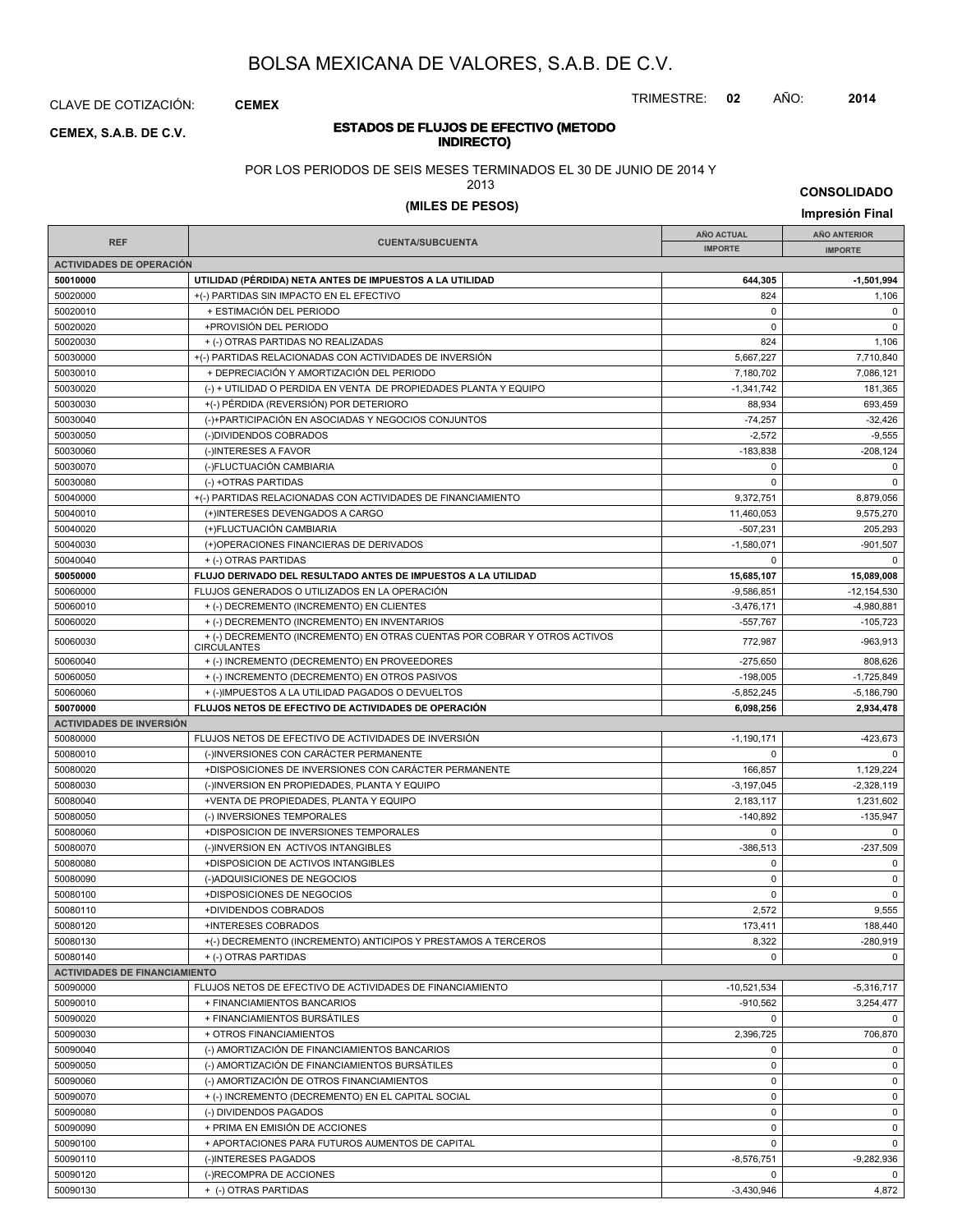CLAVE DE COTIZACIÓN: **CEMEX**

**INDIRECTO) CEMEX, S.A.B. DE C.V.**

# **ESTADOS DE FLUJOS DE EFECTIVO (METODO**

POR LOS PERIODOS DE SEIS MESES TERMINADOS EL 30 DE JUNIO DE 2014 Y

2013

### **(MILES DE PESOS) Impresión Final**

**IMPRESIÓN FINAL EN EN ENCLORED EN EL ENCLORED EN EL ENCLORED EN EL ENCLORED EN EL ENCLORED EN EL ENCLORED EN EL ENCLORED EN EL ENCLORED EN EL ENCLORED EN EL ENCLORED EN EL ENCLORED EN EL ENCLORED EN EL ENCLORED EN EL ENCL AÑO ACTUAL IMPORTE IMPORTE REF AÑO ANTERIOR IMPORTE 50100000 INCREMENTO (DISMINUCION) DE EFECTIVO Y EQUIVALENTES DE EFECTIVO -5,613,449** - -2,805,912 **50110000 CAMBIOS EN EL VALOR DEL EFECTIVO Y EQUIVALENTES DE EFECTIVO 0 0** 50120000 EFECTIVO Y EQUIVALENTES DE EFECTIVO AL PRINCIPIO DEL PERIODO 15,176,489 15,176,489 12,477,709 12,477,709 **50130000 EFECTIVO Y EQUIVALENTES DE EFECTIVO AL FINAL DEL PERIODO 9,563,040 9,671,797**

#### **CONSOLIDADO**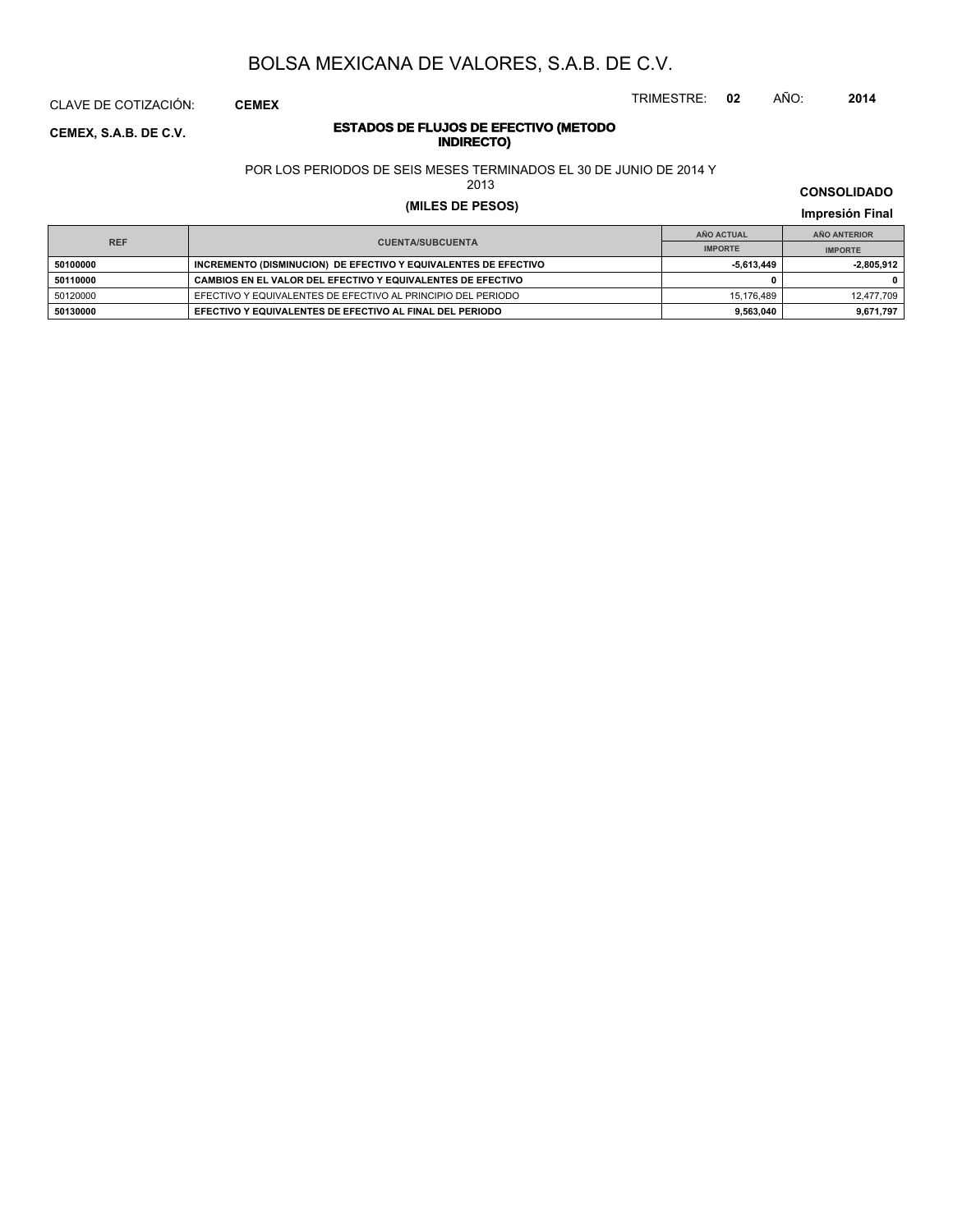CLAVE DE COTIZACIÓN: **CEMEX**

**CEMEX, S.A.B. DE C.V.**

#### **COMENTARIOS Y ANALISIS DE LA ADMINISTRACIÓN SOBRE LOS RESULTADOS DE OPERACIÓN Y SITUACIÓN FINANCIERA DE LA COMPAÑÍA**

TRIMESTRE: **02** AÑO: **2014**

 $1/11$ **CONSOLIDADO Impresión Final PAGINA** 

2014 RESULTADOS DEL SEGUNDO TRIMESTRE

RESULTADOS OPERATIVOS Y FINANCIEROS DESTACADOS LAS VENTAS NETAS CONSOLIDADAS DURANTE EL SEGUNDO TRIMESTRE DE 2014 AUMENTARON EN 4% RESPECTO AL SEGUNDO TRIMESTRE DE 2013, ALCANZANDO 4,154 MILLONES DE DÓLARES. AJUSTANDO POR DÍAS HÁBILES EN NUESTRAS OPERACIONES EN EL TRIMESTRE, EL INCREMENTO FUE DE 5%. EL AUMENTO EN LAS VENTAS NETAS CONSOLIDADAS FUE RESULTADO DE MEJORES PRECIOS EN MONEDA LOCAL PARA NUESTROS PRODUCTOS EN LA MAYORÍA DE NUESTRAS OPERACIONES ASÍ COMO MAYORES VOLÚMENES EN ESTADOS UNIDOS, Y NUESTRAS REGIONES DEL MEDITERRÁNEO, AMÉRICA DEL SUR, CENTRAL Y EL CARIBE, Y ASIA. EL COSTO DE VENTAS COMO PORCENTAJE DE VENTAS NETAS PERMANECIÓ CONSTANTE DURANTE EL SEGUNDO TRIMESTRE DE 2014 EN COMPARACIÓN CON EL MISMO PERIODO DEL AÑO ANTERIOR. GASTOS DE OPERACIÓN COMO PORCENTAJE DE VENTAS NETAS AUMENTARON EN 0.4PP DURANTE EL SEGUNDO TRIMESTRE DEL 2014 EN RELACIÓN AL MISMO PERIODO DEL AÑO ANTERIOR, DE 20.7% A 21.1%, DEBIDO PRINCIPALMENTE A MAYORES GASTOS DE DISTRIBUCIÓN. EL FLUJO DE OPERACIÓN (OPERATING EBITDA) AUMENTÓ EN 1% DURANTE EL SEGUNDO TRIMESTRE DE 2014 EN COMPARACIÓN CON EL MISMO PERIODO DEL AÑO ANTERIOR, LLEGANDO A LOS 737 MILLONES DE DÓLARES. DE FORMA COMPARABLE Y AJUSTANDO POR DÍAS HÁBILES EN NUESTRAS OPERACIONES EN EL TRIMESTRE, EL FLUJO DE OPERACIÓN AUMENTÓ EN 3%. EL AUMENTO SE DEBE A UNA MAYOR CONTRIBUCIÓN DE ESTADOS UNIDOS ASÍ COMO DE NUESTRAS REGIONES DE NORTE DE EUROPA Y MEDITERRÁNEO. EL MARGEN DE FLUJO DE OPERACIÓN DISMINUYÓ EN 0.5PP, DE 18.2% EN EL SEGUNDO TRIMESTRE DE 2013 A 17.7% ESTE TRIMESTRE. DE FORMA COMPARABLE Y AJUSTANDO POR DÍAS HÁBILES EN NUESTRAS OPERACIONES, EL MARGEN DE FLUJO DE OPERACIÓN DISMINUYÓ EN 0.3PP. OTROS GASTOS, NETOS PARA EL TRIMESTRE RESULTARON EN UN INGRESO DE 62 MILLONES DE DÓLARES, DEBIDO PRINCIPALMENTE A UNA GANANCIA EN VENTA DE ACTIVOS, PARCIALMENTE MITIGADOS POR GASTOS POR INDEMNIZACIONES. LA GANANCIA (PÉRDIDA) EN INSTRUMENTOS FINANCIEROS PARA EL TRIMESTRE RESULTÓ EN UNA GANANCIA DE 77 MILLONES DE DÓLARES, DEBIDA PRINCIPALMENTE A NUESTROS DERIVADOS SOBRE LAS ACCIONES DE CEMEX. EL RESULTADO POR FLUCTUACIÓN CAMBIARIA PARA EL TRIMESTRE FUE UNA GANANCIA DE 65 MILLONES DE DÓLARES A CAUSA DE LA FLUCTUACIÓN DEL PESO MEXICANO RESPECTO AL DÓLAR. LA UTILIDAD NETA DE LA PARTICIPACIÓN CONTROLADORA FUE DE 76 MILLONES DE DÓLARES EN EL SEGUNDO TRIMESTRE DE 2014 COMPARADA CON UNA PÉRDIDA DE 152 MILLONES DE DÓLARES EN EL MISMO TRIMESTRE DE 2013. LA MAYOR UTILIDAD REFLEJA PRINCIPALMENTE MAYORES OTROS INGRESOS, UNA GANANCIA EN INSTRUMENTOS FINANCIEROS, UN MEJOR RESULTADO DE OPERACIÓN ANTES DE OTROS GASTOS, NETO Y UN MENOR IMPUESTO A LA UTILIDAD, PARCIALMENTE MITIGADOS POR UN MAYOR GASTO FINANCIERO Y UNA MENOR GANANCIA POR FLUCTUACIÓN CAMBIARIA. LA DEUDA TOTAL MÁS NOTAS PERPETUAS DISMINUYÓ 125 MILLONES DE DÓLARES DURANTE EL TRIMESTRE. RESULTADOS OPERATIVOS MÉXICO LOS VOLÚMENES DE CEMENTO GRIS DOMÉSTICO PARA NUESTRAS OPERACIONES EN MÉXICO

DISMINUYERON EN 2% DURANTE EL TRIMESTRE RESPECTO AL MISMO PERIODO DEL AÑO ANTERIOR, MIENTRAS QUE EL VOLUMEN DE CONCRETO AUMENTÓ EN 4% EN EL MISMO PERIODO. PARA LOS PRIMEROS SEIS MESES DEL AÑO, LOS VOLÚMENES DE CEMENTO GRIS DOMÉSTICO PERMANECIERON CONSTANTES MIENTRAS QUE LOS VOLÚMENES DE CONCRETO AUMENTARON EN 4% EN RELACIÓN AL PERIODO COMPARABLE DEL AÑO ANTERIOR.

LOS VOLÚMENES EN EL TRIMESTRE FUERON AFECTADOS POR MENOS DÍAS HÁBILES EN COMPARACIÓN CON EL MISMO TRIMESTRE DEL AÑO ANTERIOR DEBIDO A LA SEMANA SANTA. AJUSTANDO POR LOS DÍAS HÁBILES, LOS VOLÚMENES DE CEMENTO GRIS DOMÉSTICO Y CONCRETO AUMENTARON EN 1% Y 6%,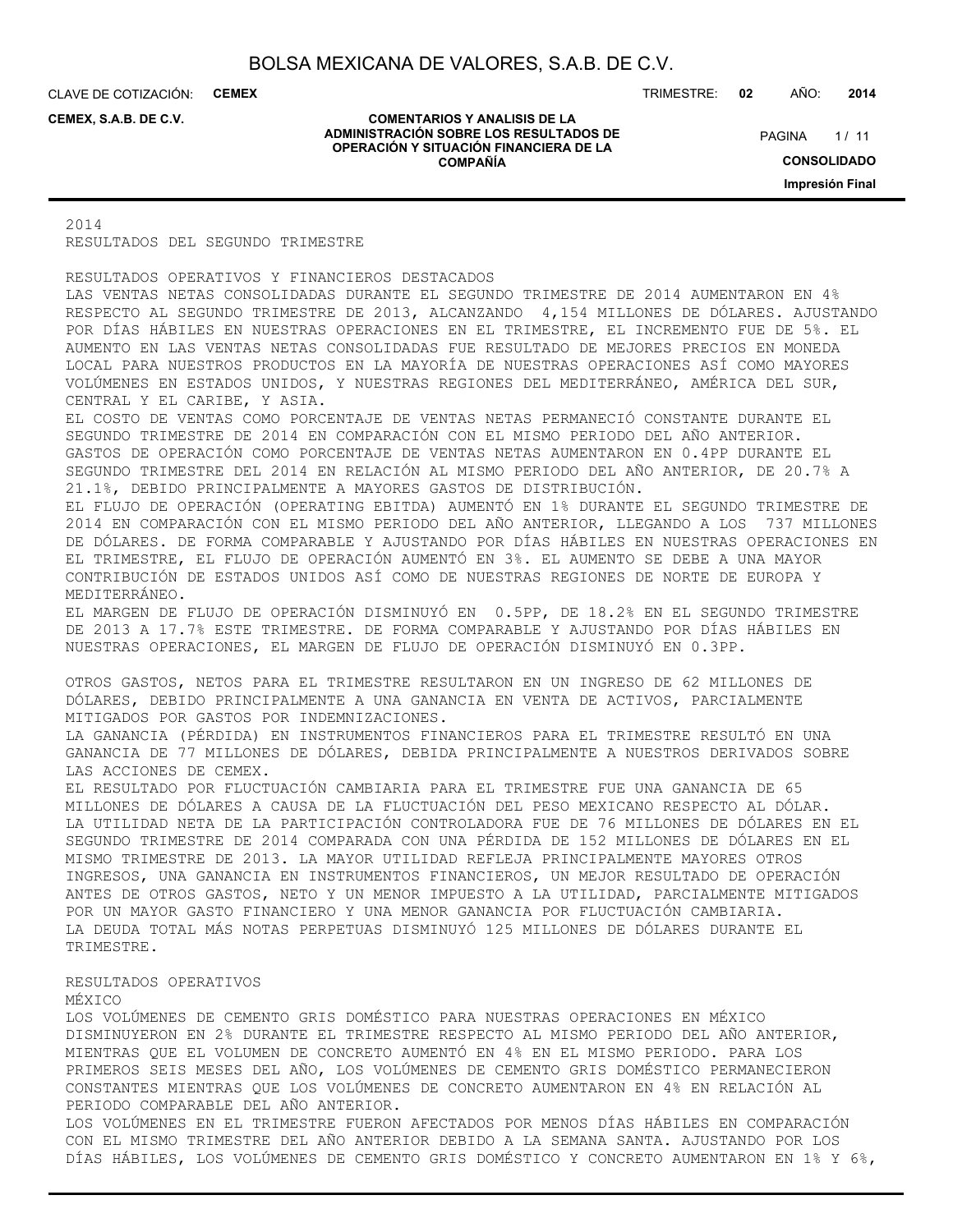CLAVE DE COTIZACIÓN: **CEMEX** TRIMESTRE: **02** AÑO: **2014**

**CEMEX, S.A.B. DE C.V.**

#### **COMENTARIOS Y ANALISIS DE LA ADMINISTRACIÓN SOBRE LOS RESULTADOS DE OPERACIÓN Y SITUACIÓN FINANCIERA DE LA COMPAÑÍA**

 $2/11$ **PAGINA** 

**CONSOLIDADO**

**Impresión Final**

RESPECTIVAMENTE.

DURANTE EL TRIMESTRE, LAS VENTAS DE CEMENTO A GRANEL CONTINUARON CON SU DESEMPEÑO POSITIVO. LA DEMANDA POR NUESTROS PRODUCTOS FUE IMPULSADA POR MAYOR ACTIVIDAD EN LA CONSTRUCCIÓN FORMAL, ESPECIALMENTE EN LOS SEGMENTOS FORMAL RESIDENCIAL Y COMERCIAL. EL SECTOR RESIDENCIAL INFORMAL TUVO UNA LIGERA CAÍDA DURANTE EL TRIMESTRE, CON UN CONSUMO PRIVADO CAUTELOSO COMO RESULTADO DE LOS CAMBIOS EN LA REFORMA FISCAL Y UNA RECUPERACIÓN ECONÓMICA MÁS LENTA DE LO ESPERADO.

#### ESTADOS UNIDOS

LOS VOLÚMENES DE CEMENTO GRIS DOMÉSTICO PARA LAS OPERACIONES DE CEMEX EN ESTADOS UNIDOS AUMENTARON EN 7% DURANTE EL SEGUNDO TRIMESTRE DE 2014 CON RESPECTO AL MISMO PERIODO DEL AÑO PASADO, MIENTRAS QUE LOS VOLÚMENES DE CONCRETO Y AGREGADOS DISMINUYERON EN 2% Y EN 1%, RESPECTIVAMENTE. DE FORMA COMPARABLE, AJUSTANDO POR LA TRANSFERENCIA DE NUESTROS ACTIVOS CONCRETEROS EN LAS CAROLINAS HACIA LA ALIANZA ESTRATÉGICA RECIENTEMENTE ESTABLECIDA CON CONCRETE SUPPLY, LOS VOLÚMENES DE CONCRETO AUMENTARON EN 5%. DURANTE LOS PRIMEROS SEIS MESES DEL AÑO LOS VOLÚMENES DE CEMENTO GRIS DOMÉSTICO Y LOS VOLÚMENES AJUSTADOS DE CONCRETO AUMENTARON EN 8% Y 5%, RESPECTIVAMENTE, MIENTRAS QUE LOS VOLÚMENES DE AGREGADOS DISMINUYERON EN 3% CON RESPECTO AL MISMO PERIODO DEL AÑO ANTERIOR.

EL AUMENTO EN NUESTROS VOLÚMENES DE CEMENTO DURANTE EL TRIMESTRE REFLEJA UNA MEJORA EN LA DEMANDA EN LA MAYORÍA DE NUESTROS MERCADOS. EL SECTOR RESIDENCIAL CONTINÚA SIENDO EL PRINCIPAL IMPULSOR DE LA DEMANDA DURANTE EL TRIMESTRE CON EL APOYO DE FUNDAMENTOS SÓLIDOS TALES COMO ALTA DEMANDA ACUMULADA, NIVELES BAJOS DE INVENTARIOS Y NIVELES DE ASEQUIBILIDAD RELATIVAMENTE ALTOS. EL SECTOR INDUSTRIAL Y COMERCIAL TAMBIÉN CONTRIBUYÓ FAVORABLEMENTE, PARTICULARMENTE CON LA CONSTRUCCIÓN DE OFICINAS. LA INVERSIÓN EN INFRAESTRUCTURA DURANTE EL TRIMESTRE FUE IMPULSADA PRINCIPALMENTE POR LA ACTIVIDAD DE LOS ESTADOS.

#### NORTE DE EUROPA

NUESTROS VOLÚMENES DE CEMENTO GRIS DOMÉSTICO EN LA REGIÓN NORTE DE EUROPA DISMINUYERON EN 2% PARA EL SEGUNDO TRIMESTRE DEL 2014 Y AUMENTARON EN 7% PARA LOS PRIMEROS SEIS MESES DEL AÑO EN RELACIÓN A LOS MISMOS PERIODOS DEL 2013. EN ALEMANIA, NUESTROS VOLÚMENES DE CEMENTO GRIS DOMÉSTICO DISMINUYERON EN 7% DURANTE EL SEGUNDO TRIMESTRE DE 2014 Y AUMENTARON EN 6% DURANTE LOS PRIMEROS SEIS MESES DEL AÑO CON RESPECTO A LOS MISMOS PERIODOS DEL AÑO ANTERIOR. LA DISMINUCIÓN EN NUESTROS VOLÚMENES DURANTE EL TRIMESTRE REFLEJA LA ANTICIPACIÓN DE CONSTRUCCIÓN AL PRIMER TRIMESTRE DEBIDO A CONDICIONES CLIMATOLÓGICAS FAVORABLES. EL SECTOR RESIDENCIAL CONTINÚA SIENDO BENEFICIADO DE LAS BUENAS CONDICIONES ECONÓMICAS TALES COMO NIVELES BAJOS EN LAS TASAS HIPOTECARIAS Y EN LAS TASAS DE DESEMPLEO. EL INCREMENTO EN LOS SALARIOS Y EN LA INMIGRACIÓN NETA TAMBIÉN CONTRIBUYÓ A LA DEMANDA DE VIVIENDA. EL DESEMPEÑO DEL SECTOR INFRAESTRUCTURA CONTINÚA CON SU TENDENCIA FAVORABLE. EL VOLUMEN DE CEMENTO GRIS DOMÉSTICO PARA NUESTRAS OPERACIONES EN POLONIA DISMINUYÓ EN 15% DURANTE EL TRIMESTRE Y AUMENTÓ EN 2% DURANTE LOS PRIMEROS SEIS MESES DEL AÑO CON RESPECTO A LOS MISMOS PERIODOS DEL AÑO ANTERIOR. LAS MEJORES CONDICIONES CLIMATOLÓGICAS DURANTE EL PRIMER TRIMESTRE DEL 2014 CAUSARON LA ANTICIPACIÓN DE PROYECTOS. EL SECTOR INFRAESTRUCTURA CONTINÚA CON SU DESEMPEÑO FAVORABLE PROVENIENTE DE UNA BASE BAJA EN EL 2013. EN EL SECTOR RESIDENCIAL SE APRECIÓ UNA REDUCCIÓN CONSTANTE DE INVENTARIOS DE VIVIENDA. LA CONSTRUCCIÓN DE EDIFICIOS PARA OFICINAS FUE EL PRINCIPAL IMPULSOR EN EL SECTOR INDUSTRIAL Y COMERCIAL.

PARA LAS OPERACIONES DE CEMEX EN FRANCIA, NUESTROS VOLÚMENES DOMÉSTICOS DE CONCRETO DISMINUYERON EN 8% Y LOS VOLÚMENES DE AGREGADOS REGISTRARON UN AUMENTO EN 3% DURANTE EL SEGUNDO TRIMESTRE DE 2014 CON RESPECTO AL PERIODO COMPARABLE DEL AÑO ANTERIOR. PARA LOS PRIMEROS SEIS MESES DEL AÑO, LOS VOLÚMENES DE CONCRETO AUMENTARON EN 1% Y LOS VOLÚMENES DE AGREGADOS AUMENTARON EN 8% CONTRA EL MISMO PERIODO DEL AÑO ANTERIOR. EL INCREMENTO EN LOS VOLÚMENES DE AGREGADOS FUE IMPULSADO POR UN AUMENTO EN LOS VOLÚMENES DE TRADING.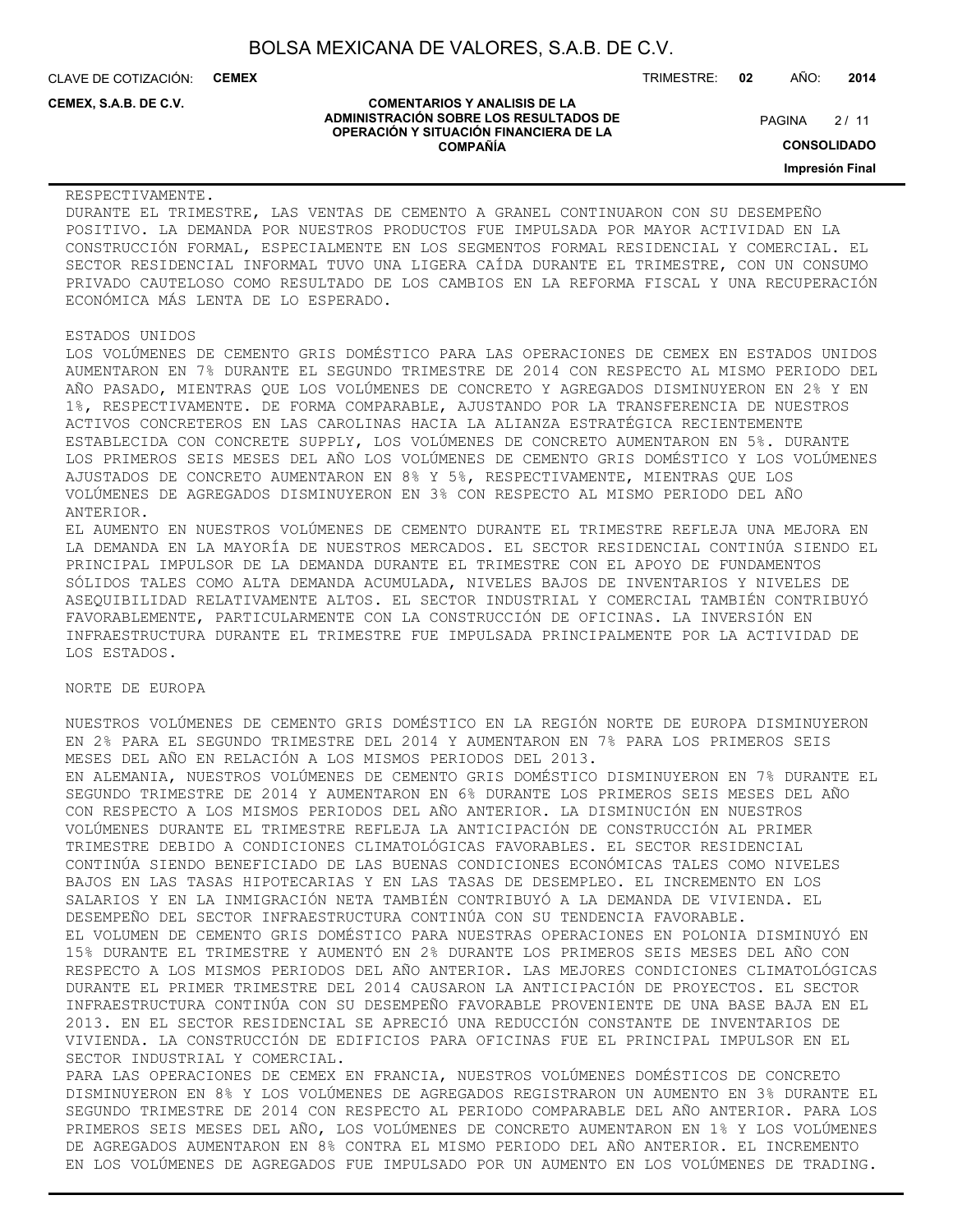**COMENTARIOS Y ANALISIS DE LA ADMINISTRACIÓN SOBRE LOS RESULTADOS DE OPERACIÓN Y SITUACIÓN FINANCIERA DE LA COMPAÑÍA**

CLAVE DE COTIZACIÓN: **CEMEX**

**CEMEX, S.A.B. DE C.V.**

#### TRIMESTRE: **02** AÑO: **2014**

 $3/11$ **PAGINA** 

**CONSOLIDADO**

#### **Impresión Final**

EL SECTOR INFRAESTRUCTURA CONTINÚA SIENDO APOYADO POR PROYECTOS CARRETEROS Y VÍAS FERROVIARIAS DE ALTA VELOCIDAD QUE INICIARON DURANTE EL 2012, SIN EMBARGO, LA ACTIVIDAD EN ESTE SECTOR HA DISMINUIDO DEBIDO A RESTRICCIONES AL CRÉDITO, EL OBJETIVO DEL GOBIERNO DE REDUCIR EL DÉFICIT Y CAMBIOS DE ADMINISTRACIÓN DESPUÉS DE LAS ELECCIONES LOCALES. EL DESEMPEÑO DEL SECTOR RESIDENCIAL CONTINÚA SIENDO AFECTADO POR EL ALTO NIVEL DE DESEMPLEO, LA PÉRDIDA DE PODER ADQUISITIVO Y UN PROGRAMA MENOS ATRACTIVO PARA LA COMPRA-RENTA DE VIVIENDAS.

LOS VOLÚMENES DE CEMENTO GRIS DOMÉSTICO, CONCRETO Y AGREGADOS PARA NUESTRAS OPERACIONES EN EL REINO UNIDO REGISTRARON UN AUMENTO DE 1%, 2% Y 14%, RESPECTIVAMENTE, DURANTE EL SEGUNDO TRIMESTRE DEL 2014 EN COMPARACIÓN CON EL MISMO PERIODO DEL 2013. PARA LOS PRIMEROS SEIS MESES DEL AÑO NUESTRO VOLUMEN DE CEMENTO GRIS DOMÉSTICO, CONCRETO Y AGREGADOS AUMENTÓ EN 2%, 4% Y 15%, RESPECTIVAMENTE, EN RELACIÓN CON EL PERIODO COMPARABLE DEL AÑO ANTERIOR. DURANTE EL TRIMESTRE, EL SECTOR RESIDENCIAL CONTINÚA IMPULSANDO LA DEMANDA POR NUESTROS PRODUCTOS. LA ACTIVIDAD EN ESTE SECTOR ESTUVO APOYADA POR LA MEJORA EN LAS CONDICIONES ECONÓMICAS, UN INCREMENTO EN LA CONFIANZA DEL CONSUMIDOR Y LOS INCENTIVOS DE GOBIERNO PARA PROMOVER LA ADQUISICIÓN DE VIVIENDA. EL SECTOR INDUSTRIAL Y COMERCIAL TUVO UN DESEMPEÑO FAVORABLE DURANTE EL TRIMESTRE PRINCIPALMENTE CON INVERSIONES EN NUEVOS ALMACENES.

#### MEDITERRÁNEO

NUESTROS VOLÚMENES DE CEMENTO GRIS DOMÉSTICO EN LA REGIÓN MEDITERRÁNEO AUMENTARON EN 1% PARA EL SEGUNDO TRIMESTRE DEL 2014 Y AUMENTARON EN 1% PARA LOS PRIMEROS SEIS MESES DEL AÑO CON RESPECTO A LOS MISMOS PERIODOS DEL 2013.

LOS VOLÚMENES DE CEMENTO GRIS DOMÉSTICO Y CONCRETO PARA NUESTRAS OPERACIONES EN ESPAÑA AUMENTARON EN 6% Y 7%, RESPECTIVAMENTE, EN EL SEGUNDO TRIMESTRE DE 2014 CONTRA EL MISMO PERIODO DEL AÑO ANTERIOR. PARA LOS PRIMEROS SEIS MESES DEL AÑO, LOS VOLÚMENES DE CEMENTO GRIS DOMÉSTICO PERMANECIERON CONSTANTES, MIENTRAS QUE LOS VOLÚMENES DE CONCRETO AUMENTARON EN 2% EN RELACIÓN AL PERIODO COMPARABLE DEL AÑO ANTERIOR. LA MEJORA EN LAS CONDICIONES MACROECONÓMICAS EN EL PAÍS Y LA ESTABILIZACIÓN EN LOS PRECIOS DE VIVIENDAS HAN OCASIONADO UN INCREMENTO EN LA ACTIVIDAD EN EL SECTOR RESIDENCIAL. EN EL SECTOR INFRAESTRUCTURA FUE VISIBLE UN INCREMENTO EN LAS LICITACIONES PÚBLICAS DURANTE EL TRIMESTRE PROVENIENTE DE NIVELES MUY BAJOS.

EN EGIPTO, LOS VOLÚMENES DE CEMENTO GRIS DOMÉSTICO DISMINUYERON EN 2% DURANTE EL SEGUNDO TRIMESTRE DEL 2014 Y DISMINUYERON EN 3% DURANTE LOS PRIMEROS SEIS MESES DEL AÑO CON RESPECTO A LOS MISMOS PERIODOS DEL 2013. EL SECTOR RESIDENCIAL INFORMAL CONTINÚA SIENDO EL PRINCIPAL IMPULSOR DE LA DEMANDA EN EL PAÍS APOYADO POR NUESTRA ESTRATEGIA DE COMBUSTIBLES ALTERNOS. EL SECTOR RESIDENCIAL FORMAL CONTINÚA MOSTRANDO SIGNOS INICIALES DE REACTIVACIÓN.

### AMÉRICA DEL SUR, CENTRAL Y EL CARIBE

NUESTROS VOLÚMENES DE CEMENTO GRIS DOMÉSTICO EN LA REGIÓN AUMENTARON EN 1% DURANTE EL SEGUNDO TRIMESTRE DE 2014 Y AUMENTARON EN 8% DURANTE LOS PRIMEROS SEIS MESES DEL AÑO CON RESPECTO A LOS PERIODOS COMPARABLES DEL AÑO ANTERIOR. LOS VOLÚMENES DE CEMENTO GRIS DOMÉSTICO, CONCRETO Y AGREGADOS EN NUESTRAS OPERACIONES EN COLOMBIA AUMENTARON EN 9%, 13% Y 27%, RESPECTIVAMENTE, DURANTE EL SEGUNDO TRIMESTRE DE 2014 EN COMPARACIÓN CON EL MISMO PERIODO DEL AÑO ANTERIOR. PARA LOS PRIMEROS SEIS MESES DEL AÑO, LOS VOLÚMENES DE CEMENTO, CONCRETO Y AGREGADOS AUMENTARON EN 20%, 17% Y 32%, RESPECTIVAMENTE, EN COMPARACIÓN CON EL MISMO PERIODO DEL AÑO ANTERIOR. LA ACTIVIDAD DE CONSTRUCCIÓN DURANTE EL SEGUNDO TRIMESTRE CONTINUÓ SIENDO IMPULSADA POR EL SECTOR RESIDENCIAL, EL CUAL SE BENEFICIÓ DE LAS INICIATIVAS DE VIVIENDA PATROCINADAS POR EL GOBIERNO. LA INFRAESTRUCTURA CONTINÚA SIENDO UN IMPULSOR DE LA DEMANDA DE NUESTROS PRODUCTOS CON LA EJECUCIÓN DE VARIOS PROYECTOS QUE FUERON OTORGADOS EN AÑOS ANTERIORES.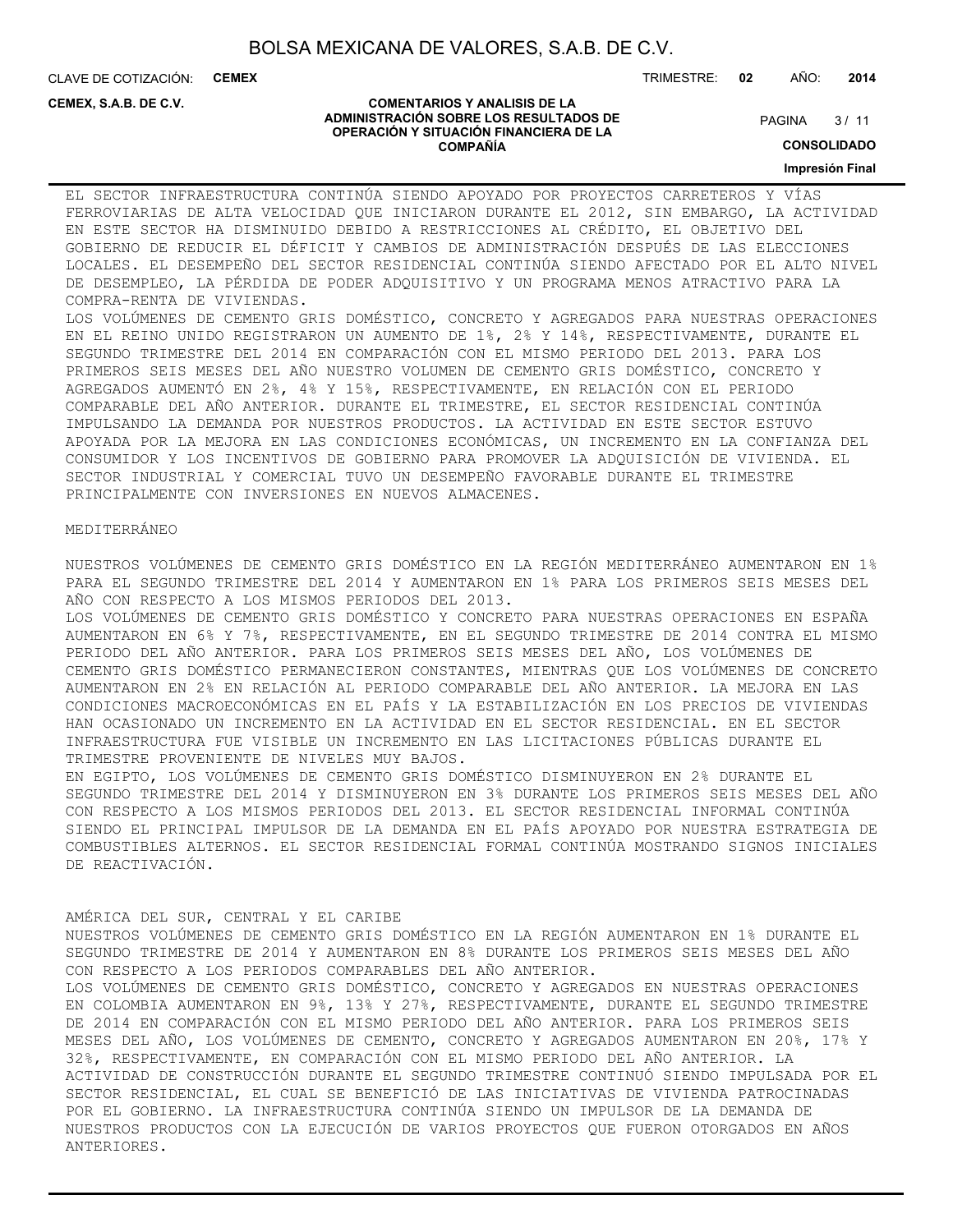**COMENTARIOS Y ANALISIS DE LA ADMINISTRACIÓN SOBRE LOS RESULTADOS DE OPERACIÓN Y SITUACIÓN FINANCIERA DE LA COMPAÑÍA**

CLAVE DE COTIZACIÓN: **CEMEX**

**CEMEX, S.A.B. DE C.V.**

TRIMESTRE: **02** AÑO: **2014**

 $4/11$ **PAGINA** 

**CONSOLIDADO**

**Impresión Final**

#### ASIA

NUESTRO VOLUMEN DE CEMENTO GRIS DOMÉSTICO PARA LA REGIÓN DE ASIA AUMENTÓ EN 1% DURANTE EL SEGUNDO TRIMESTRE DEL 2014 Y AUMENTÓ EN 5% DURANTE LOS PRIMEROS SEIS MESES DEL 2014 CON RESPECTO A LOS PERIODOS COMPARABLES DEL AÑO ANTERIOR. EN LAS FILIPINAS, NUESTRO VOLUMEN DE CEMENTO GRIS DOMÉSTICO AUMENTÓ EN 2% DURANTE EL

SEGUNDO TRIMESTRE Y AUMENTÓ EN 7% PARA LOS PRIMEROS SEIS MESES DEL AÑO EN RELACIÓN AL PERIODO COMPARABLE DEL AÑO ANTERIOR. EL SECTOR RESIDENCIAL CONTINÚA SIENDO APOYADO POR CONDICIONES ECONÓMICAS FAVORABLES TALES COMO ESTABILIDAD EN LOS NIVELES DE INFLACIÓN Y EN LAS TASAS HIPOTECARIAS, FLUJOS SALUDABLES DE REMESAS Y UN INCREMENTO EN LA ACTIVIDAD EN EL SEGMENTO DE VIVIENDA DE LUJO. EL GASTO DE GOBIERNO DESTINADO A ESFUERZOS DE REHABILITACIÓN Y RECONSTRUCCIÓN CONTRIBUYÓ AL DESEMPEÑO POSITIVO DEL SECTOR INFRAESTRUCTURA. EL SECTOR INDUSTRIAL Y COMERCIAL CONTINUÓ CON SU TENDENCIA POSITIVA.

FLUJO DE OPERACIÓN, FLUJO DE EFECTIVO LIBRE E INFORMACIÓN SOBRE DEUDA FLUJO DE OPERACIÓN Y FLUJO DE EFECTIVO LIBRE

EL FLUJO DE EFECTIVO LIBRE DURANTE EL TRIMESTRE MÁS LA REDUCCIÓN EN EFECTIVO Y LOS RECURSOS OBTENIDOS DE LAS NOTAS EMITIDAS EN ABRIL FUERON UTILIZADOS PARA EL PAGO DE OTRAS NOTAS CON MAYOR TASA DE INTERÉS, Y PRIMAS Y GASTOS RELACIONADOS. NUESTRA DEUDA DURANTE EL TRIMESTRE REFLEJA LA CONVERSIÓN DE UNA PORCIÓN DE NUESTROS CONVERTIBLES 2015 EN ADSS (UN ADS EQUIVALE A 10 CPOS) ASÍ COMO UN EFECTO POSITIVO DE CONVERSIÓN DE TIPO DE CAMBIO DE 5 MILLONES DE DÓLARES.

INFORMACIÓN SOBRE DEUDA Y NOTAS PERPETUAS (1) INCLUYE CONVERTIBLES Y ARRENDAMIENTOS FINANCIEROS, DE ACUERDO A LAS NORMAS INTERNACIONALES DE INFORMACIÓN FINANCIERA (NIIF). (2) LA DEUDA FONDEADA CONSOLIDADA AL 30 DE JUNIO DE 2014 ES DE 14,629 MILLONES DE DÓLARES DE ACUERDO A NUESTRAS OBLIGACIONES CONTRACTUALES DEL CONTRATO DE FINANCIAMIENTO. (3) FLUJO DE OPERACIÓN CALCULADO DE ACUERDO A NIIF. (4) GASTO POR INTERÉS CALCULADO DE ACUERDO A NUESTRAS OBLIGACIONES CONTRACTUALES DEL CONTRATO DE FINANCIAMIENTO.

INFORMACIÓN SOBRE CAPITAL E INSTRUMENTOS DERIVADOS INFORMACIÓN SOBRE CAPITAL LAS ACCIONES EN CIRCULACIÓN EQUIVALEN AL TOTAL DE UNIDADES EQUIVALENTES DE CPOS DE CEMEX MENOS LAS ACCIONES EN SUBSIDIARIAS, LAS CUALES AL 30 DE JUNIO DE 2014 ERAN 18,261,131. CEMEX TIENE VIGENTE OBLIGACIONES FORZOSAMENTE CONVERTIBLES QUE, AL MOMENTO DE CONVERSIÓN, INCREMENTARÁN EL NÚMERO DE CPOS EN CIRCULACIÓN EN APROXIMADAMENTE 210 MILLONES, SUJETO A AJUSTES ANTIDILUCIÓN.

PLANES DE COMPENSACIÓN A LARGO PLAZO PARA EJECUTIVOS AL 30 DE JUNIO DE 2014, EJECUTIVOS Y EMPLEADOS TENÍAN OPCIONES SOBRE UN TOTAL DE 4,720,450 CPOS, CON UN PRECIO DE EJERCICIO PROMEDIO DE 1.55 DÓLARES POR CPO. EN EL 2005, CEMEX COMENZÓ A OFRECER A SUS EJECUTIVOS UN NUEVO PROGRAMA DE COMPENSACIÓN EN BASE A ACCIONES. AL 30 DE JUNIO DE 2014, LOS EJECUTIVOS EN ESTOS PROGRAMAS TENÍAN UN TOTAL DE 24,108,928 CPOS RESTRINGIDOS, REPRESENTANDO EL 0.2% DEL TOTAL DE CPOS EN CIRCULACIÓN A DICHA FECHA.

#### INSTRUMENTOS DERIVADOS

EL VALOR DE MERCADO ESTIMADO DE LOS INSTRUMENTOS DERIVADOS ARRIBA MENCIONADOS REPRESENTA EL VALOR ESTIMADO DE LIQUIDACIÓN DE DICHOS INSTRUMENTOS A LA FECHA DE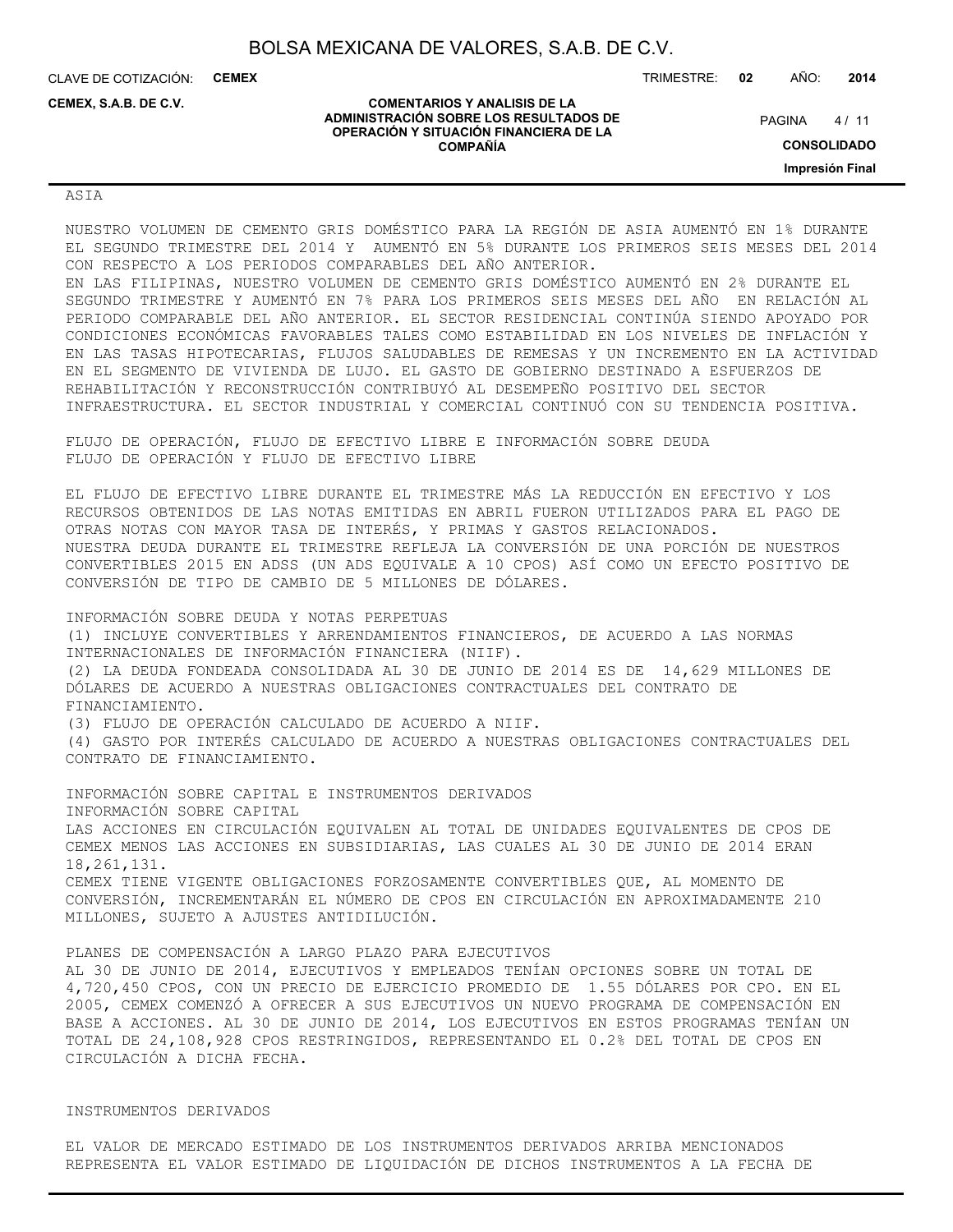CLAVE DE COTIZACIÓN: **CEMEX**

**CEMEX, S.A.B. DE C.V.**

TRIMESTRE: **02** AÑO: **2014**

#### **COMENTARIOS Y ANALISIS DE LA ADMINISTRACIÓN SOBRE LOS RESULTADOS DE OPERACIÓN Y SITUACIÓN FINANCIERA DE LA COMPAÑÍA**

 $5/11$ **PAGINA** 

**CONSOLIDADO**

**Impresión Final**

VALUACIÓN. DICHA VALUACIÓN ESTÁ DETERMINADA POR MEDIO DEL RESULTADO ESTIMADO DE LIQUIDACIÓN O MEDIANTE COTIZACIÓN DE PRECIOS DE MERCADO, LOS CUALES PUEDEN FLUCTUAR EN EL TIEMPO. LOS VALORES DE MERCADO Y MONTOS NOMINALES DE LOS INSTRUMENTOS DERIVADOS NO REPRESENTAN CANTIDADES DE EFECTIVO INTERCAMBIADAS POR LAS PARTES INVOLUCRADAS; LAS CANTIDADES EN EFECTIVO SE DETERMINARÁN AL TERMINAR LOS CONTRATOS CONSIDERANDO LOS VALORES NOMINALES DE LOS MISMOS, ASÍ COMO LOS DEMÁS TÉRMINOS DE LOS INSTRUMENTOS DERIVADOS. LOS VALORES DE MERCADO NO DEBEN SER VISTOS EN FORMA AISLADA SINO QUE DEBEN SER ANALIZADOS CON RELACIÓN AL VALOR DE MERCADO DE LOS INSTRUMENTOS DE LOS CUALES SE ORIGINAN Y DE LA REDUCCIÓN TOTAL EN EL RIESGO DE CEMEX. NOTA: DE ACUERDO CON LAS NIIF, LAS COMPAÑÍAS DEBEN RECONOCER TODOS LOS INSTRUMENTOS FINANCIEROS DERIVADOS EN EL BALANCE GENERAL COMO ACTIVOS O PASIVOS, A SU VALOR DE MERCADO ESTIMADO, CON LOS CAMBIOS EN DICHO VALOR RECONOCIDOS EN EL ESTADO DE RESULTADOS DEL PERIODO EN QUE OCURREN, EXCEPTO CUANDO DICHAS OPERACIONES SON CONTRATADAS CON FINES DE COBERTURA, EN CUYO CASO LOS CAMBIOS DEL VALOR DE MERCADO ESTIMADO DE DICHOS INSTRUMENTOS DERIVADOS RELACIONADOS SON RECONOCIDOS TEMPORALMENTE EN EL CAPITAL Y LUEGO RECLASIFICADOS AL ESTADO DE RESULTADOS COMPENSANDO LOS EFECTOS DEL INSTRUMENTO CUBIERTO CONFORME LOS EFECTOS DE DICHO INSTRUMENTO SON RECONOCIDOS EN EL ESTADO DE RESULTADOS. AL 30 DE JUNIO DE 2014, EN RELACIÓN AL RECONOCIMIENTO DEL VALOR RAZONABLE ESTIMADO DE SU PORTAFOLIO DE DERIVADOS, CEMEX RECONOCIÓ INCREMENTOS EN SUS ACTIVOS Y PASIVOS, LOS CUALES RESULTARON EN UN ACTIVO NETO DE 562 MILLONES DE DÓLARES, INCLUYENDO UN PASIVO POR 47 MILLONES DE DÓLARES CORRESPONDIENTES A UN DERIVADO IMPLÍCITO RELACIONADO CON NUESTRAS OBLIGACIONES FORZOSAMENTE CONVERTIBLES, QUE EN FUNCIÓN DE NUESTROS ACUERDOS DE DEUDA, SON PRESENTADOS NETOS DEL ACTIVO ASOCIADO CON LOS INSTRUMENTOS FINANCIEROS DERIVADOS. LOS MONTOS NOMINALES DE LOS INSTRUMENTOS DERIVADOS CORRESPONDEN EN GRAN MEDIDA A LOS MONTOS DE LOS ACTIVOS, PASIVOS O TRANSACCIONES DE CAPITAL QUE DICHOS DERIVADOS CUBREN. (1) EXCLUYE UN CONTRATO DE INTERCAMBIO ("SWAP") DE TASAS DE INTERÉS RELACIONADO A NUESTROS CONTRATOS DE ENERGÍA A LARGO PLAZO. AL 30 DE JUNIO DE 2014, EL MONTO NOCIONAL DE DICHO CONTRATO DE INTERCAMBIO ERA DE 170 MILLONES DE DÓLARES Y TENÍA UN VALOR DE MERCADO POSITIVO DE APROXIMADAMENTE 33 MILLONES DE DÓLARES. (2) NETO DE EFECTIVO DEPOSITADO COMO GARANTÍA EN NUESTRAS POSICIONES ABIERTAS. LOS DEPÓSITOS EN GARANTÍA FUERON DE 6 MILLONES DE DÓLARES AL 30 DE JUNIO DE 2014 Y 10 MILLONES DE DÓLARES AL 30 DE JUNIO DE 2013. (3) SEGÚN REQUIERE LAS NIIF, EL VALOR DE MERCADO ESTIMADO AL 30 DE JUNIO DE 2014 Y 2013 INCLUYE UN PASIVO DE 47 MILLONES DE DÓLARES Y 33 MILLONES DE DÓLARES, RESPECTIVAMENTE, RELACIONADO A UN DERIVADO IMPLÍCITO EN LAS OBLIGACIONES FORZOSAMENTE CONVERTIBLES DE

### OTRAS ACTIVIDADES

CEMEX.

CEMEX ANUNCIA NUEVA MOLIENDA DE CLH EN NICARAGUA

EL 5 DE MAYO DE 2014, CEMEX ANUNCIÓ QUE SU SUBSIDIARIA CEMEX LATAM HOLDINGS, S.A. ("CLH") (BVC: CLH) CONSTRUIRÁ UNA NUEVA PLANTA DE MOLIENDA DE CEMENTO EN CIUDAD SANDINO, MANAGUA, QUE SE ESPERA INCREMENTE SU CAPACIDAD DE PRODUCCIÓN DE CEMENTO EN NICARAGUA EN APROXIMADAMENTE 104%. CLH INVERTIRÁ APROXIMADAMENTE 55 MILLONES DE DÓLARES EN LA CONSTRUCCIÓN DE LA NUEVA MOLIENDA QUE SE EFECTUARÁ EN DOS FASES, PARA ALCANZAR UNA CAPACIDAD ANUAL DE PRODUCCIÓN DE CEMENTO QUE SE ESTIMA SEA DE HASTA 860 MIL TONELADAS EN 2017. EN LA PRIMERA ETAPA SE INVERTIRÁN APROXIMADAMENTE 30 MILLONES DE DÓLARES PARA LA ADQUISICIÓN DE INFRAESTRUCTURA E INSTALACIÓN DE UN MOLINO DE CEMENTO CON UNA CAPACIDAD DE PRODUCCIÓN DE APROXIMADAMENTE 220 MIL TONELADAS. SE ESPERA CONCLUIR ESTA FASE A FINALES DEL PRIMER SEMESTRE DE 2015. LA SEGUNDA FASE COMPRENDERÁ LA INSTALACIÓN DE UN SEGUNDO MOLINO DE CEMENTO CON UNA CAPACIDAD DE PRODUCCIÓN DE APROXIMADAMENTE 220 MIL TONELADAS, CON UNA INVERSIÓN DE APROXIMADAMENTE 25 MILLONES DE DÓLARES Y LA CUAL SE ANTICIPA CONCLUIR A FINALES DE 2017. ADICIONALMENTE, CLH IMPLEMENTARÁ PLANES DE REFORESTACIÓN EN LA ZONA Y DE APOYO A LA COMUNIDAD, INICIANDO CON EL LANZAMIENTO DE SU PROGRAMA CENTROS PRODUCTIVO DE AUTOEMPLEO (CPAS), MEDIANTE EL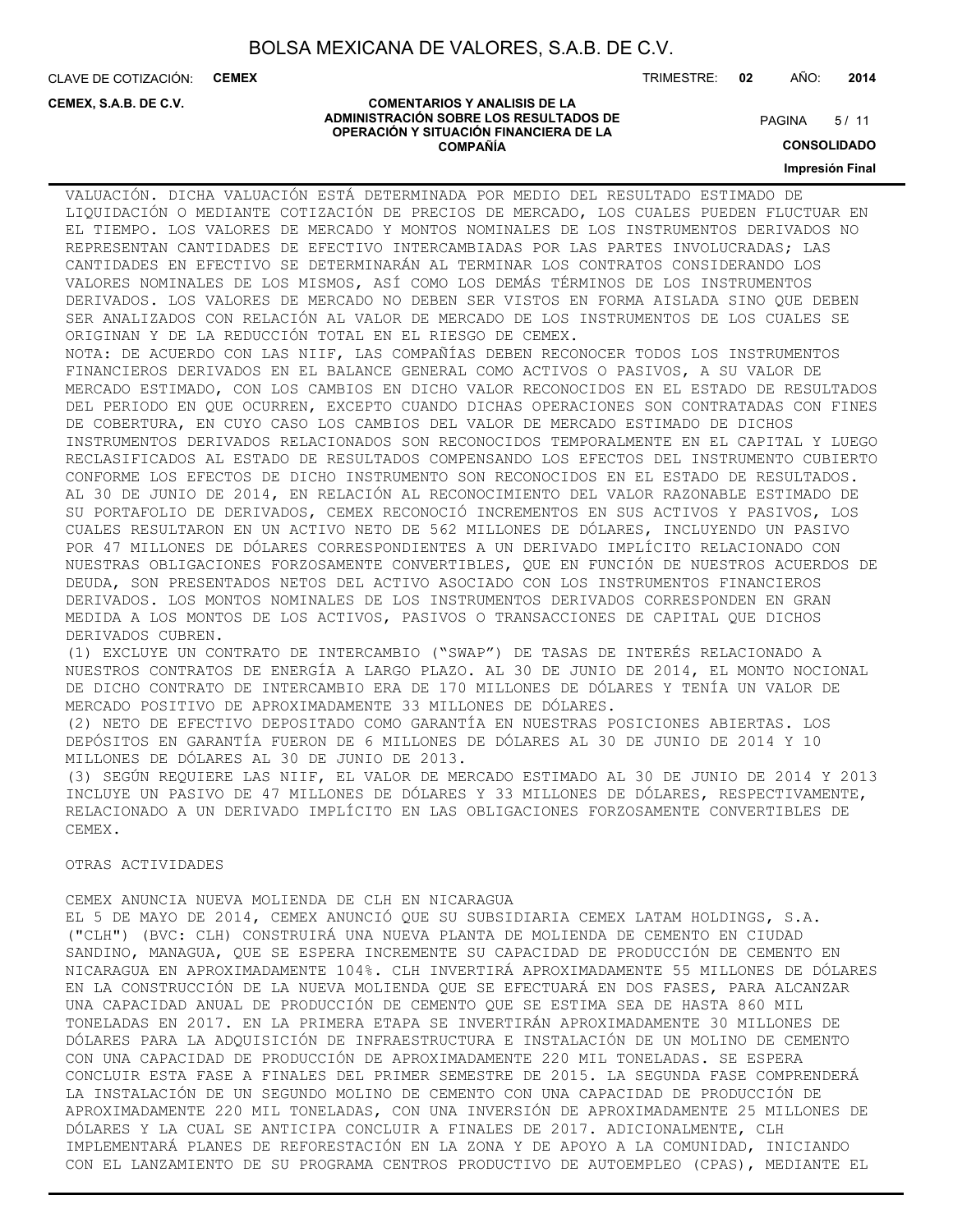**COMENTARIOS Y ANALISIS DE LA ADMINISTRACIÓN SOBRE LOS RESULTADOS DE OPERACIÓN Y SITUACIÓN FINANCIERA DE LA COMPAÑÍA**

CLAVE DE COTIZACIÓN: **CEMEX**

**CEMEX, S.A.B. DE C.V.**

TRIMESTRE: **02** AÑO: **2014**

 $6/11$ **PAGINA** 

**CONSOLIDADO**

**Impresión Final**

CUAL SE PRODUCEN BLOQUES DE CEMENTO PARA LA MEJORA DE VIVIENDAS EN CONJUNTO CON LAS COMUNIDADES Y AUTORIDADES LOCALES CORRESPONDIENTES. CEMEX ANUNCIA NUEVO PRESIDENTE DE CONSEJO Y NUEVO DIRECTOR GENERAL EL 12 DE MAYO DE 2014, CEMEX INFORMÓ QUE EN LA CIUDAD DE MADRID, ESPAÑA, FALLECIÓ EL INGENIERO LORENZO H. ZAMBRANO, DIRECTOR GENERAL Y PRESIDENTE DEL CONSEJO DE ADMINISTRACIÓN DE LA SOCIEDAD. EL 15 DE MAYO DE 2014, CEMEX ANUNCIÓ QUE SU CONSEJO DE ADMINISTRACIÓN, POR DECISIÓN UNÁNIME, DESIGNÓ AL ING. ROGELIO ZAMBRANO LOZANO COMO PRESIDENTE DEL CONSEJO DE ADMINISTRACIÓN Y AL LIC. FERNANDO GONZÁLEZ OLIVIERI COMO DIRECTOR GENERAL. EL ING. ZAMBRANO LOZANO SE DESEMPEÑABA COMO MIEMBRO DEL CONSEJO Y FERNANDO GONZÁLEZ OLIVIERI OCUPABA EL PUESTO DE VICEPRESIDENTE EJECUTIVO DE FINANZAS Y ADMINISTRACIÓN. EL ING. ZAMBRANO LOZANO HA SIDO MIEMBRO DEL CONSEJO DE ADMINISTRACIÓN DE CEMEX DESDE 1987 Y PRESIDENTE DEL COMITÉ DE FINANZAS DE CEMEX DESDE 2009. TAMBIÉN ES MIEMBRO DEL CONSEJO CONSULTIVO DE GRUPO FINANCIERO BANAMEX ZONA NORTE, Y MIEMBRO DEL CONSEJO DE ADMINISTRACIÓN DE CARZA Y EL TECNOLÓGICO DE MONTERREY, ENTRE OTROS. SE GRADUÓ COMO INGENIERO INDUSTRIAL DEL TECNOLÓGICO DE MONTERREY Y TIENE UNA MAESTRÍA EN ADMINISTRACIÓN DE THE WHARTON BUSINESS SCHOOL, UNIVERSITY OF PENNSYLVANIA. EL LIC. FERNANDO GONZÁLEZ OLIVIERI SE UNIÓ A CEMEX EN 1989 Y DESDE ENTONCES HA OCUPADO DIVERSOS CARGOS DIRECTIVOS EN CAPITAL HUMANO, PLANEACIÓN ESTRATÉGICA Y DESARROLLO, ADMINISTRACIÓN Y FINANZAS. HA LIDERADO LAS OPERACIONES DE CEMEX EN AMÉRICA LATINA, EUROPA, ÁFRICA, MEDIO ORIENTE Y ASIA. REALIZÓ SUS ESTUDIOS PROFESIONALES Y DE POSTGRADO EN ADMINISTRACIÓN EN EL TECNOLÓGICO DE MONTERREY. EL CONSEJO TAMBIÉN NOMBRÓ AL LIC. IAN C. ARMSTRONG ZAMBRANO COMO MIEMBRO DEL CONSEJO. ESTE NOMBRAMIENTO ESTÁ SUJETO A RATIFICACIÓN EN LA SIGUIENTE ASAMBLEA ANUAL DE ACCIONISTAS, QUE SE LLEVARÁ A CABO EN 2015. EL LIC. ARMSTRONG ZAMBRANO ES VICEPRESIDENTE DE PROMOCIÓN Y ANÁLISIS EN EVERCORE CASA DE BOLSA. TAMBIÉN ES MIEMBRO DEL CONSEJO DE ADMINISTRACIÓN DE TEC SALUD, FONDO ZAMBRANO HELLION Y EL PATRONATO DIF NUEVO LEÓN. SE GRADUÓ COMO LICENCIADO EN ADMINISTRACIÓN DE EMPRESAS DEL TECNOLÓGICO DE MONTERREY Y TIENE UNA MAESTRÍA EN ADMINISTRACIÓN DE IE BUSINESS SCHOOL. CEMEX ANUNCIA CAMBIOS ORGANIZACIONALES EN SU EQUIPO DIRECTIVO EL 21 DE MAYO DE 2014, CEMEX ANUNCIÓ CAMBIOS ORGANIZACIONALES EN SU ESTRUCTURA DIRECTIVA, LOS CUALES ENTRARON EN VIGOR DE MANERA INMEDIATA. LAS FUNCIONES CORPORATIVAS DE CEMEX SE ORGANIZARON EN SEIS VICE PRESIDENCIAS EJECUTIVAS QUE REPORTAN DIRECTAMENTE AL DIRECTOR GENERAL Y QUE SON ENCABEZADAS POR LOS SIGUIENTES EJECUTIVOS: • JOSÉ ANTONIO GONZÁLEZ FUE NOMBRADO VICEPRESIDENTE EJECUTIVO DE FINANZAS (CFO) Y ES RESPONSABLE DE FINANZAS, CONTRALORÍA, IMPUESTOS Y EVALUACIÓN DE PROCESOS. • MAHER AL-HAFFAR FUE NOMBRADO VICEPRESIDENTE EJECUTIVO DE RELACIÓN CON INVERSIONISTAS, COMUNICACIÓN CORPORATIVA Y ASUNTOS PÚBLICOS. • JUAN PABLO SAN AGUSTÍN CONTINÚA COMO VICEPRESIDENTE EJECUTIVO DE PLANEACIÓN ESTRATÉGICA Y DESARROLLO DE NEGOCIOS. • LUIS HERNÁNDEZ CONTINÚA COMO VICEPRESIDENTE EJECUTIVO DE ORGANIZACIÓN Y RECURSOS HUMANOS. ADEMÁS DE ORH, SEGURIDAD Y SERVICIOS ADMINISTRATIVOS, TAMBIÉN FUE NOMBRADO RESPONSABLE DE PROCESOS Y TI, INNOVACIÓN, ORGANIZACIÓN MUNDIAL DE SERVICIOS (GSO POR SUS SIGLAS EN INGLÉS), ORGANIZACIÓN DE GESTIÓN DE PROVEEDORES (VMO POR SUS SIGLAS EN INGLÉS) Y NEORIS. • RAMIRO VILLARREAL FUE NOMBRADO VICEPRESIDENTE EJECUTIVO DE LEGAL Y CONTINÚA SIENDO SECRETARIO DEL CONSEJO DE ADMINISTRACIÓN. • MAURICIO DOEHNER FUE NOMBRADO VICEPRESIDENTE EJECUTIVO DE ASUNTOS CORPORATIVOS Y ADMINISTRACIÓN DE RIESGOS EMPRESARIALES. LAS SEIS PRESIDENCIAS REGIONALES OPERATIVAS SE MANTUVIERON SIN CAMBIOS Y REPORTAN DIRECTAMENTE AL DIRECTOR GENERAL: • JUAN ROMERO, PRESIDENTE DE CEMEX MÉXICO, QUIEN TAMBIÉN ES RESPONSABLE DEL ÁREA GLOBAL DE TECNOLOGÍA. • KARL WATSON JR., PRESIDENTE DE CEMEX ESTADOS UNIDOS. • JAIME ELIZONDO, PRESIDENTE DE CEMEX SUDAMÉRICA Y EL CARIBE, QUIEN TAMBIÉN ES RESPONSABLE DEL ÁREA GLOBAL DE ABASTO. • IGNACIO MADRIDEJOS, PRESIDENTE DE CEMEX NORTE DE EUROPA, QUIEN TAMBIÉN ES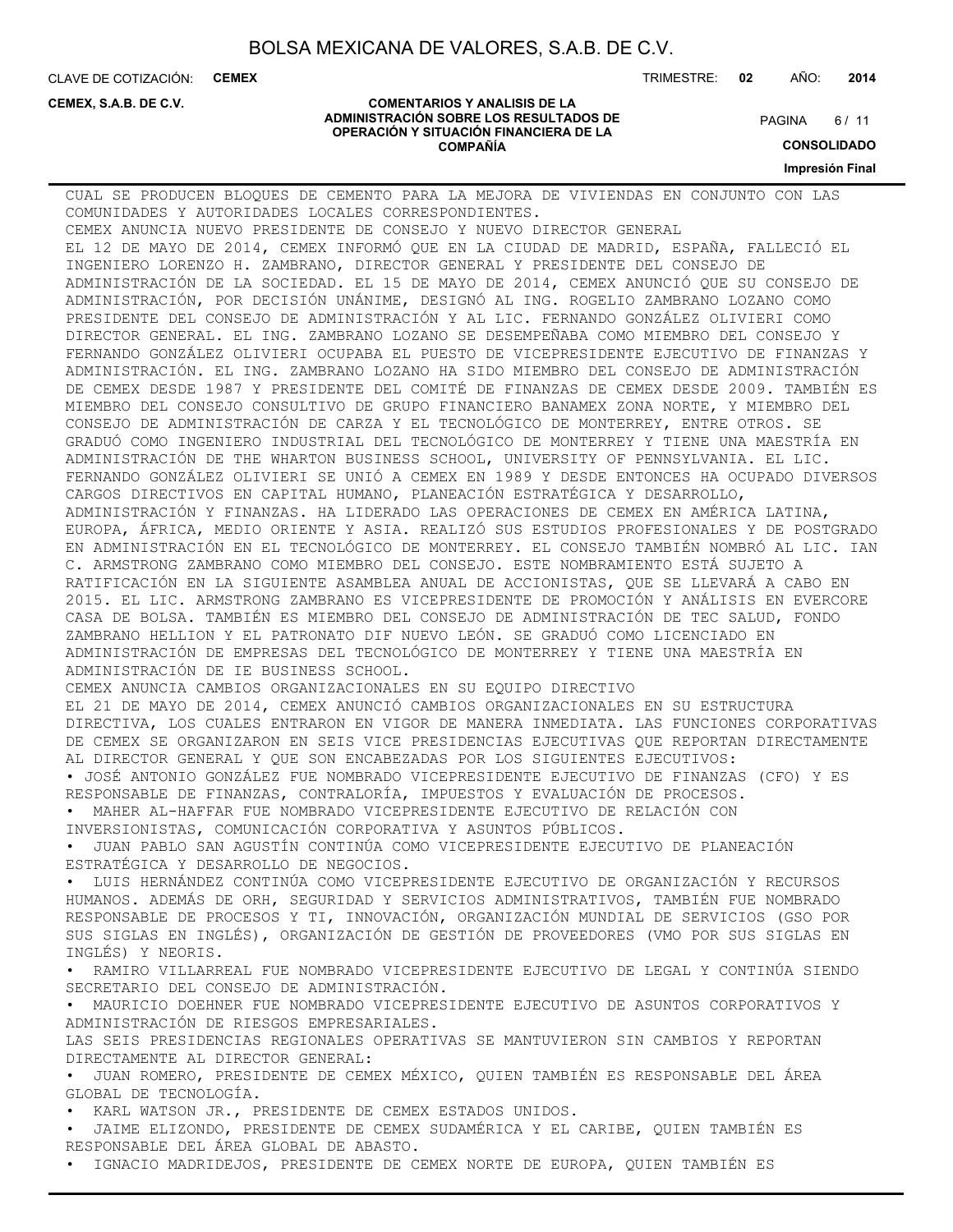CLAVE DE COTIZACIÓN: **CEMEX** TRIMESTRE: **02** AÑO: **2014**

**CEMEX, S.A.B. DE C.V.**

#### **COMENTARIOS Y ANALISIS DE LA ADMINISTRACIÓN SOBRE LOS RESULTADOS DE OPERACIÓN Y SITUACIÓN FINANCIERA DE LA COMPAÑÍA**

 $7/11$ **PAGINA** 

**CONSOLIDADO**

**Impresión Final**

RESPONSABLE DEL ÁREA GLOBAL DE ENERGÍA Y SUSTENTABILIDAD.

• JAIME MUGUIRO, PRESIDENTE DE CEMEX MEDITERRÁNEO.

• JOAQUÍN ESTRADA, PRESIDENTE DE CEMEX ASIA, QUIEN TAMBIÉN ES RESPONSABLE DE COMERCIALIZACIÓN INTERNACIONAL.

ADICIONALMENTE, FRANCISCO JAVIER GARZA ZAMBRANO, PRESIDENTE DEL CONSEJO CONSULTIVO DE CEMEX LATINOAMÉRICA Y CONSULTOR DEL DIRECTOR GENERAL PARA RELACIONES INSTITUCIONALES, DECIDIDO RETIRARSE DESPUÉS DE 25 AÑOS DE UNA EXITOSA TRAYECTORIA PROFESIONAL EN CEMEX. ESTE CAMBIO ORGANIZACIONAL FUE EFECTIVO EL 15 DE JULIO DE 2014.

CEMEX AYUDA A ENFRENTAR RETOS DE URBANIZACIÓN

EL 28 DE MAYO DE 2014, CEMEX PRESENTÓ SU INFORME DE DESARROLLO SUSTENTABLE 2013, EL CUAL MUESTRA AVANCES SIGNIFICATIVOS EN TEMAS PRIORITARIOS ALINEADOS A LOS RETOS QUE PRESENTA LA CRECIENTE POBLACIÓN URBANA. DURANTE 2013, CEMEX CONCEPTUALIZÓ Y DESARROLLÓ NUEVOS PRODUCTOS Y SOLUCIONES DE CONSTRUCCIÓN EFICIENTE, TRABAJÓ PARA PRESERVAR RECURSOS NATURALES, MINIMIZAR LA HUELLA DE CARBONO A LO LARGO DEL CICLO DE VIDA DE LOS PROYECTOS DONDE PARTICIPA, MEJORAR LA SEGURIDAD EN LOS LUGARES DE TRABAJO Y PROMOVER RELACIONES ESTRECHAS CON SUS COMUNIDADES Y GRUPOS DE INTERÉS. EL REPORTE INCLUYE UN INFORME DE VERIFICACIÓN EXTERNA HECHO POR PRICEWATERHOUSECOOPERS, POR OCTAVO AÑO CONSECUTIVO, ASÍ COMO UNA DECLARACIÓN DEL PANEL DE ASESORES DEL REPORTE DE SUSTENTABILIDAD DE LA COMPAÑÍA. SI DESEA CONOCER MÁS ACERCA DE LA ESTRATEGIA DE SUSTENTABILIDAD DE CEMEX Y SUS ESFUERZOS, REVISE EL REPORTE DE DESARROLLO SUSTENTABLE CEMEX 2013, EL CUAL ALCANZÓ UN NIVEL DE APROBACIÓN POR EL GRI DE A+ POR SEXTO AÑO CONSECUTIVO Y ESTÁ DISPONIBLE EN NUESTRO SITIO. PARA FACILITARLE EL ACCESO A LOS ANALISTAS A TODOS LOS DOCUMENTOS RELEVANTES, CEMEX INCLUYÓ UNA SECCIÓN ESPECIAL EN SU SITIO LLAMADA ANALISTAS DE ASG E ISR. LA SECCIÓN PROVEE LIGAS DIRECTAS A INFORMACIÓN CLAVE COMO: IDS, ÍNDICE GRI, UNGC COP, POLÍTICAS, DOCUMENTOS DE POSTURA Y MÁS. OTRA INFORMACIÓN

INTEGRACIÓN DE NEGOCIOS Y ACTIVIDADES OPERATIVAS EN MÉXICO

DURANTE EL PRIMER Y SEGUNDO TRIMESTRES DE 2014, CON EL FIN DE LLEVAR A CABO EN FORMA MÁS EFICIENTE SUS OPERACIONES EN MÉXICO Y PARA FACILITAR LA ADQUISICIÓN DE FINANCIAMIENTO, CEMEX LANZÓ UNA INICIATIVA PARA INTEGRAR SUS NEGOCIOS Y ACTIVIDADES OPERATIVAS EN MÉXICO BAJO UNA SOLA ENTIDAD. ESTA INICIATIVA CONSIDERA QUE EXISTEN EFICIENCIAS Y OPORTUNIDADES DE MEJORA AL CAMBIAR DE UNA PLATAFORMA EN LA QUE CEMEX ATIENDE A SUS CLIENTES DESDE DIFERENTES ENTIDADES DE ACUERDO A LA LÍNEA DE NEGOCIO (CEMENTO, CONCRETO, AGREGADOS), A UNA PLATAFORMA EN LA QUE LOS CLIENTES, CLASIFICADOS POR SEGMENTO DE USUARIO FINAL (DISTRIBUIDOR, CONSTRUCTOR, FABRICANTE) SERÁN ATENDIDOS POR UNA ENTIDAD ÚNICA. BAJO ESTA INICIATIVA, CEMEX, S.A.B. DE C.V., INTEGRARÁ LAS ACTIVIDADES PRODUCTIVAS, COMERCIALES, DE PROMOCIÓN Y ADMINISTRATIVAS RELACIONADAS CON LA VENTA DE CEMENTO, CONCRETO, AGREGADOS Y OTROS MATERIALES DE CONSTRUCCIÓN EN MÉXICO. COMO PARTE DE ESTA INICIATIVA, CEMEX, S.A.B. DE C.V. ENTRARÁ EN CONTRATOS DE ARRENDAMIENTO DE PROPIEDAD, PLANTA Y EQUIPO CON CEMEX MÉXICO, S.A. DE C.V., CEMEX CONCRETOS, S.A. DE C.V. Y CEMEX AGREGADOS, S.A. DE C.V., LAS COMPAÑÍAS QUE HAN LLEVADO A CABO OTRAS ACTIVIDADES OPERATIVAS HASTA EL 31 DE DICIEMBRE DE 2013 Y DURANTE EL COMIENZO DE 2014, DEJARÁN DE TENER OPERACIONES SIGNIFICATIVAMENTE EN O A PARTIR DEL 1 DE ABRIL DE 2014, Y CONSERVANDO LA PROPIEDAD DE LOS ACTIVOS, ACTUARÁN PRINCIPALMENTE COMO ARRENDADORES. PARA IMPLEMENTAR LA INICIATIVA DE INTEGRACIÓN EN MÉXICO EFICIENTEMENTE, SE UTILIZARÁ UN FIDEICOMISO DE ADMINISTRACIÓN PROPIEDAD DE CEMEX PARA CONCENTRAR LOS PAGOS DE ARRENDAMIENTO Y OBTENER FINANCIAMIENTO. CEMEX, S.A.B. DE C.V. CONTINUARÁ CONSOLIDANDO LA TOTALIDAD DEL GRUPO CEMEX. REFORMA FISCAL 2010 Y 2014 EN MÉXICO

EN NOVIEMBRE DE 2009, SE APROBARON REFORMAS EN MATERIA DE IMPUESTO SOBRE LA RENTA EN MÉXICO EFECTIVAS A PARTIR DEL 1 DE ENERO DE 2010 , QUE ENTRE OTRAS COSAS, MODIFICARON EL RÉGIMEN DE CONSOLIDACIÓN FISCAL REQUIRIENDO A LAS EMPRESAS DE DETERMINAR LOS IMPUESTOS A LA UTILIDAD A PARTIR DE 1999 COMO SI LA CONSOLIDACIÓN FISCAL NO HUBIERA EXISTIDO, ESPECÍFICAMENTE DETERMINANDO GRAVAMEN SOBRE: A) LA DIFERENCIA ENTRE LA SUMA DEL CAPITAL FISCAL DE LAS CONTROLADAS Y EL CAPITAL FISCAL DEL CONSOLIDADO; B) LOS DIVIDENDOS DE LAS CONTROLADAS A CEMEX, S.A.B. DE C.V.; Y C) OTRAS TRANSACCIONES QUE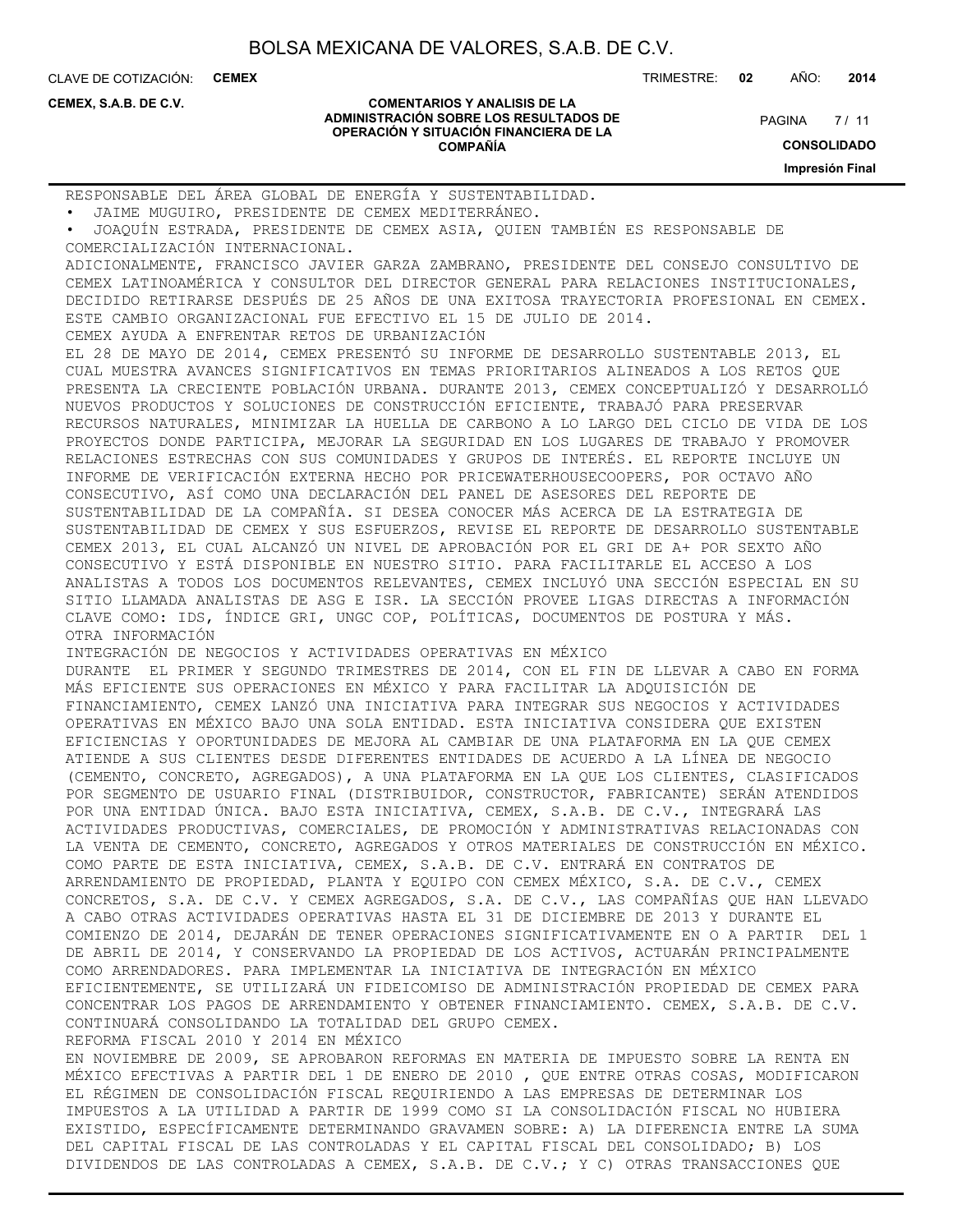**COMENTARIOS Y ANALISIS DE LA ADMINISTRACIÓN SOBRE LOS RESULTADOS DE OPERACIÓN Y SITUACIÓN FINANCIERA DE LA COMPAÑÍA**

CLAVE DE COTIZACIÓN: **CEMEX** TRIMESTRE: **02** AÑO: **2014**

#### **CEMEX, S.A.B. DE C.V.**

 $8/11$ **PAGINA** 

**CONSOLIDADO**

#### **Impresión Final**

REPRESENTARON TRANSFERENCIAS DE RECURSOS ENTRE LAS EMPRESAS DEL CONSOLIDADO. EN DICIEMBRE DE 2010, MEDIANTE RESOLUCIÓN MISCELÁNEA, LA AUTORIDAD FISCAL OTORGÓ LA OPCIÓN DE DIFERIR LA DETERMINACIÓN Y PAGO DEL IMPUESTO SOBRE LA DIFERENCIA EN EL CAPITAL MENCIONADA ANTERIORMENTE, HASTA LA DESINCORPORACIÓN DE LA CONTROLADA O CEMEX, S.A.B. DE C.V. ELIMINE LA CONSOLIDACIÓN FISCAL. LOS PASIVOS POR IMPUESTOS A LA UTILIDAD ASOCIADOS A LAS PÉRDIDAS FISCALES APROVECHADAS EN LA CONSOLIDACIÓN DE LAS CONTROLADAS EN MÉXICO NO SE COMPENSAN EN EL BALANCE GENERAL CON LOS ACTIVOS POR IMPUESTOS A LA UTILIDAD DIFERIDOS. LA REALIZACIÓN DE LOS ACTIVOS ESTÁ SUJETA A LA GENERACIÓN DE RENTA GRAVABLE EN LAS ENTIDADES CONTROLADAS QUE GENERARON LAS PÉRDIDAS EN EL PASADO. ADICIONALMENTE, EN DICIEMBRE 2013 SE APROBARON NUEVAS REFORMAS EN MATERIA DE IMPUESTO SOBRE LA RENTA EN MÉXICO EFECTIVAS A PARTIR DEL 1 DE ENERO DE 2014, QUE ENTRE OTRAS COSAS, REEMPLAZARON AL RÉGIMEN DE CONSOLIDACIÓN FISCAL CON UN NUEVO RÉGIMEN DE INTEGRACIÓN FISCAL AL CUAL CEMEX S.A.B. DE C.V. NO ACCEDERÁ. EN CONSECUENCIA, A PARTIR DE 2014 CADA ENTIDAD MEXICANA DETERMINARÁ SUS IMPUESTOS EN BASE A SUS RESULTADOS INDIVIDUALES MIENTRAS QUE EL PASIVO POR LA SALIDA DEL RÉGIMEN DE CONSOLIDACIÓN FISCAL AL 31 DE DICIEMBRE DE 2013 SE PAGARÁ EN UN PERIODO DE 10 AÑOS. EL PASIVO POR LA SALIDA DEL RÉGIMEN DE CONSOLIDACIÓN FISCAL ES DE \$1,901 MILLONES DE DÓLARES Y SE DESCRIBE EN LA SIGUIENTE TABLA.

LOS CAMBIOS EN EL PASIVO DE CEMEX, S.A.B. DE C.V. POR LA CONSOLIDACIÓN FISCAL EN MÉXICO EN 2013 SON COMO SIGUE (MILLONES DE DÓLARES APROXIMADOS):

2013

| SALDO AL INICIO DEL AÑO                        | \$1,115 |      |       |
|------------------------------------------------|---------|------|-------|
| IMPUESTO A LA UTILIDAD RECIBIDO DE CONTROLADAS |         |      | \$138 |
| ACTUALIZACIÓN DEL PERIODO                      |         | \$95 |       |
| PAGOS DURANTE EL PERIODO                       | (5156)  |      |       |
| EFECTOS POR DESCONSOLIDACIÓN FISCAL            |         |      | \$709 |
| SALDO AL FINAL DEL AÑO                         | \$1,901 |      |       |

AL 31 DE DICIEMBRE DE 2013, LA AMORTIZACIÓN ESTIMADA DEL PASIVO POR IMPUESTOS POR PAGAR RESULTANTE DE ESTOS CAMBIOS EN LA CONSOLIDACIÓN FISCAL EN MÉXICO ES (MONTOS EN MILLONES DE DÓLARES APROXIMADOS):<br>2014 — \$328  $5328$ 

\$1,901

| ムリエコ | りつとい             |             |           |
|------|------------------|-------------|-----------|
| 2015 | \$380            |             |           |
| 2016 | \$317            |             |           |
| 2017 | \$316            |             |           |
|      | 2018 EN ADELANTE |             | \$560     |
|      |                  | $^{\sim}$ 1 | $\bigcap$ |

#### ASUNTO FISCAL EN COLOMBIA

EN RELACIÓN CON EL REQUERIMIENTO ESPECIAL NOTIFICADO A CEMEX COLOMBIA EL 1 DE ABRIL DE 2011 POR MEDIO DEL CUAL LA DIRECCIÓN DE IMPUESTOS COLOMBIANA RECHAZÓ CIERTAS DEDUCCIONES REALIZADAS POR CEMEX COLOMBIA EN SU DECLARACIÓN ANUAL DEL EJERCICIO 2009 Y PARA EL CUAL EL 15 DE DICIEMBRE DEL 2011 LA DIRECCIÓN DE IMPUESTOS COLOMBIANA EMITIÓ SU DETERMINACIÓN FINAL, EL 14 DE JULIO DE 2014, CEMEX COLOMBIA FUE NOTIFICADA DE UNA RESOLUCIÓN DESFAVORABLE A LA APELACIÓN PRESENTADA EL 10 DE MAYO DE 2013 POR CEMEX COLOMBIA EN CONTRA DE LA DETERMINACIÓN FINAL NOTIFICADA POR LA DIRECCIÓN DE IMPUESTOS COLOMBIANA EL 17 DE ENERO DEL 2013. CEMEX COLOMBIA PRETENDE PRESENTAR UNA APELACIÓN ANTE EL CONSEJO DE ESTADO DE COLOMBIA A MÁS TARDAR EL 24 DE JULIO DE 2014. INVESTIGACIÓN ANTIMONOPÓLICA EN POLONIA EL 8 DE MAYO DE 2014, CEMEX POLSKA PRESENTÓ UNA APELACIÓN ANTE LA CORTE DE APELACIONES EN CONTRA DE LA SENTENCIA EMITIDA EN DICIEMBRE DE 2013 POR LA CORTE POLACA DE COMPETENCIA Y PROTECCIÓN AL CONSUMIDOR POR MEDIO DE LA CUAL SE HABÍA REDUCIDO LA MULTA IMPUESTA A CEMEX POLSKA POR LA OFICINA DE COMPETENCIA Y PROTECCIÓN AL CONSUMIDOR DE POLONIA EN DICIEMBRE DE 2009. LA MULTA ANTES MENCIONADA ES EXIGIBLE HASTA QUE LA CORTE

CONTRATO DE COMPRAVENTA DE ACCIONES DE EGIPTO.

DE APELACIONES EMITA SU SENTENCIA.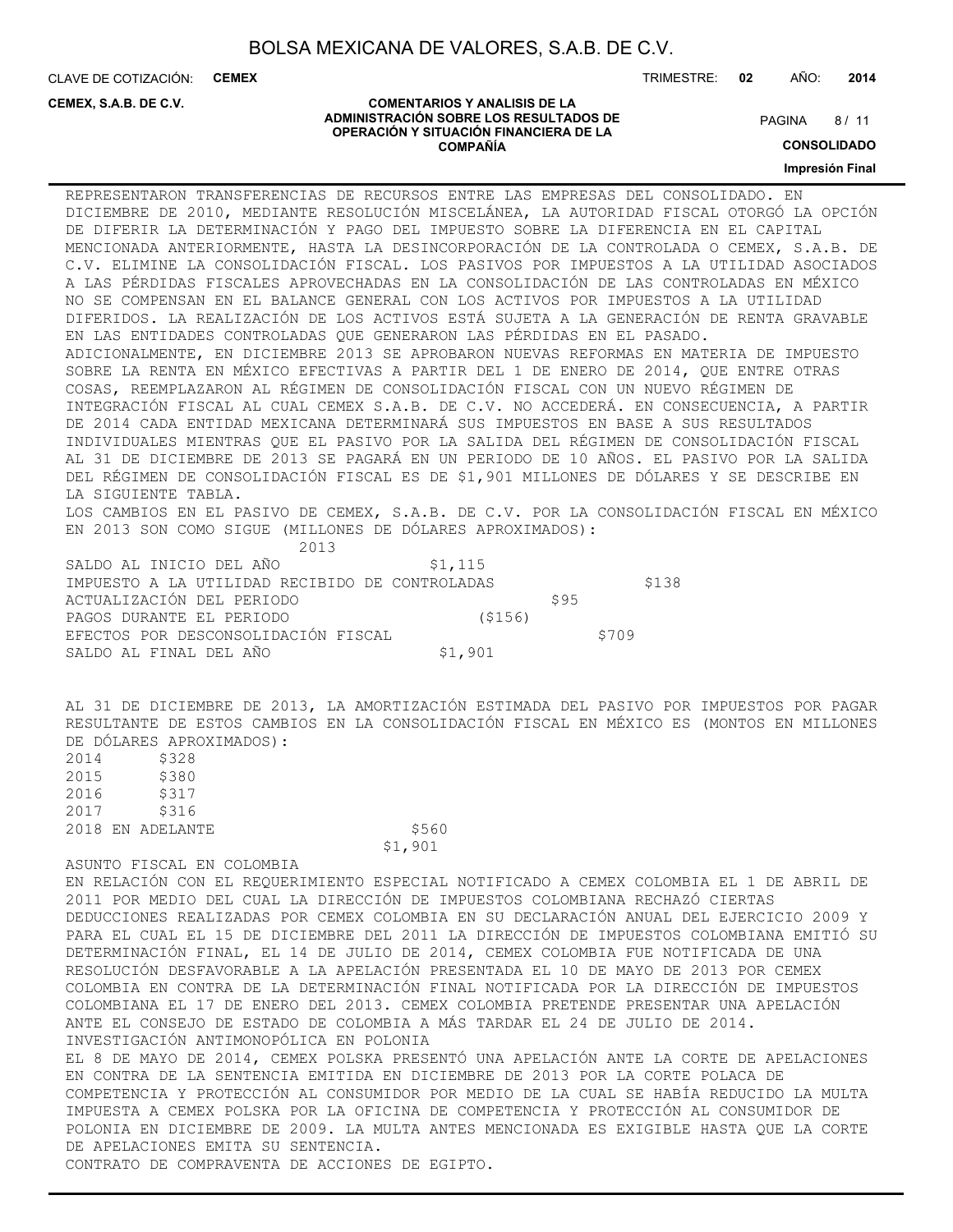CLAVE DE COTIZACIÓN: **CEMEX**

**CEMEX, S.A.B. DE C.V.**

TRIMESTRE: **02** AÑO: **2014**

#### **COMENTARIOS Y ANALISIS DE LA ADMINISTRACIÓN SOBRE LOS RESULTADOS DE OPERACIÓN Y SITUACIÓN FINANCIERA DE LA COMPAÑÍA**

 $9/11$ **PAGINA** 

**CONSOLIDADO**

**Impresión Final**

UNA AUDIENCIA RELACIONADA CON ESTE ASUNTO QUE ESTABA PROGRAMADA PARA ABRIL DE 2014 FUE REPROGRAMADA PARA MAYO DE 2014 Y EVENTUALMENTE NO SE CELEBRÓ. MIENTRAS TANTO, EL COMISIONARIO QUE FORMA PARTE DEL TRIBUNAL RECOMENDÓ A LA CORTE ADMINISTRATIVA REFERIR EL CASO A LA CORTE JUDICIAL ADMINISTRATIVA, NO SE HA PROGRAMADO FECHA PARA UNA NUEVA AUDIENCIA. ADICIONALMENTE, DOS PARTES DEMANDANTES, UNA DE LAS CUALES TAMBIÉN ES DEMANDANTE EN EL PROCEDIMIENTO ANTERIOR, PRESENTARON UNA DEMANDA ANTE LA CORTE JUDICIAL ADMINISTRATIVA REQUIRIENDO LA CANCELACIÓN DE LAS RESOLUCIONES ADOPTADAS POR LOS ACCIONISTAS DE LA PARAESTATAL METALLURGICAL INDUSTRIES COMPANY POR MEDIO DE LAS CUALES SE ACORDÓ LA VENTA DE LAS ACCIONES DE ASSIUT CEMENT COMPANY Y POR CONSIGUIENTE LA CELEBRACIÓN DEL CONTRATO DE COMPRAVENTA DE ACCIONES CON CEMEX. METALLURGICAL INDUSTRIES COMPANY ES LA PARAESTATAL QUE EN 1999 VENDIÓ LAS ACCIONES DE ASSIUT CEMENT COMPANY A CEMEX. EL 17 DE MAYO DE 2014 TUVO LUGAR UNA AUDIENCIA QUE FUE SUSPENDIDA PARA QUE EL COMISIONARIO QUE FORMA PARTE DEL TRIBUNAL PREPARE EL REPORTE CORRESPONDIENTE PARA LA CONSIDERACIÓN DE LA CORTE JUDICIAL ADMINISTRATIVA, UNA FECHA PARA UNA NUEVA AUDIENCIA SERÁ PROGRAMADA UNA VEZ QUE EL COMISIONARIO QUE FORMA PARTE DEL TRIBUNAL PRESENTE SU REPORTE.

#### DEFINICIONES Y OTROS PROCEDIMIENTOS

METODOLOGÍA DE CONVERSIÓN, CONSOLIDACIÓN Y PRESENTACIÓN DE RESULTADOS DE ACUERDO CON LAS NIIF, A PARTIR DEL 1 DE ENERO DE 2008, CEMEX CONVIERTE LOS ESTADOS FINANCIEROS DE SUBSIDIARIAS EN EL EXTRANJERO UTILIZANDO LOS TIPOS DE CAMBIO A LA FECHA DE REPORTE PARA LAS CUENTAS DEL BALANCE GENERAL, Y LOS TIPOS DE CAMBIO DE CADA MES PARA LAS CUENTAS DEL ESTADO DE RESULTADOS. CEMEX REPORTA SUS RESULTADOS CONSOLIDADOS EN PESOS MEXICANOS.

PARA CONVENIENCIA DEL LECTOR, A PARTIR DEL 30 DE JUNIO DE 2008 LAS CANTIDADES EN DÓLARES DE LOS ESTADOS FINANCIEROS CONSOLIDADOS SE DETERMINARON CONVIRTIENDO LOS MONTOS EN PESOS NOMINALES AL CIERRE DE CADA TRIMESTRE UTILIZANDO EL TIPO DE CAMBIO PROMEDIO PESO / DÓLAR PARA CADA TRIMESTRE. LOS TIPOS DE CAMBIO UTILIZADOS PARA CONVERTIR LOS RESULTADOS DEL SEGUNDO TRIMESTRE DE 2014 Y DEL SEGUNDO TRIMESTRE DE 2013 FUERON DE 12.97 Y 12.64 PESOS POR DÓLAR, RESPECTIVAMENTE.

LAS CANTIDADES POR PAÍS SON PRESENTADAS EN DÓLARES PARA CONVENIENCIA DEL LECTOR. LAS CANTIDADES EN DÓLARES PARA MÉXICO, AL 30 DE JUNIO DE 2014 Y AL 30 DE JUNIO DE 2013 PUEDEN SER RECONVERTIDAS A SU MONEDA LOCAL MULTIPLICANDO LAS CANTIDADES EN DÓLARES POR LOS TIPOS DE CAMBIO PROMEDIO CORRESPONDIENTES PARA 2014 Y 2013 MOSTRADOS EN LA TABLA PRESENTADA ABAJO.

#### INTEGRACIÓN DE REGIONES

LA REGIÓN NORTE DE EUROPA INCLUYE LAS OPERACIONES EN AUSTRIA, REPÚBLICA CHECA, FRANCIA, ALEMANIA, HUNGRÍA, IRLANDA, LETONIA, POLONIA, Y EL REINO UNIDO, ASÍ COMO OPERACIONES DE TRADING EN VARIOS PAÍSES NÓRDICOS. LA REGIÓN MEDITERRÁNEO INCLUYE LAS OPERACIONES EN CROACIA, EGIPTO, ISRAEL, ESPAÑA Y LOS EMIRATOS ÁRABES UNIDOS. LA REGIÓN AMÉRICA DEL SUR, CENTRAL Y EL CARIBE INCLUYE LAS OPERACIONES DE CEMEX EN ARGENTINA, BAHAMAS, BRASIL, COLOMBIA, COSTA RICA, REPÚBLICA DOMINICANA, EL SALVADOR, GUATEMALA, HAITÍ, JAMAICA, NICARAGUA, PANAMÁ, PERÚ Y PUERTO RICO, ASÍ COMO NUESTRAS OPERACIONES DE TRADING EN EL CARIBE. LA REGIÓN ASIA INCLUYE LAS OPERACIONES EN BANGLADESH, CHINA, MALASIA, FILIPINAS, TAIWÁN Y TAILANDIA.

#### DEFINICIONES

CAPITAL DE TRABAJO EQUIVALE A CUENTAS POR COBRAR OPERATIVAS (INCLUYENDO OTROS ACTIVOS CIRCULANTES RECIBIDOS COMO PAGO EN ESPECIE) MÁS INVENTARIOS HISTÓRICOS MENOS CUENTAS POR PAGAR OPERATIVAS. DEUDA NETA EQUIVALE A LA DEUDA TOTAL (DEUDA TOTAL MÁS BONOS CONVERTIBLES Y ARRENDAMIENTOS FINANCIEROS) MENOS EFECTIVO E INVERSIONES TEMPORALES.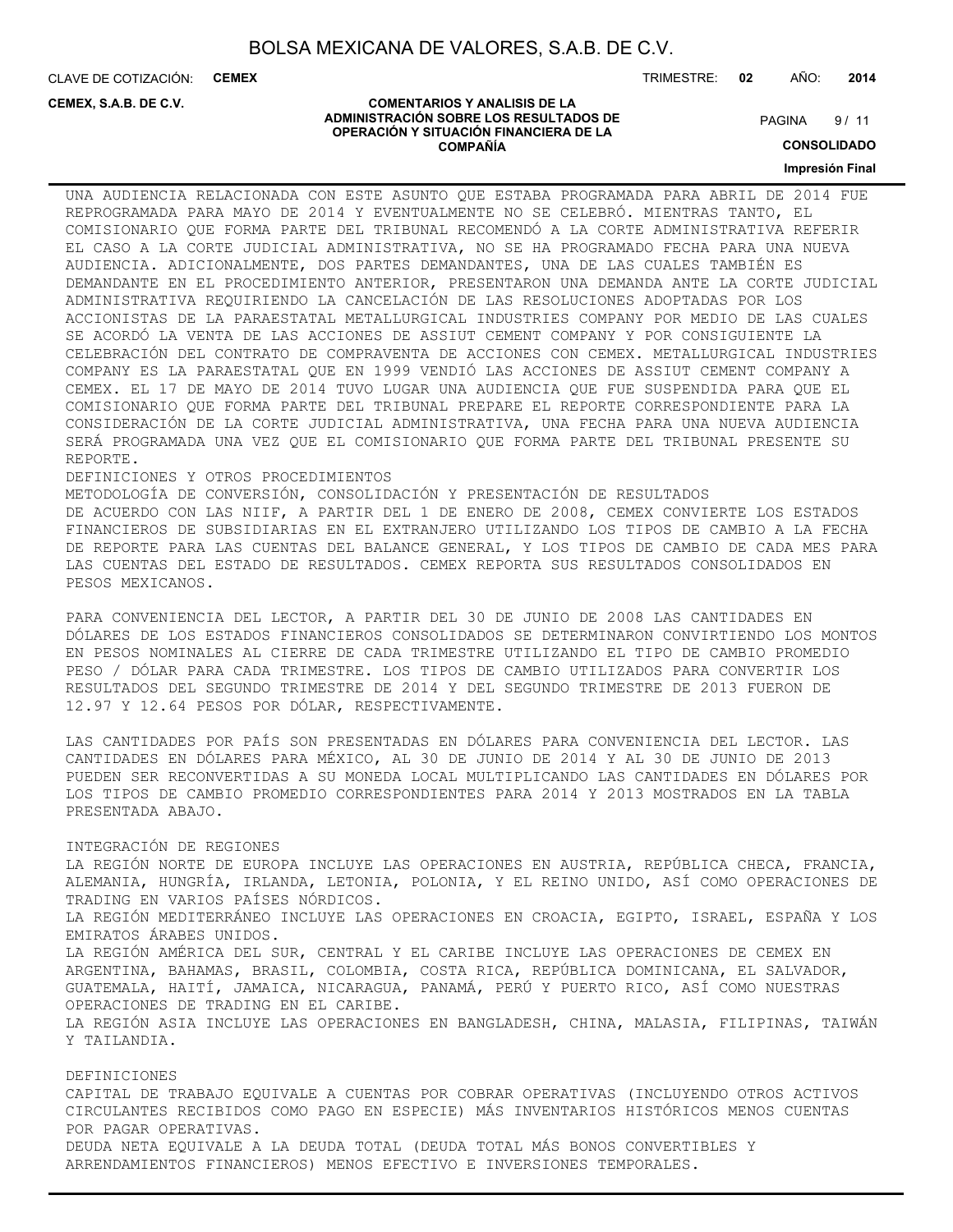CLAVE DE COTIZACIÓN: **CEMEX** TRIMESTRE: **02** AÑO: **2014**

**CEMEX, S.A.B. DE C.V.**

#### **COMENTARIOS Y ANALISIS DE LA ADMINISTRACIÓN SOBRE LOS RESULTADOS DE OPERACIÓN Y SITUACIÓN FINANCIERA DE LA COMPAÑÍA**

PAGINA 10 / 11

**CONSOLIDADO**

**Impresión Final**

FLUJO DE OPERACIÓN EQUIVALE AL RESULTADO DE OPERACIÓN ANTES DE OTROS GASTOS, NETO, MÁS DEPRECIACIÓN Y AMORTIZACIÓN OPERATIVA. FLUJO DE EFECTIVO LIBRE SE CALCULA COMO FLUJO DE OPERACIÓN MENOS GASTO POR INTERÉS NETO, INVERSIONES EN ACTIVO FIJO DE MANTENIMIENTO Y ESTRATÉGICAS, CAMBIO EN CAPITAL DE TRABAJO, IMPUESTOS PAGADOS, Y OTRAS PARTIDAS EN EFECTIVO (OTROS GASTOS NETOS MENOS VENTA DE ACTIVOS NO OPERATIVOS OBSOLETOS Y/O SUSTANCIALMENTE DEPRECIADOS EL PAGO DE CUPONES DE NUESTROS INSTRUMENTOS PERPETUOS). INVERSIONES EN ACTIVO FIJO ESTRATÉGICO INVERSIONES REALIZADAS CON EL PROPÓSITO DE INCREMENTAR LA RENTABILIDAD DE LA COMPAÑÍA. ESTAS INVERSIONES INCLUYEN ACTIVO FIJO DE EXPANSIÓN, LAS CUALES ESTÁN DISEÑADAS PARA MEJORAR LA RENTABILIDAD DE LA EMPRESA POR MEDIO DE INCREMENTO DE CAPACIDAD, ASÍ COMO INVERSIONES EN ACTIVO FIJO PARA MEJORAR EL MARGEN DE OPERACIÓN, LAS CUALES SE ENFOCAN A LA REDUCCIÓN DE COSTOS. INVERSIONES EN ACTIVO FIJO DE MANTENIMIENTO INVERSIONES LLEVADAS A CABO CON EL PROPÓSITO DE ASEGURAR LA CONTINUIDAD OPERATIVA DE LA COMPAÑÍA. ESTAS INCLUYEN INVERSIONES EN ACTIVO FIJO, LAS CUALES SE REQUIEREN PARA REEMPLAZAR ACTIVOS OBSOLETOS O MANTENER LOS NIVELES ACTUALES DE OPERACIÓN, ASÍ COMO INVERSIONES EN ACTIVO FIJO, LAS CUALES SE REQUIEREN PARA CUMPLIR CON REGULACIONES GUBERNAMENTALES O POLÍTICAS DE LA EMPRESA. PP EQUIVALE A PUNTOS PORCENTUALES PRECIOS TODAS LAS REFERENCIAS A INICIATIVAS DE PRECIOS, INCREMENTO DE PRECIOS O DISMINUCIONES SE REFIEREN A NUESTROS PRECIOS PARA NUESTROS PRODUCTOS. UTILIDAD POR CPO PARA EL CÁLCULO DE UTILIDAD POR CPO, EL NÚMERO PROMEDIO DE CPOS UTILIZADO FUE DE 12,543 MILLONES PARA EL SEGUNDO TRIMESTRE DE 2014; 12,419 MILLONES PARA LOS PRIMEROS SEIS MESES DEL 2014; 12,156 MILLONES PARA EL SEGUNDO TRIMESTRE DE 2013 Y 12,146 MILLONES PARA LOS PRIMEROS SEIS MESES DEL 2013. DE ACUERDO A LA NIC 33 UTILIDAD POR ACCIÓN, EL PROMEDIO PONDERADO DE ACCIONES EN CIRCULACIÓN SE DETERMINÓ CONSIDERANDO EL NÚMERO DE DÍAS DENTRO DEL PERIODO CONTABLE EN QUE ESTUVIERON EN CIRCULACIÓN LAS ACCIONES, INCLUYENDO LAS QUE SE DERIVARON DE EVENTOS CORPORATIVOS QUE MODIFICARON LA ESTRUCTURA DE CAPITAL DURANTE EL PERIODO, TALES COMO AUMENTO EN EL NÚMERO DE ACCIONES QUE INTEGRAN EL CAPITAL SOCIAL POR OFERTA PÚBLICA Y DIVIDENDOS EN ACCIONES O CAPITALIZACIÓN DE UTILIDADES ACUMULADAS ASÍ COMO LAS ACCIONES POTENCIALMENTE DILUTIVAS (DERIVADAS DE OPCIONES DE COMPRA, OPCIONES RESTRINGIDAS DE COMPRA Y LAS ACCIONES DEL BONO CONVERTIBLE MANDATORIO). LAS ACCIONES EMITIDAS COMO RESULTADO DE DIVIDENDOS EN ACCIONES, CAPITALIZACIÓN DE UTILIDADES Y ACCIONES DILUTIVAS SON CONSIDERADAS COMO SI SE HUBIERAN EMITIDO AL PRINCIPIO DEL PERIODO. CASAS DE BOLSA O INSTITUCIONES DE CRÉDITO QUE DAN COBERTURA DE ANÁLISIS A LOS VALORES EMITIDOS POR CEMEX, S.A.B. DE C.V.

BARCLAYS CAPITAL BENJAMIN THEURER BB&T JACK F. KASPRZAK, JR. BOFA - MERRILL LYNCH CARLOS PEYRELONGUE BTG PACTUAL GORDON LEE CITIGROUP DAN MCGOEY CREDIT SUISSE VANESSA QUIROGA DEUTSCHE BANK ESTEBAN POLIDURA JEFFERIES MIKE BETTS JP MORGAN ADRIAN HUERTA MORGAN STANLEY NIKOLAJ LIPPMANN SANTANDER TOE MATSUMURA UBS MARIMAR TORREBLANCA ACTINVER RAMON ORTIZ BANORTE - IXE JOSÉ ITZAMNA ESPITIA BBVA RESEARCH FRANCISCO CHÁVEZ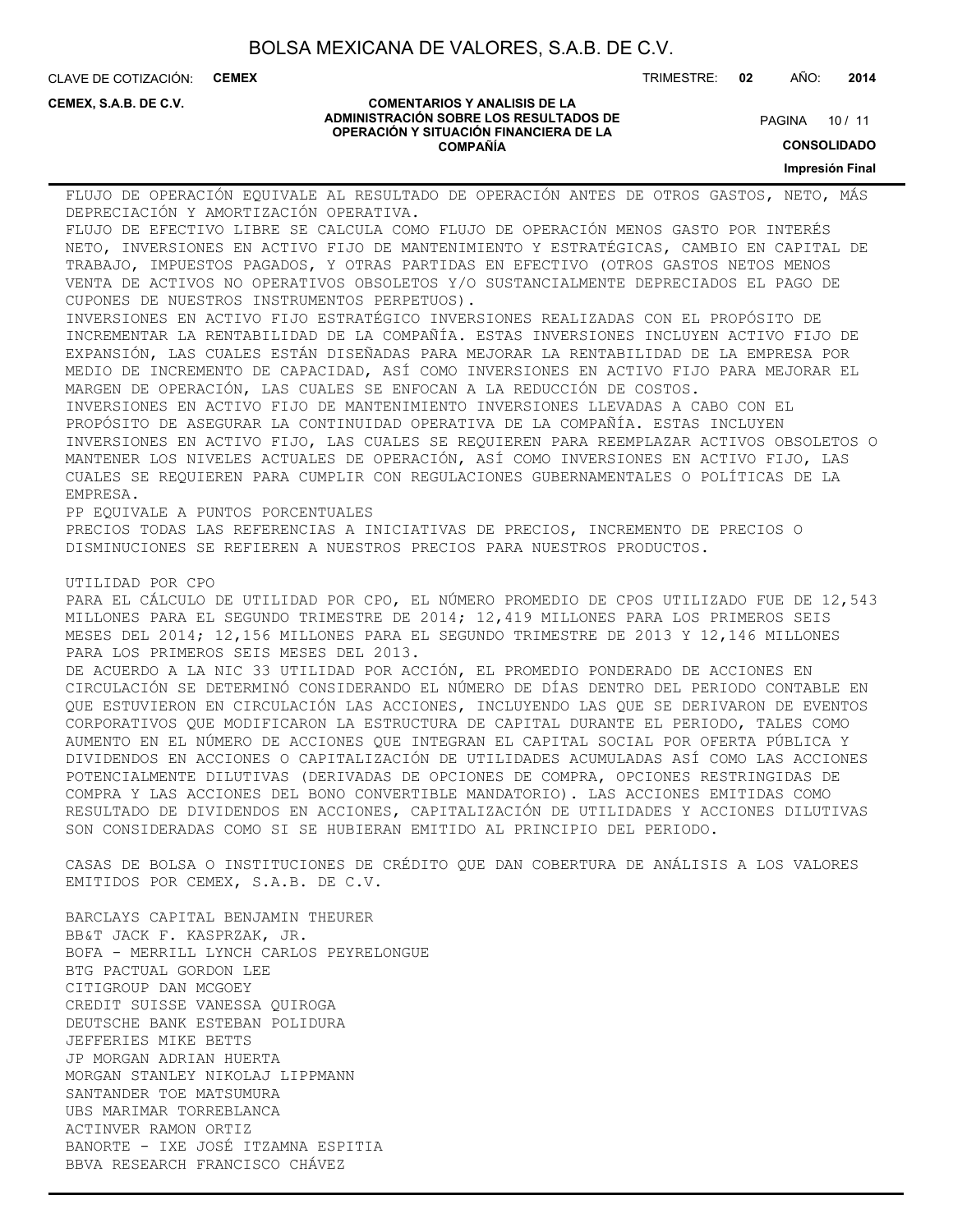CLAVE DE COTIZACIÓN: **CEMEX**

**CEMEX, S.A.B. DE C.V.**

TRIMESTRE: **02** AÑO: **2014**

PAGINA 11 / 11

**CONSOLIDADO**

**Impresión Final**

#### **COMENTARIOS Y ANALISIS DE LA ADMINISTRACIÓN SOBRE LOS RESULTADOS DE OPERACIÓN Y SITUACIÓN FINANCIERA DE LA COMPAÑÍA**

BNP PARIBAS YASSINE TOUAHRI GBM LILIAN OCHOA ITAU MARCOS ASSUMPCAO INTERACCIONES HEBER LONGHURST INVEX JOSÉ ANTONIO CEBEIRA LONGBOW GARIK SHMOIS MONEX FERNANDO BOLAÑOS SCOTIABANK FRANCISCO SUAREZ STERNE AGEE TODD VENCIL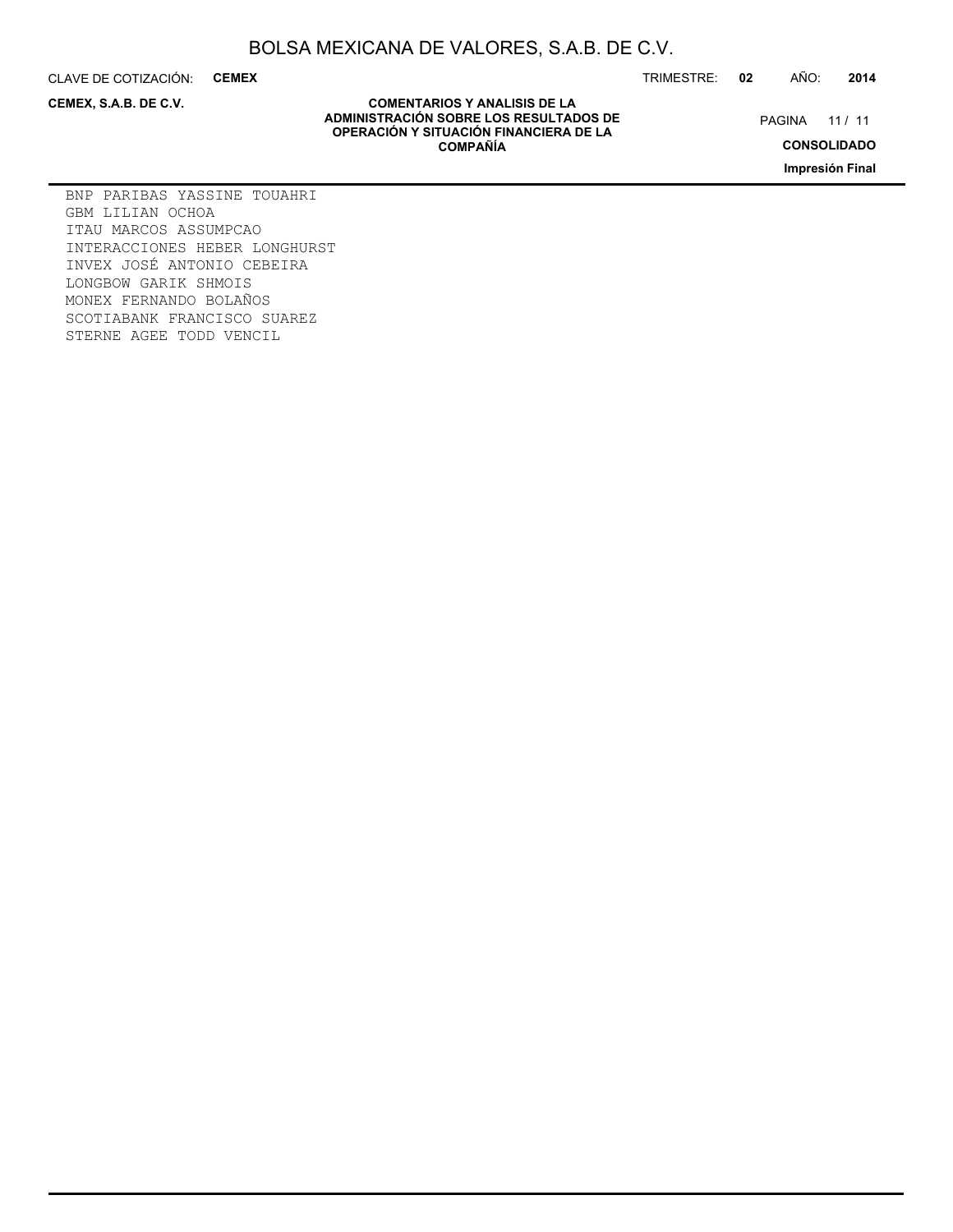**CEMEX**

**CEMEX, S.A.B. DE C.V.**

| NOTAS COMPLEMENTARIAS A LA INFORMACIÓN |
|----------------------------------------|
| <b>FINANCIERA</b>                      |

CLAVE DE COTIZACIÓN: TRIMESTRE: **02** AÑO: **2014**

PAGINA 1/20

**CONSOLIDADO**

**Impresión Final**

#### DESCRIPCIÓN DE LA EMPRESA

CEMEX, S.A.B. DE C.V., SOCIEDAD ANÓNIMA BURSÁTIL DE CAPITAL VARIABLE (S.A.B. DE C.V.) ORGANIZADA BAJO LAS LEYES DE LOS ESTADOS UNIDOS MEXICANOS, O MÉXICO, ES ACTUALMENTE UNA CONTROLADORA DE COMPAÑÍAS CUYAS ACTIVIDADES PRINCIPALES SE ORIENTAN A LA INDUSTRIA DE LA CONSTRUCCIÓN, MEDIANTE LA PRODUCCIÓN, COMERCIALIZACIÓN, DISTRIBUCIÓN Y VENTA DE CEMENTO, CONCRETO, AGREGADOS Y OTROS MATERIALES PARA LA CONSTRUCCIÓN. CEMEX, S.A.B. DE C.V. FUE FUNDADA EN 1906 Y SE REGISTRÓ EN EL REGISTRO PÚBLICO DE LA PROPIEDAD Y COMERCIO EN MONTERREY, N.L., MÉXICO EN 1920 POR UN PERIODO DE 99 AÑOS. EN 2002, ESTE PERIODO SE EXTENDIÓ HASTA EL AÑO 2100. LAS ACCIONES DE CEMEX, S.A.B. DE C.V. ESTÁN LISTADAS EN LA BOLSA MEXICANA DE VALORES ("BMV") Y SE COTIZAN EN FORMA DE CERTIFICADOS DE PARTICIPACIÓN ORDINARIA ("CPOS"). CADA CPO REPRESENTA DOS ACCIONES SERIE "A" Y UNA ACCIÓN SERIE "B", REPRESENTATIVAS DEL CAPITAL SOCIAL. ASIMISMO, LAS ACCIONES DE CEMEX, S.A.B. DE C.V. SE INTERCAMBIAN EN LA BOLSA DE VALORES DE NUEVA YORK ("NYSE") EN LA FORMA DE AMERICAN DEPOSITARY SHARES ("ADS") BAJO EL SÍMBOLO "CX". CADA ADS REPRESENTA DIEZ CPOS.

CUANDO SE UTILIZAN LOS TÉRMINOS "CEMEX, S.A.B. DE C.V." Y/O "LA CONTROLADORA", SE REFIERE A CEMEX, S.A.B. DE C.V. SIN SUS SUBSIDIARIAS CONSOLIDADAS. CUANDO SE UTILIZAN LOS TÉRMINOS "LA COMPAÑÍA" O "CEMEX", SE ESTÁ HACIENDO REFERENCIA A CEMEX, S.A.B. DE C.V. EN CONJUNTO CON SUS SUBSIDIARIAS CONSOLIDADAS.

PRINCIPALES POLÍTICAS CONTABLES

BASES DE PRESENTACIÓN Y REVELACIÓN

EN NOVIEMBRE DE 2008, LA COMISIÓN NACIONAL BANCARIA Y DE VALORES ("CNBV") REQUIRIÓ A LAS EMPRESAS LISTADAS EN LA BMV, PREPARAR SUS ESTADOS FINANCIEROS CONSOLIDADOS DE ACUERDO CON LAS NORMAS INTERNACIONALES DE INFORMACIÓN FINANCIERA ("IFRS" POR SUS SIGLAS EN INGLÉS), TAL COMO LAS EMITE EL CONSEJO INTERNACIONAL DE NORMAS DE CONTABILIDAD ("IASB" POR SUS SIGLAS EN INGLÉS), A MÁS TARDAR A PARTIR DEL 1 DE ENERO DE 2012 Y DISCONTINUAR EL USO DE LAS NORMAS DE INFORMACIÓN FINANCIERA MEXICANAS ("NIF"). LOS ESTADOS FINANCIEROS CONSOLIDADOS AL 31 DE DICIEMBRE DE 2013 Y 2012 Y POR LOS AÑOS TERMINADOS AL 31 DE DICIEMBRE DE 2013, 2012 Y 2011, FUERON PREPARADOS DE ACUERDO CON LAS IFRS, TAL COMO LAS EMITE EL IASB.

CEMEX EMITIÓ EL 26 DE ENERO DE 2012 SUS ÚLTIMOS ESTADOS FINANCIEROS PREPARADOS BAJO NIF AL 31 DE DICIEMBRE DE 2011 Y 2010 Y POR LOS AÑOS 2011, 2010 Y 2009, LOS CUALES UTILIZÓ PARA CUMPLIR CON REQUERIMIENTOS DE INFORMACIÓN FINANCIERA ANTES DE LA EMISIÓN EL 8 DE ABRIL DE 2012, DE SU INFORME ANUAL DE 2011 ANTE LA CNBV, Y SU INFORME ANUAL DE 2011 EN FORMA 20-F ANTE LA COMISIÓN DE VALORES DE LOS ESTADOS UNIDOS (SECURITIES AND EXCHANGE COMMISSION O "SEC"). EN ADICIÓN, PARA FINES DE LA ENTREGA DE SUS INFORMES ANUALES DEL 2012 ANTES LA CNBV Y LA SEC, EL 27 DE ABRIL DE 2012, CEMEX TAMBIÉN EMITIÓ SUS PRIMEROS ESTADOS FINANCIEROS BAJO LAS IFRS AL 31 DE DICIEMBRE DE 2011 Y 2010 Y AL 1 DE ENERO DE 2010, Y POR LOS AÑOS TERMINADOS AL 31 DE DICIEMBRE DE 2011 Y 2010 (NO INCLUIDOS EN ESTE REPORTE), EN LOS QUE CEMEX DETALLA LAS OPCIONES SELECCIONADAS EN LA MIGRACIÓN A LOS IFRS Y LOS EFECTOS QUE DICHA MIGRACIÓN TUVO EN (I) EL BALANCE INICIAL BAJO IFRS AL 1 DE ENERO DE 2010, CON BASE EN LA IFRS 1, PRIMERA ADOPCIÓN DE LOS IFRS ("IFRS 1"), (II) LOS BALANCES DE CEMEX AL 31 DE DICIEMBRE DE 2011 Y 2010, Y (III) LOS ESTADOS DE RESULTADOS, LOS ESTADOS DE PÉRDIDA INTEGRAL Y LOS ESTADOS DE FLUJOS DE EFECTIVO POR LOS AÑOS TERMINADOS EL 31 DE DICIEMBRE DE 2011 Y 2010, EN CADA CASO, EN COMPARACIÓN CON LAS CIFRAS PREVIAMENTE REPORTADAS BAJO NIF.

### ESTADOS DE RESULTADOS

EN LOS ESTADOS DE RESULTADOS DE CEMEX AL 30 DE JUNIO DE 2014 Y 2013, EL RENGLÓN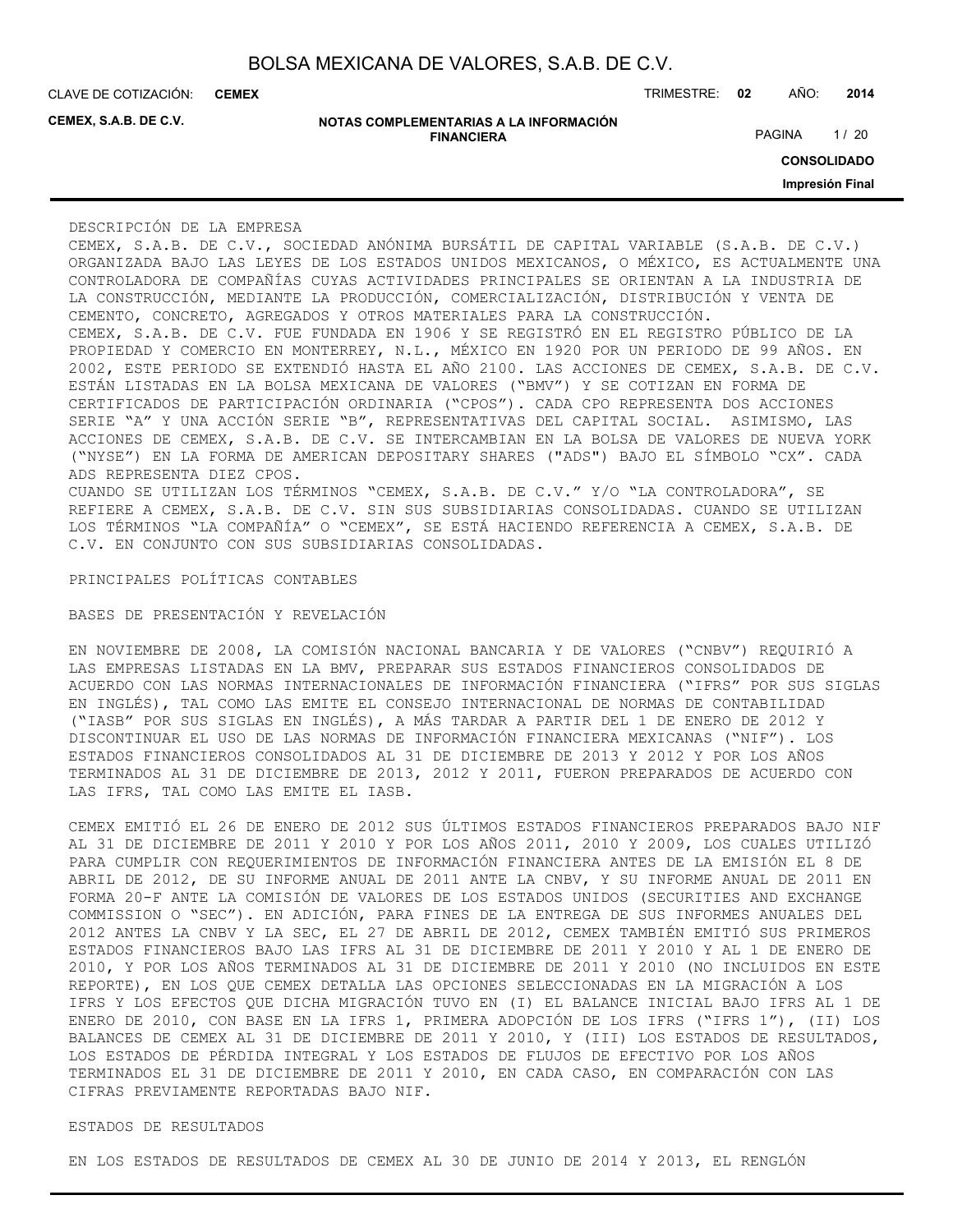CLAVE DE COTIZACIÓN: TRIMESTRE: **02** AÑO: **2014 CEMEX**

**CEMEX, S.A.B. DE C.V.**

#### **NOTAS COMPLEMENTARIAS A LA INFORMACIÓN FINANCIERA**

PAGINA 2/20

**CONSOLIDADO**

#### **Impresión Final**

TITULADO "RESULTADO DE OPERACIÓN ANTES DE OTROS GASTOS, NETO" SE DENOMINABA HASTA EL 31 DE DICIEMBRE DE 2011 "UTILIDAD DE OPERACIÓN", Y EL RENGLÓN TITULADO "RESULTADO DE OPERACIÓN", ERA DENOMINADO HASTA EL 31 DE DICIEMBRE DE 2011 "UTILIDAD DE OPERACIÓN DESPUÉS DE OTROS GASTOS, NETO". CEMEX EFECTUÓ ESTOS CAMBIOS PARA CUMPLIR CON LA PRÁCTICA DE LA INDUSTRIA AL REPORTAR ESTADOS FINANCIEROS BAJO LAS IFRS ANTE LA SEC CON BASE EN LA GUÍA PROPORCIONADA POR EL PÁRRAFO 56 DE LAS BASES DE CONCLUSIÓN DE LA IAS 1, PRESENTACIÓN DE LOS ESTADOS FINANCIEROS ("IAS 1"). NO OBSTANTE, DICHOS CAMBIOS EN LOS TÍTULOS DE LOS RENGLONES NO REPRESENTAN NINGÚN CAMBIO EN LAS PRÁCTICAS, POLÍTICAS O METODOLOGÍAS CONTABLES BAJO LAS IFRS EN COMPARACIÓN CON AÑOS ANTERIORES PREVIOS A 2011. POR LO ANTERIOR, EL RENGLÓN DE "RESULTADO DE OPERACIÓN ANTES DE OTROS GASTOS, NETO" Y DE "RESULTADO DE OPERACIÓN", SON DIRECTAMENTE COMPARABLES CON LOS RENGLONES DE "UTILIDAD DE OPERACIÓN" Y DE "UTILIDAD DE OPERACIÓN DESPUÉS DE OTROS GASTOS, NETO", RESPECTIVAMENTE, PRESENTADOS EN ESTADOS FINANCIEROS EMITIDOS HASTA EL 31 DE DICIEMBRE DE 2011.

#### ESTADOS DE RESULTADOS – CONTINÚA

EL RENGLÓN DE "OTROS GASTOS, NETO" EN LOS ESTADOS DE RESULTADOS SE INTEGRA PRINCIPALMENTE POR INGRESOS Y GASTOS QUE NO ESTÁN DIRECTAMENTE RELACIONADOS CON LAS ACTIVIDADES PRINCIPALES DE CEMEX, O BIEN QUE SON DE NATURALEZA INUSUAL Y/O NO RECURRENTE, COMO SON LAS PÉRDIDAS POR DETERIORO DE ACTIVOS DE LARGA VIDA, LOS RESULTADOS EN VENTA DE ACTIVO Y LOS COSTOS POR REESTRUCTURA, ENTRE OTROS.

#### ESTADOS DE UTILIDAD (PÉRDIDA) INTEGRAL

CON BASE EN LA IAS 1, CEMEX PRESENTA LOS CONCEPTOS DE LA UTILIDAD (PÉRDIDA) INTEGRAL DEL PERIODO, AGRUPADOS EN AQUELLOS QUE, DE ACUERDO CON OTRAS IFRS: A) NO SERÁN RECLASIFICADOS POSTERIORMENTE AL ESTADO DE RESULTADOS; Y B) SERÁN RECLASIFICADOS POSTERIORMENTE AL ESTADO DE RESULTADOS AL CUMPLIRSE CON LAS CONDICIONES ESPECÍFICAS.

#### BASES DE CONSOLIDACIÓN

A PARTIR DEL 1 DE ENERO DE 2013, LA IFRS 10, ESTADOS FINANCIEROS CONSOLIDADOS ("IFRS 10"), LA CUAL ESTABLECE EL CONCEPTO DE CONTROL COMO EL DETONADOR PARA DETERMINAR CUÁNDO UNA ENTIDAD DEBE INCLUIRSE EN LOS ESTADOS FINANCIEROS CONSOLIDADOS, REEMPLAZÓ LOS REQUERIMIENTOS DE CONSOLIDACIÓN DE LA IAS 27, ESTADOS FINANCIEROS CONSOLIDADOS E INDIVIDUALES, Y DE LA SIC 12, CONSOLIDACIÓN — ENTIDADES DE PROPÓSITO ESPECIAL. CON BASE EN LA IFRS 10, LOS ESTADOS FINANCIEROS CONSOLIDADOS INCLUYEN LOS DE CEMEX, S.A.B. DE C.V. Y AQUELLOS DE LAS ENTIDADES, INCLUYENDO VEHÍCULOS PARA PROPÓSITOS ESPACIALES ("VPES"), EN QUE LA CONTROLADORA EJERCE CONTROL, POR MEDIO DEL CUAL, LA TENEDORA ESTÁ EXPUESTA, O TIENE DERECHOS, A RENDIMIENTOS VARIABLES DE SU RELACIÓN CON LA ENTIDAD, Y ESTÁ EN POSICIÓN DE AFECTAR DICHOS RENDIMIENTOS A TRAVÉS DE SU PODER SOBRE LA ENTIDAD. ENTRE OTROS FACTORES, EL CONTROL SE EVIDENCIA CUANDO LA TENEDORA: A) TIENE DIRECTAMENTE O A TRAVÉS DE SUBSIDIARIAS, MÁS DEL 50% DEL CAPITAL SOCIAL DE LA ENTIDAD; B) TIENE EL PODER, DIRECTA O INDIRECTAMENTE, PARA GOBERNAR LAS POLÍTICAS ADMINISTRATIVAS, FINANCIERAS Y DE OPERACIÓN DE UNA ENTIDAD; O C) ES EL PRINCIPAL RECEPTOR DE LOS RIESGOS Y BENEFICIOS DE UNA VPE. LA ADOPCIÓN DE LA IFRS 10 NO TUVO NINGÚN EFECTO SIGNIFICATIVO EN LOS ESTADOS FINANCIEROS CONSOLIDADOS DE CEMEX. LOS SALDOS Y OPERACIONES ENTRE PARTES RELACIONADAS SE ELIMINARON EN LA CONSOLIDACIÓN.

CON BASE EN LA IAS 28, INVERSIONES EN ASOCIADAS Y NEGOCIOS CONJUNTOS ("IAS 28"), LAS INVERSIONES EN ASOCIADAS SE RECONOCEN INICIALMENTE AL COSTO, Y SE VALÚAN POR EL MÉTODO DE PARTICIPACIÓN CUANDO CEMEX EJERCE INFLUENCIA SIGNIFICATIVA, LA CUAL SE PRESUME GENERALMENTE CON UNA PARTICIPACIÓN MÍNIMA DE 20%, A MENOS QUE SE DEMUESTRE EN CASOS INUSUALES QUE CON UN PORCENTAJE MENOR SE TIENE INFLUENCIA SIGNIFICATIVA. EL MÉTODO DE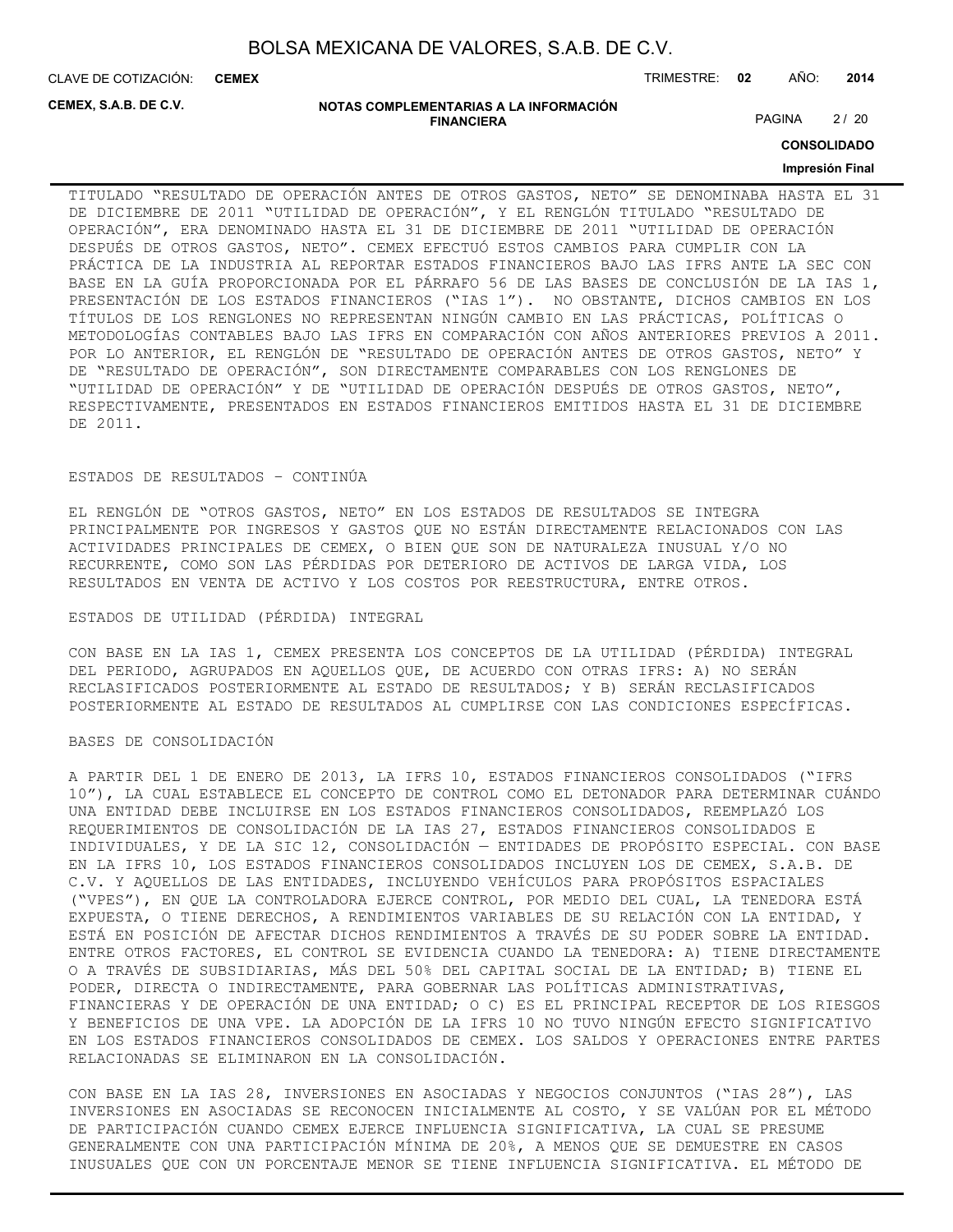CLAVE DE COTIZACIÓN: TRIMESTRE: **02** AÑO: **2014 CEMEX**

**CEMEX, S.A.B. DE C.V.**

#### **NOTAS COMPLEMENTARIAS A LA INFORMACIÓN FINANCIERA**

PAGINA 3/20

**CONSOLIDADO**

#### **Impresión Final**

PARTICIPACIÓN ADICIONA AL COSTO DE ADQUISICIÓN, LA PROPORCIÓN QUE LE CORRESPONDE A LA CONTROLADORA EN EL CAPITAL, LOS RESULTADOS Y, EN SU CASO, LOS EFECTOS DE INFLACIÓN DE LA EMISORA, POSTERIORES A SU FECHA DE COMPRA. A PARTIR DEL 1 DE ENERO DE 2013, LA IFRS 11, ACUERDOS CONJUNTOS ("IFRS 11"), LA CUAL BASA LA CLASIFICACIÓN DE UN ACUERDO CONJUNTO POR LA EVALUACIÓN DE SUS DERECHOS Y OBLIGACIONES RESULTANTES, REEMPLAZÓ LAS REGLAS CONTENIDAS PARA ESTE TIPO DE ACUERDOS EN LA IAS 28. DE ACUERDO CON LA IFRS 11, LOS ESTADOS FINANCIEROS DE NEGOCIOS CONJUNTOS, QUE SON LOS ACUERDOS CONJUNTOS EN LOS QUE CEMEX Y OTROS ACCIONISTAS EJERCEN EL CONTROL CONJUNTAMENTE, Y TIENEN DERECHOS SOBRE LOS ACTIVOS NETOS DEL MISMO, SON RECONOCIDOS POR EL MÉTODO DE PARTICIPACIÓN, EN TANTO QUE, LOS ESTADOS FINANCIEROS DE LAS OPERACIONES CONJUNTAS, EN LAS QUE, LAS PARTES QUE EJERCEN CONTROL COMÚN EN EL ACUERDO TIENEN DERECHOS SOBRE LOS ACTIVOS, Y OBLIGACIONES POR LOS PASIVOS DEL ACUERDO, SON CONSOLIDADOS LÍNEA POR LÍNEA PROPORCIONALMENTE. LA ADOPCIÓN DE LA IFRS 11 NO TUVO NINGÚN EFECTO SIGNIFICATIVO EN LOS ESTADOS FINANCIEROS CONSOLIDADOS DE CEMEX. EL MÉTODO DE PARTICIPACIÓN SE SUSPENDE CUANDO EL VALOR EN LIBROS DE LA INVERSIÓN, INCLUYENDO ALGÚN INTERÉS DE LARGO PLAZO EN LA ASOCIADA O NEGOCIO CONJUNTO, LLEGA A CERO, A MENOS QUE CEMEX HUBIERA INCURRIDO O GARANTIZADO OBLIGACIONES ADICIONALES DE LA ASOCIADA O NEGOCIO CONJUNTO.

OTRAS INVERSIONES DE NATURALEZA PERMANENTE DONDE CEMEX TIENE UNA PARTICIPACIÓN MENOR AL 20% Y/O NO SE TIENE INFLUENCIA SIGNIFICATIVA SON RECONOCIDAS A SU COSTO HISTÓRICO.

USO DE ESTIMACIONES Y SUPUESTOS CRITICOS

LA PREPARACIÓN DE LOS ESTADOS FINANCIEROS DE ACUERDO CON LAS IFRS REQUIERE QUE LA ADMINISTRACIÓN EFECTÚE ESTIMACIONES Y SUPOSICIONES QUE AFECTAN LOS SALDOS DE ACTIVOS Y PASIVOS Y LA REVELACIÓN DE ACTIVOS Y PASIVOS CONTINGENTES A LA FECHA DE REPORTE, ASÍ COMO LOS INGRESOS Y GASTOS DEL PERIODO. ESTOS SUPUESTOS SON REVISADOS CONTINUAMENTE UTILIZANDO LA INFORMACIÓN DISPONIBLE. LOS RESULTADOS REALES PUEDEN DIFERIR DE ESTAS ESTIMACIONES.

LOS CONCEPTOS PRINCIPALES SUJETOS A ESTIMACIONES Y SUPOSICIONES INCLUYEN, ENTRE OTROS, LOS ANÁLISIS DE DETERIORO DE ACTIVOS DE LARGA VIDA, LAS ESTIMACIONES DE VALUACIÓN DE CUENTAS POR COBRAR E INVENTARIOS, EL RECONOCIMIENTO DE ACTIVOS POR IMPUESTOS A LA UTILIDAD DIFERIDOS, ASÍ COMO LA VALUACIÓN DE INSTRUMENTOS FINANCIEROS Y LOS ACTIVOS Y PASIVOS RELATIVOS A OBLIGACIONES LABORALES. SE REQUIERE UN ALTO JUICIO DE LA ADMINISTRACIÓN PARA VALUAR APROPIADAMENTE ESTOS ACTIVOS Y PASIVOS.

TRANSACCIONES EN MONEDA EXTRANJERA Y CONVERSIÓN DE ESTADOS FINANCIEROS DE EMPRESAS EXTRANJERAS

CON BASE EN LA IAS 21, LOS EFECTOS DE CAMBIOS EN MONEDAS EXTRANJERAS ("IAS 21"), LAS TRANSACCIONES EN MONEDA EXTRANJERA SE REGISTRAN INICIALMENTE EN LA MONEDA FUNCIONAL AL TIPO DE CAMBIO VIGENTE A LA FECHA EN QUE SE EFECTÚAN. LOS ACTIVOS Y PASIVOS MONETARIOS EN MONEDA EXTRANJERA SE CONVIERTEN A LA MONEDA FUNCIONAL AL TIPO DE CAMBIO VIGENTE A LA FECHA DE LOS ESTADOS FINANCIEROS Y LAS FLUCTUACIONES CAMBIARIAS RESULTANTES SE RECONOCEN EN LOS RESULTADOS DEL EJERCICIO, CON EXCEPCIÓN DE LAS FLUCTUACIONES GENERADAS POR: 1) DEUDA EN MONEDA EXTRANJERA IDENTIFICADA CON LA ADQUISICIÓN DE SUBSIDIARIAS EXTRANJERAS; Y 2) SALDOS ENTRE PARTES RELACIONADAS EN MONEDA EXTRANJERA, CUYA LIQUIDACIÓN NO ESTÁ PLANEADA Y NO SE PREVÉ EN EL FUTURO PREVISIBLE, POR LO QUE, DICHOS SALDOS TIENEN CARACTERÍSTICAS DE INVERSIÓN PERMANENTE. ESTAS FLUCTUACIONES CAMBIARIAS SE REGISTRAN DENTRO DE "OTRAS RESERVAS DE CAPITAL" COMO PARTE DEL RESULTADO POR CONVERSIÓN HASTA QUE SE DISPONGA LA INVERSIÓN NETA EN EL EXTRANJERO, EN TAL MOMENTO EL MONTO ACUMULADO SERÁ RECICLADO A TRAVÉS DEL ESTADO DE RESULTADOS COMO PARTE DE LA GANANCIA O PÉRDIDA EN LA VENTA.

LOS ESTADOS FINANCIEROS DE LAS SUBSIDIARIAS EXTRANJERAS, DETERMINADOS EN SU MONEDA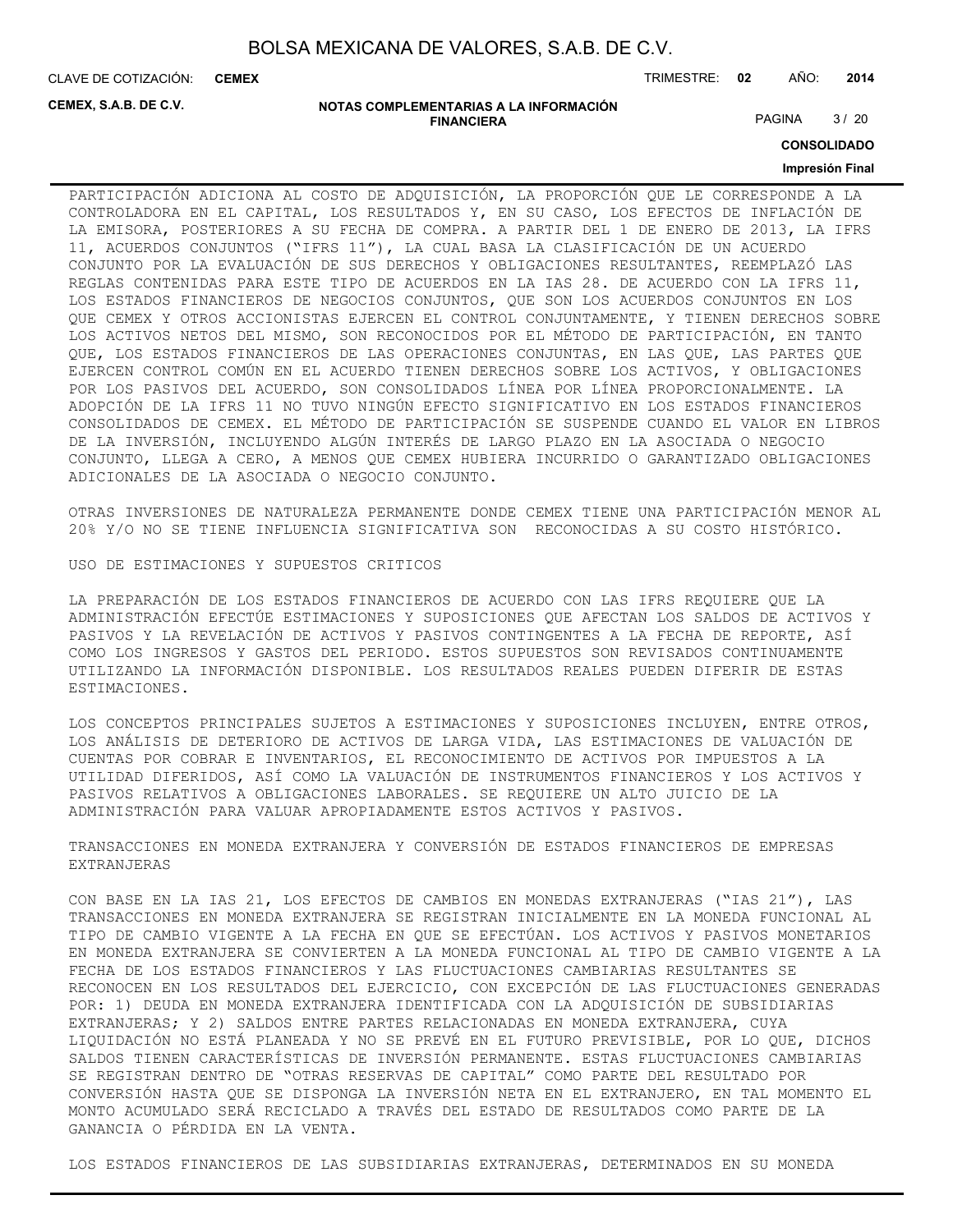**CEMEX**

CLAVE DE COTIZACIÓN: TRIMESTRE: **02** AÑO: **2014**

**CEMEX, S.A.B. DE C.V.**

**NOTAS COMPLEMENTARIAS A LA INFORMACIÓN FINANCIERA**

PAGINA 4/20

**CONSOLIDADO**

#### **Impresión Final**

FUNCIONAL, SE CONVIERTEN A PESOS AL TIPO DE CAMBIO DE CIERRE DEL AÑO PARA LAS CUENTAS DE BALANCE, Y A LOS TIPOS DE CAMBIO DE CADA MES DENTRO DEL PERIODO PARA LAS CUENTAS DE RESULTADOS. LA MONEDA FUNCIONAL ES AQUELLA EN LA CUAL CADA ENTIDAD CONSOLIDADA TIENE SU PRINCIPAL GENERACIÓN Y EROGACIÓN DE EFECTIVO. EL CORRESPONDIENTE AJUSTE POR CONVERSIÓN SE INCLUYE DENTRO DE "OTRAS RESERVAS DE CAPITAL" Y SE PRESENTA EN EL ESTADO DE UTILIDAD (PÉRDIDA) INTEGRAL DEL PERIODO COMO PARTE DEL RESULTADO POR CONVERSIÓN HASTA QUE SE DISPONGA LA INVERSIÓN NETA EN EL EXTRANJERO. CON BASE EN LA IFRS 1, EN EL BALANCE INICIAL BAJO LAS IFRS AL 1 DE ENERO DE 2010, CEMEX REDUJO HASTA CERO EL RESULTADO ACUMULADO POR CONVERSIÓN DE SUBSIDIARIAS EXTRANJERAS DETERMINADO BAJO LAS NIF. POR LO ANTERIOR, ANTE LA DISPOSICIÓN DE LA INVERSIÓN NETA EN EL EXTRANJERO, DICHOS EFECTOS GENERADOS ANTES DE LA MIGRACIÓN A LOS IFRS NO FORMARÁN PARTE DE LA DETERMINACIÓN DE LA PÉRDIDA O GANANCIA EN LA DISPOSICIÓN. CON BASE EN LA IAS 21 Y CONSIDERANDO CAMBIOS A PARTIR DEL 1 DE ENERO DE 2013 EN LA POSICIÓN MONETARIA NETA EN MONEDAS EXTRANJERAS DE LA CONTROLADORA, PRINCIPALMENTE: A) UNA DISMINUCIÓN SIGNIFICATIVA EN LOS PASIVOS POR IMPUESTOS DENOMINADOS EN PESOS MEXICANOS; B) UN INCREMENTO SIGNIFICATIVO EN SU DEUDA COMO EN LAS OTRAS OBLIGACIONES FINANCIERAS DENOMINADAS EN DÓLARES Y C) EL INCREMENTO EN LOS GASTOS ADMINISTRATIVOS DENOMINADOS EN DÓLARES CON EMPRESAS DEL GRUPO ASOCIADOS A LA EXTERNALIZACIÓN CON IBM DE LAS PRINCIPALES ACTIVIDADES DE PROCESAMIENTOS DE DATOS, A PARTIR DEL 1 DE ENERO DE 2013, CEMEX, S.A.B DE C.V., LA COMPAÑÍA CONTROLADORA SOBRE BASE INDIVIDUAL, CAMBIÓ PROSPECTIVAMENTE SU MONEDA FUNCIONAL DEL PESO MEXICANO AL DÓLAR DE LOS ESTADOS UNIDOS. EL CAMBIO ANTES MENCIONADO NO TIENE NINGÚN IMPACTO EN LAS MONEDAS FUNCIONALES DEL RESTO DE LAS ENTIDADES CONSOLIDADAS. ASIMISMO, LA MONEDA DE REPORTE DE LOS ESTADOS FINANCIEROS INDIVIDUALES Y CONSOLIDADOS CONTINÚA SIENDO EL PESO MEXICANO. LOS EFECTOS PRINCIPALES DE ESTE CAMBIO EN LOS ESTADOS FINANCIEROS INDIVIDUALES DE LA CONTROLADORA COMENZANDO EL 1 DE ENERO DE 2013 COMPARADO CON AÑOS ANTERIORES SON: I) TODAS LAS TRANSACCIONES, INGRESOS Y GASTOS EN CUALQUIER MONEDA SE RECONOCEN EN DÓLARES A LOS TIPOS DE CAMBIO VIGENTES EN LAS FECHAS DE SU EJECUCIÓN; II) LOS SALDOS MONETARIOS DE CEMEX, S.A.B. DE C.V. DENOMINADOS EN DÓLARES NO GENERARÁN FLUCTUACIONES CAMBIARIAS, MIENTRAS QUE LOS SALDOS EN PESOS, ASÍ COMO LOS SALDOS EN OTRAS MONEDAS DISTINTAS AL DÓLAR GENERAN AHORA FLUCTUACIONES CAMBIARIAS A TRAVÉS DEL ESTADO DE RESULTADOS, Y III) LA OPCIÓN DE CONVERSIÓN IMPLÍCITA EN LAS NOTAS OBLIGATORIAMENTE CONVERTIBLES DE LA CONTROLADORA DENOMINADAS EN PESOS MEXICANOS AHORA ES TRATADA COMO UN INSTRUMENTO DERIVADO INDEPENDIENTE CON CAMBIOS EN EL VALOR DE MERCADO A TRAVÉS DEL ESTADO DE RESULTADOS, LAS OPCIONES DE CONVERSIÓN IMPLÍCITAS EN LAS NOTAS OPCIONALMENTE CONVERTIBLES DE LA CONTROLADORA DENOMINADAS EN DÓLARES DEJARON DE SER TRATADAS COMO INSTRUMENTOS DERIVADOS INDEPENDIENTES, RECONOCIENDO SU VALOR DE MERCADO COMO COMPONENTE DE CAPITAL. CON BASE EN LAS IFRS, LOS ESTADOS FINANCIEROS DE PERIODOS ANTERIORES NO FUERON RECALCULADOS.

DURANTE LOS PERIODOS QUE SE REPORTAN, CEMEX NO TUVO NINGUNA SUBSIDIARIA OPERANDO EN UNA ECONOMÍA HIPERINFLACIONARIA, LA CUAL SE CONSIDERA GENERALMENTE CUANDO LA INFLACIÓN ACUMULADA EN LOS ÚLTIMOS TRES AÑOS SE APROXIMA O SOBREPASA EL 100%. EN UNA ECONOMÍA HIPERINFLACIONARIA, LAS PARTIDAS DEL ESTADO DE RESULTADOS DE LA SUBSIDIARIA SE EXPRESARÍAN A VALORES CONSTANTES A LA FECHA DE REPORTE, EN CUYO CASO, TANTO EL BALANCE GENERAL COMO EL ESTADOS DE RESULTADOS SE CONVERTIRÍAN A PESOS UTILIZANDO LOS TIPOS DE CAMBIO DE CIERRE DEL AÑO.

LOS ESTADOS FINANCIEROS DE SUBSIDIARIAS EXTRANJERAS SE CONVIERTEN DE SU MONEDA FUNCIONAL A DÓLARES Y POSTERIORMENTE A PESOS. EL TIPO DE CAMBIO PESO AL DÓLAR, ES EL PROMEDIO DE LOS TIPOS DE CAMBIO DE MERCADO A LOS QUE ACCEDE CEMEX PARA LA LIQUIDACIÓN DE SUS TRANSACCIONES EN DICHA MONEDA. EN NINGÚN CASO EXISTEN DIFERENCIAS SIGNIFICATIVAS ENTRE LOS TIPOS DE CAMBIO UTILIZADOS POR CEMEX Y AQUELLOS QUE PUBLICA EL BANCO DE MÉXICO.

EFECTIVO Y EQUIVALENTES DE EFECTIVO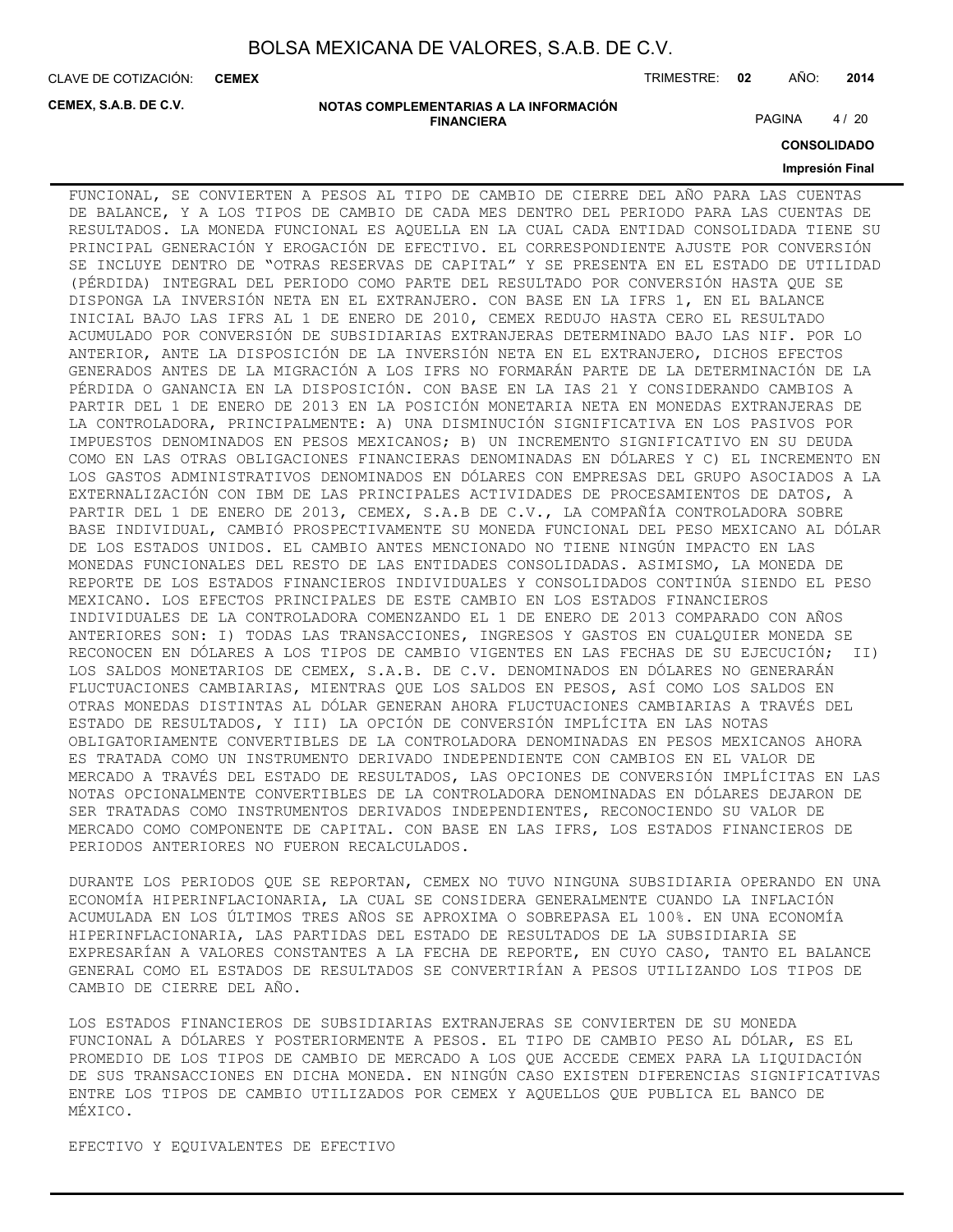CLAVE DE COTIZACIÓN: TRIMESTRE: **02** AÑO: **2014 CEMEX**

**CEMEX, S.A.B. DE C.V.**

#### **NOTAS COMPLEMENTARIAS A LA INFORMACIÓN FINANCIERA**

PAGINA 5/20

**CONSOLIDADO**

#### **Impresión Final**

INCLUYE LOS MONTOS DE EFECTIVO EN CAJA Y LOS EQUIVALENTES DE EFECTIVO, REPRESENTADOS POR INVERSIONES DE CORTO PLAZO, DE GRAN LIQUIDEZ, FÁCILMENTE CONVERTIBLES EN EFECTIVO Y QUE ESTÁN SUJETOS A RIESGOS POCO IMPORTANTES DE CAMBIOS EN SU VALOR, INCLUYENDO INVERSIONES DISPONIBLES A LA VISTA, LAS CUALES GENERAN RENDIMIENTOS Y TIENEN VENCIMIENTOS HASTA DE TRES MESES A PARTIR DE SU FECHA DE ADQUISICIÓN. LAS INVERSIONES QUE DEVENGAN INTERESES SE RECONOCEN AL COSTO MÁS LOS INTERESES ACUMULADOS. OTRAS INVERSIONES FÁCILMENTE CONVERTIBLES EN EFECTIVO SE PRESENTAN A SU VALOR RAZONABLE. LAS PÉRDIDAS O GANANCIAS POR CAMBIOS EN VALUACIÓN Y LOS INTERESES GANADOS SE INCLUYEN EN EL ESTADO DE RESULTADOS COMO PARTE DE OTROS (GASTOS) PRODUCTOS FINANCIEROS, NETO.

EL SALDO DE EFECTIVO Y EQUIVALENTES DE EFECTIVO EN EL BALANCE GENERAL INCLUYE LOS MONTOS DE EFECTIVO O INVERSIONES RESTRINGIDOS, REPRESENTADOS POR DEPÓSITOS EN CUENTAS DE MARGEN QUE GARANTIZAN DIVERSAS OBLIGACIONES DE CEMEX, SIEMPRE Y CUANDO LA RESTRICCIÓN SE LIBERE EN UN PLAZO DE TRES MESES O MENOS A LA FECHA DEL BALANCE GENERAL. CUANDO LA RESTRICCIÓN ES MAYOR A TRES MESES, ESTOS SALDOS DE EFECTIVO Y EQUIVALENTES DE EFECTIVO RESTRINGIDOS NO SE CONSIDERAN EQUIVALENTES DE EFECTIVO Y SE INCLUYEN DENTRO DE "OTRAS CUENTAS POR COBRAR" DE CORTO O LARGO PLAZO, SEGÚN CORRESPONDA. CUANDO EXISTEN ACUERDOS DE COMPENSACIÓN DE SALDOS, ESTOS SALDOS DE EFECTIVO Y EQUIVALENTES DE EFECTIVO RESTRINGIDOS SE PRESENTAN COMPENSANDO LOS PASIVOS DE CEMEX CON LAS CONTRAPARTES.

CLIENTES Y OTRAS CUENTAS POR COBRAR A CORTO PLAZO

DE ACUERDO CON LA IAS 39, INSTRUMENTOS FINANCIEROS: RECONOCIMIENTO Y VALUACIÓN ("IAS 39"), LOS CONCEPTOS DENTRO DE ESTE RUBRO SON CLASIFICADOS COMO DE "PRÉSTAMOS Y CUENTAS POR COBRAR" SIN COSTO EXPLÍCITO, LOS CUALES SE RECONOCEN A SU COSTO AMORTIZADO, ES DECIR, EL VALOR PRESENTE NETO DEL MONTO POR COBRAR O POR PAGAR A LA FECHA DE LA TRANSACCIÓN. POR SU NATURALEZA DE CORTO PLAZO, CEMEX RECONOCE ESTAS CUENTAS INICIALMENTE A SU VALOR ORIGINAL DE FACTURACIÓN MENOS UN ESTIMADO DE CUENTAS INCOBRABLES. LA RESERVA POR CUENTAS INCOBRABLES, ASÍ COMO EL DETERIORO DE OTRAS CUENTAS POR COBRAR DE CORTO PLAZO SE RECONOCEN CON CARGO A LOS GASTOS DE ADMINISTRACIÓN Y VENTA.

LA CARTERA VENDIDA BAJO PROGRAMAS PARA LA MONETIZACIÓN DE CARTERA DE CLIENTES, EN LOS CUALES CEMEX MANTIENE ALGÚN INTERÉS RESIDUAL EN LA CARTERA VENDIDA EN CASO DE FALTA DE COBRO, ASÍ COMO UN ENVOLVIMIENTO CONTINUO CON DICHOS ACTIVOS, NO SE CONSIDERA COMO VENDIDA Y SE MANTIENE EN EL BALANCE GENERAL.

#### INVENTARIOS

LOS INVENTARIOS SE VALÚAN A SU COSTO O SU VALOR NETO DE REALIZACIÓN, EL MENOR. EL COSTO DE LOS INVENTARIOS INCLUYE DESEMBOLSOS INCURRIDOS EN LA COMPRA DE LOS MISMOS, COSTOS DE PRODUCCIÓN O CONVERSIÓN Y OTROS COSTOS INCURRIDOS PARA TENERLOS EN SU ACTUAL CONDICIÓN Y UBICACIÓN. LOS INVENTARIOS SE ANALIZAN PARA DETERMINAR SI, POR LA OCURRENCIA DE EVENTOS INTERNOS, COMO PUEDEN SER DAÑOS FÍSICOS, O EXTERNOS, COMO PUEDEN SER CAMBIOS TECNOLÓGICOS O CONDICIONES DE MERCADO, ALGUNA PORCIÓN DEL SALDO HA QUEDADO OBSOLETO O SE HA DETERIORADO. CUANDO SE PRESENTA UN CASO DE DETERIORO, SE DISMINUYE EL SALDO DEL INVENTARIO A SU VALOR NETO DE REALIZACIÓN, EN TANTO QUE, CUANDO SE PRESENTA UNA SITUACIÓN DE OBSOLESCENCIA, SE INCREMENTA LA RESERVA DE VALUACIÓN; EN AMBOS CASOS CONTRA LOS RESULTADOS DEL EJERCICIO. LOS ANTICIPOS A PROVEEDORES DE INVENTARIO SE PRESENTAN DENTRO DE CUENTAS POR COBRAR DE CORTO PLAZO.

OTRAS INVERSIONES Y CUENTAS POR COBRAR A LARGO PLAZO

COMO PARTE DE LA CATEGORÍA DE "PRÉSTAMOS Y CUENTAS POR COBRAR" BAJO IAS 39, LOS SALDOS POR COBRAR DE LARGO PLAZO, ASÍ COMO LAS INVERSIONES CLASIFICADAS COMO CONSERVADAS A VENCIMIENTO SE RECONOCEN INICIALMENTE A SU COSTO AMORTIZADO. LOS CAMBIOS EN EL VALOR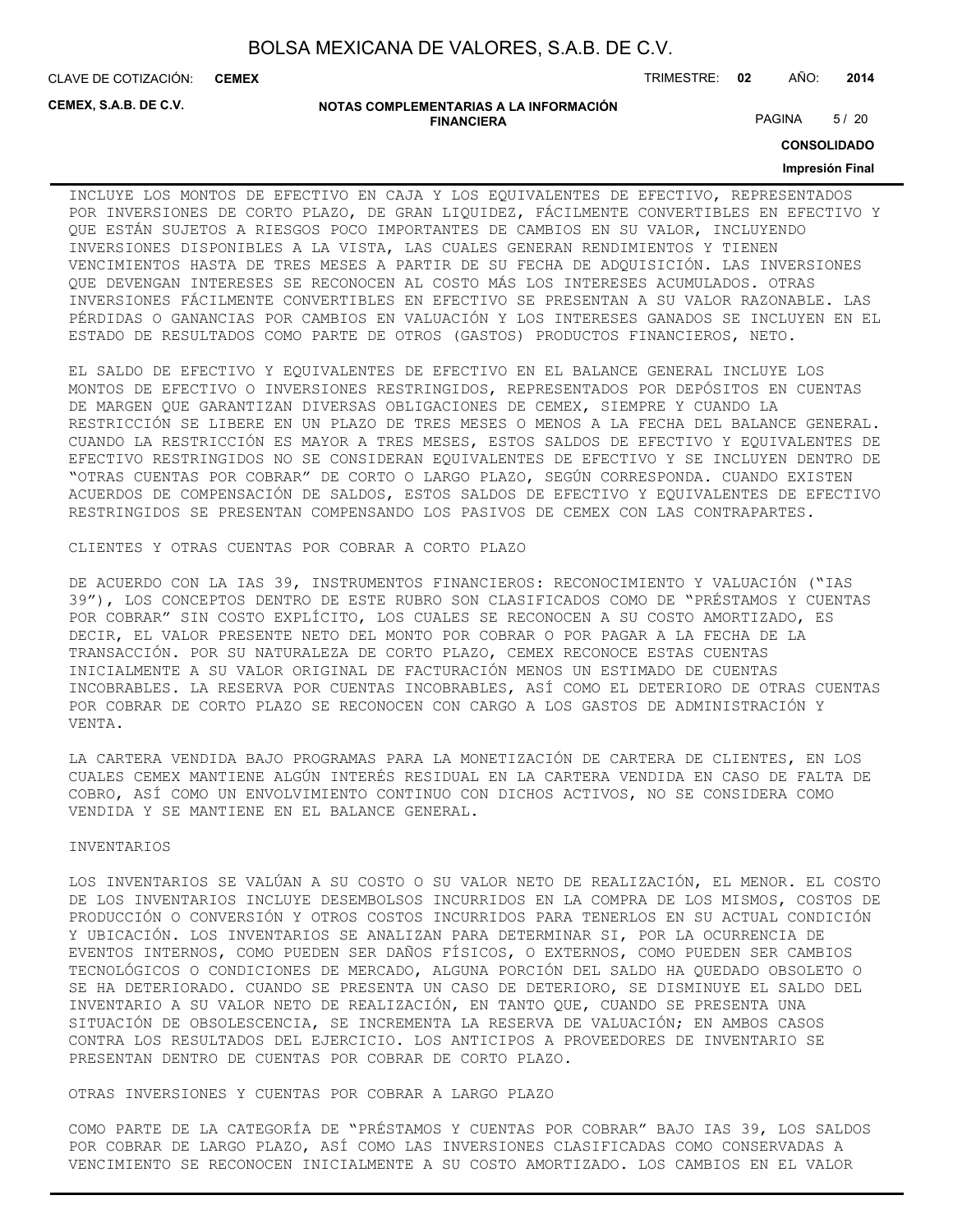CLAVE DE COTIZACIÓN: TRIMESTRE: **02** AÑO: **2014 CEMEX**

**CEMEX, S.A.B. DE C.V.**

#### **NOTAS COMPLEMENTARIAS A LA INFORMACIÓN FINANCIERA**

PAGINA 6 / 20

**CONSOLIDADO**

#### **Impresión Final**

PRESENTE NETO SE RECONOCEN EN EL ESTADO DE RESULTADOS DENTRO DE OTROS INGRESOS (GASTOS) FINANCIEROS, NETO.

LAS INVERSIONES EN INSTRUMENTOS FINANCIEROS CONSERVADOS CON FINES DE NEGOCIACIÓN Y LAS INVERSIONES DISPONIBLES PARA LA VENTA, CLASIFICADAS BAJO IAS 39, SE RECONOCEN A SU VALOR RAZONABLE ESTIMADO, EN EL PRIMER CASO A TRAVÉS DEL ESTADO DE RESULTADOS DENTRO DE OTROS PRODUCTOS (GASTOS) FINANCIEROS, NETO, Y EN EL ÚLTIMO CASO, LOS CAMBIOS EN VALUACIÓN SE RECONOCEN EN LA UTILIDAD (PÉRDIDA) INTEGRAL DEL PERIODO DENTRO DE OTRAS RESERVAS DE CAPITAL HASTA EL MOMENTO DE SU DISPOSICIÓN, EN EL CUAL, EL EFECTO ACUMULADO EN CAPITAL ES RECLASIFICADO A OTROS INGRESOS (GASTOS) FINANCIEROS, NETO. ESTAS INVERSIONES SE EVALÚAN POR DETERIORO ANTE LA OCURRENCIA DE UN CAMBIO ADVERSO SIGNIFICATIVO, O AL MENOS UNA VEZ AL AÑO DURANTE EL ÚLTIMO TRIMESTRE.

#### PROPIEDADES, MAQUINARIA Y EQUIPO

LAS PROPIEDADES, MAQUINARIA Y EQUIPO SE RECONOCEN A SU COSTO DE ADQUISICIÓN O CONSTRUCCIÓN, SEGÚN CORRESPONDA, MENOS SU DEPRECIACIÓN ACUMULADA Y PÉRDIDAS POR DETERIORO ACUMULADAS. LA DEPRECIACIÓN DE LOS ACTIVOS FIJOS SE RECONOCE COMO PARTE DE LOS COSTOS Y GASTOS DE OPERACIÓN, Y SE CALCULA POR EL MÉTODO DE LÍNEA RECTA, CON BASE EN LAS VIDAS ÚTILES ESTIMADAS, EXCEPTO POR LAS RESERVAS MINERALES, LAS CUALES SON AGOTADAS CON BASE EN EL MÉTODO DE UNIDADES DE PRODUCCIÓN. CEMEX CAPITALIZA, COMO PARTE DEL COSTO DE LOS ACTIVOS FIJOS, EL GASTO FINANCIERO DE LA DEUDA EXISTENTE DURANTE LA CONSTRUCCIÓN O INSTALACIÓN DE ACTIVOS FIJOS SIGNIFICATIVOS, UTILIZANDO EL SALDO PROMEDIO DE LAS INVERSIONES EN PROCESO EN EL PERIODO Y LA TASA DE INTERÉS CORPORATIVA PROMEDIO DEL PERÍODO.

CON BASE EN LA IFRIC 20, COSTOS DE DESCAPOTE EN LA FASE DE PRODUCCIÓN DE UNA CANTERA ("IFRIC 20"), A PARTIR DEL 1 DE ENERO DE 2013, LOS COSTOS DE REMOCIÓN DE DESPERDICIO O, COSTOS DE DESCAPOTE, QUE SE INCURREN EN UNA CANTERA DURANTE LA FASE DE PRODUCCIÓN QUE RESULTAN EN MEJOR ACCESO A LAS RESERVAS MINERALES SON RECONOCIDOS COMO PARTE DE LOS VALORES EN LIBROS DE LAS CANTERAS CORRESPONDIENTES. LOS MONTOS CAPITALIZADOS SON AMORTIZADOS DURANTE LA VIDA ÚTIL ESTIMADA DE LOS MATERIALES EXPUESTOS CON BASE EN EL MÉTODO DE UNIDADES PRODUCIDAS. HASTA EL 31 DE DICIEMBRE DE 2012, SOLO LOS COSTOS DEL PRIMER DESCAPOTE SE CAPITALIZABAN, EN TANTO QUE, LOS COSTOS DE DESCAPOTE RECURRENTES EN LA MISMA CANTERA SE RECONOCÍAN EN LOS RESULTADOS AL INCURRIRSE. CONFORME AL REQUERIMIENTO, LA IFRIC 20 SE ADOPTÓ RETROSPECTIVAMENTE AL 1 DE ENERO DE 2011, POR LO CUAL, EL BALANCE GENERAL AL 31 DE DICIEMBRE DE 2012 Y LOS ESTADOS DE RESULTADOS POR LOS AÑOS 2012 Y 2011 INCLUIDOS COMO PARTE DE ESTOS ESTADOS FINANCIEROS FUERON REFORMULADOS COMO RESULTADO DE LA ADOPCIÓN DE LA IFRIC 20. LOS EFECTOS NO FUERON SIGNIFICATIVOS. LOS COSTOS INCURRIDOS EN ACTIVOS FIJOS QUE RESULTAN EN BENEFICIOS ECONÓMICOS FUTUROS, COMO INCREMENTAR SU VIDA ÚTIL, CAPACIDAD OPERATIVA O SEGURIDAD, Y LOS COSTOS INCURRIDOS PARA MITIGAR O PREVENIR DAÑOS AL MEDIO AMBIENTE, SE CAPITALIZAN COMO PARTE DEL VALOR EN LIBROS DE LOS ACTIVOS RELACIONADOS. LOS COSTOS CAPITALIZADOS SE DEPRECIAN EN LA VIDA ÚTIL REMANENTE DE DICHOS ACTIVOS. EL MANTENIMIENTO PERIÓDICO DE LOS ACTIVOS FIJOS, SE RECONOCEN EN LOS RESULTADOS CONFORME SE INCURRE. LOS ANTICIPOS A PROVEEDORES DE ACTIVO FIJO SE PRESENTAN DENTRO DE CUENTAS POR COBRAR DE LARGO PLAZO.

ADQUISICIONES DE NEGOCIOS, CRÉDITO MERCANTIL, OTROS ACTIVOS INTANGIBLES Y CARGOS DIFERIDOS

LAS ADQUISICIONES DE NEGOCIOS SE RECONOCEN MEDIANTE EL MÉTODO DE COMPRA, ASIGNANDO EL PRECIO PAGADO PARA TOMAR EL CONTROL DE LA ENTIDAD A LOS ACTIVOS ADQUIRIDOS Y PASIVOS ASUMIDOS CON BASE EN SUS VALORES RAZONABLES A LA FECHA DE ADQUISICIÓN. LOS ACTIVOS INTANGIBLES ADQUIRIDOS SE IDENTIFICAN Y RECONOCEN A SU VALOR RAZONABLE. LA PORCIÓN DEL PRECIO DE COMPRA NO ASIGNADA REPRESENTA EL CRÉDITO MERCANTIL, EL CUAL NO SE AMORTIZA Y QUEDA SUJETO A EVALUACIONES PERIÓDICAS POR DETERIORO, PUEDE AJUSTARSE POR ALGUNA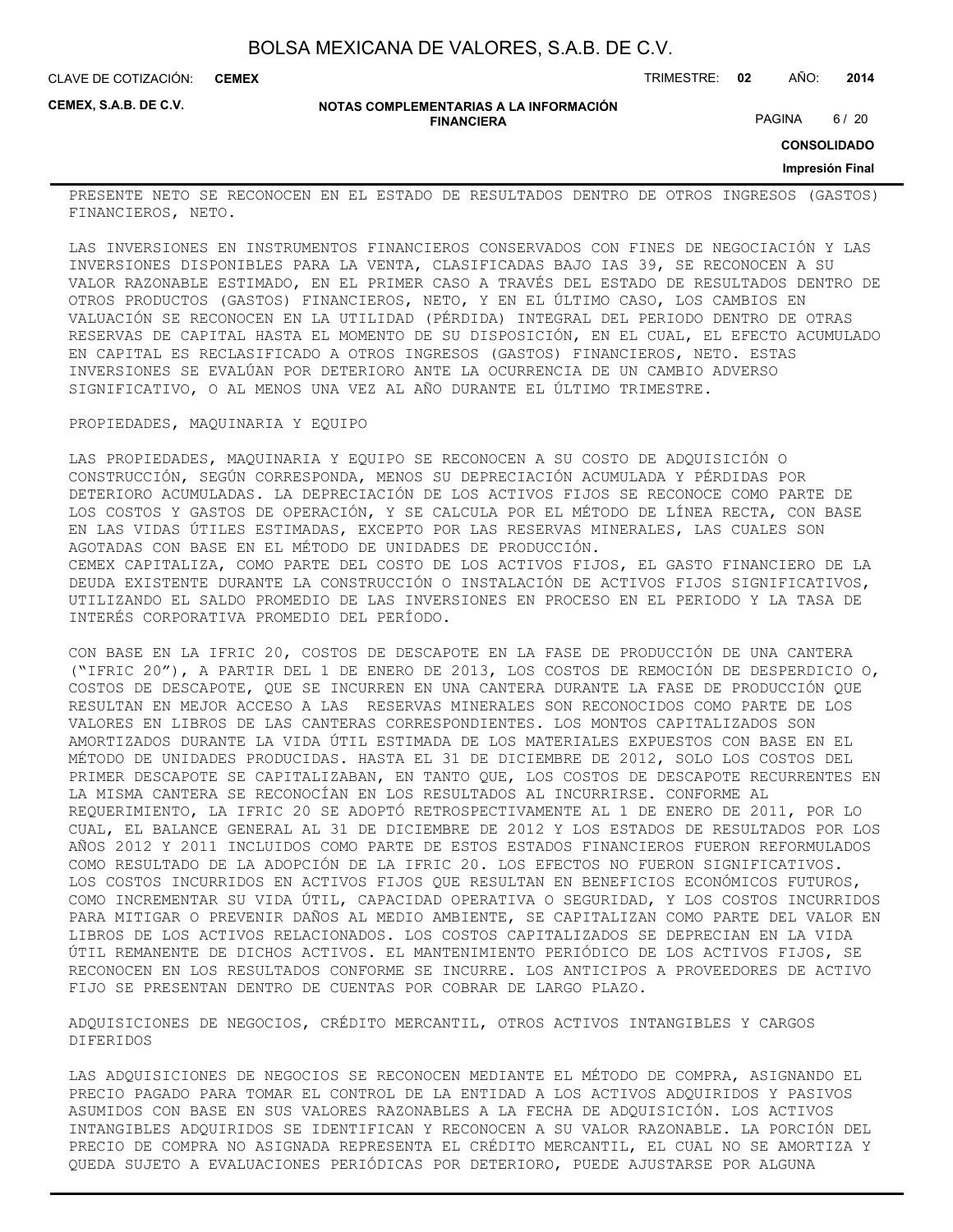| BOLSA MEXICANA DE VALORES, S.A.B. DE C.V. |  |  |
|-------------------------------------------|--|--|
|-------------------------------------------|--|--|

CLAVE DE COTIZACIÓN: TRIMESTRE: **02** AÑO: **2014 CEMEX**

**CEMEX, S.A.B. DE C.V.**

#### **NOTAS COMPLEMENTARIAS A LA INFORMACIÓN FINANCIERA**

PAGINA 7 / 20

**CONSOLIDADO**

#### **Impresión Final**

CORRECCIÓN DEL VALOR DE LOS ACTIVOS ADQUIRIDOS Y/O PASIVOS ASUMIDOS DENTRO DE LOS DOCE MESES POSTERIORES A LA COMPRA. LOS GASTOS ASOCIADOS A LA COMPRA SE RECONOCEN EN EL ESTADO DE RESULTADOS CONFORME SE INCURREN.

CEMEX CAPITALIZA LOS ACTIVOS INTANGIBLES ADQUIRIDOS, ASÍ COMO LOS COSTOS DIRECTOS INCURRIDOS EN EL DESARROLLO DE ACTIVOS INTANGIBLES, CUANDO SE IDENTIFICAN BENEFICIOS FUTUROS ASOCIADOS Y SE TIENE EVIDENCIA DEL CONTROL SOBRE LOS BENEFICIOS. LOS ACTIVOS INTANGIBLES SE RECONOCEN A SU COSTO DE ADQUISICIÓN O DESARROLLO, SEGÚN APLIQUE. DICHOS ACTIVOS SE CLASIFICAN COMO DE VIDA DEFINIDA O COMO DE VIDA INDEFINIDA, ESTOS ÚLTIMOS NO SE AMORTIZAN AL NO PODERSE PRECISAR LA TERMINACIÓN DEL PERIODO DE OBTENCIÓN DE BENEFICIOS. LA AMORTIZACIÓN DE LOS ACTIVOS INTANGIBLES DE VIDA DEFINIDA SE CALCULA CON BASE AL MÉTODO DE LÍNEA RECTA Y SE RECONOCE COMO PARTE DE LOS COSTOS Y GASTOS DE OPERACIÓN.

LOS GASTOS PREOPERATIVOS SE RECONOCEN EN LOS RESULTADOS DEL PERIODO EN QUE SE INCURREN. LOS COSTOS ASOCIADOS CON ACTIVIDADES DE INVESTIGACIÓN Y DESARROLLO ("ACTIVIDADES DE I&D"), ASOCIADAS A LA CREACIÓN DE PRODUCTOS Y SERVICIOS, ASÍ COMO AL DESARROLLO DE PROCESOS, EQUIPOS Y MÉTODOS QUE OPTIMICEN LA EFICIENCIA OPERACIONAL Y REDUZCAN COSTOS, SE RECONOCEN EN LOS RESULTADOS DE OPERACIÓN CONFORME SE INCURREN. LAS ÁREAS DE TECNOLOGÍA Y DE ENERGÍA EN CEMEX LLEVAN A CABO SUBSTANCIALMENTE TODAS LAS ACTIVIDADES DE I&D COMO PARTE DE SUS FUNCIONES COTIDIANAS. LOS COSTOS DE DESARROLLO SE CAPITALIZAN SOLO SI CUMPLEN LA DEFINICIÓN DE ACTIVO INTANGIBLE MENCIONADA ANTERIORMENTE. LOS COSTOS DIRECTOS ASOCIADOS CON LA FASE DE DESARROLLO DE APLICACIONES DE INFORMÁTICA (SOFTWARE) PARA USO INTERNO SE CAPITALIZAN Y SE AMORTIZAN A LOS RESULTADOS DE OPERACIÓN DURANTE LA VIDA ÚTIL DE LAS APLICACIONES, QUE EN PROMEDIO SE ESTIMA EN ALREDEDOR DE 5 AÑOS.

LOS COSTOS DE ACTIVIDADES DE EXPLORACIÓN COMO SON EL PAGO DE DERECHOS PARA EXPLORAR, ESTUDIOS TOPOGRÁFICOS Y GEOLÓGICOS, ASÍ COMO PERFORACIONES, ENTRE OTROS CONCEPTOS INCURRIDOS PARA EVALUAR LA VIABILIDAD TÉCNICA Y COMERCIAL DE EXTRAER RECURSOS MINERALES, LOS CUALES NO SON SIGNIFICATIVOS EN CEMEX, SE CAPITALIZAN CUANDO SE IDENTIFICAN BENEFICIOS ECONÓMICOS FUTUROS ASOCIADOS A DICHAS ACTIVIDADES. CUANDO COMIENZA LA EXTRACCIÓN, ESTOS COSTOS SE AMORTIZAN DURANTE LA VIDA ÚTIL DE LA CANTERA CON BASE EN LAS TONELADAS DE MATERIALES QUE SE ESTIMA EXTRAER. EN CASO DE NO MATERIALIZARSE LOS BENEFICIOS ECONÓMICOS, CUALQUIER COSTO DE EXPLORACIÓN CAPITALIZADO ES SUJETO DE DETERIORO.

LOS PERMISOS Y LICENCIAS DE EXTRACCIÓN TIENEN VIDAS ÚTILES MÁXIMAS ENTRE LOS 30 Y 100 AÑOS. AL 30 DE JUNIO DE 2014, EXCEPTO POR LOS PERMISOS Y LICENCIAS Y/O SALVO MENCIÓN EN CONTRARIO, CEMEX AMORTIZA SUS ACTIVOS INTANGIBLES EN LÍNEA RECTA DURANTE SUS VIDAS ÚTILES QUE SE ENCUENTRAN EN UN RANGO DE 3 A 20 AÑOS.

#### DETERIORO DE ACTIVOS DE LARGA VIDA

PROPIEDADES, MAQUINARIA Y EQUIPO, ACTIVOS INTANGIBLES DE VIDA DEFINIDA Y OTRAS INVERSIONES

LAS PROPIEDADES, MAQUINARIA Y EQUIPO, LOS ACTIVOS INTANGIBLES DE VIDA DEFINIDA Y LAS INVERSIONES, SE ANALIZAN POR DETERIORO ANTE LA OCURRENCIA DE UN EVENTO ADVERSO SIGNIFICATIVO, CAMBIOS EN EL MEDIO AMBIENTE OPERATIVO DEL NEGOCIO, CAMBIOS EN UTILIZACIÓN O TECNOLOGÍA, ASÍ COMO BAJA EN LAS EXPECTATIVAS DE RESULTADOS DE OPERACIÓN PARA CADA UNIDAD GENERADORA DE EFECTIVO; PARA DETERMINAR SI SU VALOR EN LIBROS NO SERÁ RECUPERADO. EN ESTOS CASOS, SE RECONOCE UNA PÉRDIDA POR DETERIORO EN LOS RESULTADOS DEL PERIODO DENTRO DEL RUBRO DE "OTROS GASTOS, NETO". LA PÉRDIDA POR DETERIORO RESULTA POR EL EXCESO DEL VALOR EN LIBROS DEL ACTIVO SOBRE SU VALOR DE RECUPERACIÓN, REPRESENTADO POR EL MAYOR ENTRE EL VALOR RAZONABLE DEL ACTIVO, MENOS COSTOS DE VENTA, Y SU VALOR DE USO, CORRESPONDIENTE ESTE ÚLTIMO AL VALOR PRESENTE NETO DE LOS FLUJOS DE EFECTIVO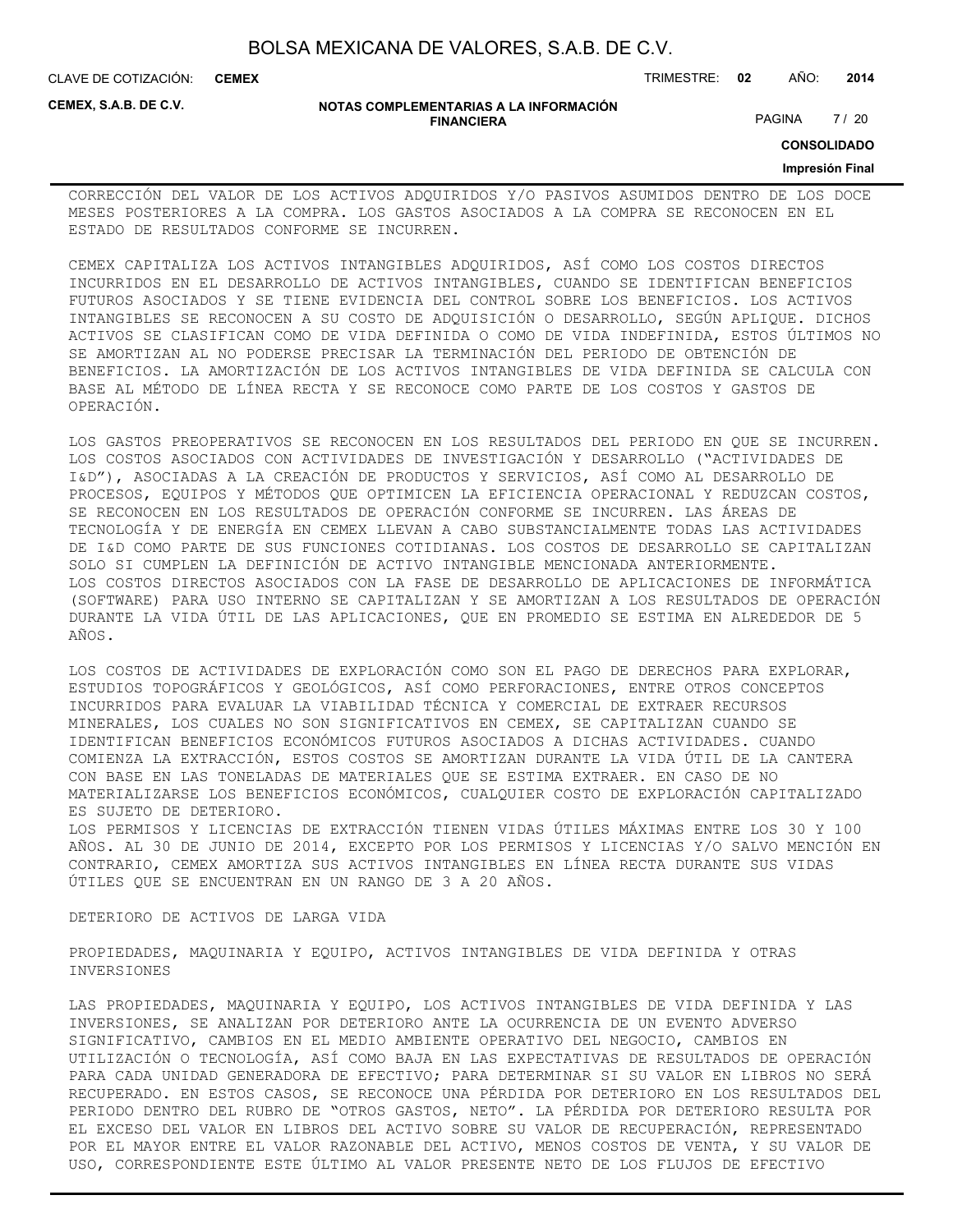**CEMEX**

CLAVE DE COTIZACIÓN: TRIMESTRE: **02** AÑO: **2014**

**CEMEX, S.A.B. DE C.V.**

**NOTAS COMPLEMENTARIAS A LA INFORMACIÓN FINANCIERA**

PAGINA 8 / 20

**CONSOLIDADO**

**Impresión Final**

ESTIMADOS QUE SON RELATIVOS A DICHO ACTIVO POR SU USO O SU EVENTUAL DISPOSICIÓN.

SE REQUIERE UN ALTO JUICIO DE LA ADMINISTRACIÓN PARA DETERMINAR APROPIADAMENTE EL VALOR RAZONABLE DE ESTOS ACTIVOS, LOS SUPUESTOS PRINCIPALES UTILIZADOS PARA DESARROLLAR ESTOS ESTIMADOS SON LA TASA DE DESCUENTO QUE REFLEJA EL RIESGO DE LOS FLUJOS FUTUROS ASOCIADOS CON LOS ACTIVOS Y LA ESTIMACIÓN DE LOS INGRESOS FUTUROS. ESTOS SUPUESTOS SON EVALUADOS PARA SU RAZONABILIDAD COMPARANDO DICHAS TASAS DE DESCUENTO CON LA INFORMACIÓN DE MERCADO DISPONIBLE, ASÍ COMO COMPARANDO CON LAS EXPECTATIVAS DEL CRECIMIENTO DE LA INDUSTRIA EMITIDAS POR TERCEROS COMO AGENCIAS GUBERNAMENTALES, DE LA INDUSTRIA O CÁMARAS DE COMERCIO.

CRÉDITO MERCANTIL Y ACTIVOS INTANGIBLES DE VIDA INDEFINIDA

EL CRÉDITO MERCANTIL Y OTROS ACTIVOS INTANGIBLES DE VIDA INDEFINIDA SE EVALÚAN POR DETERIORO ANTE CAMBIOS ADVERSOS SIGNIFICATIVOS O AL MENOS UNA VEZ AL AÑO DURANTE EL ÚLTIMO TRIMESTRE, CALCULANDO EL VALOR DE RECUPERACIÓN DE LOS GRUPOS DE UNIDADES GENERADORAS DE EFECTIVO ("UGES") A LAS CUALES SE HAN ASIGNADO LOS SALDOS DEL CRÉDITO MERCANTIL, EL CUAL CONSISTE EN EL MAYOR ENTRE EL VALOR RAZONABLE DE DICHO GRUPO DE UGES, MENOS COSTOS DE VENTA, Y SU VALOR EN USO, REPRESENTADO POR EL VALOR PRESENTE DE LOS FLUJOS DE EFECTIVO RELATIVOS A LAS UGES A QUE REFIEREN EL CRÉDITO MERCANTIL ASIGNADO. OTROS ACTIVOS INTANGIBLES DE VIDA INDEFINIDA SE ANALIZAN AL NIVEL DE LA UGE O DEL GRUPO DE UGES, DEPENDIENDO SU ASIGNACIÓN. CEMEX DETERMINA FLUJOS DE EFECTIVO DESCONTADOS GENERALMENTE POR PERIODOS DE 5 AÑOS. EN OCASIONES, CUANDO CON BASE EN LA EXPERIENCIA LOS RESULTADOS ACTUALES DE UNA UNIDAD GENERADORA DE EFECTIVO NO REFLEJAN FIELMENTE SU DESEMPEÑO HISTÓRICO, Y PARA LA CUAL EXISTEN VARIABLES ECONÓMICAS EXTERNAS QUE PERMITEN DETERMINAR RAZONABLEMENTE UNA MEJORA EN SUS RESULTADOS DE OPERACIÓN EN EL MEDIANO PLAZO, LA ADMINISTRACIÓN UTILIZA PROYECCIONES DE FLUJOS DE EFECTIVO POR PERIODOS DE HASTA 10 AÑOS, EN LA MEDIDA, COMO SE INDICÓ, QUE SE CUENTA CON PRONÓSTICOS FINANCIEROS DETALLADOS Y CONFIABLES, Y QUE CEMEX CONFÍA Y PUEDE DEMOSTRAR SU HABILIDAD CON BASE EN LA EXPERIENCIA, QUE PUEDE PROYECTAR FLUJOS DE EFECTIVO CON PRECISIÓN SOBRE UN PERIODO MAYOR. EL NÚMERO DE AÑOS ADICIONALES AL PERIODO GENERAL DE 5 AÑOS DE FLUJOS DE EFECTIVO PROYECTADOS HASTA 10 AÑOS SE DETERMINA EN LA MEDIDA EN QUE EL DESEMPEÑO FUTURO PROMEDIO ASEMEJA EL DESEMPEÑO PROMEDIO HISTÓRICO. SI EL VALOR DE USO EN ALGÚN GRUPO DE UGES A LA CUAL SE HAN ASIGNADO SALDOS DE CRÉDITO MERCANTIL ES INFERIOR A SU VALOR NETO EN LIBROS, CEMEX DETERMINA EL VALOR RAZONABLE DE DICHO GRUPO DE UGES UTILIZANDO ALGÚN MÉTODO AMPLIAMENTE ACEPTADO EN EL MERCADO PARA VALUAR ENTIDADES, COMO SON EL DE MÚLTIPLOS DE FLUJO DE OPERACIÓN Y EL VALOR DE TRANSACCIONES EQUIVALENTES, ENTRE OTROS. SE RECONOCE UNA PÉRDIDA POR DETERIORO DENTRO DE OTROS GASTOS, NETO, CUANDO EL VALOR NETO EN LIBROS DEL GRUPO DE UGES A LA CUAL SE HAN ASIGNADO SALDOS DE CRÉDITO MERCANTIL EXCEDE SU VALOR DE RECUPERACIÓN. LAS PÉRDIDAS POR DETERIORO DEL CRÉDITO MERCANTIL NO SE REVERSAN EN PERIODOS POSTERIORES.

LOS SEGMENTOS GEOGRÁFICOS OPERATIVOS REPORTADOS, REPRESENTAN LOS GRUPOS DE UGES DE CEMEX A LAS CUALES SE HAN ASIGNADO LOS SALDOS DEL CRÉDITO MERCANTIL PARA PROPÓSITO DE LA EVALUACIÓN DE DETERIORO DEL CRÉDITO MERCANTIL. PARA LLEGAR A ESTA CONCLUSIÓN, CEMEX CONSIDERÓ: A) QUE DESPUÉS DE LA ADQUISICIÓN, EL CRÉDITO MERCANTIL SE ASIGNÓ AL NIVEL DEL SEGMENTO GEOGRÁFICO OPERATIVO; B) QUE LOS COMPONENTES OPERATIVOS QUE INTEGRAN EL SEGMENTO REPORTADO TIENEN CARACTERÍSTICAS ECONÓMICAS SIMILARES; C) QUE LOS SEGMENTOS REPORTADOS SON UTILIZADOS EN CEMEX PARA ORGANIZAR Y EVALUAR SUS ACTIVIDADES EN EL SISTEMA DE INFORMACIÓN INTERNO; D) LA NATURALEZA HOMOGÉNEA DE LOS ARTÍCULOS QUE SE PRODUCEN Y COMERCIALIZAN EN CADA COMPONENTE OPERATIVO, LOS CUALES SON TODOS UTILIZADOS POR LA INDUSTRIA DE LA CONSTRUCCIÓN; E) LA INTEGRACIÓN VERTICAL EN LA CADENA DE VALOR DE LOS PRODUCTOS DE CADA COMPONENTE; F) EL TIPO DE CLIENTES, LOS CUALES SON SIMILARES EN TODOS LOS COMPONENTES; G) LA INTEGRACIÓN OPERATIVA DE LOS COMPONENTES; Y H) QUE LA COMPENSACIÓN A EMPLEADOS SE BASA EN LOS RESULTADOS AGREGADOS DEL SEGMENTO GEOGRÁFICO. EN ADICIÓN, EL PAÍS REPRESENTA EL NIVEL MÁS BAJO DENTRO DE CEMEX AL CUAL EL CRÉDITO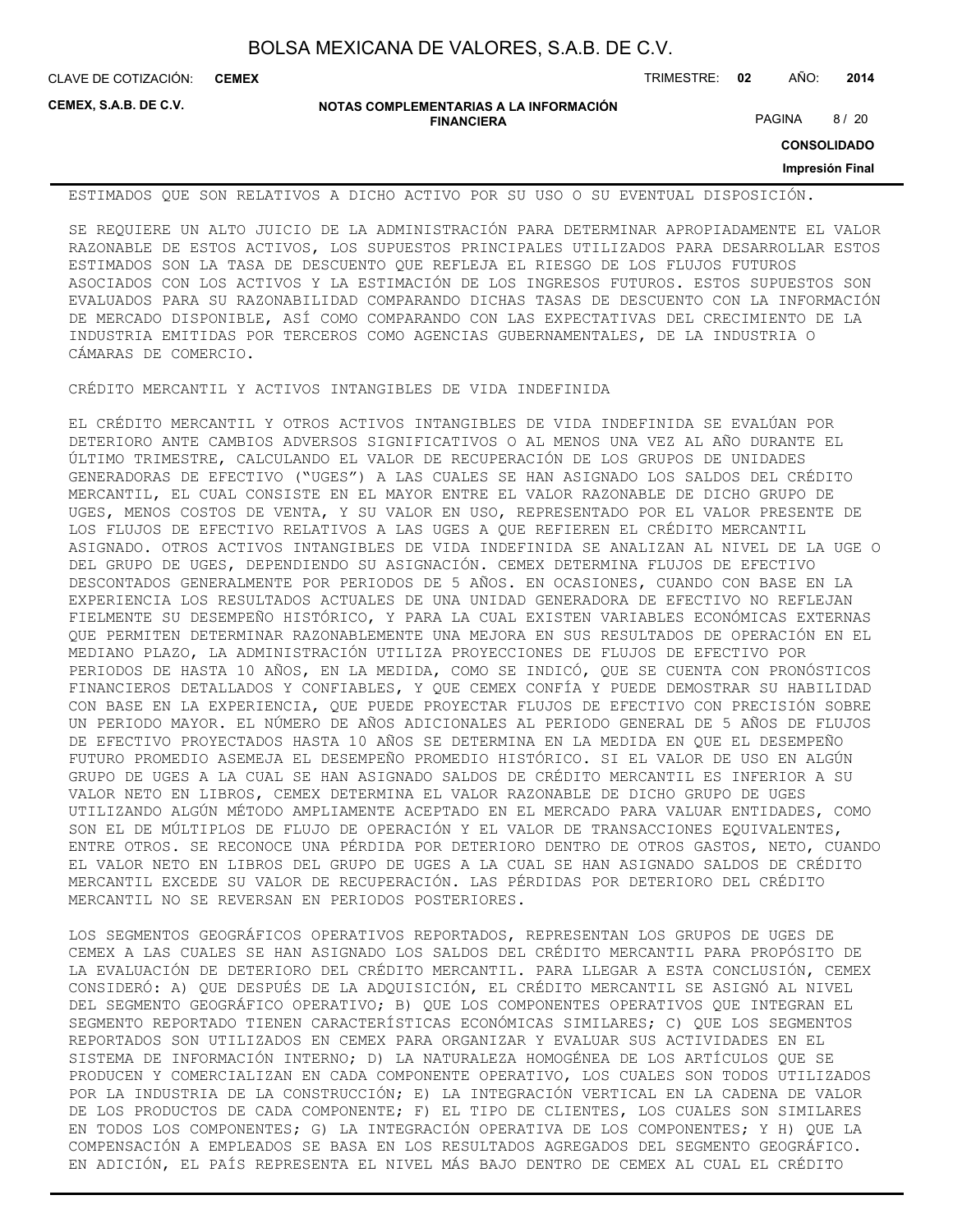**CEMEX**

CLAVE DE COTIZACIÓN: TRIMESTRE: **02** AÑO: **2014**

**CEMEX, S.A.B. DE C.V.**

**NOTAS COMPLEMENTARIAS A LA INFORMACIÓN FINANCIERA**

PAGINA 9/20

**CONSOLIDADO**

**Impresión Final**

MERCANTIL ES MONITOREADO INTERNAMENTE POR LA ADMINISTRACIÓN.

LAS EVALUACIONES DE DETERIORO SON MUY SENSIBLES, ENTRE OTROS FACTORES, A LAS ESTIMACIONES DE LOS PRECIOS FUTUROS DE LOS PRODUCTOS, LA EVOLUCIÓN DE LOS GASTOS DE OPERACIÓN, LAS TENDENCIAS ECONÓMICAS LOCALES E INTERNACIONALES EN LA INDUSTRIA DE LA CONSTRUCCIÓN, LAS EXPECTATIVAS DE CRECIMIENTO DE LARGO PLAZO EN LOS DISTINTOS MERCADOS, ASÍ COMO A LAS TASAS DE DESCUENTO Y DE CRECIMIENTO EN LA PERPETUIDAD UTILIZADAS. PARA FINES DE ESTIMAR LOS PRECIOS FUTUROS, CEMEX UTILIZA, EN LA MEDIDA DE SU DISPONIBILIDAD, DATOS HISTÓRICOS MÁS EL INCREMENTO O DISMINUCIÓN ESPERADA DE ACUERDO CON LA INFORMACIÓN EMITIDA POR FUENTES EXTERNAS CONFIABLES, COMO LAS CÁMARAS DE LA CONSTRUCCIÓN O DE PRODUCTORES DE CEMENTO Y/O EXPECTATIVAS ECONÓMICAS GUBERNAMENTALES. LOS GASTOS DE OPERACIÓN SE MIDEN NORMALMENTE COMO UNA PROPORCIÓN CONSTANTE DE LOS INGRESOS, CON BASE EN LA EXPERIENCIA. NO OBSTANTE, DICHOS GASTOS DE OPERACIÓN SON REVISADOS CONSIDERANDO FUENTES DE INFORMACIÓN EXTERNA CON RELACIÓN A INSUMOS QUE SE COMPORTAN DE ACUERDO CON PRECIOS INTERNACIONALES, COMO GAS Y PETRÓLEO. CEMEX UTILIZA TASAS DE DESCUENTO ANTES DE IMPUESTOS PARA CADA GRUPO DE UGES A LAS QUE SE HA ASIGNADO EL CRÉDITO MERCANTIL, LAS CUALES SE APLICAN PARA DESCONTAR FLUJOS DE EFECTIVO ANTES DE IMPUESTOS. LOS FLUJOS DE EFECTIVO NO DESCONTADOS, SON MUY SENSIBLES A LA TASA DE CRECIMIENTO EN LA PERPETUIDAD UTILIZADA. ASIMISMO, LOS FLUJOS DE EFECTIVO DESCONTADOS SON MUY SENSIBLES A LA TASA DE DESCUENTO UTILIZADA. A MAYOR TASA DE CRECIMIENTO EN LA PERPETUIDAD, MAYORES SON LOS FLUJOS DE EFECTIVO NO DESCONTADOS POR GRUPO DE UGES. POR EL CONTRARIO, A MAYOR TASA DE DESCUENTO UTILIZADA, MENORES SON LOS FLUJOS DE EFECTIVO DESCONTADOS RELACIONADOS.

PASIVOS FINANCIEROS, INSTRUMENTOS FINANCIEROS DERIVADOS Y MEDICIONES DE VALOR RAZONABLE

#### DEUDA

LOS PRÉSTAMOS BANCARIOS Y DOCUMENTOS POR PAGAR SE RECONOCEN A SU COSTO AMORTIZADO. LOS INTERESES DEVENGADOS ASOCIADOS SE RECONOCEN EN EL BALANCE GENERAL DENTRO DE "OTRAS CUENTAS Y GASTOS ACUMULADOS POR PAGAR" CONTRA EL GASTO FINANCIERO. DURANTE LOS AÑOS QUE SE REPORTAN, CEMEX NO MANTUVO PASIVOS FINANCIEROS RECONOCIDOS VOLUNTARIAMENTE A VALOR RAZONABLE O ASOCIADOS A COBERTURAS DE VALOR RAZONABLE CON INSTRUMENTOS FINANCIEROS DERIVADOS. LOS COSTOS DIRECTOS INCURRIDOS EN LA EMISIÓN O CONTRATACIÓN DE DEUDA, ASÍ COMO EN REFINANCIAMIENTOS O MODIFICACIONES NO SUSTANCIALES A CONTRATOS DE CRÉDITO QUE NO REPRESENTAN LA EXTINCIÓN DE LA DEUDA, SE CAPITALIZAN COMO PARTE DE LA DEUDA RELACIONADA Y SE AMORTIZAN AL GASTO FINANCIERO UTILIZANDO LA TASA DE INTERÉS EFECTIVA EN LA VIGENCIA DE CADA TRANSACCIÓN. ESTOS COSTOS INCLUYEN COMISIONES Y HONORARIOS PROFESIONALES. LOS COSTOS INCURRIDOS EN LA EXTINCIÓN DE DEUDA, ASÍ COMO EN REFINANCIAMIENTOS O MODIFICACIONES A CONTRATOS DE CRÉDITO CUANDO EL NUEVO INSTRUMENTO ES SUBSTANCIALMENTE DISTINTO AL ANTERIOR CON BASE EN UN ANÁLISIS CUALITATIVO Y CUANTITATIVO, SE RECONOCEN EN EL GASTO FINANCIERO CONFORME SE INCURREN.

#### ARRENDAMIENTOS CAPITALIZABLES

LOS ARRENDAMIENTOS CAPITALIZABLES, EN LOS CUALES CEMEX RETIENE SUSTANCIALMENTE TODOS LOS RIESGOS Y BENEFICIOS ASOCIADOS A LA PROPIEDAD DEL ACTIVO, SE RECONOCEN COMO PASIVOS FINANCIEROS CONTRA UN ACTIVO FIJO RELACIONADO, POR EL MONTO MENOR ENTRE EL VALOR DE MERCADO DEL ACTIVO ARRENDADO Y EL VALOR PRESENTE NETO DE LOS PAGOS MÍNIMOS FUTUROS, USANDO LA TASA DE INTERÉS IMPLÍCITA EN EL CONTRATO CUANDO ES DETERMINABLE, O EN SU LUGAR LA TASA DE INTERÉS INCREMENTAL. ENTRE OTROS ELEMENTOS DE JUICIO, LOS FACTORES PRINCIPALES PARA DETERMINAR UN ARRENDAMIENTO CAPITALIZABLE SON: A) SI LA PROPIEDAD DEL ACTIVO SE TRANSFIERE A CEMEX AL TÉRMINO DEL PLAZO; B) SI CEMEX TIENE LA OPCIÓN PARA ADQUIRIR EL ACTIVO AL TÉRMINO DEL PLAZO A PRECIO MUY REDUCIDO; C) SI EL PLAZO DEL CONTRATO CUBRE LA MAYOR PARTE DE LA VIDA ÚTIL DEL ACTIVO; Y/O D) SI EL VALOR PRESENTE NETO DE LOS PAGOS MÍNIMOS REPRESENTA SUSTANCIALMENTE TODO EL VALOR RAZONABLE DEL ACTIVO AL INICIO DEL ARRENDAMIENTO.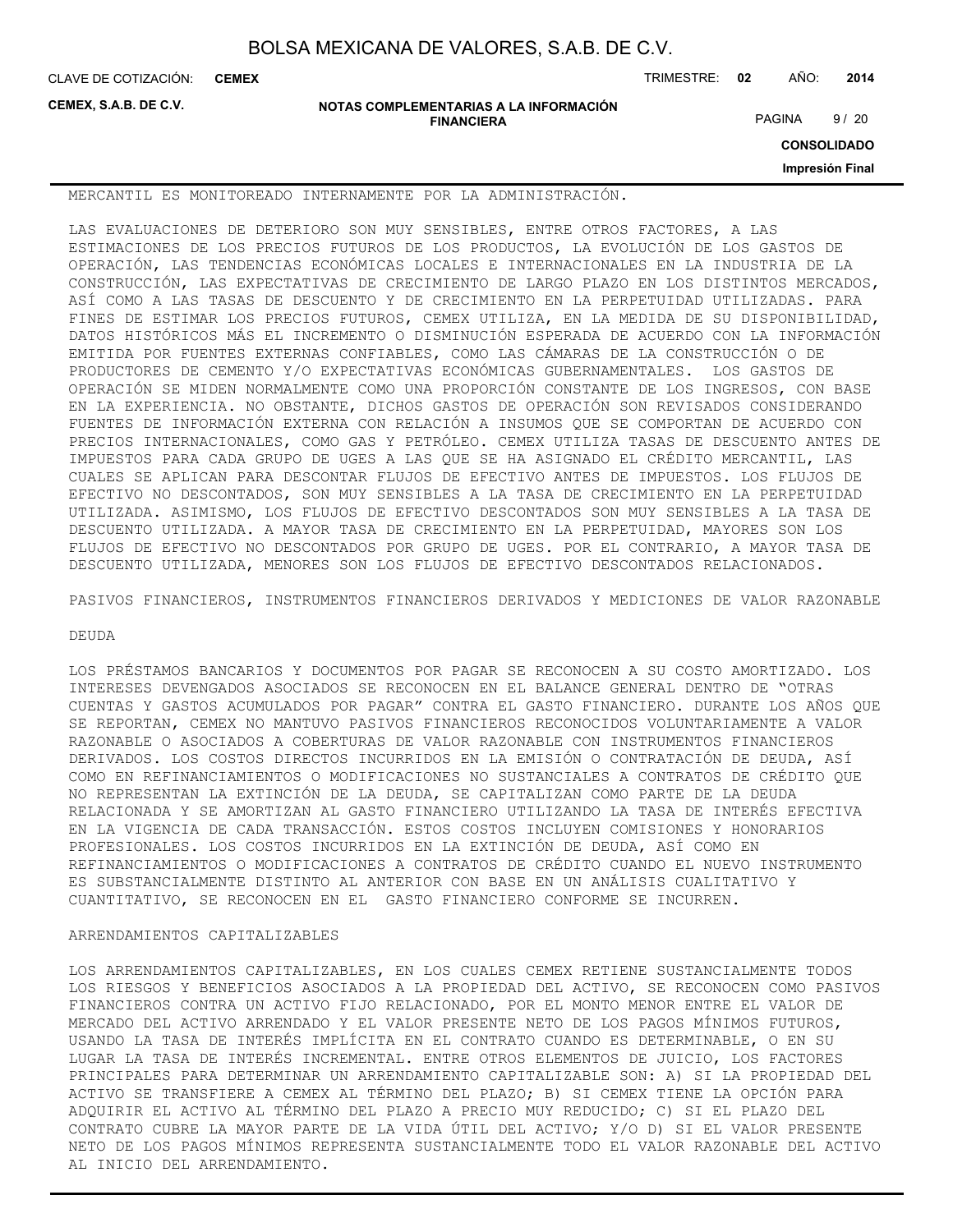CLAVE DE COTIZACIÓN: TRIMESTRE: **02** AÑO: **2014 CEMEX**

**CEMEX, S.A.B. DE C.V.**

#### **NOTAS COMPLEMENTARIAS A LA INFORMACIÓN FINANCIERA**

PAGINA 10 / 20

**CONSOLIDADO**

**Impresión Final**

INSTRUMENTOS FINANCIEROS CON CARACTERÍSTICAS DE PASIVO Y CAPITAL

CON BASE EN LA IAS 32, INSTRUMENTOS FINANCIEROS: PRESENTACIÓN ("IAS 32") Y LA IAS 39, CUANDO UN INSTRUMENTO FINANCIERO CONTIENE COMPONENTES TANTO DE PASIVO COMO DE CAPITAL, COMO EN UNA NOTA CONVERTIBLE A SU VENCIMIENTO EN UN NÚMERO FIJO DE ACCIONES DE CEMEX Y LA MONEDA EN QUE SE DENOMINA EL INSTRUMENTO ES LA MISMA QUE LA MONEDA FUNCIONAL DEL EMISOR, CADA COMPONENTE SE RECONOCE POR SEPARADO EN EL BALANCE GENERAL CON BASE EN LOS ELEMENTOS ESPECÍFICOS DE CADA TRANSACCIÓN. EN EL CASO DE INSTRUMENTOS OBLIGATORIAMENTE CONVERTIBLES EN ACCIONES DEL EMISOR, EL COMPONENTE DE PASIVO REPRESENTA EL VALOR PRESENTE NETO DE LOS PAGOS DE INTERÉS SOBRE EL PRINCIPAL UTILIZANDO UNA TASA DE INTERÉS DE MERCADO, SIN ASUMIR CONVERSIÓN ANTICIPADA, Y SE RECONOCE DENTRO DE "OTRAS OBLIGACIONES FINANCIERAS", EN TANTO QUE EL COMPONENTE DE CAPITAL REPRESENTA LA DIFERENCIA ENTRE EL MONTO DEL PRINCIPAL Y EL COMPONENTE DE PASIVO, Y SE RECONOCE DENTRO DE "OTRAS RESERVAS DE CAPITAL" NETO DE COMISIONES. EN INSTRUMENTOS OPCIONALMENTE CONVERTIBLES POR UN MONTO FIJO DE ACCIONES, EL COMPONENTE DE DEUDA REPRESENTA LA DIFERENCIA EN EL MONTO PRINCIPAL Y EL VALOR RAZONABLE DE LA PRIMA POR LA OPCIÓN DE CONVERSIÓN, LA CUAL REFLEJA EL COMPONENTE DE CAPITAL. CUANDO LA TRANSACCIÓN SE DENOMINA EN UNA MONEDA DISTINTA A LA MONEDA FUNCIONAL DEL EMISOR, LA OPCIÓN DE CONVERSIÓN SE SEPARA DEL INSTRUMENTO CONVERTIBLE Y SE RECONOCE COMO UN INSTRUMENTO FINANCIERO DERIVADO A VALOR RAZONABLE TRAVÉS DEL ESTADO DE RESULTADOS.

#### INSTRUMENTOS FINANCIEROS DERIVADOS

CEMEX RECONOCE TODOS LOS INSTRUMENTOS DERIVADOS COMO ACTIVOS O PASIVOS EN EL BALANCE GENERAL A SU VALOR RAZONABLE ESTIMADO, Y SUS CAMBIOS EN LOS RESULTADOS DEL PERIODO EN QUE OCURREN DENTRO DE "OTROS GASTOS FINANCIEROS, NETO", EXCEPTO POR LOS CAMBIOS EN EL VALOR RAZONABLE DE INSTRUMENTOS DERIVADOS ASOCIADOS A COBERTURAS DE FLUJOS DE EFECTIVO, EN LAS CUALES, DICHOS CAMBIOS EN EL VALOR RAZONABLE SE RECONOCEN EN EL CAPITAL CONTABLE, Y SE RECLASIFICAN A LOS RESULTADOS EN LA MEDIDA EN QUE SE DEVENGAN LOS INTERESES DE LA DEUDA, EN EL CASO DE INSTRUMENTOS DE INTERCAMBIO DE TASAS DE INTERÉS, O CUANDO SE REALIZA EL CONSUMO DEL PRODUCTO SUBYACENTE EN EL CASO DE CONTRATOS PARA LA COMPRA DE INSUMOS. ASIMISMO, EN COBERTURAS DE LA INVERSIÓN NETA EN SUBSIDIARIAS EXTRANJERAS, LOS CAMBIOS EN EL VALOR RAZONABLE SE RECONOCEN EN EL CAPITAL COMO PARTE DEL RESULTADO POR CONVERSIÓN, Y EN LOS RESULTADOS HASTA LA DISPOSICIÓN DE LA INVERSIÓN EN EL EXTRANJERO. DURANTE LOS AÑOS QUE SE REPORTAN, CEMEX NO HA DESIGNADO INSTRUMENTOS DERIVADOS EN COBERTURAS DE VALOR RAZONABLE. LOS INSTRUMENTOS DERIVADOS SE NEGOCIAN CON INSTITUCIONES CON SUFICIENTE CAPACIDAD FINANCIERA, POR LO QUE SE CONSIDERA QUE EL RIESGO DE INCUMPLIMIENTO DE LAS OBLIGACIONES ACORDADAS POR LAS CONTRAPARTES ES MÍNIMO.

LOS INTERESES DEVENGADOS EN INSTRUMENTOS DERIVADOS DE TASAS DE INTERÉS, EN LO APLICABLE, SE RECONOCEN EN EL GASTO FINANCIERO COMO PARTE DE LA TASA DE INTERÉS EFECTIVA DE LA DEUDA RELACIONADA.

CEMEX REVISA SUS DISTINTOS CONTRATOS PARA IDENTIFICAR DERIVADOS IMPLÍCITOS. AQUELLOS QUE SON IDENTIFICADOS SE EVALÚAN PARA DETERMINAR SI REQUIEREN SER SEPARADOS DEL CONTRATO ANFITRIÓN, Y SER RECONOCIDOS EN EL BALANCE GENERAL DE FORMA INDEPENDIENTE, APLICANDO LAS MISMAS REGLAS DE VALUACIÓN QUE A LOS DEMÁS INSTRUMENTOS DERIVADOS.

OPCIONES OTORGADAS PARA LA COMPRA DE PARTICIPACIONES NO CONTROLADORAS Y ASOCIADAS

REPRESENTAN ACUERDOS MEDIANTE LOS CUALES CEMEX SE COMPROMETE A ADQUIRIR EN CASO QUE LA CONTRAPARTE EJERZA SU DERECHO A VENDER, EN UNA FECHA FUTURA MEDIANTE UNA FÓRMULA DE PRECIO PREDETERMINADA O A VALOR DE MERCADO, LAS ACCIONES DE UNA PARTICIPACIÓN NO CONTROLADORA EN UNA SUBSIDIARIA DE CEMEX O DE UNA ASOCIADA. EN EL CASO DE UNA OPCIÓN OTORGADA PARA ADQUIRIR LA PARTICIPACIÓN NO CONTROLADORA EN UNA SUBSIDIARIA, Y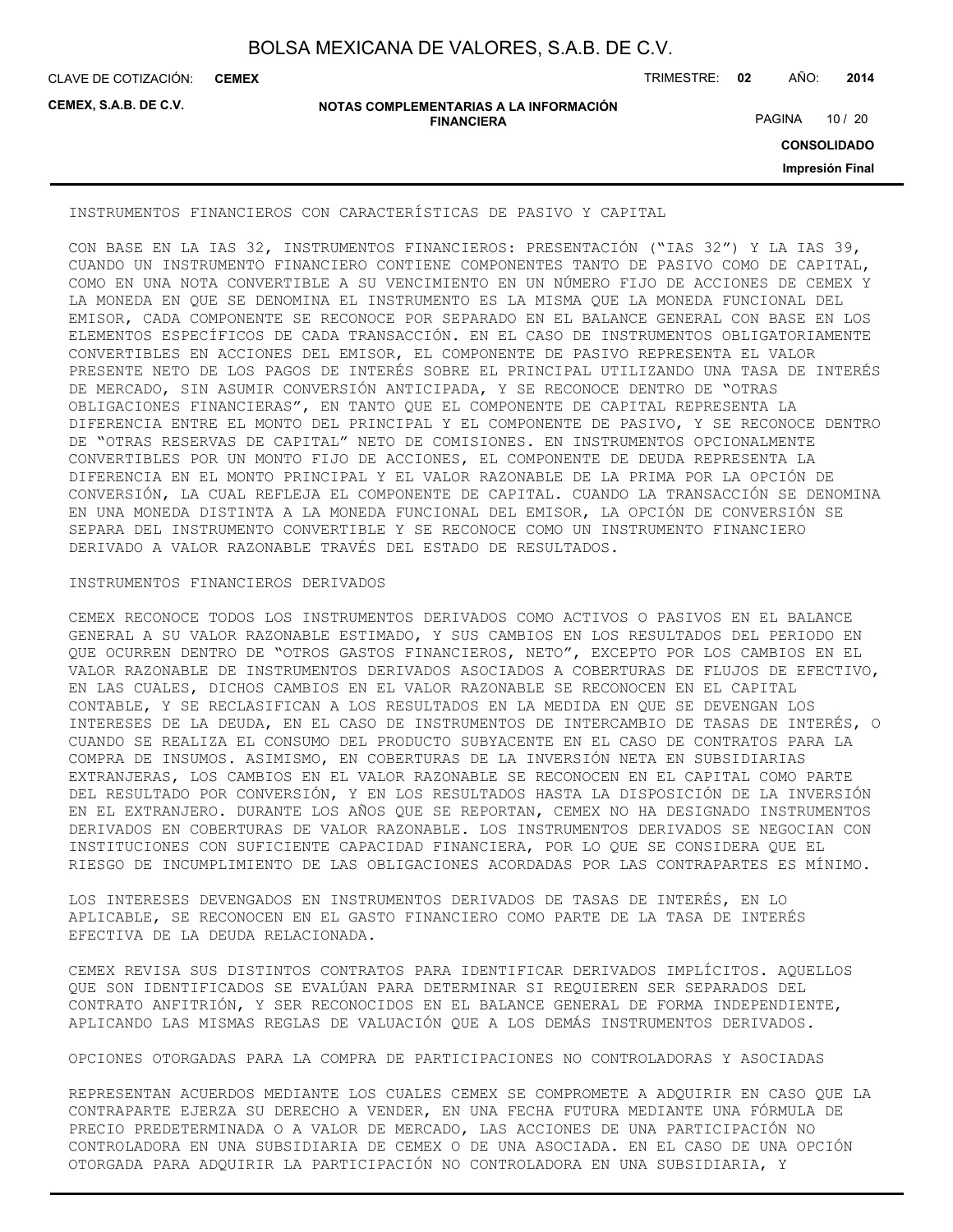CLAVE DE COTIZACIÓN: TRIMESTRE: **02** AÑO: **2014 CEMEX**

**CEMEX, S.A.B. DE C.V.**

#### **NOTAS COMPLEMENTARIAS A LA INFORMACIÓN FINANCIERA**

PAGINA 11 / 20

**CONSOLIDADO**

#### **Impresión Final**

CONSIDERANDO QUE CEMEX TENGA QUE LIQUIDAR LA OBLIGACIÓN EN EFECTIVO O MEDIANTE LA ENTREGA DE OTRO ACTIVO FINANCIERO, CEMEX RECONOCE UN PASIVO POR EL VALOR PRESENTE DEL MONTO DE LIQUIDACIÓN A LA FECHA DE LOS ESTADOS FINANCIEROS CONTRA LA PARTICIPACIÓN CONTROLADORA DENTRO DEL CAPITAL CONTABLE. NO SE RECONOCE UN PASIVO POR UNA OPCIÓN OTORGADA PARA LA COMPRA DE UNA PARTICIPACIÓN NO CONTROLADORA CUANDO EL PRECIO DE LIQUIDACIÓN SE DETERMINA A VALOR DE MERCADO EN LA FECHA DE EJERCICIO Y CEMEX TIENE LA ALTERNATIVA DE LIQUIDAR CON SUS PROPIAS ACCIONES.

OPCIONES OTORGADAS PARA LA COMPRA DE PARTICIPACIONES NO CONTROLADORAS Y ASOCIADAS – CONTINÚA

EN EL CASO DE UNA OPCIÓN OTORGADA PARA ADQUIRIR UNA ASOCIADA, CEMEX RECONOCERÍA UN PASIVO CONTRA UNA PÉRDIDA EN EL ESTADO DE RESULTADOS EN EL MOMENTO EN QUE EL PRECIO DE COMPRA ESTIMADO ESTABLECIDO EN LA OPCIÓN SEA SUPERIOR QUE EL VALOR RAZONABLE DE LOS ACTIVOS NETOS QUE DEBIERAN SER ADQUIRIDOS POR CEMEX SI LA CONTRAPARTE EJERCE SU DERECHO A VENDER.

#### MEDICIONES DE VALOR RAZONABLE

CEMEX APLICA LOS LINEAMIENTOS DE LA IFRS 13, MEDICIÓN DEL VALOR RAZONABLE ("IFRS 13") PARA DETERMINAR EL VALOR RAZONABLE DE ACTIVOS FINANCIEROS Y PASIVOS FINANCIEROS RECONOCIDOS O REVELADOS A VALOR RAZONABLE. LA IFRS 13 NO REQUIERE VALORES RAZONABLES EN ADICIÓN A AQUELLOS YA REQUERIDOS O PERMITIDOS POR OTRAS IFRS, Y NO PRETENDE ESTABLECER NORMAS DE VALUACIÓN O AFECTAR LAS PRÁCTICAS DE VALUACIÓN FUERA DEL REPORTE FINANCIERO. BAJO IFRS 13, EL VALOR RAZONABLE REPRESENTA UN "PRECIO DE VENTA", EL CUAL SE RECIBIRÍA POR VENDER UN ACTIVO O SE PAGARÍA POR TRANSFERIR UN PASIVO EN UNA TRANSACCIÓN ORDENADA ENTRE PARTICIPANTES DEL MERCADO A LA FECHA DE VALUACIÓN, CONSIDERANDO EL RIESGO DE CRÉDITO DE LA CONTRAPARTE EN LA VALUACIÓN.

EL CONCEPTO DE PRECIO DE VENTA SE BASA EN EL SUPUESTO DE QUE HAY UN MERCADO Y PARTICIPANTES EN ESTE PARA EL ACTIVO O PASIVO ESPECÍFICO. CUANDO NO HAY MERCADO Y/O PARTICIPANTES PARA FORMAR EL MERCADO, LA IFRS 13 ESTABLECE UNA JERARQUÍA DE VALOR RAZONABLE QUE JERARQUIZA LOS DATOS DE ENTRADA EN LAS TÉCNICAS DE VALUACIÓN USADAS PARA DETERMINAR EL VALOR RAZONABLE. LA JERARQUÍA DA MAYOR PRIORIDAD A LOS PRECIOS COTIZADOS SIN AJUSTAR EN MERCADOS ACTIVOS PARA ACTIVOS O PASIVOS IDÉNTICOS (MEDICIÓN DE NIVEL 1) Y LA MENOR PRIORIDAD A LOS CÁLCULOS QUE TIENEN QUE VER CON DATOS DE ENTRADA SIGNIFICATIVOS PERO NO OBSERVABLES (MEDICIÓN DE NIVEL 3). LOS TRES NIVELES DE JERARQUIZACIÓN SON COMO SIGUE:

• LOS DATOS DE NIVEL 1 SON PRECIOS COTIZADOS EN MERCADO ACTIVOS (SIN AJUSTAR) PARA ACTIVOS Y PASIVOS IDÉNTICOS, QUE CEMEX TIENE LA HABILIDAD DE NEGOCIAR A LA FECHA DE LA MEDICIÓN. UN PRECIO COTIZADO EN UN MERCADO ACTIVO PROVEE LA EVIDENCIA MÁS CONFIABLE DE VALOR RAZONABLE Y SE UTILIZA SIN AJUSTES PARA DETERMINAR EL VALOR RAZONABLE SIEMPRE QUE ESTÉ DISPONIBLE.

• LOS DATOS DE NIVEL 2 SON DATOS DISTINTOS A PRECIOS COTIZADOS EN MERCADOS ACTIVOS, QUE SON OBSERVABLES DIRECTA O INDIRECTAMENTE PARA EL ACTIVO O PASIVO Y QUE SE UTILIZAN PRINCIPALMENTE PARA DETERMINAR EL VALOR RAZONABLE DE ACCIONES, INVERSIONES Y PRÉSTAMOS QUE NO SE INTERCAMBIAN ACTIVAMENTE. LOS DATOS DE NIVEL 2 INCLUYEN PRECIOS DE ACCIONES, CIERTAS TASAS DE INTERÉS Y CURVAS DE RENDIMIENTO, VOLATILIDAD IMPLÍCITA, MÁRGENES DE CRÉDITO, Y OTROS DATOS OBTENIDOS, INCLUYENDO DATOS EXTRAPOLADOS DE OTROS DATOS OBSERVABLES. EN AUSENCIA DE DATOS DE NIVEL 1, CEMEX DETERMINA VALORES RAZONABLES, MEDIANTE LA INTERACCIÓN DE LOS DATOS DE NIVEL 2 APLICABLES, EL NÚMERO DE INSTRUMENTOS Y/O LOS DEMÁS TÉRMINOS RELEVANTES DE LOS CONTRATOS, SEGÚN APLIQUE.

• LOS DATOS DE NIVEL 3 SON AQUELLOS QUE NO SON OBSERVABLES PARA EL ACTIVO O PASIVO. CEMEX UTILIZA ESTOS DATOS PARA DETERMINAR EL VALOR RAZONABLE, CUANDO NO EXISTEN DATOS DE NIVEL 1 O NIVEL 2, EN MODELOS DE VALUACIÓN COMO EL BLACK-SCHOLES, EL MODELO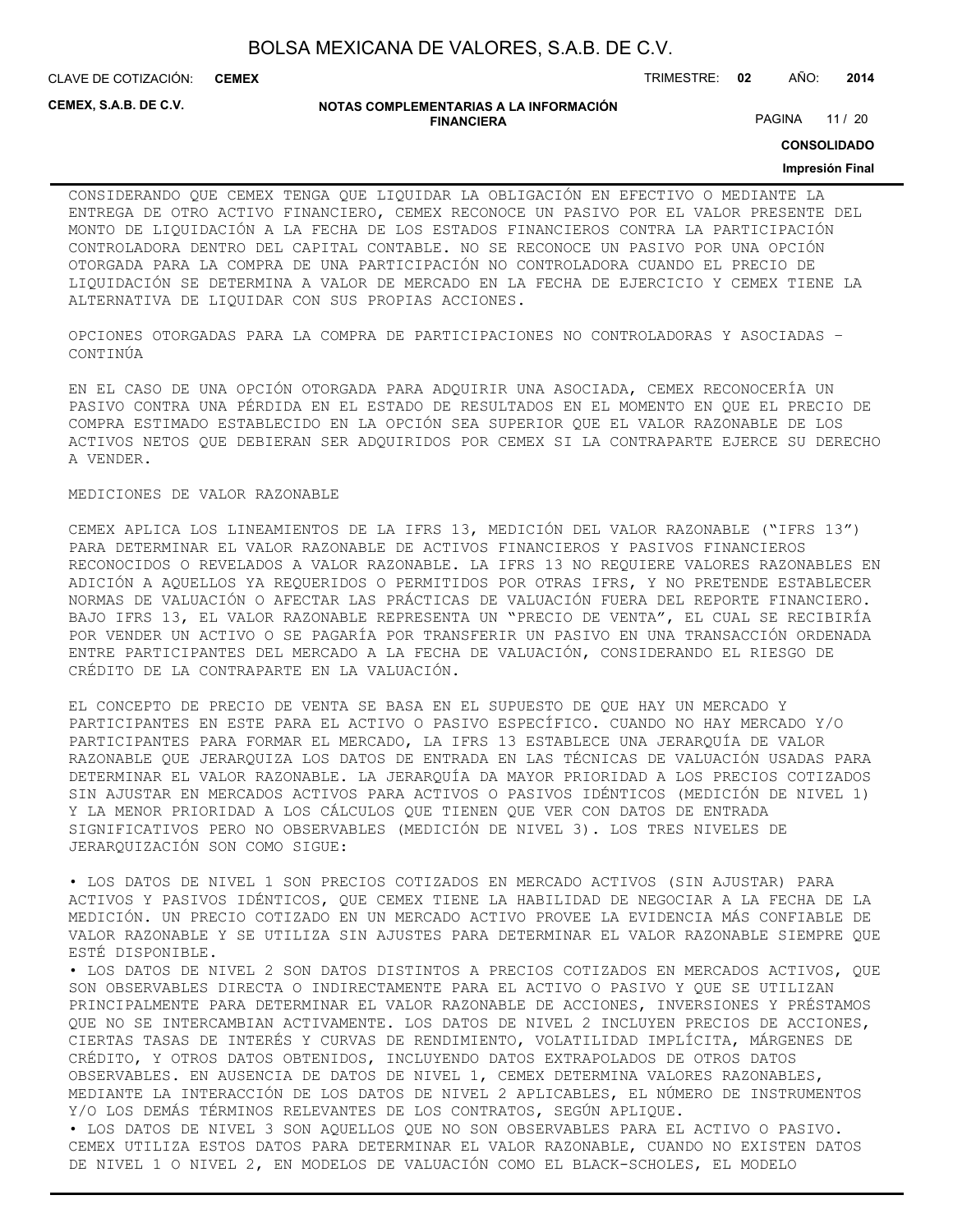CLAVE DE COTIZACIÓN: TRIMESTRE: **02** AÑO: **2014 CEMEX**

**CEMEX, S.A.B. DE C.V.**

#### **NOTAS COMPLEMENTARIAS A LA INFORMACIÓN FINANCIERA**

PAGINA 12 / 20

**CONSOLIDADO**

#### **Impresión Final**

BINOMIAL, LOS FLUJOS DE EFECTIVO DESCONTADOS O LOS MÚLTIPLOS DE FLUJO DE OPERACIÓN, INCLUYENDO VARIABLES DE RIESGO CONSISTENTES CON LAS QUE UTILIZARÍAN LOS PARTICIPANTES DEL MERCADO.

#### PROVISIONES

CEMEX RECONOCE PROVISIONES CUANDO TIENE UNA OBLIGACIÓN LEGAL O ASUMIDA RESULTANTE DE EVENTOS PASADOS, CUYA RESOLUCIÓN PUEDE IMPLICAR LA SALIDA DE EFECTIVO U OTROS RECURSOS. LAS PROVISIONES NO CIRCULANTES INCLUYEN LA MEJOR ESTIMACIÓN DE LOS FLUJOS DE EFECTIVO QUE SE ESPERA LIQUIDAR EN UN PLAZO MAYOR A 12 MESES CUANDO SE HA DETERMINADO UNA RESPONSABILIDAD A CEMEX.

#### REESTRUCTURA

CEMEX RECONOCE PROVISIONES POR REESTRUCTURAS CUANDO LOS PLANES DE LA REESTRUCTURA HAN SIDO APROPIADAMENTE FINALIZADOS Y AUTORIZADOS POR LA ADMINISTRACIÓN, Y HAN SIDO COMUNICADOS A LOS TERCEROS INVOLUCRADOS Y/O AFECTADOS ANTES DE LA FECHA DE LOS ESTADOS FINANCIEROS. ESTAS PROVISIONES PUEDEN INCLUIR COSTOS NO RELACIONADOS CON LAS ACTIVIDADES CONTINUAS DE CEMEX.

#### OBLIGACIONES POR EL RETIRO DE ACTIVOS

LAS OBLIGACIONES INELUDIBLES, LEGALES O ASUMIDAS, PARA RESTAURAR SITIOS OPERATIVOS POR EL RETIRO DE ACTIVOS AL TÉRMINO DE SU VIDA ÚTIL, SE VALÚAN AL VALOR PRESENTE NETO DE LOS FLUJOS DE EFECTIVO QUE SE ESTIMA INCURRIR EN LA RESTAURACIÓN, Y SE RECONOCEN INICIALMENTE COMO PARTE DEL VALOR EN LIBROS DE LOS ACTIVOS RELACIONADOS. EL INCREMENTO EN EL ACTIVO SE DEPRECIA DURANTE SU VIDA ÚTIL REMANENTE. EL INCREMENTO DEL PASIVO POR EL PASO DEL TIEMPO SE RECONOCE EN "OTROS GASTOS FINANCIEROS, NETO". LOS AJUSTES AL PASIVO POR CAMBIOS EN LAS ESTIMACIONES SE RECONOCEN EN EL ACTIVO FIJO Y SE MODIFICA LA DEPRECIACIÓN PROSPECTIVAMENTE. ESTAS OBLIGACIONES SE RELACIONAN PRINCIPALMENTE CON LOS COSTOS FUTUROS DE DEMOLICIÓN, LIMPIEZA Y REFORESTACIÓN, PARA DEJAR EN DETERMINADAS CONDICIONES LAS CANTERAS, LAS TERMINALES MARÍTIMAS, ASÍ COMO OTROS SITIOS PRODUCTIVOS AL TÉRMINO DE SU OPERACIÓN.

#### COSTOS RELACIONADOS CON REMEDIACIÓN DEL MEDIO AMBIENTE

LAS PROVISIONES ASOCIADAS CON DAÑOS AL MEDIO AMBIENTE REPRESENTAN EL COSTO ESTIMADO FUTURO DE LA REMEDIACIÓN, LAS CUALES SE RECONOCEN A SU VALOR NOMINAL CUANDO NO SE TIENE CLARIDAD DEL MOMENTO DEL DESEMBOLSO, O CUANDO EL EFECTO ECONÓMICO POR EL PASO DEL TIEMPO NO ES SIGNIFICATIVO, DE OTRA FORMA, SE RECONOCEN A SU VALOR PRESENTE NETO. LOS REEMBOLSOS DE PARTE DE COMPAÑÍAS ASEGURADORAS SE RECONOCEN COMO ACTIVO SÓLO CUANDO SE TIENE TOTAL CERTEZA DE SU RECUPERACIÓN, Y EN SU CASO, DICHO ACTIVO NO SE COMPENSA CON LA PROVISIÓN POR COSTOS DE REMEDIACIÓN.

#### CONTINGENCIAS Y COMPROMISOS

LAS OBLIGACIONES O PÉRDIDAS ASOCIADAS CON CONTINGENCIAS SE RECONOCEN COMO PASIVO CUANDO EXISTE UNA OBLIGACIÓN PRESENTE RESULTANTE DE EVENTOS PASADOS Y ES PROBABLE QUE LOS EFECTOS SE MATERIALICEN Y SE PUEDEN CUANTIFICAR RAZONABLEMENTE; DE OTRA FORMA, SE REVELAN CUALITATIVAMENTE EN LOS ESTADOS FINANCIEROS. LOS EFECTOS DE COMPROMISOS DE LARGO PLAZO ESTABLECIDOS CON TERCEROS, COMO ES EL CASO DE CONTRATOS DE SUMINISTRO CON PROVEEDORES O CLIENTES, SE RECONOCEN EN LOS ESTADOS FINANCIEROS CONSIDERANDO LA SUSTANCIA DE LOS ACUERDOS CON BASE EN LO INCURRIDO O DEVENGADO.

#### BENEFICIOS A LOS EMPLEADOS AL RETIRO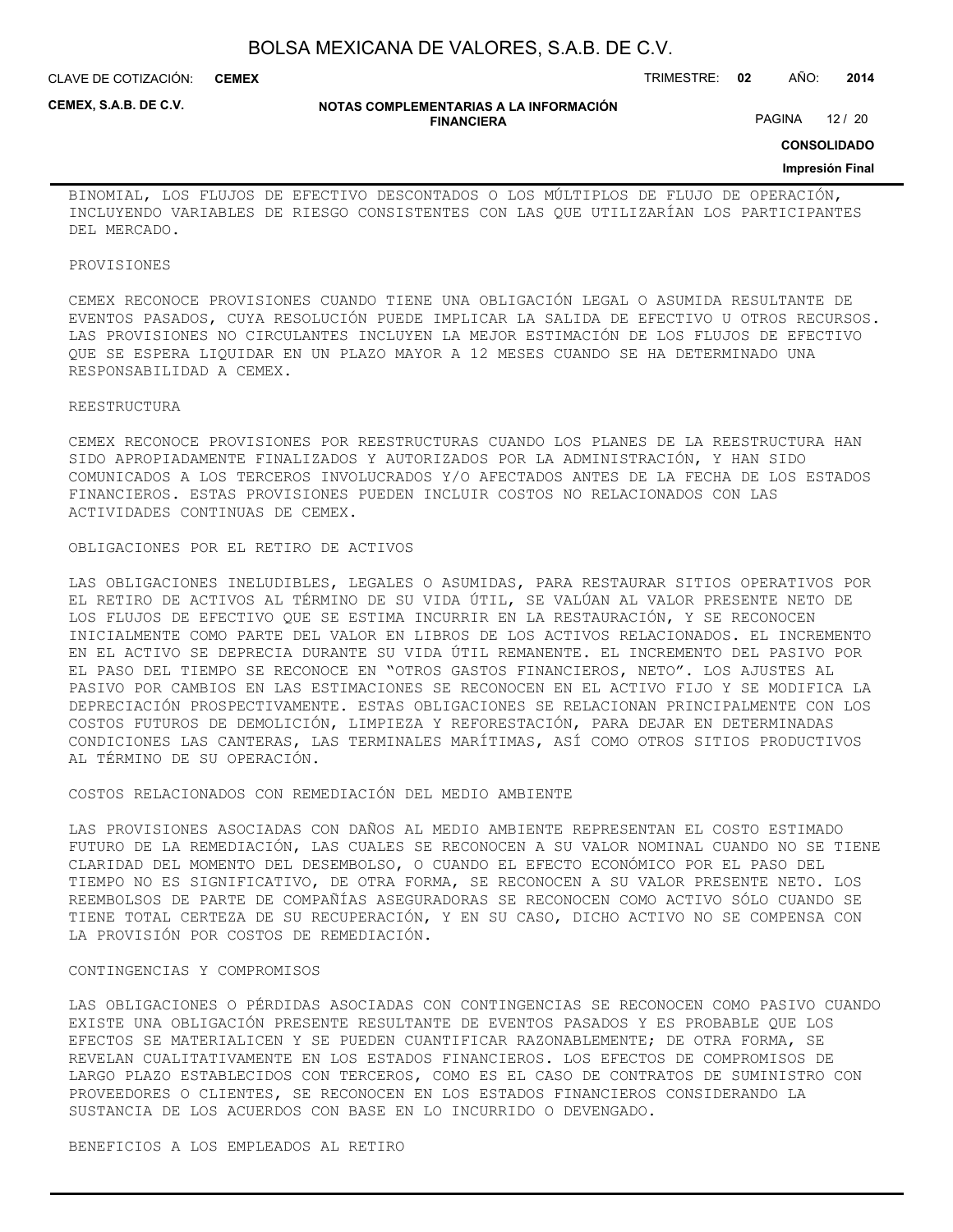**CEMEX**

CLAVE DE COTIZACIÓN: TRIMESTRE: **02** AÑO: **2014**

**CEMEX, S.A.B. DE C.V.**

#### **NOTAS COMPLEMENTARIAS A LA INFORMACIÓN FINANCIERA**

PAGINA 13 / 20

**CONSOLIDADO**

**Impresión Final**

#### PLANES DE PENSIONES DE CONTRIBUCIÓN DEFINIDA

LOS COSTOS DE ESTOS PLANES SE RECONOCEN EN LOS RESULTADOS DE OPERACIÓN EN LA MEDIDA EN QUE SE INCURREN. LOS PASIVOS POR DICHOS PLANES SE LIQUIDAN MEDIANTE APORTACIONES A LAS CUENTAS DE RETIRO DE LOS EMPLEADOS, NO GENERÁNDOSE OBLIGACIONES PROSPECTIVAS.

PLANES DE PENSIONES DE BENEFICIO DEFINIDO, OTROS BENEFICIOS POSTERIORES AL RETIRO Y BENEFICIOS AL TÉRMINO DE LA RELACIÓN LABORAL

CON BASE EN LA IAS 19, BENEFICIOS A LOS EMPLEADOS ("IAS 19"), CEMEX RECONOCE LOS COSTOS DE LOS BENEFICIOS DE LOS EMPLEADOS POR: A) PLANES DE PENSIONES DE BENEFICIO DEFINIDO; Y B) OTROS BENEFICIOS POSTERIORES AL RETIRO, COMO GASTOS MÉDICOS, SEGUROS DE VIDA Y PRIMAS DE ANTIGÜEDAD, TANTO POR LEY COMO POR OFRECIMIENTO DE CEMEX. LOS COSTOS SE RECONOCEN DURANTE LA PRESTACIÓN DE LOS SERVICIOS CON BASE EN CÁLCULOS ACTUARIALES DEL VALOR PRESENTE DE LAS OBLIGACIONES CON LA ASESORÍA DE ACTUARIOS EXTERNOS. LOS SUPUESTOS ACTUARIALES CONSIDERAN EL USO DE TASAS NOMINALES. EN ALGUNOS PLANES DE PENSIONES SE HAN CREADO FONDOS IRREVOCABLES PARA CUBRIR EL PAGO DE LAS OBLIGACIONES ("ACTIVOS DEL PLAN"). ESTOS ACTIVOS DEL PLAN SE VALÚAN A SU VALOR RAZONABLE ESTIMADO A LA FECHA DE LOS ESTADOS FINANCIEROS. A PARTIR DEL 1 DE ENERO DE 2013, CON BASE EN MODIFICACIONES A LA IAS 19: A) SE UTILIZA LA MISMA TASA PARA LA DETERMINACIÓN DEL RETORNO ESPERADO DE LOS ACTIVOS DEL PLAN Y PARA EL DESCUENTO DEL PASIVO POR BENEFICIOS A VALOR PRESENTE; B) SE RECONOCE EL COSTO FINANCIERO NETO SOBRE EL PASIVO NETO POR PENSIONES (PASIVO MENOS ACTIVOS DEL PLAN), EN LUGAR DE UN COSTO FINANCIERO SOBRE EL PASIVO Y UN RETORNO ESPERADO SOBRE LOS ACTIVOS POR SEPARADO, COMO SE DETERMINABA HASTA EL 31 DE DICIEMBRE DE 2012; Y C) SE RECONOCEN LAS GANANCIAS O PÉRDIDAS ACTUARIALES DEL PERIODO DENTRO DE LA UTILIDAD O PÉRDIDA INTEGRAL, ELIMINÁNDOSE LA OPCIÓN DE DIFERIR LAS GANANCIAS Y PÉRDIDAS, CONOCIDO COMO EL "MÉTODO DEL CORREDOR", EL CUAL NO ERA APLICADO POR CEMEX. HASTA EL 31 DE DICIEMBRE DE 2012, LAS TASAS DE RENDIMIENTO ESPERADO DE LOS ACTIVOS DE LOS PLANES SE DETERMINABAN CON BASE EN PRECIOS DE MERCADOS VIGENTES A LA FECHA DEL CÁLCULO, APLICABLES AL PERIODO EN EL QUE SE ESTIMABA PAGAR LA OBLIGACIÓN. COMO RESULTADO DE LA ADOPCIÓN DE LAS MODIFICACIONES A LA IAS 19 AL 1 DE ENERO DE 2013, CEMEX REFORMULÓ EL BALANCE GENERAL CONSOLIDADO AL 31 DE DICIEMBRE DE 2012, ASÍ COMO LOS ESTADOS DE RESULTADOS POR LOS AÑOS TERMINADOS AL 31 DE DICIEMBRE DE 2012 Y 2011. LOS EFECTOS NO FUERON SIGNIFICATIVOS.

LOS BENEFICIOS AL TÉRMINO DE LA RELACIÓN LABORAL, NO ASOCIADOS A UN EVENTO DE REESTRUCTURA, COMO SON LAS INDEMNIZACIONES LEGALES SE RECONOCEN DENTRO DE LOS RESULTADOS DE OPERACIÓN DEL PERÍODO EN QUE SE INCURREN.

EL COSTO LABORAL, RESULTANTE DEL AUMENTO EN LA OBLIGACIÓN POR LOS BENEFICIOS GANADOS POR LOS EMPLEADOS EN EL AÑO, SE RECONOCE EN LOS COSTOS Y GASTOS DE OPERACIÓN. EL COSTO FINANCIERO NETO SE RECONOCE DENTRO DE "OTROS GASTOS FINANCIEROS, NETO".

LAS MODIFICACIONES A LOS PLANES QUE AFECTAN EL COSTO DE SERVICIOS PASADOS, SE RECONOCEN EN LOS RESULTADOS DE OPERACIÓN DURANTE LOS AÑOS DE SERVICIO EN QUE LAS MODIFICACIONES SEAN EFECTIVAS A LOS EMPLEADOS, O EN FORMA INMEDIATA SI LOS CAMBIOS ESTÁN TOTALMENTE LIBERADOS. ASIMISMO, LOS EFECTOS POR EVENTOS DE EXTINCIÓN Y/O LIQUIDACIÓN DE OBLIGACIONES EN EL PERIODO, ASOCIADOS CON MODIFICACIONES QUE REDUCEN SIGNIFICATIVAMENTE EL COSTO DE LOS SERVICIOS FUTUROS Y/O QUE REDUCEN SIGNIFICATIVAMENTE LA POBLACIÓN SUJETA A LOS BENEFICIOS, RESPECTIVAMENTE, SE RECONOCE EN LOS RESULTADOS DE OPERACIÓN.

COMO SE MENCIONÓ ANTERIORMENTE, LAS PÉRDIDAS Y GANANCIAS ACTUARIALES, RESULTANTES DE DIFERENCIAS ENTRE LAS HIPÓTESIS ACTUARIALES PROYECTADAS Y REALES AL FINAL DEL PERIODO, ASÍ COMO LA DIFERENCIA ENTRE EL RENDIMIENTO ESPERADO Y REAL DE LOS ACTIVOS DEL PLAN, SE RECONOCEN EN EL PERIODO EN QUE SE INCURREN COMO PARTE DE LA UTILIDAD O PÉRDIDA INTEGRAL DEL PERIODO DENTRO DEL CAPITAL CONTABLE.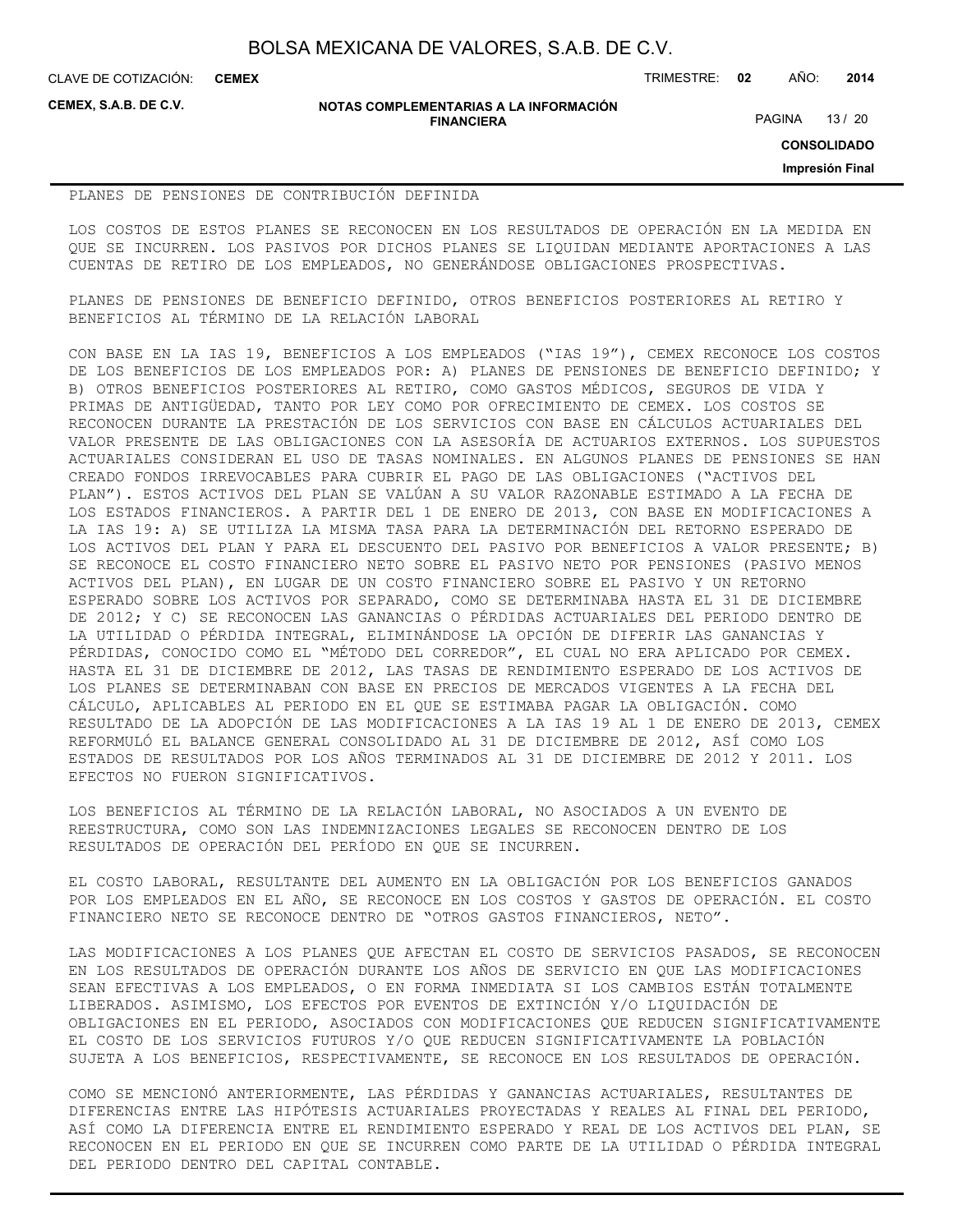CLAVE DE COTIZACIÓN: TRIMESTRE: **02** AÑO: **2014 CEMEX**

**CEMEX, S.A.B. DE C.V.**

**NOTAS COMPLEMENTARIAS A LA INFORMACIÓN FINANCIERA**

PAGINA 14 / 20

**CONSOLIDADO**

**Impresión Final**

#### IMPUESTOS A LA UTILIDAD

CON BASE EN LA IAS 12, IMPUESTOS A LA UTILIDAD ("IAS 12"), EL EFECTO EN RESULTADOS POR IMPUESTOS A LA UTILIDAD RECONOCE LOS IMPORTES CAUSADOS EN EL EJERCICIO, ASÍ COMO LOS IMPUESTOS A LA UTILIDAD DIFERIDOS, DETERMINADOS DE ACUERDO CON LA LEGISLACIÓN FISCAL APLICABLE A CADA SUBSIDIARIA. LOS IMPUESTOS A LA UTILIDAD DIFERIDOS CONSOLIDADOS REPRESENTAN LA SUMA DEL EFECTO DE CADA SUBSIDIARIA, APLICANDO LAS TASAS DE IMPUESTO VIGENTES AL TOTAL DE DIFERENCIAS TEMPORALES ENTRE LOS VALORES CONTABLES Y FISCALES DE LOS ACTIVOS Y PASIVOS, CONSIDERANDO LAS PÉRDIDAS FISCALES POR AMORTIZAR Y OTROS CRÉDITOS FISCALES E IMPUESTOS POR RECUPERAR, EN LA MEDIDA QUE ES PROBABLE QUE EXISTA RENTA GRAVABLE EN EL FUTURO CONTRA LA CUAL PUEDAN UTILIZARSE. AL CIERRE DEL PERIODO QUE SE REPORTA, EL CÁLCULO DE IMPUESTOS A LA UTILIDAD DIFERIDOS REFLEJA LOS EFECTOS QUE RESULTAN DE LA MANERA EN QUE CEMEX ESPERA RECUPERAR O LIQUIDAR EL SALDO EN LIBROS DE SUS ACTIVOS Y PASIVOS. LOS IMPUESTOS A LA UTILIDAD DIFERIDOS DEL PERIODO REPRESENTAN LA DIFERENCIA, ENTRE LOS SALDOS DE IMPUESTOS A LA UTILIDAD DIFERIDOS AL INICIO Y AL FINAL DEL PERIODO. LOS ACTIVOS Y PASIVOS POR IMPUESTOS A LA UTILIDAD DIFERIDOS RELATIVOS A DISTINTAS JURISDICCIONES TRIBUTARIAS NO SE COMPENSAN. LAS PARTIDAS QUE SE RECONOCEN DENTRO DEL CAPITAL O COMO PARTE DE LA UTILIDAD O PÉRDIDA INTEGRAL DEL PERIODO DE ACUERDO CON LAS IFRS, SE REGISTRAN NETAS DE IMPUESTOS A LA UTILIDAD CAUSADOS Y DIFERIDOS. EL EFECTO POR CAMBIOS EN LAS TASAS DE IMPUESTO VIGENTES SE RECONOCE EN EL PERIODO EN EL QUE ES OFICIAL EL CAMBIO DE TASA.

#### IMPUESTOS A LA UTILIDAD – CONTINÚA

LOS ACTIVOS POR IMPUESTO DIFERIDOS SON ANALIZADOS A CADA FECHA DE REPORTE, Y SE REDUCEN, EN LA MEDIDA QUE SE CONSIDERA QUE NO SERÁ POSIBLE REALIZAR LOS BENEFICIOS RELACIONADOS. DENTRO DE DICHOS ANÁLISIS, CEMEX ANALIZA EL TOTAL DE PÉRDIDAS FISCALES INCLUIDAS EN LAS DECLARACIONES DE IMPUESTOS EN CADA PAÍS, QUE SE CONSIDERA NO SERÁN RECHAZADAS POR LAS AUTORIDADES CON BASE EN LA EVIDENCIA DISPONIBLE, ASÍ COMO LA PROBABILIDAD DE RECUPERARLAS ANTES DE SU VENCIMIENTO MEDIANTE LA GENERACIÓN DE RENTA GRAVABLE FUTURA. CUANDO SE CONSIDERA QUE ES ALTA LA PROBABILIDAD DE QUE LA AUTORIDAD FISCAL RECHACE EL MONTO DEL ACTIVO POR IMPUESTOS A LA UTILIDAD, CEMEX REDUCE EL MONTO DEL ACTIVO. CUANDO SE CONSIDERA QUE NO SERÁ POSIBLE UTILIZAR UN ACTIVO POR IMPUESTOS DIFERIDOS ANTES DE SU EXPIRACIÓN, CEMEX NO RECONOCE DICHO ACTIVO. AMBOS CASOS RESULTAN EN GASTO POR IMPUESTOS A LA UTILIDAD ADICIONAL EN EL PERIODO EN QUE SE EFECTÚE LA DETERMINACIÓN. PARA DETERMINAR LA PROBABILIDAD DE QUE LOS ACTIVOS POR IMPUESTOS A LA UTILIDAD SE REALIZARÁN, CEMEX CONSIDERA TODA LA EVIDENCIA NEGATIVA Y POSITIVA DISPONIBLE, INCLUYENDO ENTRE OTROS FACTORES, LAS CONDICIONES DEL MERCADO, LOS ANÁLISIS DE LA INDUSTRIA, LOS PLANES DE EXPANSIÓN, LAS PROYECCIONES DE RENTA GRAVABLE, EL VENCIMIENTO DE LAS PÉRDIDAS FISCALES, LA ESTRUCTURA DE IMPUESTOS Y LOS CAMBIOS ESPERADOS EN LA MISMA, LAS ESTRATEGIAS FISCALES Y LA REVERSIÓN FUTURA DE LAS DIFERENCIAS TEMPORALES. ASIMISMO, CADA PERIODO, CEMEX ANALIZA LAS VARIACIONES ENTRE SUS RESULTADOS REALES CONTRA LOS ESTIMADOS, PARA DETERMINAR SI DICHAS VARIACIONES AFECTAN LOS MONTOS DE DICHOS ACTIVOS, Y EN SU CASO, HACER LOS AJUSTES NECESARIOS CON BASE EN LA INFORMACIÓN RELEVANTE DISPONIBLE, LOS CUALES SE RECONOCEN EN LOS RESULTADOS DEL PERIODO EN QUE EFECTÚE LA DETERMINACIÓN. LOS EFECTOS DE IMPUESTOS A LA UTILIDAD DE POSICIONES FISCALES INCIERTAS SE RECONOCEN

CUANDO ES MÁS-PROBABLE-QUE-NO QUE LA POSICIÓN SERÁ SUSTENTADA EN SUS MERITOS TÉCNICOS Y ASUMIENDO QUE LAS AUTORIDADES VAN A REVISAR CADA POSICIÓN Y TIENEN TOTAL CONOCIMIENTO DE LA INFORMACIÓN RELEVANTE. ESTAS POSICIONES SE VALÚAN CON BASE EN UN MODELO ACUMULADO DE PROBABILIDAD. CADA POSICIÓN SE CONSIDERA INDIVIDUALMENTE, SIN MEDIR SU RELACIÓN CON OTRO PROCEDIMIENTO FISCAL. EL INDICADOR DE MÁS-PROBABLE-QUE-NO REPRESENTA UNA AFIRMACIÓN DE PARTE DE LA ADMINISTRACIÓN QUE CEMEX TIENE DERECHO A LOS BENEFICIOS ECONÓMICOS DE LA POSICIÓN FISCAL. SI UNA POSICIÓN FISCAL NO SE CONSIDERA MÁS-PROBABLE-QUE-NO DE SER SUSTENTADA, NO SE RECONOCEN LOS BENEFICIOS DE LA POSICIÓN. CEMEX RECONOCE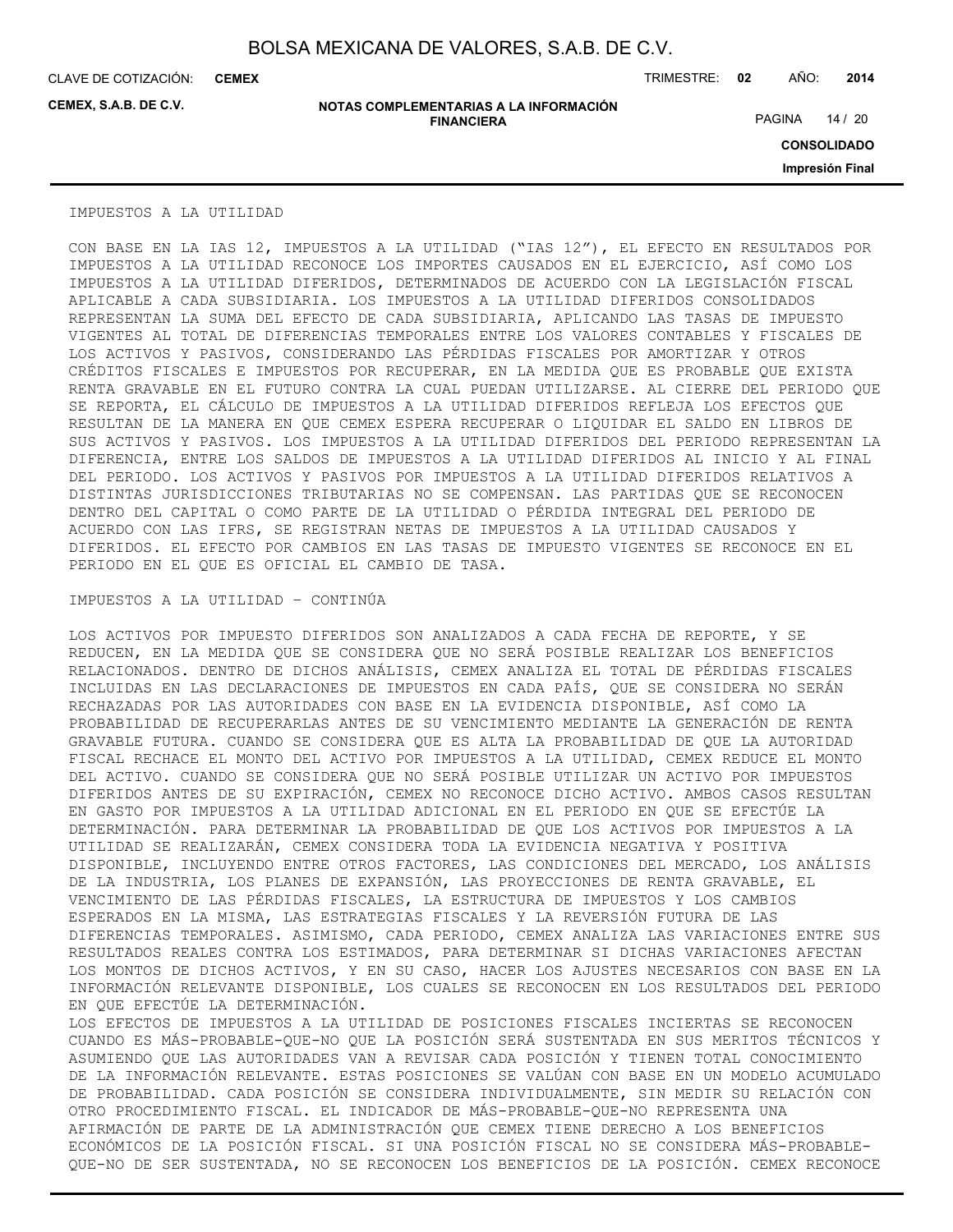CLAVE DE COTIZACIÓN: TRIMESTRE: **02** AÑO: **2014 CEMEX**

**CEMEX, S.A.B. DE C.V.**

#### **NOTAS COMPLEMENTARIAS A LA INFORMACIÓN FINANCIERA**

PAGINA 15 / 20

**CONSOLIDADO**

#### **Impresión Final**

LOS INTERESES Y MULTAS ASOCIADOS A BENEFICIOS FISCALES NO RECONOCIDOS COMO PARTE DEL GASTO POR IMPUESTOS A LA UTILIDAD EN LOS ESTADOS DE RESULTADOS CONSOLIDADOS.

CAPITAL CONTABLE

CAPITAL SOCIAL Y PRIMA EN COLOCACIÓN DE ACCIONES

ESTOS RUBROS REPRESENTAN EL VALOR DE LAS APORTACIONES EFECTUADAS POR LOS ACCIONISTAS, E INCLUYEN LOS INCREMENTOS RELACIONADOS CON LA CAPITALIZACIÓN DE UTILIDADES RETENIDAS Y LOS PROGRAMAS DE COMPENSACIÓN A EJECUTIVOS EN CPOS, Y LA DISMINUCIÓN GENERADA POR LA RESTITUCIÓN DE UTILIDADES RETENIDAS.

OTRAS RESERVAS DE CAPITAL

AGRUPA LOS EFECTOS ACUMULADOS DE LAS PARTIDAS Y TRANSACCIONES QUE SE RECONOCEN TEMPORAL O PERMANENTEMENTE EN EL CAPITAL CONTABLE, E INCLUYE LOS ELEMENTOS PRESENTADOS EN EL ESTADO DE UTILIDAD (PÉRDIDA) INTEGRAL, EL CUAL REFLEJA LOS EFECTOS EN EL CAPITAL CONTABLE EN EL PERIODO QUE NO CONSTITUYERON APORTACIONES DE, O DISTRIBUCIONES A LOS ACCIONISTAS. LAS PARTIDAS MÁS IMPORTANTES DENTRO DE "OTRAS RESERVAS DE CAPITAL" DURANTE LOS PERIODOS QUE SE REPORTAN SON LAS SIGUIENTES:

PARTIDAS DE "OTRAS RESERVAS DE CAPITAL" DENTRO DE LA PÉRDIDA INTEGRAL:

• EL RESULTADO POR CONVERSIÓN DE LOS ESTADOS FINANCIEROS DE SUBSIDIARIAS EXTRANJERAS, NETO DE: A) LAS FLUCTUACIONES CAMBIARIAS DE DEUDA EN MONEDA EXTRANJERA IDENTIFICADA CON LA ADQUISICIÓN DE SUBSIDIARIAS EN EL EXTRANJERO; Y B) LAS FLUCTUACIONES CAMBIARIAS DE SALDOS ENTRE PARTES RELACIONADAS EN MONEDA EXTRANJERA QUE TIENEN NATURALEZA DE INVERSIÓN DE LARGO PLAZO;

• LA PORCIÓN EFECTIVA DE LOS EFECTOS POR VALUACIÓN Y REALIZACIÓN DE INSTRUMENTOS FINANCIEROS DERIVADOS DE COBERTURA SOBRE FLUJOS DE EFECTIVO, QUE SE RECONOCEN TEMPORALMENTE EN EL CAPITAL;

• LOS CAMBIOS EN VALUACIÓN DURANTE LA TENENCIA DE INVERSIONES DISPONIBLES PARA LA VENTA Y HASTA SU DISPOSICIÓN; Y

• LOS EFECTOS DE IMPUESTOS A LA UTILIDAD CAUSADOS Y DIFERIDOS DEL PERIODO, PROVENIENTES DE PARTIDAS CUYOS EFECTOS SE RECONOCEN DIRECTAMENTE EN EL CAPITAL.

PARTIDAS DE "OTRAS RESERVAS DE CAPITAL" FUERA DE LA PÉRDIDA INTEGRAL:

• EFECTOS RELATIVOS A LA PARTICIPACIÓN CONTROLADORA POR CAMBIOS O TRANSACCIONES QUE AFECTAN A LA TENENCIA DE LA PARTICIPACIÓN NO CONTROLADORA EN LAS SUBSIDIARIAS CONSOLIDADAS DE CEMEX;

• EFECTOS ATRIBUIBLES A LA PARTICIPACIÓN CONTROLADORA POR INSTRUMENTOS FINANCIEROS EMITIDOS POR ENTIDADES CONSOLIDADAS QUE CALIFICAN COMO INSTRUMENTOS DE CAPITAL, COMO ES EL CASO DEL CUPÓN QUE PAGAN LAS NOTAS PERPETUAS;

• EL COMPONENTE DE CAPITAL DETERMINADO AL MOMENTO DE LA EMISIÓN O CLASIFICACIÓN DE NOTAS CONVERTIBLES OBLIGATORIAMENTE U OPCIONALMENTE EN ACCIONES DE LA CONTROLADORA Y QUE CALIFICAN BAJO IFRS COMO INSTRUMENTOS FINANCIEROS CON CARACTERÍSTICAS DE PASIVO Y CAPITAL. AL MOMENTO DE LA CONVERSIÓN, ESTE MONTO SERÁ RECLASIFICADO A LOS RUBROS DE CAPITAL SOCIAL Y PRIMA EN COLOCACIÓN DE ACCIONES; Y

• LA CANCELACIÓN DE LOS CPOS QUE SE ENCUENTRAN EN LA TESORERÍA DE LA CONTROLADORA Y DE LAS SUBSIDIARIAS.

UTILIDADES RETENIDAS

REPRESENTA LOS RESULTADOS NETOS ACUMULADOS DE LOS PERIODOS CONTABLES ANTERIORES, NETO DE: A) LOS DIVIDENDOS DECRETADOS A LOS ACCIONISTAS; B) LA CAPITALIZACIÓN DE UTILIDADES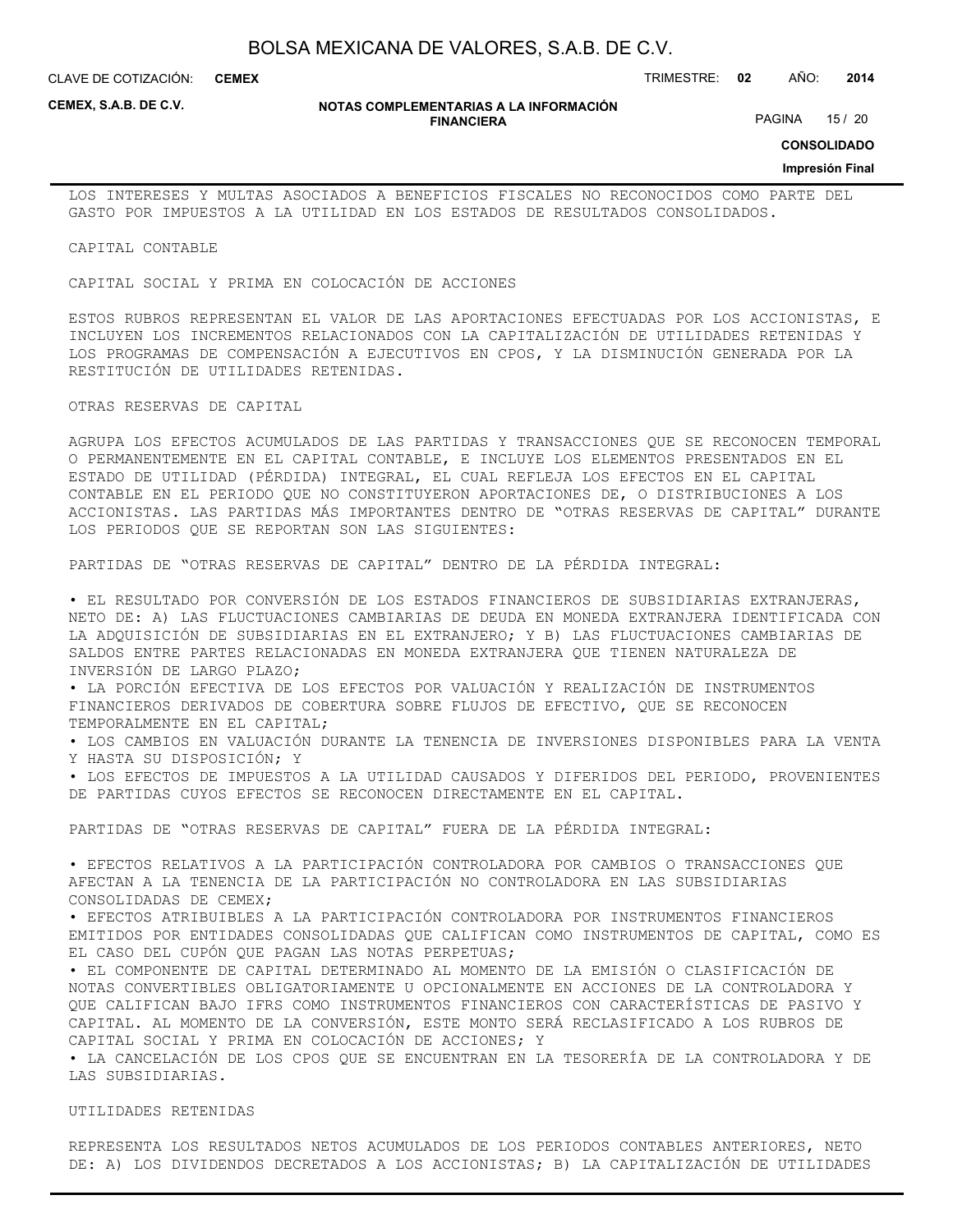CLAVE DE COTIZACIÓN: TRIMESTRE: **02** AÑO: **2014 CEMEX**

**CEMEX, S.A.B. DE C.V.**

#### **NOTAS COMPLEMENTARIAS A LA INFORMACIÓN FINANCIERA**

PAGINA 16 / 20

**CONSOLIDADO**

#### **Impresión Final**

RETENIDAS; C) LOS EFECTOS GENERADOS POR LA ADOPCIÓN INICIAL DE LAS IFRS EN CEMEX AL 1 DE ENERO DE 2010; Y D) EN SU CASO, LA RESTITUCIÓN DE UTILIDADES RETENIDAS PROVENIENTE DE OTRO RENGLÓN DENTRO DE CAPITAL CONTABLE.

#### PARTICIPACIÓN NO CONTROLADORA Y NOTAS PERPETUAS

INCLUYE LA PARTICIPACIÓN NO CONTROLADORA EN LOS RESULTADOS Y EL CAPITAL DE SUBSIDIARIAS CONSOLIDADAS, ASÍ COMO EL VALOR NOMINAL A LA FECHA DE LOS ESTADOS FINANCIEROS DE LAS NOTAS PERPETUAS EMITIDAS POR ENTIDADES CONSOLIDADAS QUE CALIFICAN COMO INSTRUMENTOS DE CAPITAL POR: A) NO EXISTIR LA OBLIGACIÓN CONTRACTUAL DE ENTREGAR EFECTIVO U OTRO ACTIVO FINANCIERO; B) NO TENER FECHA ESTABLECIDA DE PAGO; Y C) TENER LA OPCIÓN UNILATERAL DE DIFERIR INDETERMINADAMENTE LOS PAGOS DE INTERÉS O DIVIDENDO PREFERENTE.

#### RECONOCIMIENTO DE INGRESOS

LAS VENTAS NETAS CONSOLIDADAS REPRESENTAN EL VALOR, ANTES DE IMPUESTOS SOBRE VENTAS, DE LOS INGRESOS POR PRODUCTOS Y SERVICIOS VENDIDOS POR CEMEX COMO PARTE DE SUS ACTIVIDADES ORDINARIAS, DESPUÉS DE LA ELIMINACIÓN DE TRANSACCIONES ENTRE PARTES RELACIONADAS, Y SE CUANTIFICAN AL VALOR RAZONABLE DE LA CONTRAPRESTACIÓN EN EFECTIVO RECIBIDA, O POR COBRAR, DISMINUYENDO CUALQUIER DESCUENTO O REEMBOLSO POR VOLUMEN OTORGADO SOBRE LA VENTA.

LOS INGRESOS POR VENTAS DE BIENES Y SERVICIOS SE RECONOCEN UNA VEZ REALIZADA LA ENTREGA DEL BIEN O LA PRESTACIÓN DEL SERVICIO RELACIONADO Y NO EXISTE NINGUNA CONDICIÓN O INCERTIDUMBRE QUE PUDIERA IMPLICAR SU REVERSIÓN, Y LOS CLIENTES HAN ASUMIDO EL RIESGO DE PÉRDIDAS. LOS INGRESOS POR ACTIVIDADES DE COMERCIALIZACIÓN, EN LAS CUALES CEMEX ADQUIERE PRODUCTOS TERMINADOS DE UN TERCERO Y LOS VENDE SUBSECUENTEMENTE A OTRO TERCERO, SE RECONOCEN EN UNA BASE BRUTA, CONSIDERANDO QUE CEMEX ASUME EL RIESGO DE PROPIEDAD SOBRE LOS PRODUCTOS COMPRADOS Y NO ACTÚA COMO AGENTE O COMISIONISTA.

LOS INGRESOS Y COSTOS ASOCIADOS CON CONTRATOS DE CONSTRUCCIÓN DE ACTIVOS SE RECONOCEN EN LOS RESULTADOS DEL PERIODO EN QUE SE DESARROLLAN LOS TRABAJOS CON BASE EN EL PORCENTAJE O GRADO DE AVANCE DE OBRA AL CIERRE DEL PERIODO, CONSIDERANDO QUE: A) SE HAN ACORDADO LOS DERECHOS DE CADA CONTRAPARTE RESPECTO DEL ACTIVO QUE SE CONSTRUYE; B) SE HA FIJADO EL PRECIO QUE SERÁ INTERCAMBIADO; C) SE HAN ESTABLECIDO LA FORMA Y TÉRMINOS PARA SU LIQUIDACIÓN; D) SE TIENE UN CONTROL EFECTIVO DE LOS COSTOS INCURRIDOS Y POR INCURRIR PARA COMPLETAR EL ACTIVO; Y E) ES PROBABLE QUE SE RECIBIRÁN LOS BENEFICIOS ASOCIADOS AL CONTRATO.

EL PORCENTAJE DE AVANCE DE LOS CONTRALTOS DE CONSTRUCCIÓN REPRESENTA LA PROPORCIÓN DE LOS COSTOS DEL CONTRATO INCURRIDOS POR EL TRABAJO EJECUTADO HASTA LA FECHA SOBRE DE LOS COSTOS TOTALES ESTIMADOS DEL CONTRATO, O EL AVANCE FÍSICO DE LA OBRA MEDIANTE MUESTREOS SOBRE EL TRABAJO DEL CONTRATO, EL QUE MEJOR REFLEJE EL PORCENTAJE DE AVANCE BAJO LAS CIRCUNSTANCIAS PARTICULARES. LOS PAGOS POR AVANCE Y LOS ANTICIPOS RECIBIDOS DE CLIENTES NO REPRESENTAN EL TRABAJO DESARROLLADO Y SE RECONOCEN COMO ANTICIPOS DE CLIENTES DE CORTO O LARGO PLAZO, SEGÚN CORRESPONDA.

#### COSTO DE VENTAS, GASTOS DE ADMINISTRACIÓN Y VENTA Y GASTOS DE DISTRIBUCIÓN

EL COSTO DE VENTAS REPRESENTA EL COSTO DE PRODUCCIÓN DE LOS INVENTARIOS AL MOMENTO DE SU VENTA, INCLUYENDO LA DEPRECIACIÓN, AMORTIZACIÓN Y AGOTAMIENTO DE LOS ACTIVOS PRODUCTIVOS Y LOS GASTOS DE ALMACENAJE EN LAS PLANTAS PRODUCTORAS. EL COSTO DE VENTAS EXCLUYE LOS GASTOS DEL PERSONAL, EQUIPO Y SERVICIOS ASOCIADOS A LAS ACTIVIDADES DE VENTA, ASÍ COMO LOS GASTOS DE ALMACENAJE EN LOS PUNTOS DE VENTA, LOS CUALES SE INCLUYEN EN LOS GASTOS DE ADMINISTRACIÓN Y VENTA. EL COSTO DE VENTAS INCLUYE LOS GASTOS DE FLETE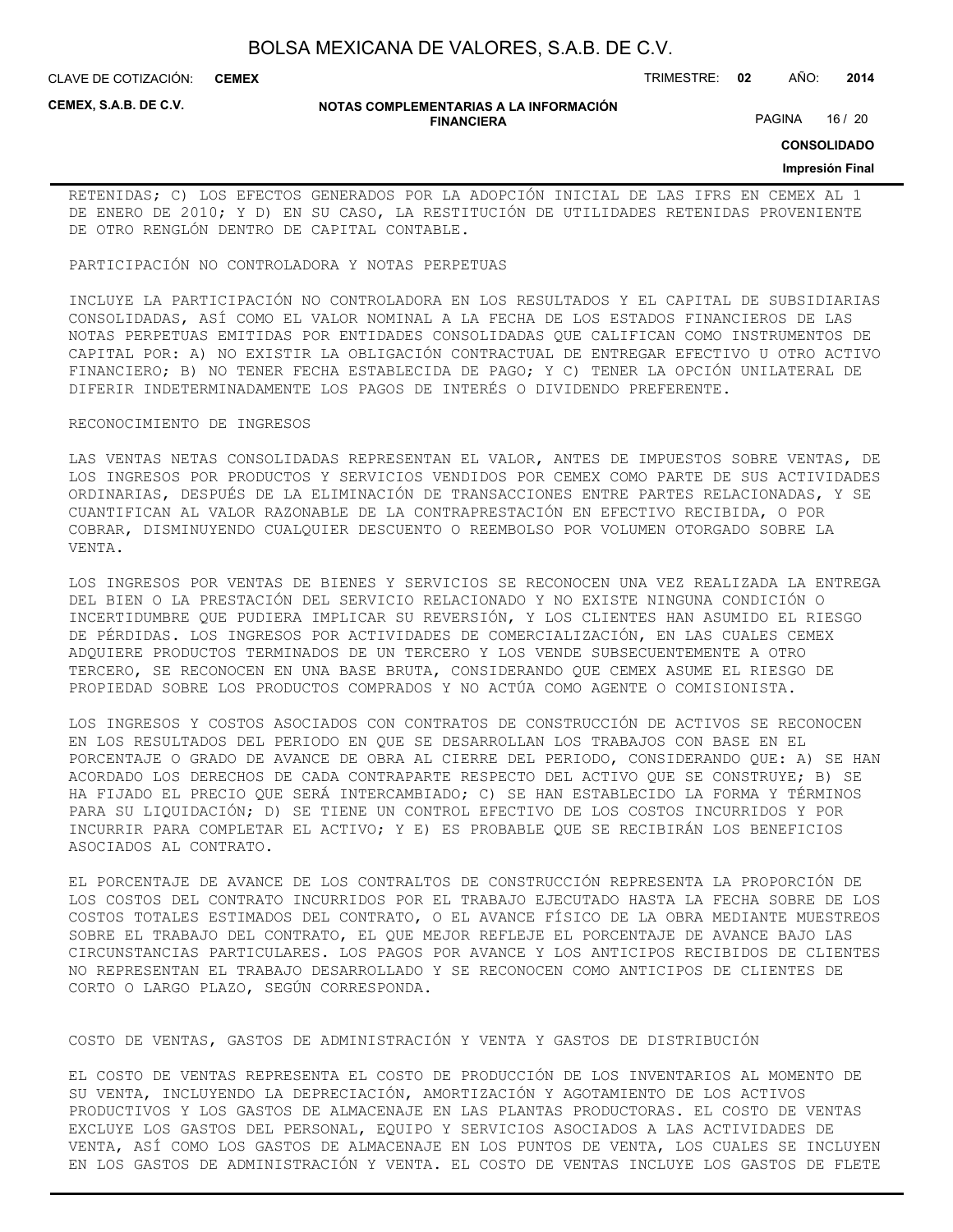CLAVE DE COTIZACIÓN: TRIMESTRE: **02** AÑO: **2014 CEMEX**

**CEMEX, S.A.B. DE C.V.**

#### **NOTAS COMPLEMENTARIAS A LA INFORMACIÓN FINANCIERA**

PAGINA 17 / 20

**CONSOLIDADO**

#### **Impresión Final**

DE MATERIAS PRIMAS EN LAS PLANTAS Y LOS GASTOS DE ENTREGA DE CEMEX EN EL NEGOCIO DE CONCRETO, NO OBSTANTE, EL COSTO DE VENTAS EXCLUYE LOS GASTOS DE FLETE DE PRODUCTOS TERMINADOS ENTRE PLANTAS Y PUNTOS DE VENTA Y ENTRE LOS PUNTOS DE VENTA Y LAS UBICACIONES DE LOS CLIENTES, LOS CUALES SE RECONOCEN EN EL RENGLÓN DE GASTOS DE DISTRIBUCIÓN.

#### PAGOS A EJECUTIVOS BASADOS EN ACCIONES

CON BASE EN LA IFRS 2, PAGOS BASADOS EN ACCIONES ("IFRS 2"), LOS INSTRUMENTOS BASADOS EN ACCIONES DE CEMEX OTORGADOS A EJECUTIVOS SE CALIFICAN COMO INSTRUMENTOS DE CAPITAL, CUANDO LOS SERVICIOS RECIBIDOS SE LIQUIDAN ENTREGANDO ACCIONES; O COMO INSTRUMENTOS DE PASIVO, CUANDO CEMEX SE COMPROMETE A LIQUIDAR EL VALOR INTRÍNSECO DEL INSTRUMENTO AL SER EJERCIDO, EL CUAL REPRESENTA LA APRECIACIÓN ENTRE EL PRECIO DE MERCADO DE LA ACCIÓN Y EL PRECIO DE EJERCICIO DEL INSTRUMENTO. EL COSTO DE LOS INSTRUMENTOS DE CAPITAL REFLEJA SU VALOR RAZONABLE AL MOMENTO QUE SE OTORGAN, Y SE RECONOCE EN LOS RESULTADOS DURANTE EL PERIODO EN QUE LOS EJECUTIVOS DEVENGAN LOS DERECHOS DE EJERCICIO. LOS INSTRUMENTOS DE PASIVO SE RECONOCEN A SU VALOR RAZONABLE EN CADA FECHA DE REPORTE, RECONOCIENDO EN LOS RESULTADOS DE OPERACIÓN LOS CAMBIOS EN VALUACIÓN. CEMEX DETERMINA EL VALOR RAZONABLE DE OPCIONES POR MEDIO DEL MODELO FINANCIERO BINOMIAL DE VALUACIÓN DE OPCIONES.

### DERECHOS DE EMISIÓN

EN ALGUNOS PAÍSES DONDE CEMEX OPERA, COMO ES EL CASO DE LOS PAÍSES DE LA COMUNIDAD EUROPEA ("CE"), SE HAN ESTABLECIDO MECANISMOS PARA LA REDUCCIÓN DE EMISIONES DE BIÓXIDO DE CARBONO ("CO2"), MEDIANTE LAS CUALES LOS PRODUCTORES DEBEN ENTREGAR A LAS AUTORIDADES AMBIENTALES AL TÉRMINO DE CADA PERIODO DE CUMPLIMIENTO, DERECHOS DE EMISIÓN POR UN VOLUMEN EQUIVALENTE A LAS TONELADAS DE CO2 EMITIDO. DESDE EL INICIO DE ESTE MECANISMO EN LA CE, LAS AUTORIDADES HAN OTORGADO UN DETERMINADO NÚMERO DE DERECHOS DE EMISIÓN SIN COSTO A LAS COMPAÑÍAS, LAS CUALES DEBEN ADQUIRIR DERECHOS DE EMISIÓN ADICIONALES PARA CUBRIR ALGÚN DÉFICIT ENTRE SUS EMISIONES REALES DE CO2 DURANTE EL PERIODO DE CUMPLIMIENTO Y LOS DERECHOS DE EMISIÓN RECIBIDOS, O BIEN, PUEDEN DISPONER DE ALGÚN EXCEDENTE DE DERECHOS EN EL MERCADO. EN ADICIÓN, LA CONVENCIÓN PARA EL CAMBIO CLIMÁTICO DE LAS NACIONES UNIDAS ("UNFCCC") OTORGA CERTIFICADOS DE REDUCCIÓN DE EMISIONES ("CERS") A PROYECTOS CALIFICADOS DE REDUCCIÓN DE EMISIONES DE CO2. LOS CERS PUEDEN UTILIZARSE EN CIERTA PROPORCIÓN PARA LIQUIDAR DERECHOS DE EMISIÓN EN LA CE. CEMEX PARTICIPA ACTIVAMENTE EN EL DESARROLLO DE PROYECTOS DE REDUCCIÓN DE EMISIONES DE CO2. ALGUNOS DE ESTOS PROYECTOS GENERAN CERS.

#### DERECHOS DE EMISIÓN – CONTINÚA

EN AUSENCIA DE UNA IFRS QUE DEFINA EL TRATAMIENTO CONTABLE DE ESTOS ESQUEMAS, CEMEX CONTABILIZA LOS EFECTOS ASOCIADOS CON LOS MECANISMOS DE REDUCCIÓN DE EMISIONES DE CO2 DE LA SIGUIENTE MANERA:

• LOS DERECHOS DE EMISIÓN OTORGADOS POR LOS GOBIERNOS NO SE RECONOCEN EN EL BALANCE GENERAL DEBIDO A QUE SU COSTO ES CERO.

• LOS INGRESOS POR VENTAS DE DERECHOS DE EMISIÓN EXCEDENTES SE RECONOCEN DISMINUYENDO EL COSTO DE VENTAS. TRATÁNDOSE DE VENTAS FORWARD, EL INGRESO SE RECONOCE HASTA EL MOMENTO EN QUE SE EFECTÚA LA ENTREGA FÍSICA DE LOS CERTIFICADOS.

• LOS DERECHOS DE EMISIÓN Y CERS ADQUIRIDOS PARA CUBRIR EMISIONES DE CO2 SE RECONOCEN AL COSTO COMO ACTIVOS INTANGIBLES Y SE AMORTIZAN AL COSTO DE VENTAS DURANTE EL PERIODO DE EMISIÓN. TRATÁNDOSE DE COMPRAS FORWARD, EL ACTIVO SE RECONOCE HASTA EL MOMENTO EN QUE SE RECIBEN FÍSICAMENTE LOS CERTIFICADOS.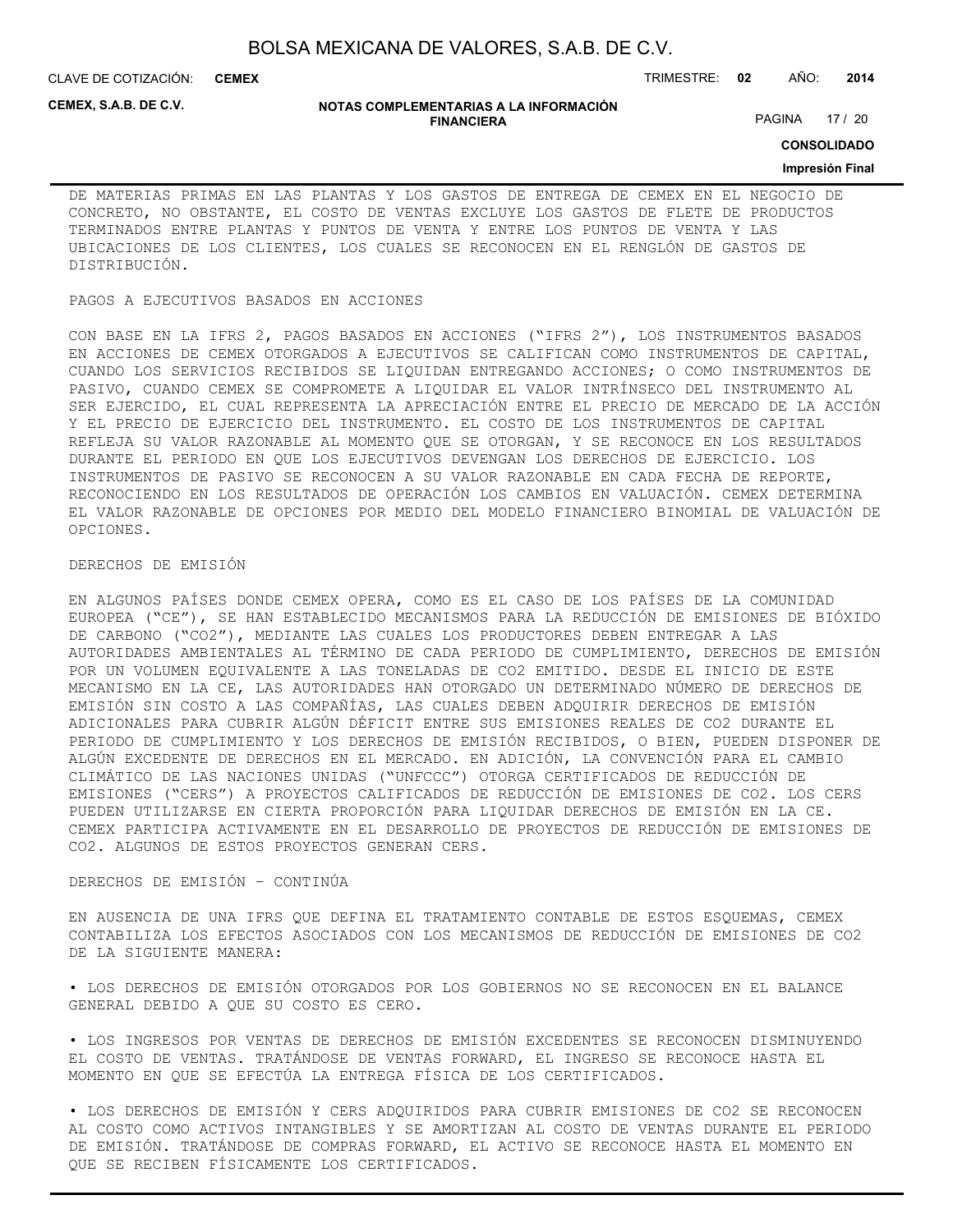CLAVE DE COTIZACIÓN: TRIMESTRE: **02** AÑO: **2014 CEMEX**

**CEMEX, S.A.B. DE C.V.**

#### **NOTAS COMPLEMENTARIAS A LA INFORMACIÓN FINANCIERA**

PAGINA 18 / 20

**CONSOLIDADO**

**Impresión Final**

• SE RECONOCE UNA PROVISIÓN CONTRA EL COSTO DE VENTAS CUANDO EL ESTIMADO DE EMISIONES DE CO2 SE ESPERA QUE EXCEDA EL NÚMERO DE DERECHOS DE EMISIÓN RECIBIDOS, NETA DE ALGÚN BENEFICIO QUE SE OBTENGA EN OPERACIONES DE INTERCAMBIO DE DERECHOS DE EMISIÓN POR CERS.

• LOS CERS RECIBIDOS DE PARTE DE LA UNFCCC SE RECONOCEN COMO ACTIVOS INTANGIBLES A SU COSTO DE DESARROLLO, QUE REFIERE PRINCIPALMENTE A LOS GASTOS DE GESTIÓN INCURRIDOS PARA LA OBTENCIÓN DE DICHOS CERS.

• CEMEX NO MANTIENE DERECHOS DE EMISIÓN, CERS Y/O TRANSACCIONES FORWARD CON FINES DE NEGOCIACIÓN.

#### CONCENTRACIÓN DE CRÉDITO

CEMEX VENDE SUS PRODUCTOS PRINCIPALMENTE A DISTRIBUIDORES DE LA INDUSTRIA DE LA CONSTRUCCIÓN, SIN UNA CONCENTRACIÓN GEOGRÁFICA ESPECÍFICA DENTRO DE LOS PAÍSES EN LOS QUE CEMEX OPERA. AL Y POR LOS AÑOS TERMINADOS EL 31 DE DICIEMBRE DE 2013, 2012 Y 2011, NINGÚN CLIENTE EN LO INDIVIDUAL TENÍA UNA PARTICIPACIÓN SIGNIFICATIVA EN LOS IMPORTES REPORTADOS DE VENTAS O EN LOS SALDOS DE CLIENTES. ASIMISMO, NO EXISTE CONCENTRACIÓN SIGNIFICATIVA EN ALGÚN PROVEEDOR ESPECÍFICO POR LA COMPRA DE MATERIAS PRIMAS.

#### NUEVAS IFRS AUN NO ADOPTADAS

EXISTEN DIVERSAS IFRS EMITIDAS A LA FECHA DE ESTOS ESTADOS FINANCIEROS, QUE AÚN NO HAN SIDO ADOPTADAS, LAS CUALES SE DESCRIBEN A CONTINUACIÓN. EXCEPTO CUANDO SE MENCIONA LO CONTRARIO, CEMEX CONSIDERA ADOPTAR ESTAS IFRS EN LAS FECHAS EN QUE SON EFECTIVAS.

• DURANTE 2012 Y 2013, EL IASB EMITIÓ LA IFRS 9, INSTRUMENTOS FINANCIEROS: CLASIFICACIÓN Y VALUACIÓN ("IFRS 9"), LA CUAL REFLEJA LA PRIMERA PARTE DE LA FASE 1 DEL PROYECTO DEL IASB PARA REEMPLAZAR LA IAS 39. EN FASES SUBSECUENTES, EL IASB ABORDARÁ LA METODOLOGÍA DE DETERIORO, CONTABILIDAD DE COBERTURAS Y BAJA DE ACTIVOS FINANCIEROS. LA IFRS 9 REQUIERE A UNA ENTIDAD A RECONOCER UN ACTIVO FINANCIERO O UN PASIVO FINANCIERO, SOLO HASTA EL MOMENTO EN QUE LA ENTIDAD ES PARTE DEL CONTRATO DE DICHO INSTRUMENTO. EN EL RECONOCIMIENTO INICIAL, LA ENTIDAD DEBE VALUAR EL ACTIVO FINANCIERO O PASIVO FINANCIERO A SU VALOR RAZONABLE, MÁS O MENOS, EN EL CASO DE UN ACTIVO FINANCIERO O PASIVO FINANCIERO NO RECONOCIDO A VALOR RAZONABLE A TRAVÉS DE LOS RESULTADOS, LOS COSTOS DIRECTOS DE TRANSACCIÓN ASOCIADOS CON LA ADQUISICIÓN DEL ACTIVO O LA EMISIÓN DEL PASIVO. LA IFRS 9 ES EFECTIVA A PARTIR DEL 1 DE ENERO DE 2015, PERMITIÉNDOSE SU APLICACIÓN ANTICIPADA. CEMEX NO CONSIDERA QUE LA IFRS 9 ACTUAL TENDRÁ EFECTOS SIGNIFICATIVOS EN LA CLASIFICACIÓN Y VALUACIÓN DE LOS ACTIVOS Y PASIVOS FINANCIEROS DE CEMEX. NO OBSTANTE, CEMEX EVALUARÁ LOS IMPACTOS Y CUANTIFICARÁ LOS EFECTOS EN LA MEDIDA EN SEAN EMITIDAS Y SE CONOZCAN LAS SIGUIENTES FASES, PARA PRESENTAR UN DIAGNÓSTICO COMPLETO.

A CONTINUACIÓN SE ANEXA LA INFORMACIÓN DE SEGMENTOS GEOGRÁFICOS DE JUNIO 2014 Y 2013.

 VENTAS VENTAS UTILIDAD ANTES DE OTROS INGRESOS Y GASTOS UTILIDAD ANTES DE OTROS INGRESOS Y GASTOS 2014 2013 2014 2013 MÉXICO 13,730,422 19,746,139 2,710,776 4,902,094 ESTADOS UNIDOS 22,874,657 20,149,907 (1,226,261) (1,975,547) EUROPA DEL NORTE REINO UNIDO 8,347,168 6,704,152 135,120 (130,148) ALEMANIA 6,034,584 5,337,208 (269,836) (428,652) FRANCIA 6,864,537 6,413,621 191,880 353,667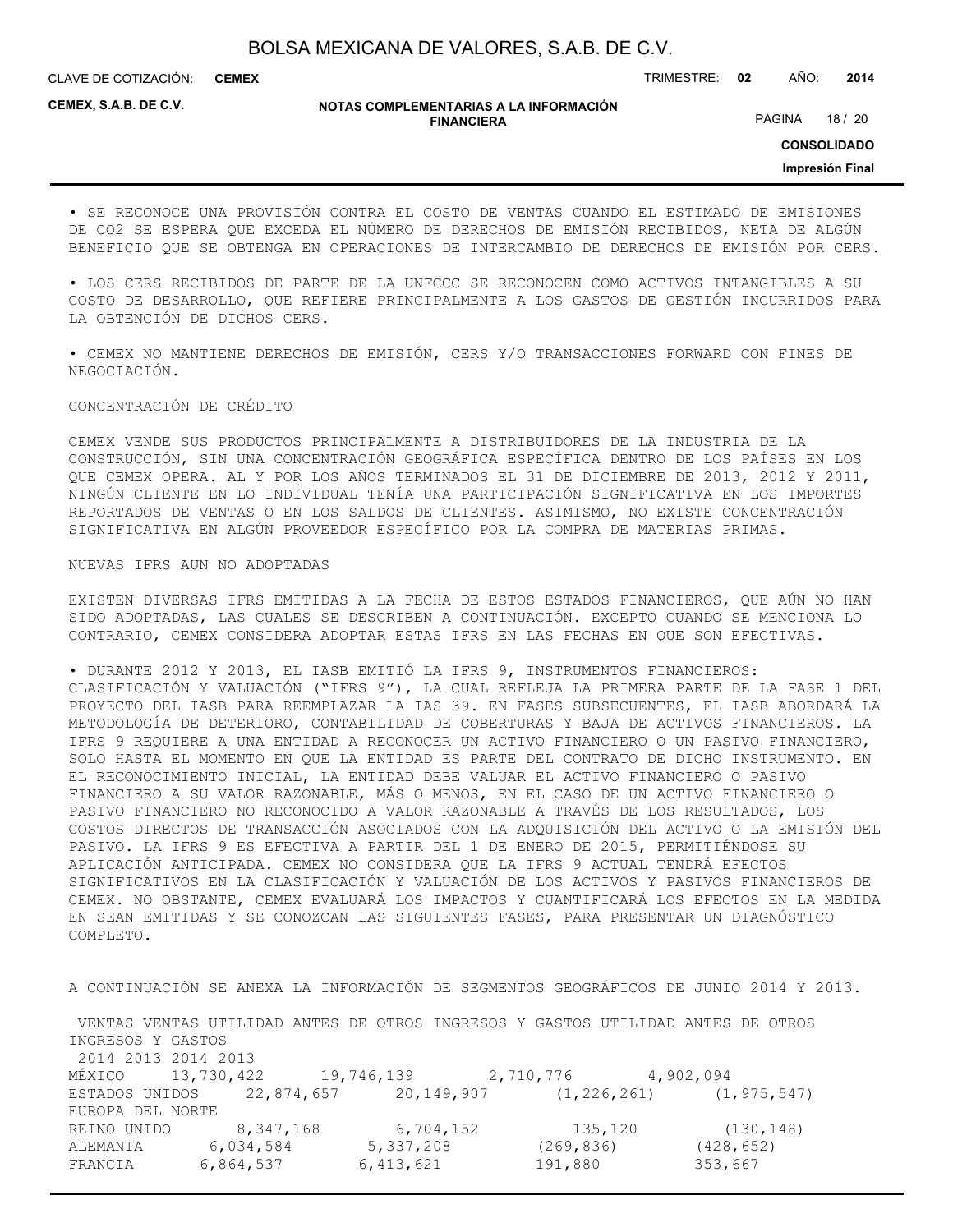**NOTAS COMPLEMENTARIAS A LA INFORMACIÓN FINANCIERA** CLAVE DE COTIZACIÓN: TRIMESTRE: **02** AÑO: **2014 CONSOLIDADO Impresión Final** CLAVE DE COTIZACIÓN: CEMEX **CEMEX, S.A.B. DE C.V.** PAGINA 19 / 20 RESTO DE EUROPA DEL NORTE 5,332,600 4,673,180 (174,593) (225,060) MEDITERRANEO ESPAÑA 2,149,293 1,806,653 (173,847) 387,764 EGIPTO 3,581,787 3,065,461 1,222,238 1,026,629 RESTO DE MEDITERRANEO 5,275,053 4,496,790 535,315 484,413 SUR AMÉRICA Y CARIBE COLOMBIA 6,567,775 5,645,656 2,137,389 2,197,428 RESTO DE SUR AMÉRICA Y CARIBE 6,937,982 6,752,114 1,898,004 2,191,648 ASIA FILIPINAS 2,843,194 2,586,907 352,183 372,191 RESTO DE ASIA 1,159,735 1,256,412 42,603 48,029 OTROS - OTRAS COMPAÑÍAS 9,649,885 3,844,088 2,071,166 (487,465) 101,348,673 92,478,288 9,452,137 8,716,990

 DEPRECIACIÓN Y AMORTIZACIÓN DEPRECIACIÓN Y AMORTIZACIÓN 2014 2013 MÉXICO 766,683 1,253,933 ESTADOS UNIDOS 2,847,525 2,925,953 EUROPA DEL NORTE REINO UNIDO 483,963 425,527<br>ALEMANIA 331,920 290,180 ALEMANIA 331,920 290,180<br>FRANCIA 266,670 237,441 FRANCIA 266,670 237,441 RESTO DE EUROPA DEL NORTE  $437,451$  406,368 MEDITERRANEO ESPAÑA 292,990 316,880 EGIPTO 233,213 230,814 RESTO DE MEDITERRANEO 144,045 147,733 SUR AMÉRICA Y CARIBE COLOMBIA 230,113 199,987<br>RESTO DE SUR AMÉRICA Y CARIBE 333,009 335,774 RESTO DE SUR AMÉRICA Y CARIBE ASIA FILIPINAS 159,409 162,749 RESTO DE ASIA 36,273 40,619

OTROS - OTRAS COMPAÑÍAS 617,438 112,162

7,180,702 7,086,121

 ACTIVOS ACTIVOS 2014 2013 MÉXICO 70,261,474 75,509,875 ESTADOS UNIDOS 204,406,939 207,405,816 EUROPA DEL NORTE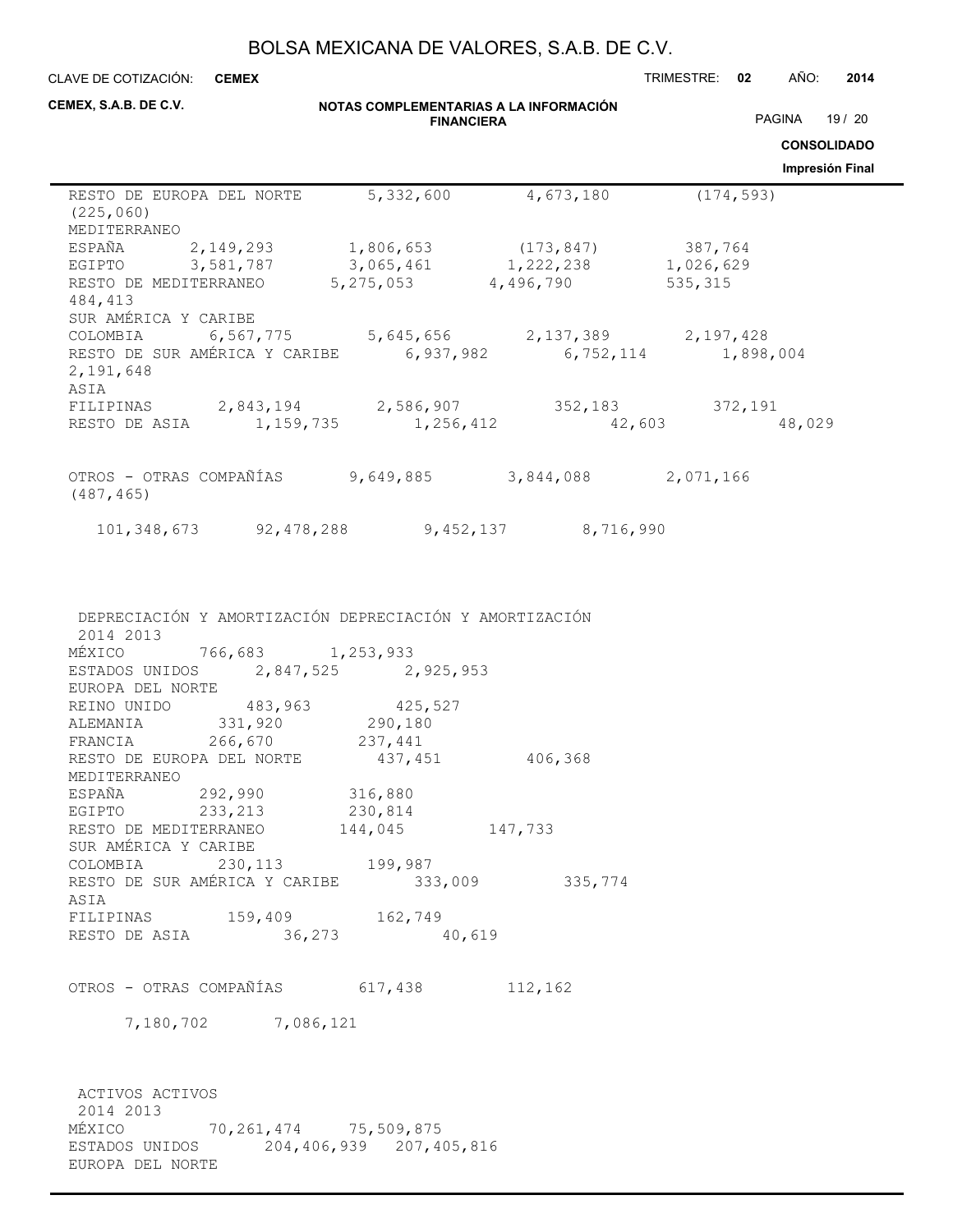**CEMEX**

CLAVE DE COTIZACIÓN: TRIMESTRE: **02** AÑO: **2014**

**CEMEX, S.A.B. DE C.V.**

### **NOTAS COMPLEMENTARIAS A LA INFORMACIÓN FINANCIERA**

PAGINA 20 / 20

**CONSOLIDADO**

**Impresión Final**

| REINO UNIDO                   | 29,309,247 | 27,035,067 |              |            |
|-------------------------------|------------|------------|--------------|------------|
| ALEMANIA                      | 12,892,220 | 12,590,024 |              |            |
| FRANCIA                       | 14,852,347 | 14,275,019 |              |            |
| RESTO DE EUROPA DEL NORTE     |            | 17,521,114 |              | 17,243,026 |
| MEDITERRANEO                  |            |            |              |            |
| ESPAÑA                        | 21,159,115 | 23,919,674 |              |            |
| EGIPTO                        | 6,673,116  | 7,060,345  |              |            |
| RESTO DE MEDITERRANEO         |            | 11,098,730 | 10, 111, 306 |            |
| SUR AMÉRICA Y CARIBE          |            |            |              |            |
| COLOMBIA                      | 17,733,398 | 16,088,627 |              |            |
| RESTO DE SUR AMÉRICA Y CARIBE |            | 16,566,378 |              | 16,581,154 |
| ASIA                          |            |            |              |            |
| FILIPINAS                     | 8,145,198  | 7,546,797  |              |            |
| RESTO DE ASIA                 | 1,818,847  | 2,613,627  |              |            |
|                               |            |            |              |            |

OTROS - OTRAS COMPAÑÍAS 56,703,943 36,141,105

489,142,064 474,121,463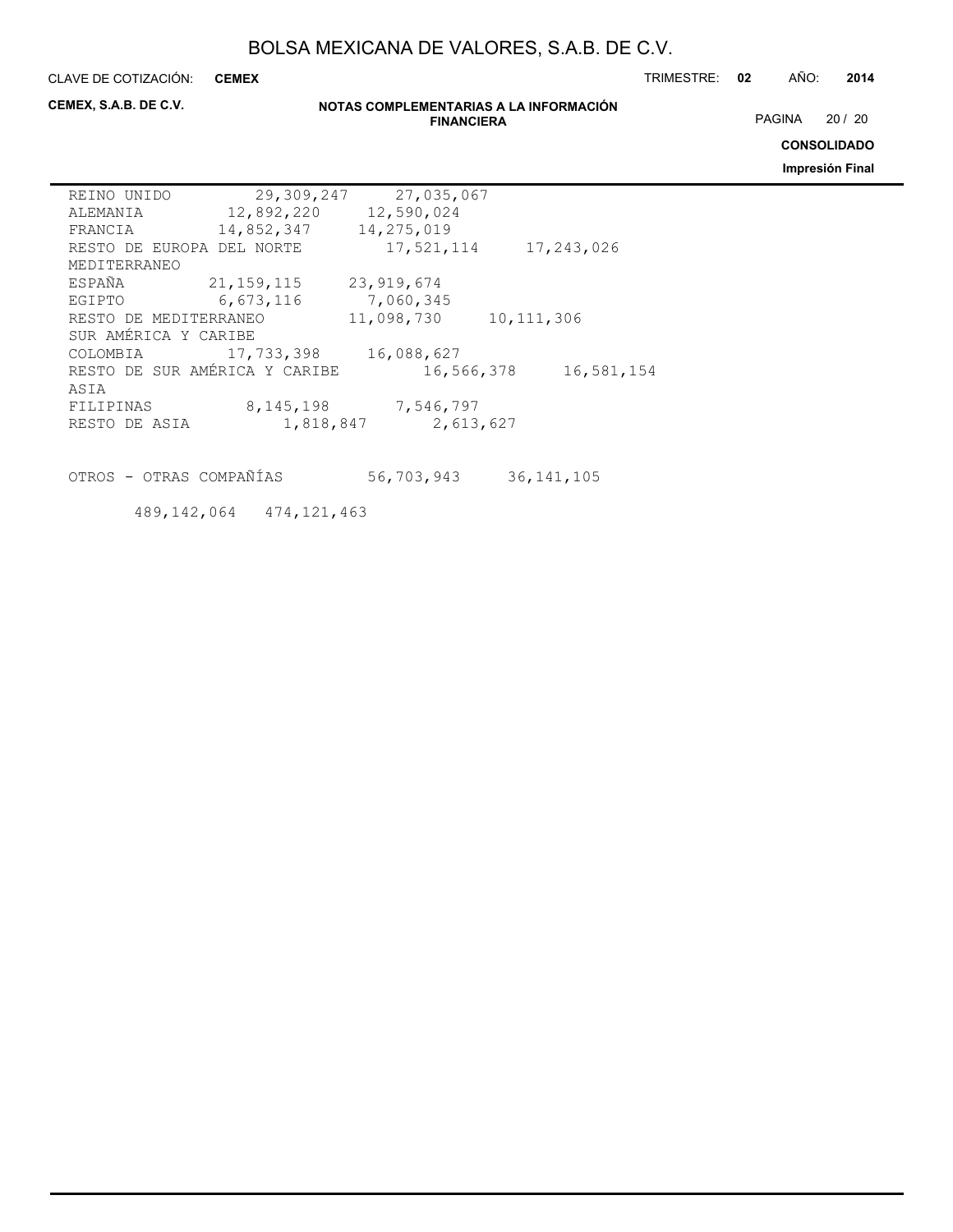CLAVE DE COTIZACIÓN TRIMESTRE **02** AÑO **2014**

**CEMEX**

**CEMEX, S.A.B. DE C.V.**

### **INVERSIONES EN ASOCIADAS Y NEGOCIOS CONJUNTOS (MILES DE PESOS)**

**CONSOLIDADO**

**Impresión Final**

| <b>NOMBRE DE LA EMPRESA</b>                         | <b>ACTIVIDAD PRINCIPAL</b> | <b>NO. DE ACCIONES</b> | $%$ DE                     | <b>MONTO TOTAL</b>                    |                               |  |  |
|-----------------------------------------------------|----------------------------|------------------------|----------------------------|---------------------------------------|-------------------------------|--|--|
|                                                     |                            |                        | <b>TENEN</b><br><b>CIA</b> | <b>COSTO DE</b><br><b>ADQUISICIÓN</b> | <b>VALOR</b><br><b>ACTUAL</b> |  |  |
| CONTROL ADMINISTRATIVO                              | <b>CEMENTO</b>             | 12,927,670             | 49.00                      | 42,695                                | 4,456,593                     |  |  |
| CANCEM                                              | <b>CEMENTO</b>             | 20,058,528             | 10.26                      | 31,206                                | 476,144                       |  |  |
| SOCIEDAD DE CEMENTOS<br><b>ANTILLANOS</b>           | <b>CEMENTO</b>             | 56,363                 | 26.03                      | 73,531                                | 73,531                        |  |  |
| SOMECA (SOCIETE MERIDIONALE<br>DE CARRIERES)        | <b>AGREGADOS</b>           | 8,050                  | 33.33                      | 107,413                               | 220,595                       |  |  |
| <b>LEHIGH WHITE</b>                                 | <b>CEMENTO</b>             | 1                      | 24.50                      | 17,077                                | 184,582                       |  |  |
| <b>TRINIDAD CEMENT</b>                              | <b>CEMENTO</b>             | 49,953,027             | 20.00                      | 208,138                               | 231,082                       |  |  |
| SOCIETE D'EXPLOITATION DE<br><b>CARRIERES</b>       | <b>AGREGADOS</b>           | 210,000                | 50.00                      | 63,649                                | 173,375                       |  |  |
| AKMENES CEMENTAS CRS.                               | <b>CEMENTO</b>             |                        | 37.89                      | 196,202                               | 524,451                       |  |  |
| Concrete Supply Co., LLC                            | <b>CONCRETO</b>            |                        | 40.00                      | 694,033                               | 673,333                       |  |  |
| Industrias Básicas                                  | <b>CEMENTO</b>             | 25                     | 25.00                      | 126,559                               | 126,559                       |  |  |
| ABC Capital, S.A., Institución de Banca<br>Múltiple | <b>FINANCIERA</b>          | 295,527                | 49.00                      | 216,023                               | 410,424                       |  |  |
| OTRAS ASOCIADAS                                     |                            |                        | 0.00                       | $\mathbf{0}$                          | 1,346,123                     |  |  |
| <b>TOTAL DE INVERSIONES EN ASOCIADAS</b>            |                            |                        |                            | 1,776,526                             | 8,896,792                     |  |  |

**OBSERVACIONES**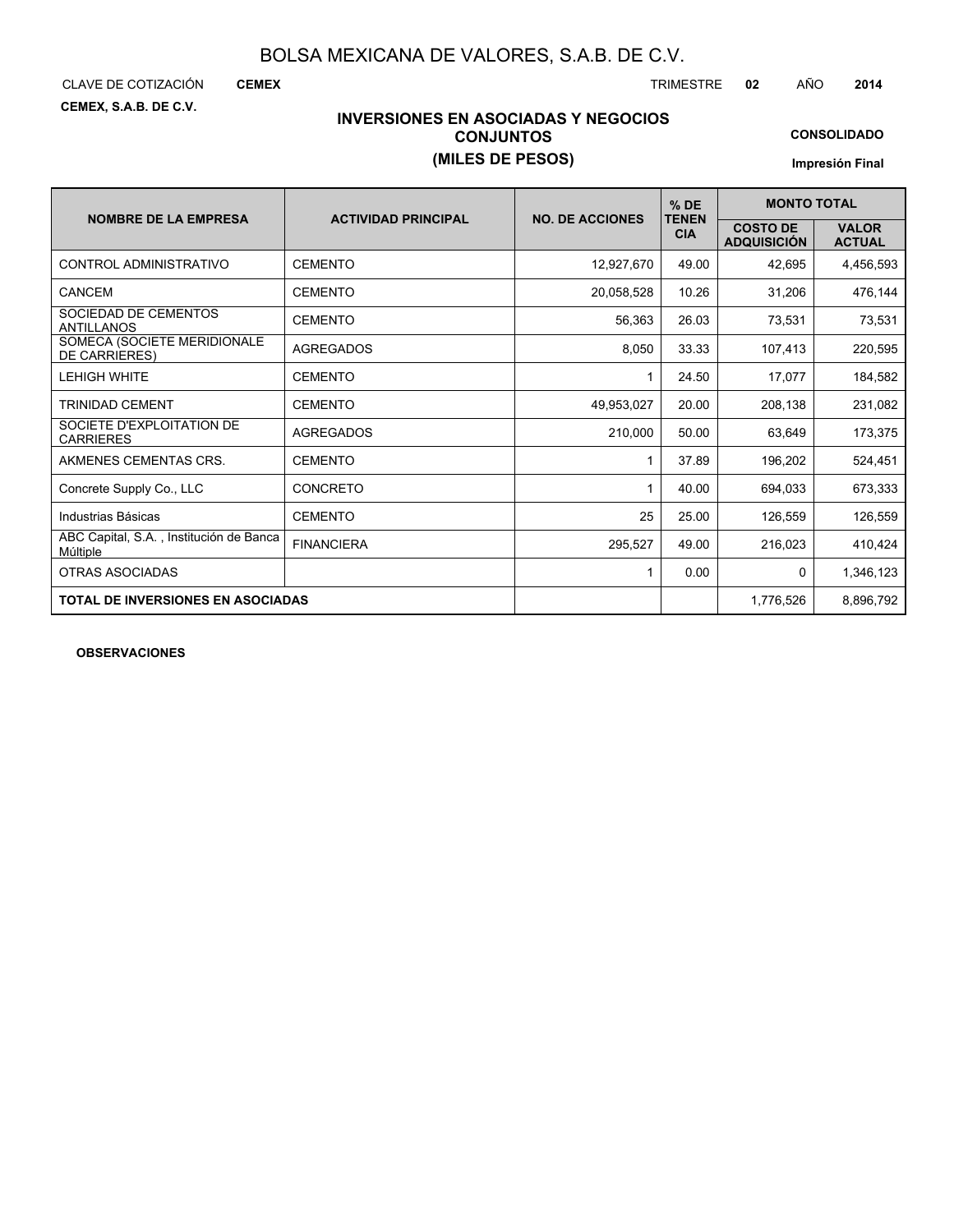**CEMEX, S.A.B. DE C.V.** CLAVE DE COTIZACIÓN**CEMEX**

### **DESGLOSE DE CRÉDITOS**

### (MILES DE PESOS)

| <b>CONSOLIDADO</b> |
|--------------------|

TRIMESTRE **<sup>02</sup>** AÑO

**Impresión Final**

|                               |                                                    |                                     |                                       |                                                          | VENCTOS. O AMORT. DENOMINADOS EN MONEDA NACIONAL |                            |                     |                     |                     | VENCTOS. O AMORT. DENOMINADOS EN MONEDA EXTRANJERA |                   |                    |                            |                     |                     |                              |
|-------------------------------|----------------------------------------------------|-------------------------------------|---------------------------------------|----------------------------------------------------------|--------------------------------------------------|----------------------------|---------------------|---------------------|---------------------|----------------------------------------------------|-------------------|--------------------|----------------------------|---------------------|---------------------|------------------------------|
| TIPO DE CRÉDITO / INSTITUCIÓN | <b>INSTITUCION</b><br><b>EXTRANJERA</b><br>(SI/NO) | FECHA DE FIRMA /<br><b>CONTRATO</b> | <b>FECHA DE</b><br><b>VENCIMIENTO</b> | <b>TASA DE</b><br><b>INTERÉS Y/O</b><br><b>SOBRETASA</b> |                                                  | <b>INTERVALO DE TIEMPO</b> |                     |                     |                     |                                                    |                   |                    | <b>INTERVALO DE TIEMPO</b> |                     |                     |                              |
|                               |                                                    |                                     |                                       |                                                          | <b>AÑO ACTUAL</b>                                | <b>HASTA 1 AÑO</b>         | <b>HASTA 2 AÑOS</b> | <b>HASTA 3 AÑOS</b> | <b>HASTA 4 AÑOS</b> | <b>HASTA 5 AÑOS O</b><br>MÁS                       | <b>AÑO ACTUAL</b> | <b>HASTA 1 AÑO</b> | <b>HASTA 2 AÑOS</b>        | <b>HASTA 3 AÑOS</b> | <b>HASTA 4 AÑOS</b> | <b>HASTA 5 AÑOS O</b><br>MÁS |
| <b>BANCARIOS</b>              |                                                    |                                     |                                       |                                                          |                                                  |                            |                     |                     |                     |                                                    |                   |                    |                            |                     |                     |                              |
| <b>COMERCIO EXTERIOR</b>      |                                                    |                                     |                                       |                                                          |                                                  |                            |                     |                     |                     |                                                    |                   |                    |                            |                     |                     |                              |
| <b>CON GARANTÍA</b>           |                                                    |                                     |                                       |                                                          |                                                  |                            |                     |                     |                     |                                                    |                   |                    |                            |                     |                     |                              |
| <b>BANCA COMERCIAL</b>        |                                                    |                                     |                                       |                                                          |                                                  |                            |                     |                     |                     |                                                    |                   |                    |                            |                     |                     |                              |
| Facility C - CEMEX, S.A. de   | SI                                                 | 17/09/2012                          | 14/02/2017                            | 8.3                                                      | $\mathbf 0$                                      | $\mathbf 0$                | $\overline{0}$      | 1,578,990           | $\mathbf 0$         | $\Omega$                                           |                   |                    |                            |                     |                     |                              |
| PN3 - CEMEX, S.A. de C.V.     | SI                                                 | 17/09/2012                          | 14/02/2017                            | 8.3                                                      | $\Omega$                                         | $\Omega$                   | $\Omega$            | 244,587             | $\Omega$            |                                                    |                   |                    |                            |                     |                     |                              |
| <b>Bayer Munich</b>           | SI                                                 | 30/11/2009                          | 30/11/2017                            | 4.1                                                      |                                                  |                            |                     |                     |                     |                                                    | 3,987             | 3,987              | 11,961                     | 7,974               | $\circ$             |                              |
| Bayer Munich                  | SI                                                 | 30/11/2009                          | 15/02/2018                            | 4.1                                                      |                                                  |                            |                     |                     |                     |                                                    | 21,083            | 21,082             | 63,136                     | 42,167              | 21,083              |                              |
| <b>Bancomext SNC</b>          | <b>NO</b>                                          | 14/10/2008                          | 14/02/2014                            | 4.7                                                      |                                                  |                            |                     |                     |                     |                                                    | $\Omega$          | $^{\circ}$         | $\overline{\mathbf{0}}$    | 1,082,980           | $^{\circ}$          |                              |
| Facility A1 - CEMEX, S.A. de  | SI                                                 | 17/09/2012                          | 14/02/2017                            | 4.7                                                      |                                                  |                            |                     |                     |                     |                                                    |                   | $\mathbf 0$        | $\mathbf 0$                | 6,119,780           | $\overline{0}$      |                              |
| Facility A2 - CEMEX, S.A. de  | <b>NO</b>                                          | 17/09/2012                          | 14/02/2017                            | 4.7                                                      |                                                  |                            |                     |                     |                     |                                                    | $\Omega$          | $\Omega$           | $\mathbf{0}$               | 1,877,070           | $\mathbf{0}$        |                              |
| Facility A3 - CEMEX, S.A. de  | SI                                                 | 17/09/2012                          | 14/02/2017                            | 4.7                                                      |                                                  |                            |                     |                     |                     |                                                    | $\Omega$          | $\circ$            | $\mathbf{0}$               | 2,145,222           | $\mathbf{0}$        |                              |
| PN1 - CEMEX, S.A. de C.V.     | SI                                                 | 17/09/2012                          | 14/02/2017                            | 4.7                                                      |                                                  |                            |                     |                     |                     |                                                    | $\Omega$          | $\overline{0}$     | $\Omega$                   | 280,744             | $\Omega$            |                              |
| PN2 - CEMEX, S.A. de C.V.     | SI                                                 | 17/09/2012                          | 14/02/2017                            | 4.7                                                      |                                                  |                            |                     |                     |                     |                                                    | 0                 | $^{\circ}$         | $\mathbf 0$                | 1,227,002           | $\circ$             |                              |
| Credit Agricole CIB           | SI                                                 | 16/04/2014                          | 21/07/2014                            | 3.0                                                      |                                                  |                            |                     |                     |                     |                                                    | 648,500           | $\overline{0}$     | $\mathbf 0$                | 0                   | $\Omega$            |                              |
| ING Bank AG                   | SI                                                 | 11/04/2014                          | 11/07/2014                            | 2.8                                                      |                                                  |                            |                     |                     |                     |                                                    | 177,623           | $\Omega$           | $\Omega$                   | ŋ                   | $\Omega$            |                              |
| JP Morgan Chase New York      | SI                                                 | 15/05/2014                          | 13/08/2014                            | 2.7                                                      |                                                  |                            |                     |                     |                     |                                                    | 648,500           | $\Omega$           | $\Omega$                   | ŋ                   | $\Omega$            |                              |
| <b>HENCORP</b>                | SI                                                 | 02/10/2009                          | 15/06/2014                            | 2.8                                                      |                                                  |                            |                     |                     |                     |                                                    | 572               | $\circ$            | $\Omega$                   | $\Omega$            | $\Omega$            |                              |
| Facility B1 - CEMEX España S  | SI                                                 | 17/09/2012                          | 14/02/2017                            | 4.7                                                      |                                                  |                            |                     |                     |                     |                                                    | <sup>n</sup>      | $\Omega$           | $\Omega$                   | 9,687,535           | $\sqrt{ }$          |                              |
| Facility B2 - CEMEX España S  | SI                                                 | 17/09/2012                          | 14/02/2017                            | 4.7                                                      |                                                  |                            |                     |                     |                     |                                                    |                   | $\circ$            | $\mathbf 0$                | 3,451,981           | $\Omega$            |                              |
| Facility A4 - CEMEX España S  | SI                                                 | 17/09/2012                          | 14/02/2017                            | 4.7                                                      |                                                  |                            |                     |                     |                     |                                                    | $\Omega$          | $\Omega$           | $\Omega$                   | 17,068,252          | $\Omega$            |                              |
| Facility A5 - CEMEX España S  | SI                                                 | 17/09/2012                          | 14/02/2017                            | 4.7                                                      |                                                  |                            |                     |                     |                     |                                                    | <sup>n</sup>      | $\Omega$           | $\Omega$                   | 2,649,350           | $\mathbf{0}$        |                              |
| Facility A8 - CEMEX Material  | SI                                                 | 17/09/2012                          | 14/02/2017                            | 4.7                                                      |                                                  |                            |                     |                     |                     |                                                    | $\Omega$          | $\circ$            | $\Omega$                   | 881,695             | $\mathbf{0}$        |                              |
| Bred/BNP                      | SI                                                 | 01/12/2010                          | 31/07/2014                            | 3.5                                                      |                                                  |                            |                     |                     |                     |                                                    | 18,284            | $\Omega$           | $\Omega$                   |                     | $\Omega$            |                              |
| Croatia                       | SI                                                 | 01/12/2010                          | 31/07/2014                            | $\overline{0}$                                           |                                                  |                            |                     |                     |                     |                                                    | 6,480             | $\Omega$           | $\Omega$                   |                     | $\Omega$            |                              |
| Egypt                         | SI                                                 | 30/09/2011                          | 31/07/2014                            | 11.5                                                     |                                                  |                            |                     |                     |                     |                                                    | $-5$              | $\overline{0}$     | $\Omega$                   | n                   | $\Omega$            |                              |
| Bank Leumi                    | SI                                                 | 01/04/2012                          | 01/04/2015                            | 4.5                                                      |                                                  |                            |                     |                     |                     |                                                    | 12,575            | 8,383              | $\Omega$                   |                     | $\Omega$            |                              |
| Bank Hapoalim                 | SI                                                 | 01/07/2012                          | 02/07/2015                            | 4.3                                                      |                                                  |                            |                     |                     |                     |                                                    | 12,932            | 13,212             | 2,230                      | $\Omega$            | $\mathbf{0}$        |                              |
| Facility A6 - New Sunward Ho  | SI                                                 | 17/09/2012                          | 14/02/2017                            | 4.7                                                      |                                                  |                            |                     |                     |                     |                                                    | $\Omega$          | $\Omega$           | $\overline{0}$             | 1,199,308           | $\Omega$            |                              |
| Facility A7- New Sunward Hol  | SI                                                 | 17/09/2012                          | 14/02/2017                            | 4.7                                                      |                                                  |                            |                     |                     |                     |                                                    | $\Omega$          | $\circ$            | $\Omega$                   | 4,470,329           | $\circ$             | $\Omega$                     |
| <b>OTROS</b>                  |                                                    |                                     |                                       |                                                          |                                                  |                            |                     |                     |                     |                                                    |                   |                    |                            |                     |                     |                              |
| <b>TOTAL BANCARIOS</b>        |                                                    |                                     |                                       |                                                          | $\mathbf{0}$                                     | $\pmb{0}$                  | $\mathbf 0$         | 1,823,577           | $\mathbf{0}$        | $\mathbf{0}$                                       | 1,550,541         | 46,664             | 77,327                     | 52,191,389          | 21,083              | $\mathbf 0$                  |

**<sup>2014</sup>**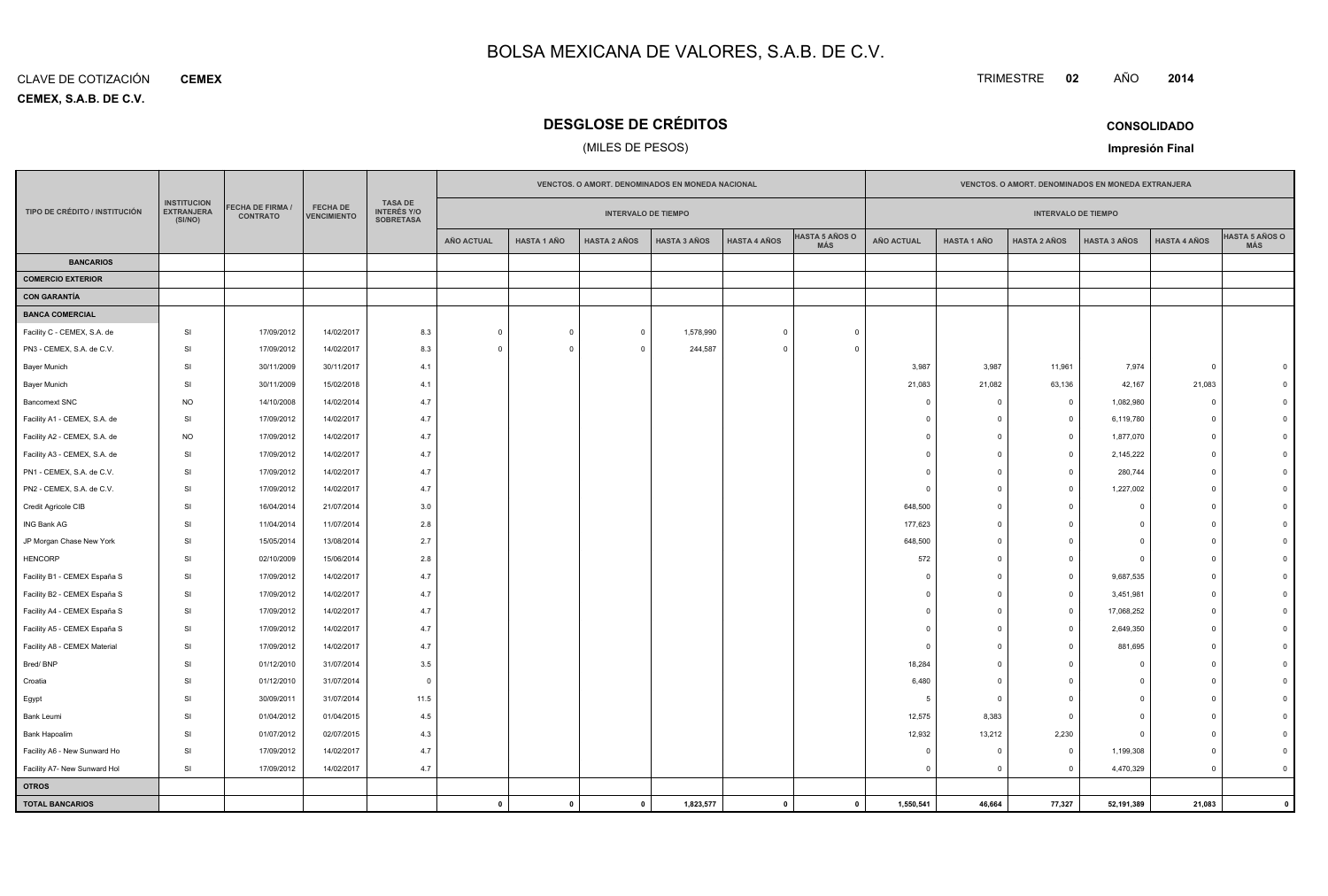#### CLAVE DE COTIZACIÓN TRIMESTRE **<sup>02</sup>** AÑO **<sup>2014</sup> CEMEX**

**CEMEX, S.A.B. DE C.V.**

### **DESGLOSE DE CRÉDITOS**

### (MILES DE PESOS)

| <b>CONSOLIDADO</b> |
|--------------------|
|--------------------|

|                                                            |                                                    |                                            |                         |                                            | VENCTOS. O AMORT. DENOMINADOS EN MONEDA NACIONAL |                            |                     |                     | VENCTOS. O AMORT. DENOMINADOS EN MONEDA EXTRANJERA |                            |                   |                    |                     |                     |                     |                              |
|------------------------------------------------------------|----------------------------------------------------|--------------------------------------------|-------------------------|--------------------------------------------|--------------------------------------------------|----------------------------|---------------------|---------------------|----------------------------------------------------|----------------------------|-------------------|--------------------|---------------------|---------------------|---------------------|------------------------------|
| TIPO DE CRÉDITO / INSTITUCIÓN                              | <b>INSTITUCION</b><br><b>EXTRANJERA</b><br>(SI/NO) | <b>FECHA DE FIRMA /</b><br><b>CONTRATO</b> | FECHA DE<br>VENCIMIENTO | TASA DE<br>INTERÉS Y/O<br><b>SOBRETASA</b> |                                                  | <b>INTERVALO DE TIEMPO</b> |                     |                     |                                                    | <b>INTERVALO DE TIEMPO</b> |                   |                    |                     |                     |                     |                              |
|                                                            |                                                    |                                            |                         |                                            | <b>AÑO ACTUAL</b>                                | <b>HASTA 1 AÑO</b>         | <b>HASTA 2 AÑOS</b> | <b>HASTA 3 AÑOS</b> | <b>HASTA 4 AÑOS</b>                                | HASTA 5 AÑOS O<br>MÁS      | <b>AÑO ACTUAL</b> | <b>HASTA 1 AÑO</b> | <b>HASTA 2 AÑOS</b> | <b>HASTA 3 AÑOS</b> | <b>HASTA 4 AÑOS</b> | <b>HASTA 5 AÑOS O</b><br>MÁS |
| <b>BURSÁTILES</b>                                          |                                                    |                                            |                         |                                            |                                                  |                            |                     |                     |                                                    |                            |                   |                    |                     |                     |                     |                              |
| <b>LISTADAS EN BOLSA (MÉXICO Y/O</b><br><b>EXTRANJERO)</b> |                                                    |                                            |                         |                                            |                                                  |                            |                     |                     |                                                    |                            |                   |                    |                     |                     |                     |                              |
| QUIROGRAFARIOS                                             |                                                    |                                            |                         |                                            |                                                  |                            |                     |                     |                                                    |                            |                   |                    |                     |                     |                     |                              |
| CON GARANTÍA                                               |                                                    |                                            |                         |                                            |                                                  |                            |                     |                     |                                                    |                            |                   |                    |                     |                     |                     |                              |
| <b>COLOCACIONES PRIVADAS</b>                               |                                                    |                                            |                         |                                            |                                                  |                            |                     |                     |                                                    |                            |                   |                    |                     |                     |                     |                              |
| QUIROGRAFARIOS                                             |                                                    |                                            |                         |                                            |                                                  |                            |                     |                     |                                                    |                            |                   |                    |                     |                     |                     |                              |
| CON GARANTÍA                                               |                                                    |                                            |                         |                                            |                                                  |                            |                     |                     |                                                    |                            |                   |                    |                     |                     |                     |                              |
| <b>TOTAL BURSÁTILES</b>                                    |                                                    |                                            |                         |                                            |                                                  |                            |                     |                     |                                                    |                            |                   |                    |                     |                     |                     |                              |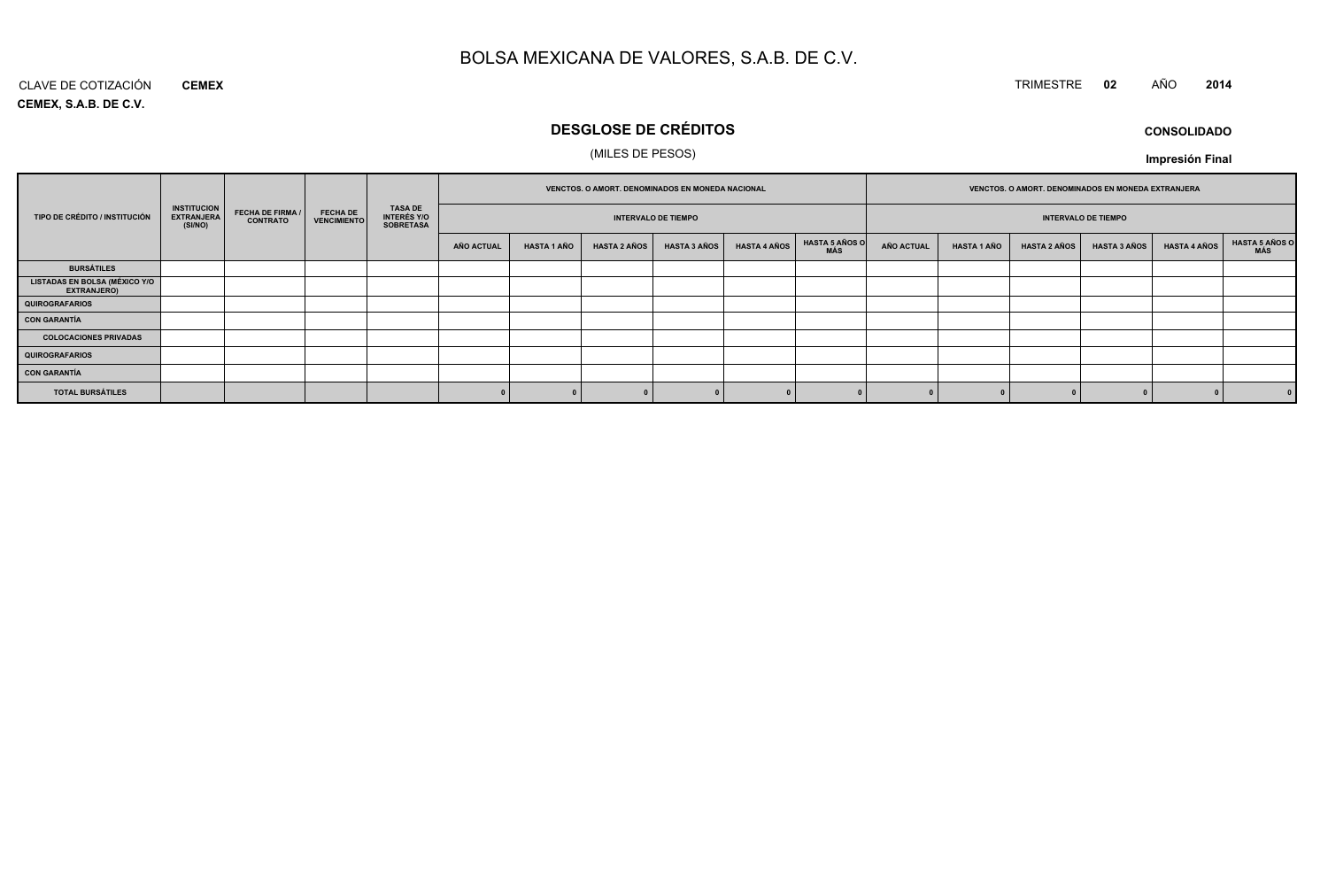#### CLAVE DE COTIZACIÓN**CEMEX**

**CEMEX, S.A.B. DE C.V.**

### **DESGLOSE DE CRÉDITOS**

### (MILES DE PESOS)

|                                                                                       |                                                    |                              | <b>FECHA DE</b><br><b>VENCIMIENTO</b> | VENCTOS. O AMORT. DENOMINADOS EN MONEDA NACIONAL |                    |                            |                     |                     | VENCTOS. O AMORT. DENOMINADOS EN MONEDA EXTRANJERA |                            |                    |                     |                     |                     |                              |
|---------------------------------------------------------------------------------------|----------------------------------------------------|------------------------------|---------------------------------------|--------------------------------------------------|--------------------|----------------------------|---------------------|---------------------|----------------------------------------------------|----------------------------|--------------------|---------------------|---------------------|---------------------|------------------------------|
| TIPO DE CRÉDITO / INSTITUCIÓN                                                         | <b>INSTITUCION</b><br><b>EXTRANJERA</b><br>(SI/NO) | <b>FECHA</b><br>CONCERTACIÓN |                                       |                                                  |                    | <b>INTERVALO DE TIEMPO</b> |                     |                     |                                                    | <b>INTERVALO DE TIEMPO</b> |                    |                     |                     |                     |                              |
|                                                                                       |                                                    |                              |                                       | AÑO ACTUAL                                       | <b>HASTA 1 AÑO</b> | <b>HASTA 2 AÑOS</b>        | <b>HASTA 3 AÑOS</b> | <b>HASTA 4 AÑOS</b> | HASTA 5 AÑOS O<br>MÁS                              | AÑO ACTUAL                 | <b>HASTA 1 AÑO</b> | <b>HASTA 2 AÑOS</b> | <b>HASTA 3 AÑOS</b> | <b>HASTA 4 AÑOS</b> | <b>HASTA 5 AÑOS O</b><br>MÁS |
| OTROS PASIVOS CIRCULANTES Y<br>NO CIRCULANTES CON COSTO                               |                                                    |                              |                                       |                                                  |                    |                            |                     |                     |                                                    |                            |                    |                     |                     |                     |                              |
|                                                                                       | <b>NO</b>                                          |                              |                                       | $\circ$                                          | $\Omega$           | $\overline{0}$             | 597,932             | $\Omega$            | $\Omega$                                           |                            |                    |                     |                     |                     |                              |
|                                                                                       | <b>NO</b>                                          |                              |                                       |                                                  |                    |                            |                     |                     |                                                    | 681,751                    | 4,181,958          | 22,115,888          | 1,100,568           | 35,622,095          | 94,883,704                   |
| <b>TOTAL OTROS PASIVOS</b><br><b>CIRCULANTES Y NO CIRCULANTES</b><br><b>CON COSTO</b> |                                                    |                              |                                       | $\mathbf{0}$                                     | $\Omega$           | $\Omega$                   | 597,932             | $\Omega$            | $\Omega$                                           | 681,751                    | 4,181,958          | 22,115,888          | 1,100,568           | 35,622,095          | 94,883,704                   |
|                                                                                       |                                                    |                              |                                       |                                                  |                    |                            |                     |                     |                                                    |                            |                    |                     |                     |                     |                              |
| <b>PROVEEDORES</b>                                                                    |                                                    |                              |                                       |                                                  |                    |                            |                     |                     |                                                    |                            |                    |                     |                     |                     |                              |
|                                                                                       | <b>NO</b>                                          |                              |                                       | 5,451,044                                        | $\Omega$           |                            |                     |                     |                                                    |                            |                    |                     |                     |                     |                              |
|                                                                                       | <b>NO</b>                                          |                              |                                       |                                                  |                    |                            |                     |                     |                                                    | 16,916,897                 | $\Omega$           |                     |                     |                     |                              |
| <b>TOTAL PROVEEDORES</b>                                                              |                                                    |                              |                                       | 5,451,044                                        | $\overline{0}$     |                            |                     |                     |                                                    | 16,916,897                 | $\mathbf 0$        |                     |                     |                     |                              |
|                                                                                       |                                                    |                              |                                       |                                                  |                    |                            |                     |                     |                                                    |                            |                    |                     |                     |                     |                              |
| <b>OTROS PASIVOS CIRCULANTES Y</b><br><b>NO CIRCULANTES</b>                           |                                                    |                              |                                       |                                                  |                    |                            |                     |                     |                                                    |                            |                    |                     |                     |                     |                              |
| <b>VARIOS</b>                                                                         | <b>NO</b>                                          |                              |                                       | $\Omega$                                         | 946,258            | $\mathbf{0}$               | $\Omega$            | $\Omega$            | 12,833,808                                         |                            |                    |                     |                     |                     |                              |
| <b>VARIOS</b>                                                                         | <b>NO</b>                                          |                              |                                       |                                                  |                    |                            |                     |                     |                                                    | $\Omega$                   | 23,992,332         | $\Omega$            | $\mathbf 0$         |                     | 36,151,850                   |
| <b>TOTAL OTROS PASIVOS</b><br><b>CIRCULANTES Y NO CIRCULANTES</b>                     |                                                    |                              |                                       | $\mathbf{0}$                                     | 946,258            | $\mathbf 0$                | $\Omega$            | $\Omega$            | 12,833,808                                         |                            | 23,992,332         | $\Omega$            | $\mathbf 0$         | $\Omega$            | 36,151,850                   |
|                                                                                       |                                                    |                              |                                       |                                                  |                    |                            |                     |                     |                                                    |                            |                    |                     |                     |                     |                              |
| <b>TOTAL GENERAL</b>                                                                  |                                                    |                              |                                       | 5,451,044                                        | 946,258            | $\mathbf{0}$               | 2,421,509           | $\mathbf{0}$        | 12,833,808                                         | 19,149,189                 | 28,220,954         | 22,193,215          | 53,291,957          | 35,643,178          | 131,035,554                  |

**OBSERVACIONES**

TRIMESTRE **<sup>02</sup>** AÑO **<sup>2014</sup>**

**CONSOLIDADO**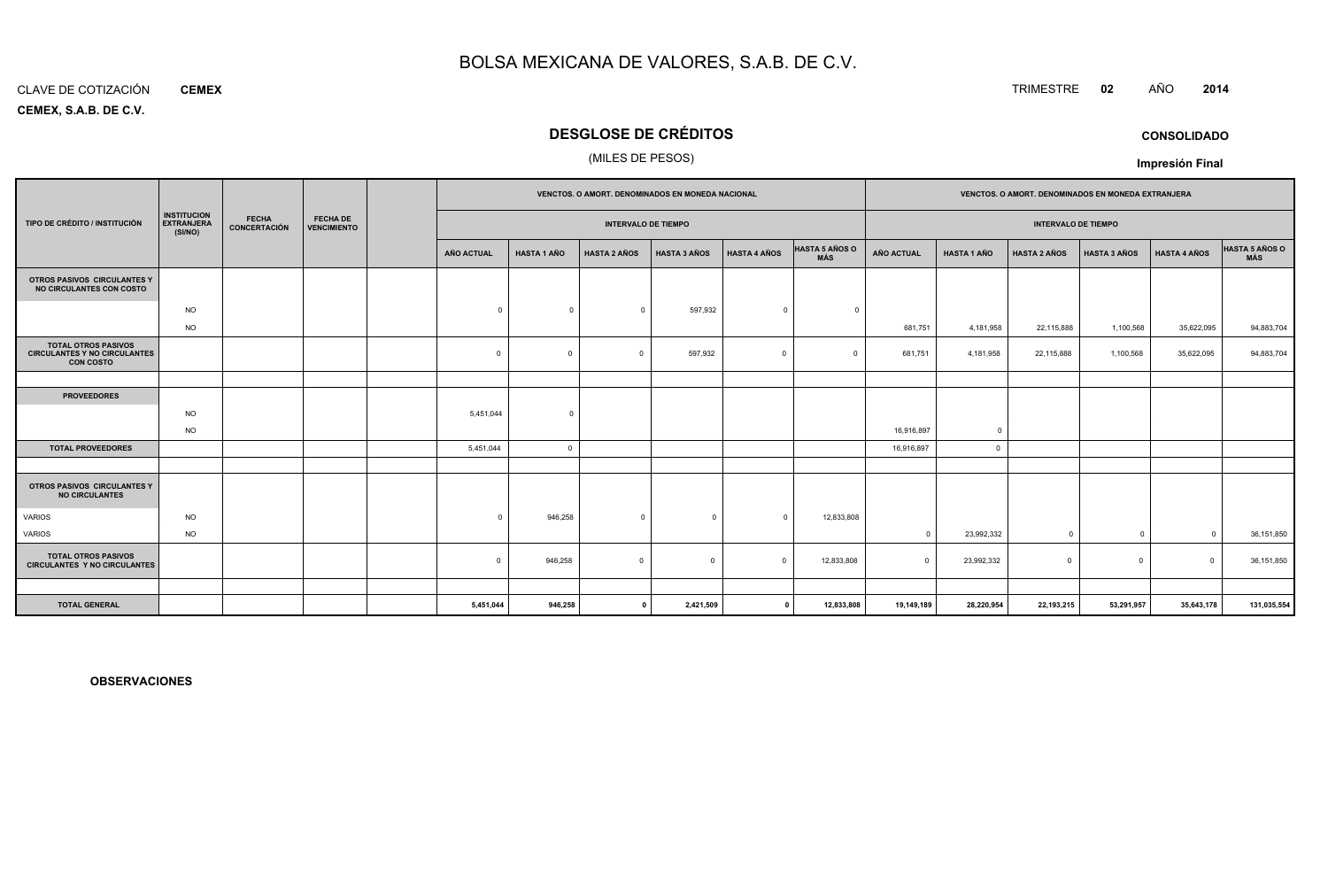CLAVE DE COTIZACIÓN: **CEMEX CEMEX, S.A.B. DE C.V.**

TRIMESTRE: **02** AÑO: **2014**

### **POSICIÓN MONETARIA EN MONEDA EXTRANJERA**

### **CONSOLIDADO**

#### **Impresión Final**

| POSICIÓN EN MONEDA EXTRANJERA | <b>DÓLARES</b>          |                       | <b>OTRAS MONEDAS</b>    |                       | <b>TOTAL MILES DE</b> |  |
|-------------------------------|-------------------------|-----------------------|-------------------------|-----------------------|-----------------------|--|
| (MILES DE PESOS)              | <b>MILES DE DÓLARES</b> | <b>MILES DE PESOS</b> | <b>MILES DE DÓLARES</b> | <b>MILES DE PESOS</b> | <b>PESOS</b>          |  |
| <b>ACTIVO MONETARIO</b>       | 1,664,294               | 21,585,886            | 2,044,606               | 26,518,531            | 48,104,417            |  |
| <b>CIRCULANTE</b>             | 1,142,660               | 14,820,294            | 1,857,437               | 24,090,955            | 38,911,249            |  |
| NO CIRCULANTE                 | 521,634                 | 6,765,592             | 187,169                 | 2,427,576             | 9,193,168             |  |
| <b>PASIVO</b>                 | 16,012,940              | 207,687,830           | 6,310,425               | 81,846,217            | 289,534,047           |  |
| <b>CIRCULANTE</b>             | 1,728,281               | 22,415,799            | 1,924,005               | 24,954,344            | 47,370,143            |  |
| NO CIRCULANTE                 | 14,284,659              | 185,272,031           | 4,386,420               | 56,891,873            | 242,163,904           |  |
| <b>SALDO NETO</b>             | -14,348,646             | -186,101,944          | -4,265,819              | -55,327,686           | -241,429,630          |  |

### **OBSERVACIONES**

#### **(MILES DE PESOS)**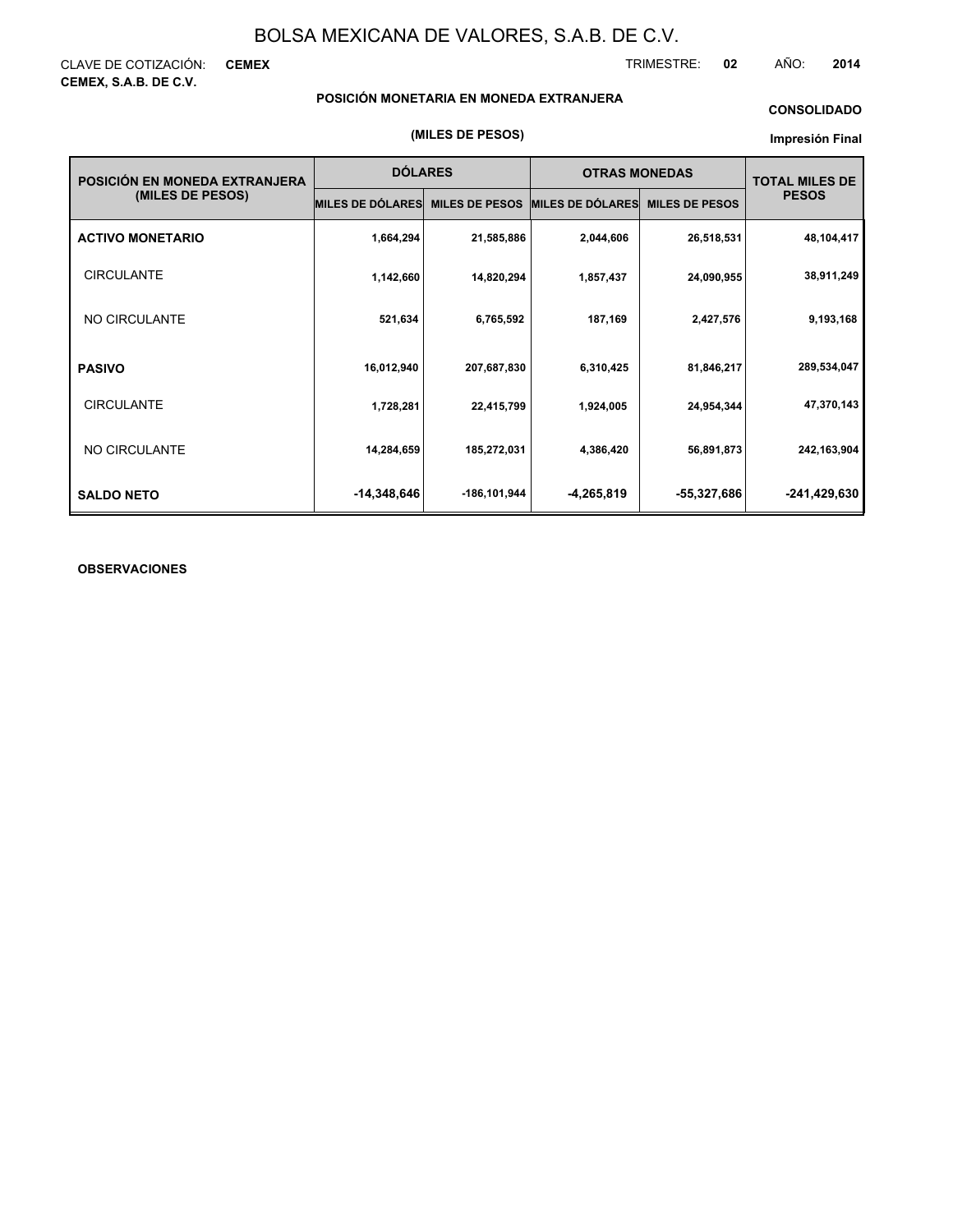**CEMEX**

**CEMEX, S.A.B. DE C.V.**

**INSTRUMENTOS DE DEUDA**

PAGINA 1/2

**CONSOLIDADO**

**Impresión Final**

### **LIMITACIONES FINANCIERAS SEGÚN CONTRATO, ESCRITURAS DE LA EMISION Y/O TITULO**

RESTRICCIONES FINANCIERAS

LA HABILIDAD DE CEMEX PARA CUMPLIR CON ESTAS RAZONES FINANCIERAS PUEDE SER AFECTADA POR CONDICIONES ECONÓMICAS Y VOLATILIDAD EN LOS TIPOS DE CAMBIO, ASÍ COMO POR LAS CONDICIONES GENERALES PREVALECIENTES EN LOS MERCADOS DE DEUDA Y CAPITALES. PARA EL PERIODO DE CUMPLIMIENTO TERMINADO AL 30 DE JUNIO DE 2014 CONSIDERANDO EL NUEVO ACUERDO DE CRÉDITO Y EL ACUERDO DE FINANCIAMIENTO ENMENDADO, SEGÚN APLICA Y, CON BASE EN LAS CIFRAS BAJO IFRS Y NIF, SEGÚN CORRESPONDA, CEMEX, S.A.B. DE C.V. Y SUS SUBSIDIARIAS ESTUVIERON EN CUMPLIMIENTO CON LAS RESTRICCIONES FINANCIERAS DE SUS CONTRATOS DE CRÉDITO.

LAS PRINCIPALES RAZONES FINANCIERAS CONSOLIDADAS SON LAS SIGUIENTES:

RAZONES FINANCIERAS CONSOLIDADAS 2014 RAZÓN DE APALANCAMIENTO 1,2, LÍMITE =< 6.75 CÁLCULO 5.49

RAZÓN DE COBERTURA 3 LÍMITE > 1.50 CÁLCULO 2.15

1 LA RAZÓN DE APALANCAMIENTO SE CALCULA EN PESOS DIVIDIENDO LA "DEUDA FONDEADA" ENTRE EL RESULTADO DE OPERACIÓN ANTES DE OTROS GASTOS, NETO, MÁS DEPRECIACIÓN Y AMORTIZACIÓN ("FLUJO DE OPERACIÓN") PRO FORMA DE LOS ÚLTIMOS DOCE MESES A LA FECHA DEL CÁLCULO. LA DEUDA FONDEADA CONSIDERA LA DEUDA SEGÚN EL ESTADO FINANCIERO SIN ARRENDAMIENTOS FINANCIEROS, MÁS LAS NOTAS PERPETUAS Y LAS GARANTÍAS, MÁS O MENOS EL VALOR RAZONABLE DE INSTRUMENTOS DERIVADOS, SEGÚN APLIQUE, ENTRE OTROS AJUSTES.

2 EL FLUJO DE OPERACIÓN PRO FORMA REPRESENTA, CALCULADO EN PESOS, EL FLUJO DE OPERACIÓN DE LOS ÚLTIMOS DOCE MESES A LA FECHA DEL CÁLCULO, MÁS EL FLUJO DE OPERACIÓN REFERIDO A DICHO PERIODO DE CUALQUIER ADQUISICIÓN SIGNIFICATIVA EFECTUADA EN EL PERIODO ANTES DE SU CONSOLIDACIÓN EN CEMEX, MENOS EL FLUJO DE OPERACIÓN REFERIDO A DICHO PERIODO DE CUALQUIER VENTA SIGNIFICATIVA EFECTUADA EN EL PERIODO QUE SE HUBIERA LIQUIDADO.

3 LA RAZÓN DE COBERTURA SE CALCULA CON LAS CIFRAS EN PESOS DE LOS ESTADOS FINANCIEROS, DIVIDIENDO EL FLUJO DE OPERACIÓN PRO FORMA ENTRE LOS GASTOS FINANCIEROS DE LOS ÚLTIMOS DOCE MESES A LA FECHA DEL CÁLCULO. LOS GASTOS FINANCIEROS INCLUYEN LOS INTERESES DEVENGADOS POR LAS NOTAS PERPETUAS.

PARA 2013 Y EN ADELANTE, CEMEX CONSIDERA QUE CONTINUARÁ CUMPLIENDO CON LAS RESTRICCIONES FINANCIERAS BAJO SU NUEVO ACUERDO DE CRÉDITO, CONSIDERANDO QUE SE ESPERAN BENEFICIOS POR PROGRAMAS DE REDUCCIÓN DE COSTOS IMPLEMENTADOS DURANTE 2012 Y 2011, CONDICIONES FAVORABLES EN ALGUNOS MERCADOS CLAVE, Y DISMINUCIONES EN LOS COSTOS DE ALGUNOS INSUMOS COMO ENERGÍA. ASIMISMO, COMO EN AÑOS ANTERIORES, CEMEX TIENE UN PLAN DE VENTA DE ACTIVOS, QUE SE ESPERA COMPLEMENTE LOS ESFUERZOS PARA REDUCIR SU DEUDA.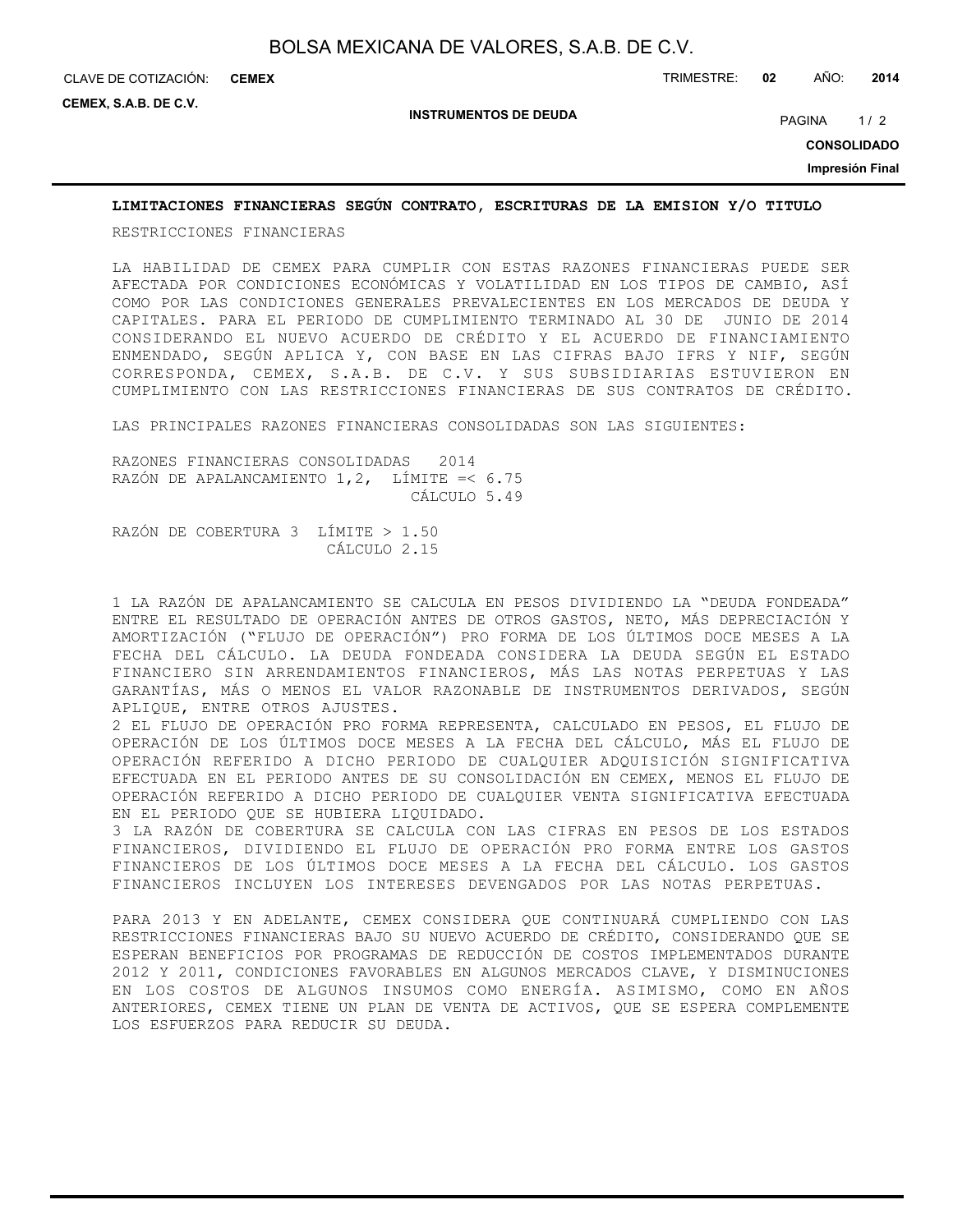| CLAVE DE COTIZACIÓN:  | <b>CEMEX</b> |                              |                                                  |  |  | TRIMESTRE: | 02     | AÑO: | 2014               |
|-----------------------|--------------|------------------------------|--------------------------------------------------|--|--|------------|--------|------|--------------------|
| CEMEX, S.A.B. DE C.V. |              | <b>INSTRUMENTOS DE DEUDA</b> |                                                  |  |  |            | PAGINA |      | 2/2                |
|                       |              |                              |                                                  |  |  |            |        |      | <b>CONSOLIDADO</b> |
|                       |              |                              |                                                  |  |  |            |        |      | Impresión Final    |
|                       |              |                              | SITUACION ACTUAL DE LAS LIMITACIONES FINANCIERAS |  |  |            |        |      |                    |

ON ACTUAL DE LAS LIMITACIONES FINANCIE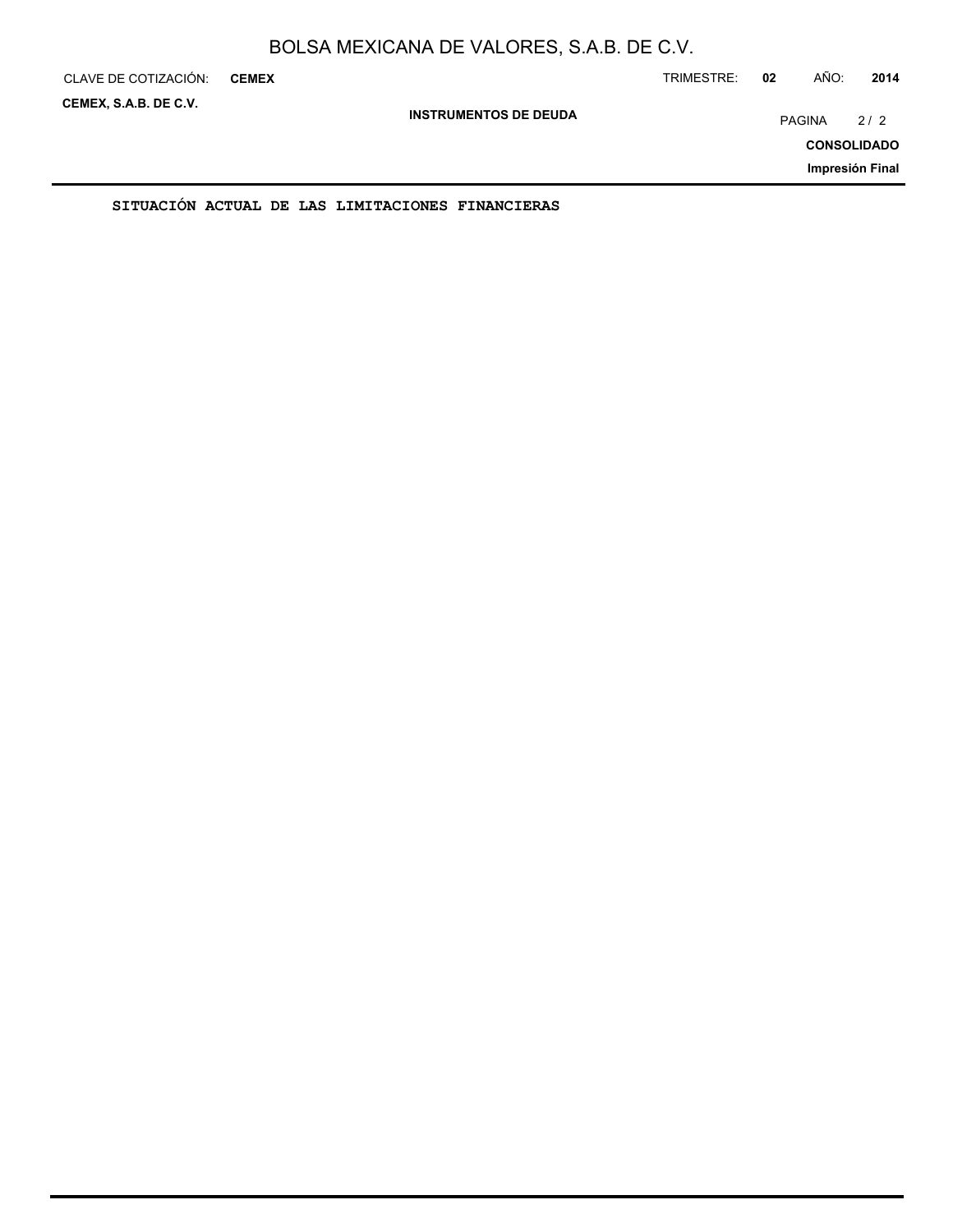**DISTRIBUCIÓN DE INGRESOS POR PRODUCTO**

**INGRESOS TOTALES**

**(MILES DE PESOS)**

**CEMEX, S.A.B. DE C.V.**

### CLAVE DE COTIZACIÓN TRIMESTRE **02** AÑO **2014**

**CONSOLIDADO**

**Impresión Final**

| <b>FRINCIPALES PRODUCTOS O LINEA</b>      | <b>VENTAS</b>  |                | $%$ DE<br><b>PARTICIPACION EN</b> | <b>PRINCIPALES</b> |                 |  |  |  |
|-------------------------------------------|----------------|----------------|-----------------------------------|--------------------|-----------------|--|--|--|
| <b>DE PRODUCTOS</b>                       | <b>VOLUMEN</b> | <b>IMPORTE</b> | <b>EL MERCADO</b>                 | <b>MARCAS</b>      | <b>CLIENTES</b> |  |  |  |
| <b>INGRESOS NACIONALES</b>                |                |                |                                   |                    |                 |  |  |  |
|                                           | 0              | 19,158,821     | 0.00                              |                    |                 |  |  |  |
| <b>INGRESOS POR EXPORTACIÓN</b>           |                |                |                                   |                    |                 |  |  |  |
|                                           | 0              | 1,161,616      | 0.00                              |                    |                 |  |  |  |
| INGRESOS DE SUBSIDIARIAS EN EL EXTRANJERO |                |                |                                   |                    |                 |  |  |  |
|                                           | 0              | 81,028,236     | 0.00                              |                    |                 |  |  |  |
| <b>TOTAL</b>                              | $\mathbf{0}$   | 101,348,673    |                                   |                    |                 |  |  |  |

**OBSERVACIONES**

**CEMEX**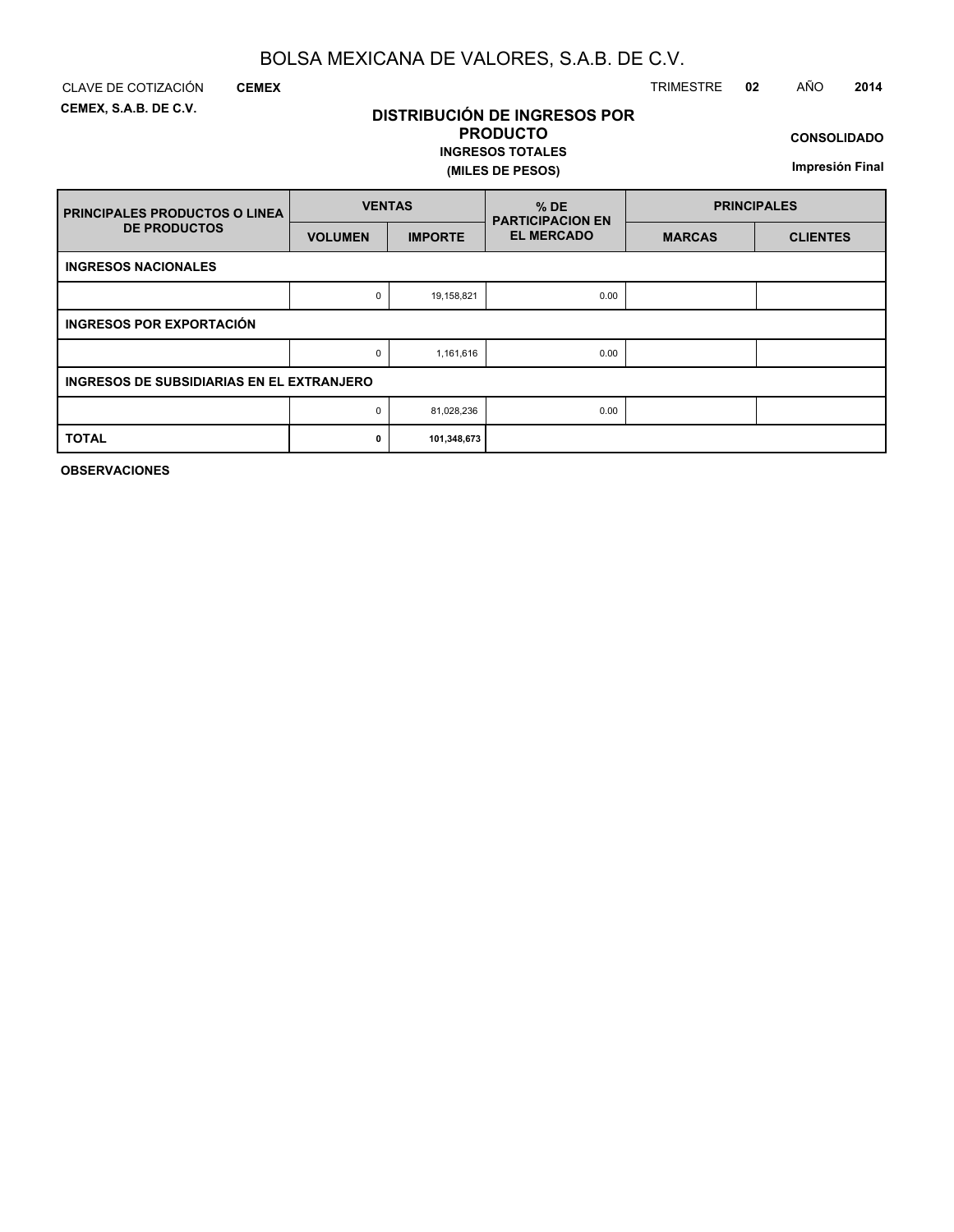TRIMESTRE **<sup>02</sup>** AÑO**<sup>2014</sup>**

**CONSOLIDADO**

**INTEGRACIÓN DEL CAPITAL SOCIALPAGADO**

#### **CARACTERISTICAS DE LAS ACCIONES**

**Impresión Final**

| <b>SERIES</b> | <b>VALOR NOMINAL(\$)</b> | <b>CUPÓN</b><br><b>VIGENTE</b> |                     | <b>NUMERO DE ACCIONES</b> | <b>CAPITAL SOCIAL</b> |                          |             |                 |
|---------------|--------------------------|--------------------------------|---------------------|---------------------------|-----------------------|--------------------------|-------------|-----------------|
|               |                          |                                | <b>PORCIÓN FIJA</b> | <b>PORCIÓN VARIABLE</b>   | <b>MEXICANOS</b>      | <b>LIBRE SUSCRIPCIÓN</b> | <b>FIJO</b> | <b>VARIABLE</b> |
| I٨            | 0.00280                  | 146                            | 8,712,000,000       | 15,855,968,066            | 24,567,968,066        |                          | 24.190      | 44,026          |
| lв            | 0.00280                  | 146                            | 4,356,000,000       | 7,927,984,033             | 0                     | 12,283,984,033           | 12.095      | 22.013          |
| l total       |                          |                                | 13,068,000,000      | 23,783,952,099            | 24,567,968,066        | 12,283,984,033           | 36,285      | 66,039          |

**TOTAL DE ACCIONES QUE REPRESENTAN EL CAPITAL SOCIAL PAGADO A LA FECHA DE ENVIO DE LA INFORMACIÓN:**

36,851,952,099

**OBSERVACIONES**

**CEMEX, S.A.B. DE C.V.** CLAVE DE COTIZACIÓN**CEMEX**